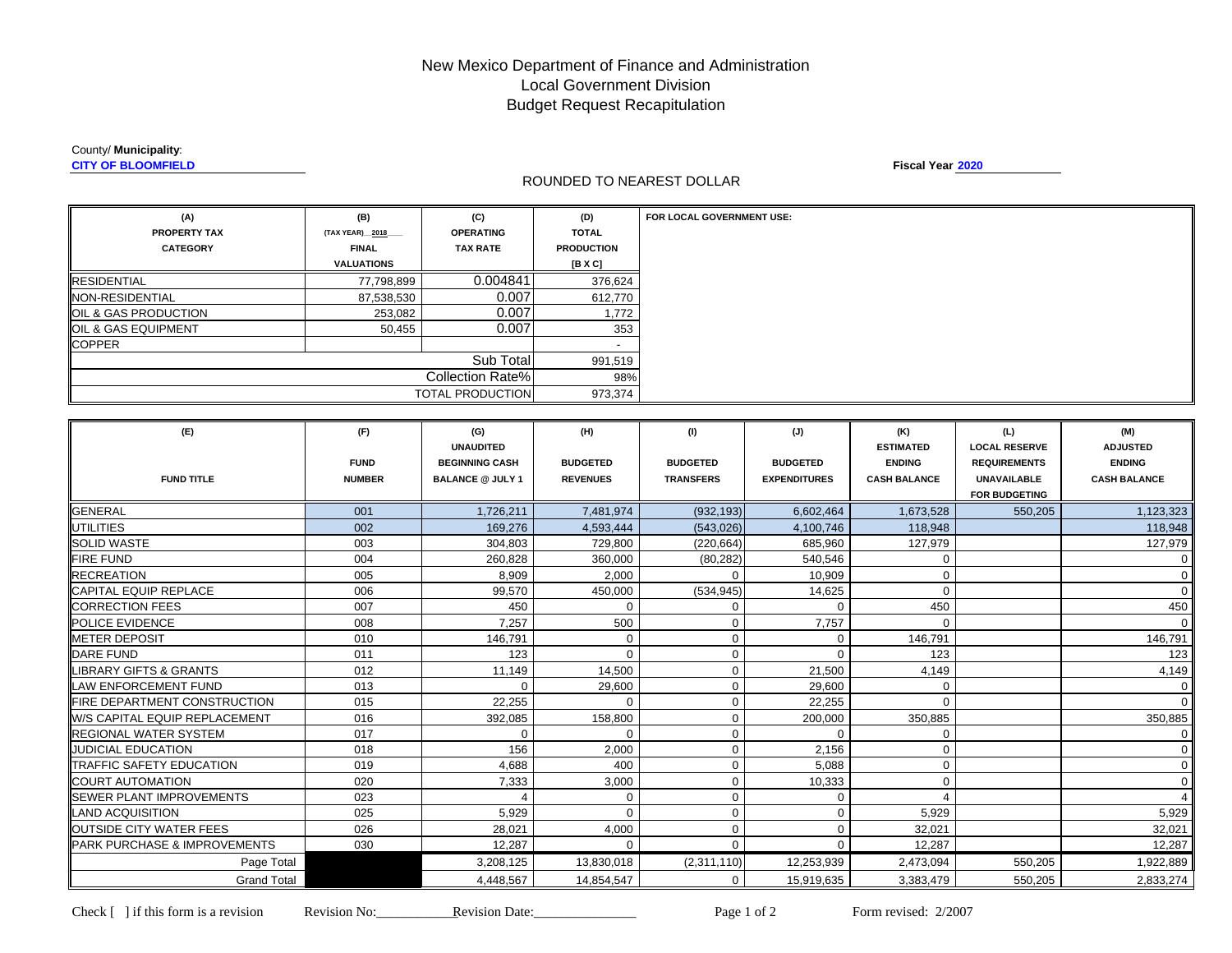# New Mexico Department of Finance and Administration Local Government Division Budget Request Recapitulation

| (E)<br><b>FUND TITLE</b>                     | (F)<br><b>FUND</b><br><b>NUMBER</b> | (G)<br><b>UNAUDITED</b><br><b>BEGINNING CASH</b><br><b>BALANCE @ JULY 1</b> | (H)<br><b>BUDGETED</b><br><b>REVENUES</b> | (1)<br><b>BUDGETED</b><br><b>TRANSFERS</b> | (J)<br><b>BUDGETED</b><br><b>EXPENDITURES</b> | (K)<br><b>ESTIMATED</b><br><b>ENDING</b><br><b>CASH BALANCE</b> | (L)<br><b>LOCAL RESERVE</b><br><b>REQUIREMENTS</b><br><b>UNAVAILABLE</b><br><b>FOR BUDGETING</b> | (M)<br><b>ADJUSTED</b><br><b>ENDING</b><br><b>CASH BALANCE</b> |
|----------------------------------------------|-------------------------------------|-----------------------------------------------------------------------------|-------------------------------------------|--------------------------------------------|-----------------------------------------------|-----------------------------------------------------------------|--------------------------------------------------------------------------------------------------|----------------------------------------------------------------|
| FEMA GRANT- FIRE DEPARTMENT                  | 031                                 | $\mathbf{0}$                                                                | $\mathbf{0}$                              | $\mathbf 0$                                | $\mathbf 0$                                   | $\Omega$                                                        |                                                                                                  | $\overline{0}$                                                 |
| G.O. BOND FUND                               | 032                                 | 132,235                                                                     | 133,672                                   | $\mathbf 0$                                | 139,872                                       | 126,035                                                         |                                                                                                  | 126,035                                                        |
| CAPITAL PROJECTS FUND                        | 033                                 | $\mathbf{0}$                                                                | 0                                         | $\mathbf 0$                                | 0                                             | 0                                                               |                                                                                                  | $\overline{0}$                                                 |
| R/B INTEREST & PRINCIPAL                     | 034                                 | 4,901                                                                       | $\Omega$                                  | 8,539                                      | 8,539                                         | 4,901                                                           |                                                                                                  | 4,901                                                          |
| <b>R/B RESERVE W/S</b>                       | 035                                 | 964                                                                         | $\mathbf 0$                               | $\mathbf 0$                                | $\mathbf 0$                                   | 964                                                             |                                                                                                  | 964                                                            |
| <b>R/B R&amp;R WATER/SEWER</b>               | 036                                 | $\mathbf 0$                                                                 | $\mathbf{0}$                              | $\mathbf 0$                                | $\mathbf 0$                                   | $\mathbf 0$                                                     |                                                                                                  | $\overline{0}$                                                 |
| W/W PLANT I&P                                | 043                                 | $\Omega$                                                                    | $\mathbf 0$                               | 187,667                                    | 187,667                                       | $\Omega$                                                        |                                                                                                  | $\overline{0}$                                                 |
| W/W PLANT RESERVE                            | 044                                 | 187,668                                                                     | $\mathbf 0$                               | 0                                          | 0                                             | 187,668                                                         |                                                                                                  | 187,668                                                        |
| W/W PLANT R&R                                | 045                                 | 135,000                                                                     | $\mathbf 0$                               | $\mathbf 0$                                | $\mathbf 0$                                   | 135,000                                                         |                                                                                                  | 135,000                                                        |
| KAB-BLOOMFIELD PRIDE                         | 046                                 | 1,320                                                                       | $\mathbf{0}$                              | $\mathbf 0$                                | $\mathbf 0$                                   | 1,320                                                           |                                                                                                  | 1,320                                                          |
| <b>EMERGENCY MEDICAL SERVICE</b>             | 048                                 | $\Omega$                                                                    | 6,685                                     | $\mathbf 0$                                | 6,685                                         | $\mathbf 0$                                                     |                                                                                                  | $\overline{0}$                                                 |
| <b>WASTEWATER REPLACEMENT</b>                | 050                                 | 236,805                                                                     | $\Omega$                                  | 24.000                                     | $\Omega$                                      | 260,805                                                         |                                                                                                  | 260,805                                                        |
| <b>SPECIAL STREET MAINTENANCE</b>            | 055                                 | 293,403                                                                     | 605,672                                   | 659,885                                    | 1,558,960                                     | $\overline{0}$                                                  |                                                                                                  | $\overline{0}$                                                 |
| <b>SENIOR CITIZENS FUND</b>                  | 060                                 | 26,793                                                                      | 198,000                                   | $\mathbf{0}$                               | 224,793                                       | $\mathbf 0$                                                     |                                                                                                  | $\overline{0}$                                                 |
| <b>STREET CAPITAL FUND</b>                   | 062                                 | 40,000                                                                      | $\mathbf 0$                               | 20,000                                     | $\mathbf 0$                                   | 60,000                                                          |                                                                                                  | 60,000                                                         |
| WATER RIGHTS PURCHASE                        | 065                                 | 80,308                                                                      | 20,500                                    | $\mathbf 0$                                | $\mathbf 0$                                   | 100,808                                                         |                                                                                                  | 100,808                                                        |
| <b>BLM WILDLAND GRANT</b>                    | 068                                 | 161                                                                         | 0                                         | $\mathbf 0$                                | 161                                           | $\mathbf 0$                                                     |                                                                                                  | $\overline{0}$                                                 |
| HWY CO-OP CONSTRUCTION                       | 070                                 | 5.978                                                                       | $\mathbf 0$                               | $\mathbf 0$                                | $\mathbf 0$                                   | 5.978                                                           |                                                                                                  | 5,978                                                          |
| ENHANCED 911 ADDRESSING                      | 071                                 | 2,554                                                                       | $\Omega$                                  | $\mathbf 0$                                | $\Omega$                                      | 2,554                                                           |                                                                                                  | 2,554                                                          |
| <b>LODGERS TAX FUND</b>                      | 077                                 | 89,005                                                                      | 60,000                                    | $\mathbf 0$                                | 128,000                                       | 21,005                                                          |                                                                                                  | 21,005                                                         |
| NMED LOAN- WATER PLANT                       | 081                                 | $\mathbf 0$                                                                 | $\mathbf 0$                               | 47,473                                     | 47.473                                        | $\mathbf 0$                                                     |                                                                                                  | $\overline{0}$                                                 |
| NMFA LOANS I&P - PROPRIETARY                 | 082                                 | $\mathbf{1}$                                                                | $\mathbf 0$                               | 1,363,546                                  | 1,363,546                                     | $\mathbf{1}$                                                    |                                                                                                  | $\mathbf{1}$                                                   |
| NMFA LOANS RESERVE<br>WASTEWATER PLANT CONST | 083<br>084                          | $\mathbf 0$<br>$\mathbf{1}$                                                 | $\mathbf 0$<br>$\mathbf 0$                | 0                                          | $\mathbf 0$<br>$\mathbf 0$                    | $\mathbf 0$<br>$\mathbf{1}$                                     |                                                                                                  | $\mathbf{0}$<br>$\overline{1}$                                 |
| <b>PARK IMPROVEMENTS</b>                     | 882                                 | 2,471                                                                       | $\mathbf 0$                               | $\mathbf 0$<br>$\mathbf 0$                 | $\mathbf 0$                                   | 2,471                                                           |                                                                                                  | 2,471                                                          |
| NMFA LOANS I&P - GOVERNMENTAL                | 093                                 | 874                                                                         | $\mathbf{0}$                              | $\mathbf{0}$                               | $\mathbf 0$                                   | 874                                                             |                                                                                                  | 874                                                            |
|                                              |                                     |                                                                             |                                           |                                            |                                               |                                                                 |                                                                                                  | $\mathbf{0}$                                                   |
|                                              |                                     |                                                                             |                                           |                                            |                                               |                                                                 |                                                                                                  | $\overline{0}$                                                 |
|                                              |                                     |                                                                             |                                           |                                            |                                               |                                                                 |                                                                                                  | $\mathbf 0$                                                    |
|                                              |                                     |                                                                             |                                           |                                            |                                               |                                                                 |                                                                                                  | $\mathbf 0$                                                    |
|                                              |                                     |                                                                             |                                           |                                            |                                               |                                                                 |                                                                                                  | $\mathbf 0$                                                    |
|                                              |                                     |                                                                             |                                           |                                            |                                               |                                                                 |                                                                                                  | $\mathsf{O}\xspace$                                            |
|                                              |                                     |                                                                             |                                           |                                            |                                               |                                                                 |                                                                                                  | $\overline{0}$                                                 |
|                                              |                                     |                                                                             |                                           |                                            |                                               |                                                                 |                                                                                                  | $\mathbf 0$                                                    |
|                                              |                                     |                                                                             |                                           |                                            |                                               |                                                                 |                                                                                                  | $\mathbf 0$                                                    |
|                                              |                                     |                                                                             |                                           |                                            |                                               |                                                                 |                                                                                                  | $\mathbf 0$                                                    |
|                                              |                                     |                                                                             |                                           |                                            |                                               |                                                                 |                                                                                                  | $\mathbf 0$                                                    |
|                                              |                                     |                                                                             |                                           |                                            |                                               |                                                                 |                                                                                                  | $\mathsf{O}\xspace$                                            |
|                                              |                                     |                                                                             |                                           |                                            |                                               |                                                                 |                                                                                                  | $\mathsf{O}\xspace$                                            |
|                                              |                                     |                                                                             |                                           |                                            |                                               |                                                                 |                                                                                                  | $\mathbf 0$                                                    |
|                                              |                                     |                                                                             |                                           |                                            |                                               |                                                                 |                                                                                                  | $\mathbf 0$                                                    |
| Page Total                                   |                                     | 1,240,442                                                                   | 1,024,529                                 | 2,311,110                                  | 3,665,696                                     | 910.385                                                         |                                                                                                  | 910,385                                                        |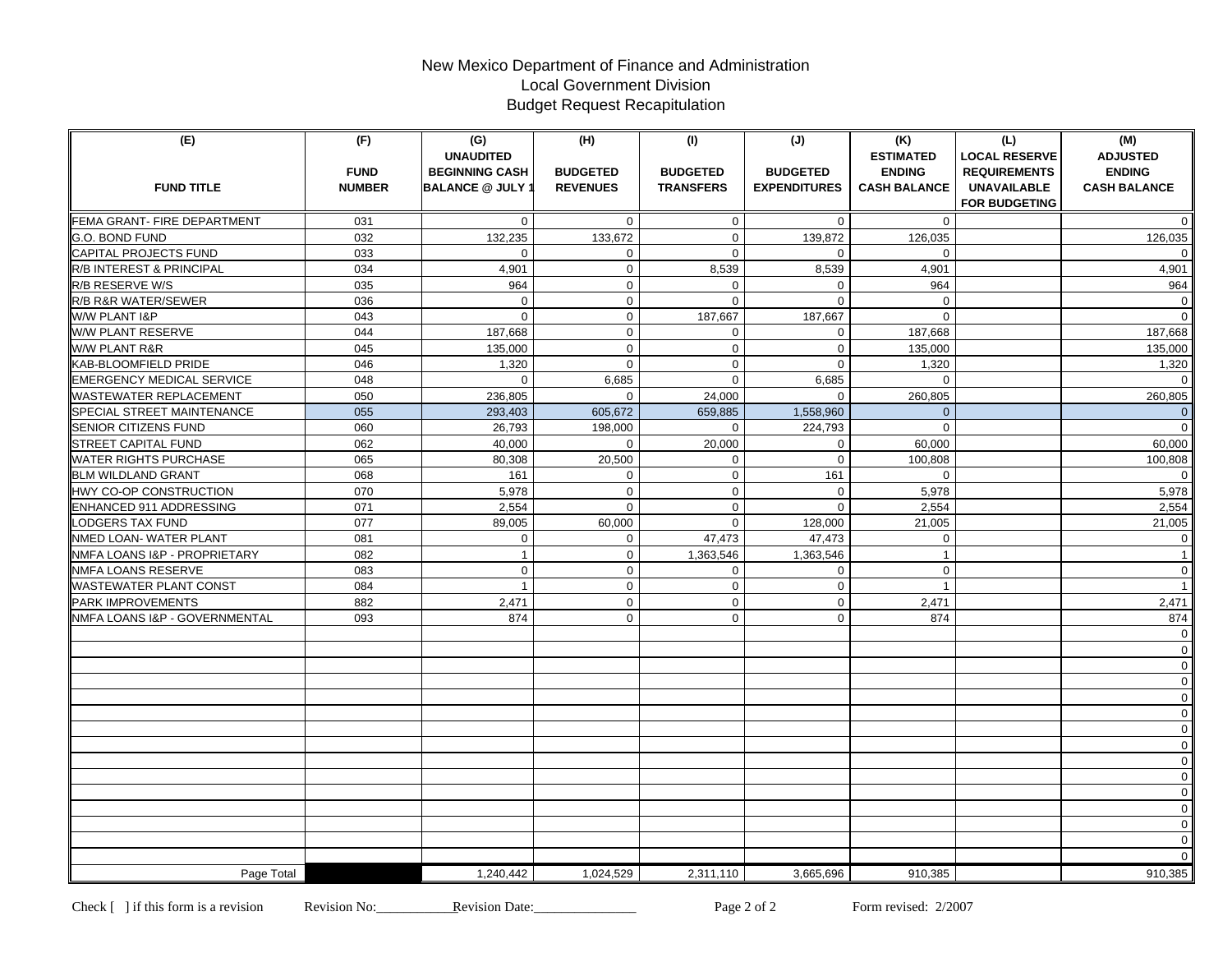### **City of Bloomfield Bonded Debt**

|                                            | (B)          | (C)                                 | (D)            | (E)                | (F)   |                       | $\overline{(G)}$ | (H)              | (1)                      |             |
|--------------------------------------------|--------------|-------------------------------------|----------------|--------------------|-------|-----------------------|------------------|------------------|--------------------------|-------------|
| FY 2019-2020                               |              |                                     |                |                    |       | UNREDEEMED            |                  | <b>PRINCIPAL</b> | <b>INTEREST</b>          |             |
|                                            | DATE OF      |                                     | <b>AMOUNT</b>  | <b>AMOUNT</b>      |       | <b>MATUREDMATURED</b> |                  | Due this year    | Due this Year            | <b>FUND</b> |
| PURPOSE OF BOND                            | <b>ISSUE</b> | <b>ORIGINAL ISSUE</b>               | <b>RETIRED</b> | <b>OUTSTANDING</b> |       | RATE COUPON BOND      |                  |                  |                          |             |
|                                            |              |                                     |                |                    |       |                       |                  |                  |                          |             |
| 2005 G.O. Bond                             | 2/2005       | \$1,600,000.00                      | \$1,335,000.00 | 265,000.00<br>\$   | 4.20% |                       |                  | 130,000.00<br>\$ | 8,535.00<br>$\sqrt{2}$   | 032         |
| Remodel fire station & expand City<br>Hall |              |                                     |                |                    |       |                       |                  |                  |                          |             |
|                                            |              |                                     |                |                    |       |                       |                  |                  |                          |             |
|                                            |              |                                     |                |                    |       |                       |                  |                  |                          |             |
|                                            |              |                                     |                |                    |       |                       |                  |                  |                          |             |
|                                            |              |                                     |                |                    |       |                       |                  |                  |                          |             |
|                                            |              |                                     |                |                    |       |                       |                  |                  |                          |             |
|                                            |              |                                     |                |                    |       |                       |                  |                  |                          |             |
|                                            |              |                                     |                |                    |       |                       |                  |                  |                          |             |
|                                            |              |                                     |                |                    |       |                       |                  |                  |                          |             |
|                                            |              |                                     |                |                    |       |                       |                  |                  |                          |             |
|                                            |              |                                     |                |                    |       |                       |                  |                  |                          |             |
|                                            |              |                                     |                |                    |       |                       |                  |                  |                          |             |
|                                            |              |                                     |                |                    |       |                       |                  |                  |                          |             |
|                                            |              |                                     |                |                    |       |                       |                  |                  |                          |             |
|                                            |              |                                     |                |                    |       |                       |                  |                  |                          |             |
|                                            |              |                                     |                |                    |       |                       |                  |                  |                          |             |
| <b>GRAND TOTALS</b>                        |              | $$1,600,000.00$ $$1,335,000.00$ $$$ |                | 265,000.00         |       |                       |                  | \$               | $130,000.00$ \$ 8,535.00 |             |

| FY 2018 Net Taxable Property Values | \$164,366,151 |
|-------------------------------------|---------------|
| G.O. Debt Limit                     | 4%            |
| G.O. Bonding Capacity               | \$6,574,646   |
| <b>Current Outstanding Balance</b>  | \$265,000     |
| <b>Remaining Capacity</b>           | \$6,309,646   |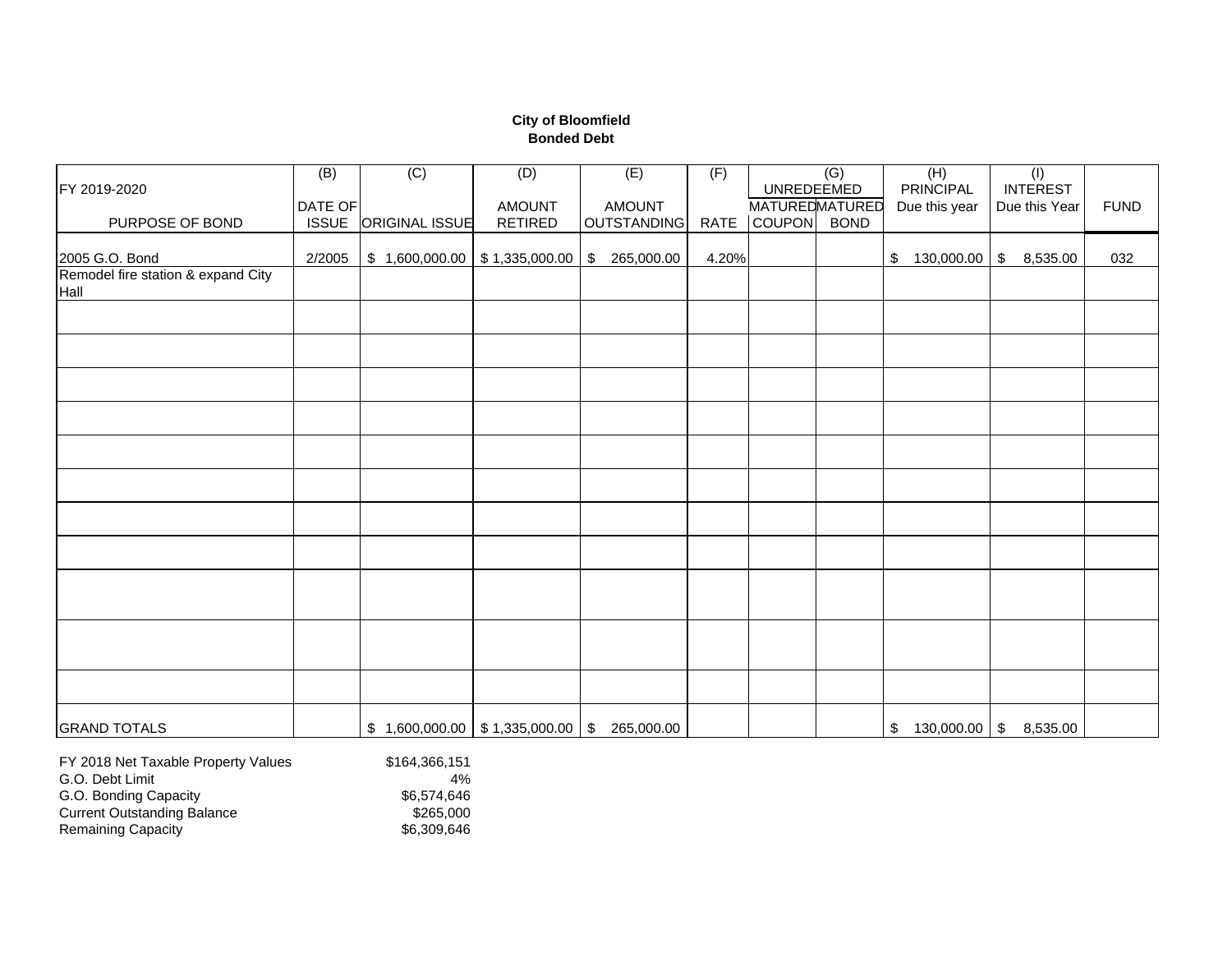### **City of Bloomfield Schedule of Other Debt 2019-2020**

| Purpose and Type of Loan         | Date of<br>Loan |                | Original<br>Amount |      | Total<br>Loan                            |      | <b>Budgeted</b><br>Principal | <b>Budgeted</b><br>Interest    |         | <b>Budgeted</b><br>Admin | Maturity   |      |                                  |
|----------------------------------|-----------------|----------------|--------------------|------|------------------------------------------|------|------------------------------|--------------------------------|---------|--------------------------|------------|------|----------------------------------|
|                                  |                 |                | of Loan            |      | Outstanding                              |      | Payment                      | Payment                        |         | Fees                     | Date       | Fund | Pledged Revenues                 |
|                                  |                 |                |                    |      |                                          |      |                              |                                |         |                          |            |      |                                  |
| W/W Plant Loan- NMED             | 04/30/2006      | \$             | 2,792,005          | \$   | $1,169,216$ \$                           |      | $152,590$ \$                 | $35,077$ \$                    |         |                          | 04/03/2026 | 43   |                                  |
| SW Bldg Loan- NMFA               | 11/1/2005       | \$             | $216,218$ \$       |      | 84,007 \$                                |      | $12,555$ \\$                 | $3,484$ \$                     |         | 210                      | 05/01/2025 | 82   |                                  |
| Water Plant Loan- NMFA           | 09/30/2006      | \$             | 3,737,000          | -\$  | 1,712,569                                | - \$ | 204,126 \$                   | 29,970                         | -\$     | 4,281                    | 05/01/2027 | 82   |                                  |
| Water Plant Loan- NMED           | 4/11/2007       | \$             | 500,000            | \$   | $235,917$ \$                             |      | $26,530$ \$                  |                                |         |                          | 04/11/2027 | 81   |                                  |
| Water Plant Loan- NMFA/WTB       | 2/9/2007        | \$             | 87,500             | \$   | 32,306                                   | -\$  | $4,581$ \$                   |                                | \$      | 81                       | 06/01/2026 | 82   |                                  |
| Ref Loan Rev Bonds- NMFA         | 10/27/2006      | \$             | 528,051            | -\$  | $21,061$ \ \$                            |      | $7,634$ \$                   | 852 \$                         |         | 53                       | 05/01/2022 | 34   |                                  |
| Water Storage Tank - WTB         | 6/1/2011        | \$             | 220,000            | - \$ | $122,358$ \$                             |      | $10,985$ \$                  |                                | $-1$ \$ | 306                      | 06/01/2030 | 82   | <b>Water/Sewer Revenues</b>      |
| Water Rights Loan- NMED          | 7/3/2008        | \$             | 206,278            | - \$ | $107,955$ \$                             |      | $10,626$ \$                  | 3,239                          | -\$     |                          | 02/13/2028 | 81   |                                  |
| N Heights W/L- NMFA/WTB          | 6/1/2009        | \$             | 60,000             | l \$ | $27,847$ \$                              |      | $3,063$ \$                   | $\sim$                         | \$      | 70                       | 06/01/2028 | 82   |                                  |
| Regional Water Proj - WTB        | 6/1/2011        | \$             | 55,000             | \$   | $30,590$ \$                              |      | $2,746$ \$                   | $\blacksquare$                 | \$      | 76                       | 06/01/2030 | 82   |                                  |
| Hwy 64-WTB                       | 7/1/2011        | \$             | 240,000            | \$   | $145,436$ \$                             |      | $11,954$ \$                  | $\blacksquare$                 | \$      | 364                      | 07/01/2031 | 82   |                                  |
| Raw Water Source - WTB           | 1/6/2017        | \$             | $53,280$ \$        |      | $50,856$ \$                              |      | $2,617$ \$                   | $\overline{\phantom{a}}$       | \$      | 127                      | 06/01/2038 | 82   |                                  |
| Water Line- Aztec                | 7/1/2009        | \$             | 687,900            | -\$  | $409,148$ \$                             |      |                              | $14,995$ \$                    |         |                          | 06/30/2029 | 02   |                                  |
| Fire Dept Refunding- NMFA        | 4/20/2012       | \$             | 1,580,054          | \$   | $997,910$ \$                             |      | $87,938$ \$                  |                                |         |                          | 04/01/2029 | 82   |                                  |
| PD Refi / Landscape / EPC - NMFA | 7/17/2015       | \$             | 9,009,000          | -\$  | $7,851,167$ \$                           |      | $490,667$ \$                 | 217,341                        | \$      | 7,851                    | 06/01/2033 | 82   | Capital Outlay and Municipal GRT |
| Fiber Optics - NMFA              | 9/1/2015        | \$             | $535,998$ \$       |      | $434,743$ \$                             |      | $33,347$ \\$                 | $13,991$ \$                    |         | 433                      | 06/01/2033 | 82   |                                  |
| Hwy 64- NMFA                     | 7/1/2011        | $\mathfrak{S}$ | 1,426,075          | - \$ | $953,313$ \$                             |      | $64,396$ \$                  | $41,516$ \\$                   |         |                          | 07/01/2031 | 82   | Infrastructure GRT               |
| Fire Truck - NMFA                | 6/1/2018        | \$             | 300,000            | -\$  | $300,000$ \$                             |      | 68,886 \$                    | $11,396$ \$                    |         |                          | 05/01/2023 | 04   | State Fire Fund                  |
| Street Sweeper - KS State Bank   | 1/1/2016        | \$             | 195,336 \$         |      | $62,319$ \$                              |      | $41,173$ \\$                 |                                |         | $\sim$                   | 12/01/2020 | 55   | Street Maintenance Fund          |
| Server Lease - KS State Bank     | 12/28/2016      | \$             | $11,704$ \$        |      | $1,808$ \$                               |      | $1,808$ \$                   | $41 \overline{\phantom{1}}$ \$ |         | $\blacksquare$           | 11/28/2019 | 01   | <b>Municipal GRT</b>             |
| Total for all loans and leases   |                 | \$             |                    |      | 22,441,399 \$ 14,750,526 \$ 1,272,427 \$ |      |                              | 414,732 \$                     |         | 13,852                   |            |      |                                  |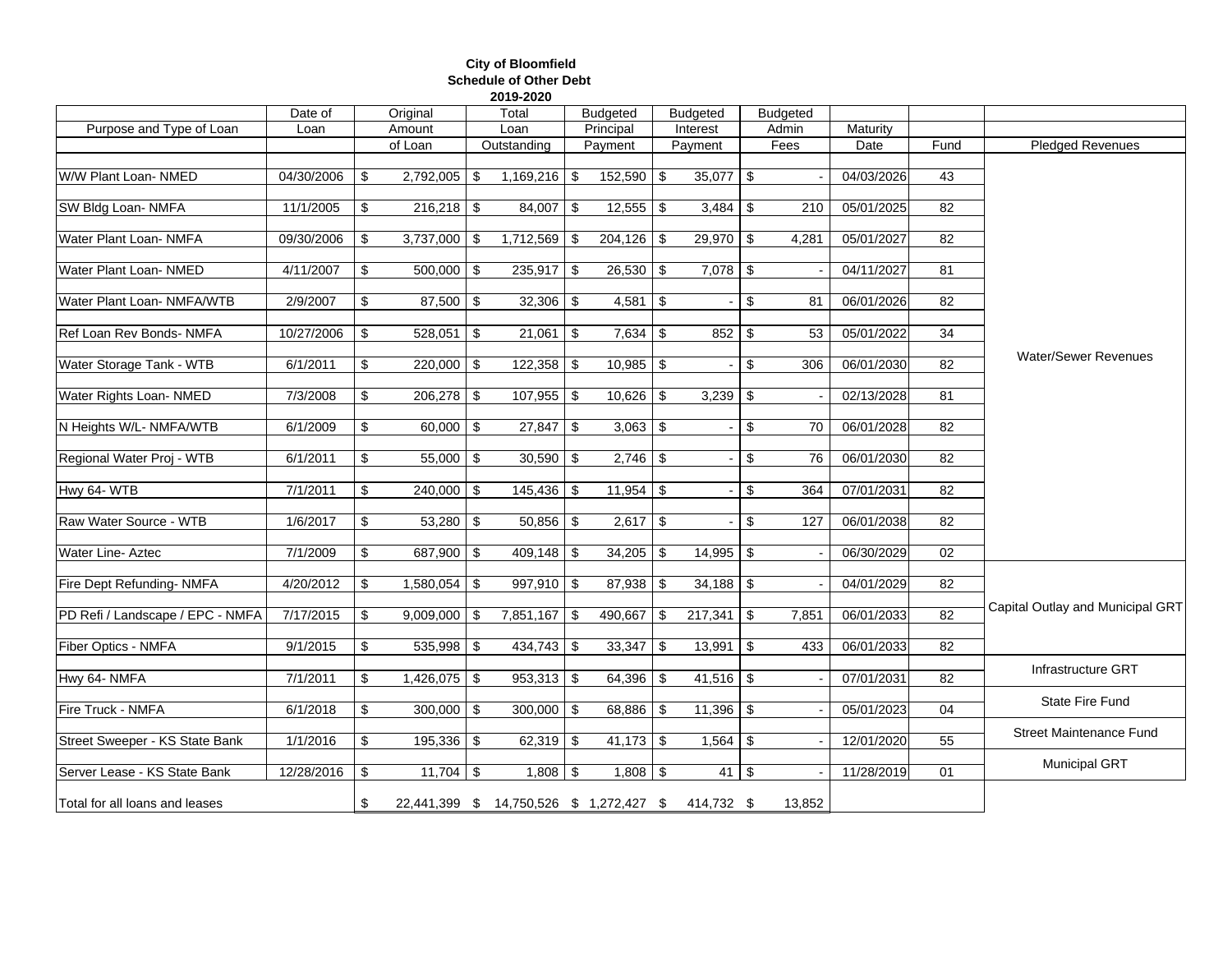# **Budget Worksheet**

City of Bloomfield, NM Account Summary

For Fiscal: 2018-2019 Period Ending: 06/30/2019

|                                    | <b>Defined Budgets</b>                    |                     |                       |                     |                       |                     |                     |              |
|------------------------------------|-------------------------------------------|---------------------|-----------------------|---------------------|-----------------------|---------------------|---------------------|--------------|
|                                    |                                           | 2016-2017           | 2016-2017             | 2017-2018           | 2017-2018             | 2018-2019           | 2018-2019           | 2019-2020    |
|                                    |                                           | <b>Total Budget</b> | <b>Total Activity</b> | <b>Total Budget</b> | <b>Total Activity</b> | <b>Total Budget</b> | <b>YTD Activity</b> | 2019-2020    |
| Fund: 001 - GENERAL FUND           |                                           |                     |                       |                     |                       |                     |                     |              |
| Revenue                            |                                           |                     |                       |                     |                       |                     |                     |              |
| Department: 00 - NON DEPARTMENTAL  |                                           |                     |                       |                     |                       |                     |                     |              |
| Category: 300 - TAX REVENUES       |                                           |                     |                       |                     |                       |                     |                     |              |
| 001-00-30010                       | PROPERTY TAX                              | 940,368.00          | 952,445.35            | 906,046.00          | 971,249.91            | 870,030.00          | 914,942.05          | 973,374.00   |
| 001-00-30021                       | <b>FRANCHISE TAX TV</b>                   | 40,000.00           | 43,032.41             | 40,000.00           | 41,515.71             | 42,000.00           | 41,166.55           | 41,000.00    |
| 001-00-30022                       | <b>FRANCHISE TAX ELECTRIC</b>             | 220,000.00          | 230,322.69            | 230,000.00          | 206,803.66            | 210,000.00          | 195,370.79          | 200,000.00   |
| 001-00-30023                       | <b>FRANCHISE TAX GAS</b>                  | 35,000.00           | 33,589.67             | 35,000.00           | 33,973.67             | 34,000.00           | 31,577.28           | 32,000.00    |
| 001-00-30024                       | <b>FRANCHISE TAX TELEPHONE</b>            | 10,000.00           | 12,402.14             | 12,000.00           | 8,727.11              | 12,000.00           | 13,957.72           | 11,500.00    |
| 001-00-30025                       | GROSS REC TAX 1.625                       | 2,405,000.00        | 2,422,998.51          | 2,400,740.00        | 2,704,377.06          | 2,775,200.00        | 2,955,271.87        | 2,952,500.00 |
| 001-00-30026                       | <b>EMERGENCY SERV GRT .125</b>            | 211,000.00          | 196,323.78            | 207,480.00          | 204,517.19            | 211,500.00          | 227,568.74          | 227,500.00   |
|                                    | Category: 300 - TAX REVENUES Total:       | 3,861,368.00        | 3,891,114.55          | 3,831,266.00        | 4,171,164.31          | 4,154,730.00        | 4,379,855.00        | 4,437,874.00 |
| Category: 320 - LICENSES & PERMITS |                                           |                     |                       |                     |                       |                     |                     |              |
| 001-00-32010                       | <b>LIQUOR LICENSES</b>                    | 1,250.00            | 1,500.00              | 1,250.00            | 1,750.00              | 1,250.00            | 750.00              | 1,500.00     |
| 001-00-32030                       | <b>DOG LICENSES</b>                       | 50.00               | 52.00                 | 50.00               | 2.00                  | 50.00               | 0.00                | 0.00         |
| 001-00-32040                       | PAVING CUTS                               | 150.00              | 1,675.00              | 150.00              | 50.00                 | 100.00              | 225.00              | 100.00       |
| 001-00-32050                       | <b>BUSINESS LICENSES</b>                  | 15,000.00           | 14,960.00             | 15,000.00           | 14,215.00             | 15,000.00           | 15,165.00           | 14,000.00    |
| 001-00-36013                       | <b>SIGN PERMITS</b>                       | 500.00              | 249.00                | 500.00              | 403.20                | 300.00              | 883.00              | 300.00       |
| 001-00-36052                       | <b>ZONING CHANGE FEES</b>                 | 300.00              | 0.00                  | 300.00              | 300.00                | 300.00              | 150.00              | 300.00       |
| 001-00-36071                       | MOBILE HOME TRANSPORT FEE                 | 500.00              | 300.00                | 500.00              | 325.00                | 500.00              | 125.00              | 300.00       |
|                                    | Category: 320 - LICENSES & PERMITS Total: | 17,750.00           | 18,736.00             | 17,750.00           | 17,045.20             | 17,500.00           | 17,298.00           | 16,500.00    |
| Category: 330 - STATE SHARED TAXES |                                           |                     |                       |                     |                       |                     |                     |              |
| 001-00-33020                       | <b>AUTO LICENSE DIST 40%</b>              | 25,000.00           | 30,667.02             | 27,000.00           | 33,614.58             | 32,000.00           | 31,612.87           | 32,000.00    |
| 001-00-33030                       | <b>AUTO LICENSE DIST 60%</b>              | 9,500.00            | 11,713.45             | 10,500.00           | 14,314.70             | 14,000.00           | 13,991.93           | 14,000.00    |
| 001-00-33050                       | GROSS REC. TAX 1.225                      | 2,270,000.00        | 2,117,688.67          | 2,348,280.00        | 2,114,524.54          | 2,122,700.00        | 2,272,974.72        | 2,361,500.00 |
|                                    | Category: 330 - STATE SHARED TAXES Total: | 2,304,500.00        | 2,160,069.14          | 2,385,780.00        | 2,162,453.82          | 2,168,700.00        | 2,318,579.52        | 2,407,500.00 |
|                                    | Category: 340 - CHARGES FOR SERVICES      |                     |                       |                     |                       |                     |                     |              |
| 001-00-34010                       | MVD ADM. FEES                             | 29,000.00           | 25,141.50             | 27,000.00           | 24,336.00             | 25,000.00           | 25,981.50           | 25,000.00    |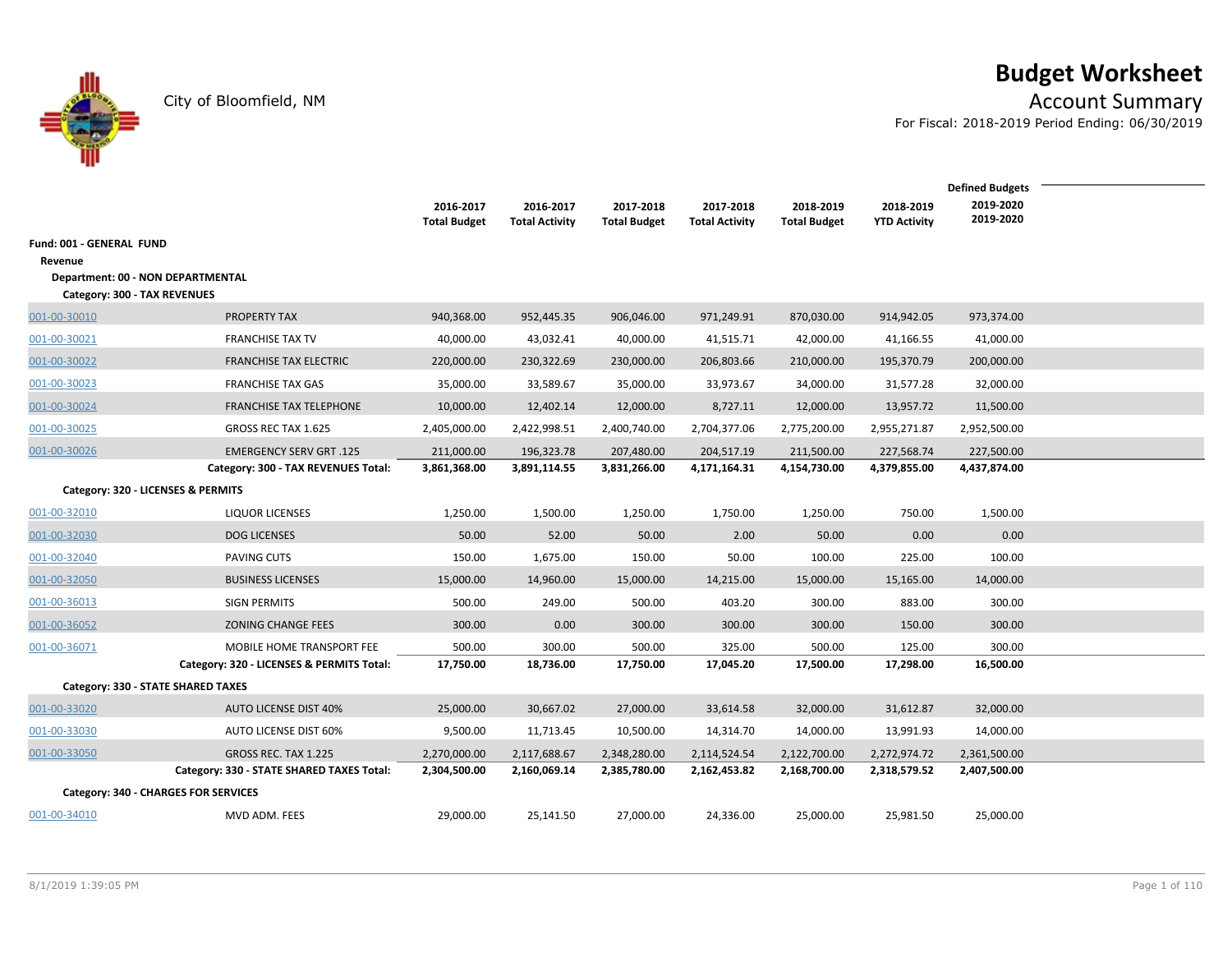|              |                                                 | 2016-2017<br><b>Total Budget</b> | 2016-2017<br><b>Total Activity</b> | 2017-2018<br><b>Total Budget</b> | 2017-2018<br><b>Total Activity</b> | 2018-2019<br><b>Total Budget</b> | 2018-2019<br><b>YTD Activity</b> | <b>Defined Budgets</b><br>2019-2020<br>2019-2020 |  |
|--------------|-------------------------------------------------|----------------------------------|------------------------------------|----------------------------------|------------------------------------|----------------------------------|----------------------------------|--------------------------------------------------|--|
| 001-00-34011 | MVD ID, REG, TITLES                             | 110,000.00                       | 105,722.00                         | 110,000.00                       | 103,099.00                         | 105,000.00                       | 109,730.68                       | 105,000.00                                       |  |
| 001-00-34012 | POOL ADMISSIONS                                 | 100,000.00                       | 74,242.50                          | 90,000.00                        | 74,554.49                          | 75,000.00                        | 73,499.75                        | 75,000.00                                        |  |
| 001-00-34020 | POOL PROGRAMS                                   | 7,000.00                         | 5,482.00                           | 7,000.00                         | 6,040.00                           | 5,500.00                         | 4,772.00                         | 5,500.00                                         |  |
| 001-00-34021 | POOL CONCESSIONS                                | 21,000.00                        | 8,223.76                           | 17,000.00                        | 1,384.25                           | 1,500.00                         | 3,938.25                         | 8,000.00                                         |  |
| 001-00-34024 | <b>MVD TRANSACTION FEES</b>                     | 90,000.00                        | 96,553.21                          | 95,000.00                        | 93,245.08                          | 90,000.00                        | 86,884.20                        | 90,000.00                                        |  |
| 001-00-34025 | FITNESS CENTER MEMBERSHIP                       | 9,000.00                         | 40,151.16                          | 40,000.00                        | 38,626.07                          | 40,000.00                        | 36,421.39                        | 38,000.00                                        |  |
| 001-00-34040 | <b>CULTURAL CENTER RENTALS</b>                  | 2,100.00                         | 6,613.75                           | 6,000.00                         | 8,745.00                           | 7,500.00                         | 8,295.90                         | 8,000.00                                         |  |
|              | Category: 340 - CHARGES FOR SERVICES Total:     | 368,100.00                       | 362,129.88                         | 392,000.00                       | 350,029.89                         | 349,500.00                       | 349,523.67                       | 354,500.00                                       |  |
|              | Category: 350 - COURT FINES                     |                                  |                                    |                                  |                                    |                                  |                                  |                                                  |  |
| 001-00-35010 | <b>COURT FINES</b>                              | 110,000.00                       | 71,415.94                          | 100,000.00                       | 41,948.73                          | 75,000.00                        | 53,417.26                        | 45,000.00                                        |  |
| 001-00-35015 | <b>CORRECTION FEES</b>                          | 20,000.00                        | 22,692.10                          | 22,000.00                        | 16,202.37                          | 25,000.00                        | 10,116.50                        | 15,000.00                                        |  |
|              | Category: 350 - COURT FINES Total:              | 130,000.00                       | 94,108.04                          | 122,000.00                       | 58,151.10                          | 100,000.00                       | 63,533.76                        | 60,000.00                                        |  |
|              | Category: 360 - MISCELLANEOUS REVENUES          |                                  |                                    |                                  |                                    |                                  |                                  |                                                  |  |
| 001-00-36010 | <b>INTEREST ON INVESTMENTS</b>                  | 50.00                            | 18.57                              | 50.00                            | 28.66                              | 50.00                            | 50.06                            | 50.00                                            |  |
| 001-00-36017 | POOL DONATIONS                                  | 300.00                           | 5,820.00                           | 300.00                           | 200.00                             | 300.00                           | 200.00                           | 200.00                                           |  |
| 001-00-36030 | ADMIN FEE SOLID WASTE                           | 30,000.00                        | 30,000.00                          | 30,000.00                        | 30,000.00                          | 30,000.00                        | 0.00                             | 30,000.00                                        |  |
| 001-00-36044 | <b>LIBRARY FINES</b>                            | 1,400.00                         | 707.42                             | 1,400.00                         | 1,132.65                           | 1,400.00                         | 960.30                           | 1,000.00                                         |  |
| 001-00-36045 | <b>BOOK REPLACEMENT INCOME</b>                  | 4,000.00                         | 3,830.64                           | 4,000.00                         | 3,738.36                           | 4,000.00                         | 4,340.68                         | 4,000.00                                         |  |
| 001-00-36048 | <b>SUBSTANCE FEES COURT</b>                     | 900.00                           | 1,072.50                           | 900.00                           | 1,218.00                           | 1,000.00                         | 872.00                           | 1,000.00                                         |  |
| 001-00-36049 | PREVENTION LAB FEES                             | 900.00                           | 900.00                             | 900.00                           | 450.00                             | 900.00                           | 225.00                           | 500.00                                           |  |
| 001-00-36050 | MISC. REVENUES                                  | 5,000.00                         | 7,318.81                           | 5,000.00                         | 4,503.43                           | 5,000.00                         | 3,075.58                         | 5,000.00                                         |  |
| 001-00-36051 | <b>DWI LAB FEES</b>                             | 1,000.00                         | 1,020.00                           | 1,000.00                         | 492.00                             | 600.00                           | 255.00                           | 500.00                                           |  |
| 001-00-36056 | <b>RETURNED CHECK CHARGES</b>                   | 100.00                           | 150.00                             | 100.00                           | 0.00                               | 100.00                           | 0.00                             | 0.00                                             |  |
| 001-00-36060 | SALES OBSOLETE EQUIPMENT                        | 5,800.00                         | 0.00                               | 2,000.00                         | 2,572.36                           | 0.00                             | 22,861.08                        | 0.00                                             |  |
|              | Category: 360 - MISCELLANEOUS REVENUES Total:   | 49,450.00                        | 50,837.94                          | 45,650.00                        | 44,335.46                          | 43,350.00                        | 32,839.70                        | 42,250.00                                        |  |
|              | <b>Category: 370 - GRANTS AND CONTRIBUTIONS</b> |                                  |                                    |                                  |                                    |                                  |                                  |                                                  |  |
| 001-00-37002 | <b>STATE CONTRIBUTION</b>                       | 48,000.00                        | 77,346.61                          | 0.00                             | 0.00                               | 55,000.00                        | 0.00                             | 0.00                                             |  |
| 001-00-37004 | <b>CONT FROM COUNTY</b>                         | 5,000.00                         | 5,050.00                           | 5,000.00                         | 4,050.00                           | 5,000.00                         | 4,050.00                         | 4,050.00                                         |  |
| 001-00-37005 | <b>CONT FROM SMALL CITIES</b>                   | 90,000.00                        | 90,000.00                          | 90,000.00                        | 90,000.00                          | 90,000.00                        | 390,275.80                       | 90,000.00                                        |  |
| 001-00-37006 | <b>CONT FROM CO-LIBRARY</b>                     | 0.00                             | 8,500.00                           | 8,500.00                         | 5,000.00                           | 5,000.00                         | 5,000.00                         | 5,000.00                                         |  |
| 001-00-37007 | <b>CONT STATE</b>                               | 0.00                             | 0.00                               | 0.00                             | 4,171.14                           | 0.00                             | 0.00                             | 0.00                                             |  |
| 001-00-37009 | CONT FROM CUST/PUBLIC                           | 20,000.00                        | 12,002.00                          | 10,000.00                        | 6,338.00                           | 30,898.00                        | 29,117.50                        | 2,000.00                                         |  |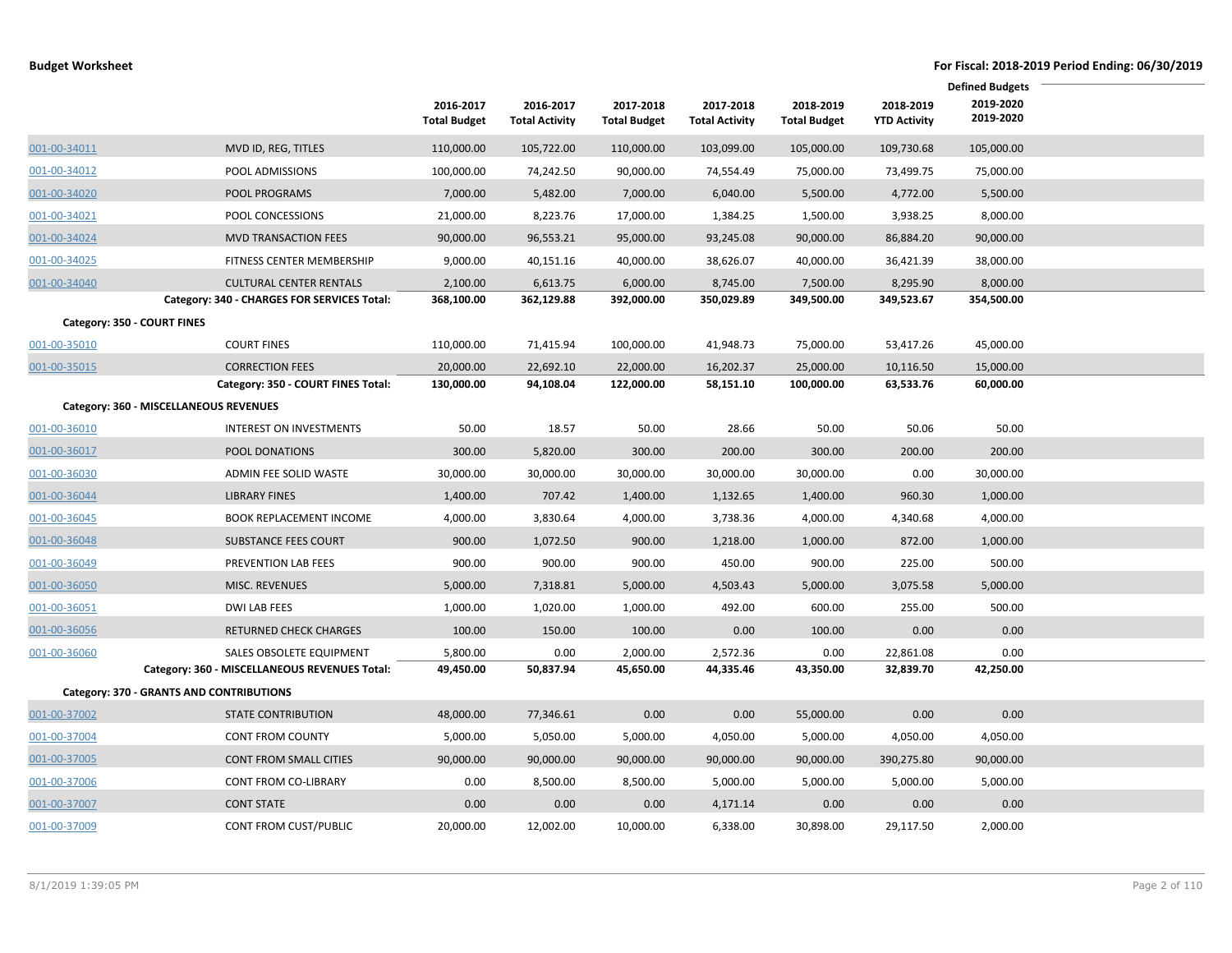|              |                                                 | 2016-2017<br><b>Total Budget</b> | 2016-2017<br><b>Total Activity</b> | 2017-2018<br><b>Total Budget</b> | 2017-2018<br><b>Total Activity</b> | 2018-2019<br><b>Total Budget</b> | 2018-2019<br><b>YTD Activity</b> | <b>Defined Budgets</b><br>2019-2020<br>2019-2020 |  |
|--------------|-------------------------------------------------|----------------------------------|------------------------------------|----------------------------------|------------------------------------|----------------------------------|----------------------------------|--------------------------------------------------|--|
| 001-00-37012 | <b>CONT FROM DWI TASK FORCE</b>                 | 35,000.00                        | 7,238.17                           | 1,550.00                         | 1,576.52                           | 1,550.00                         | 961.68                           | 1,550.00                                         |  |
| 001-00-37019 | <b>CONT FEDERAL</b>                             | 11,000.00                        | 11,099.64                          | 11,000.00                        | 0.00                               | 0.00                             | 50,243.00                        | 0.00                                             |  |
| 001-00-37020 | <b>CONT FROM STATE SEAT BELT</b>                | 1,500.00                         | 3,584.64                           | 3,800.00                         | 1,652.66                           | 3,800.00                         | 2,894.88                         | 3,800.00                                         |  |
| 001-00-37035 | CONT FROM SCHOOL OFFICER                        | 42,000.00                        | 42,000.00                          | 42,000.00                        | 42,000.00                          | 42,000.00                        | 42,000.00                        | 42,000.00                                        |  |
| 001-00-37037 | STATE TRAFFIC ENFORCEMENT                       | 10,000.00                        | 2,789.70                           | 1,550.00                         | 3,203.78                           | 1,550.00                         | 1,834.58                         | 1,550.00                                         |  |
| 001-00-37043 | <b>CONT COURT AUTOMATION</b>                    | 5,000.00                         | 10,171.32                          | 5,900.00                         | 5,379.48                           | 10,500.00                        | 7,495.74                         | 5,400.00                                         |  |
| 001-00-37054 | <b>REGION II NARCOTICS REIMB</b>                | 6,000.00                         | 5,346.06                           | 4,000.00                         | 16,920.21                          | 6,000.00                         | 5,187.31                         | 6,000.00                                         |  |
| 001-00-37078 | OJP-BPV POLICE GRANT                            | 0.00                             | 0.00                               | 0.00                             | 0.00                               | 0.00                             | 1,862.50                         | 0.00                                             |  |
| 001-00-37081 | CONT CDWI (COMMUNITY)                           | 3,000.00                         | 0.00                               | 3,000.00                         | 1,439.02                           | 2,000.00                         | 433.52                           | 2,000.00                                         |  |
|              | Category: 370 - GRANTS AND CONTRIBUTIONS Total: | 276,500.00                       | 275,128.14                         | 186,300.00                       | 181,730.81                         | 253,298.00                       | 541,356.51                       | 163,350.00                                       |  |
|              | Category: 385 - TRANSFER TO OTHER FUNDS         |                                  |                                    |                                  |                                    |                                  |                                  |                                                  |  |
| 001-00-38519 | <b>TRANS TO NMFA LOANS I&amp;P</b>              | $-689,826.00$                    | -697,803.80                        | $-618,723.00$                    | $-618,722.69$                      | $-618,663.00$                    | $-618,667.82$                    | $-456,723.00$                                    |  |
| 001-00-38555 | <b>TRANS TO SPEC STREET</b>                     | $-421,912.00$                    | $-413,934.64$                      | $-422,586.00$                    | $-403,340.37$                      | $-431.975.00$                    | $-408.863.83$                    | $-464.854.00$                                    |  |
|              | Category: 385 - TRANSFER TO OTHER FUNDS Total:  | -1,111,738.00                    | -1,111,738.44                      | $-1,041,309.00$                  | $-1,022,063.06$                    | -1,050,638.00                    | -1,027,531.65                    | -921,577.00                                      |  |
|              | Department: 00 - NON DEPARTMENTAL Total:        | 5,895,930.00                     | 5,740,385.25                       | 5,939,437.00                     | 5,962,847.53                       | 6,036,440.00                     | 6,675,454.51                     | 6,560,397.00                                     |  |
|              | <b>Revenue Total:</b>                           | 5,895,930.00                     | 5,740,385.25                       | 5,939,437.00                     | 5,962,847.53                       | 6,036,440.00                     | 6,675,454.51                     | 6,560,397.00                                     |  |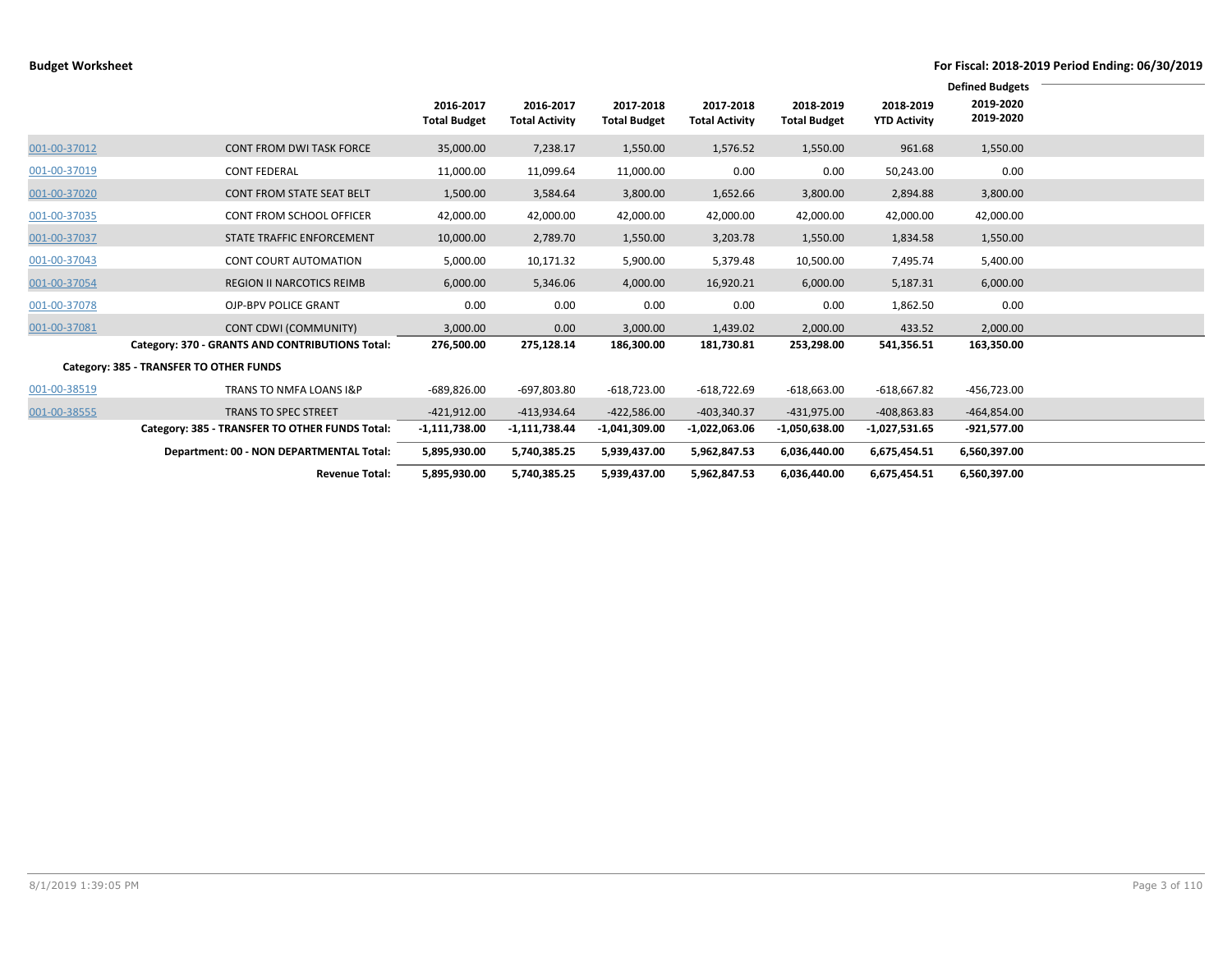|                                 |                                           | 2016-2017           | 2016-2017             | 2017-2018           | 2017-2018             | 2018-2019           | 2018-2019           | <b>Defined Budgets</b><br>2019-2020 |
|---------------------------------|-------------------------------------------|---------------------|-----------------------|---------------------|-----------------------|---------------------|---------------------|-------------------------------------|
|                                 |                                           | <b>Total Budget</b> | <b>Total Activity</b> | <b>Total Budget</b> | <b>Total Activity</b> | <b>Total Budget</b> | <b>YTD Activity</b> | 2019-2020                           |
| <b>Expense</b>                  |                                           |                     |                       |                     |                       |                     |                     |                                     |
| Department: 30 - ADMINISTRATION |                                           |                     |                       |                     |                       |                     |                     |                                     |
|                                 | Category: 410 - PERSONNEL SERVICES        |                     |                       |                     |                       |                     |                     |                                     |
| 001-30-41010-0                  | SALARIES                                  | 121,123.00          | 117,004.21            | 115,943.00          | 133,412.25            | 98,910.00           | 130,835.19          | 160,542.00                          |
| 001-30-41011-0                  | <b>FICA</b>                               | 9,086.00            | 8,650.03              | 8,690.00            | 10,042.29             | 7,567.00            | 9,780.54            | 9,038.00                            |
| 001-30-41012-0                  | RETIREMENT                                | 10,373.00           | 9,954.78              | 9,879.00            | 8,956.31              | 5,491.00            | 5,485.75            | 5,677.00                            |
| 001-30-41013-0                  | HOSPITAL INS.                             | 41,865.00           | 37,352.57             | 29,652.00           | 27,916.36             | 9,341.00            | 10,518.14           | 9,341.00                            |
| 001-30-41014-0                  | UNEMPLOYMENT                              | 826.00              | 298.45                | 182.00              | 222.28                | 247.00              | 321.27              | 265.00                              |
| 001-30-41015-0                  | <b>WORKER'S COMPENSATION</b>              | 611.00              | 515.92                | 286.00              | 48.15                 | 264.00              | 370.56              | 334.00                              |
| 001-30-41016-0                  | <b>RETIREE HEALTH INS.</b>                | 1,872.00            | 1,873.27              | 1,869.00            | 1,662.26              | 1,150.00            | 898.92              | 908.00                              |
|                                 | Category: 410 - PERSONNEL SERVICES Total: | 185,756.00          | 175,649.23            | 166,501.00          | 182,259.90            | 122,970.00          | 158,210.37          | 186,105.00                          |
|                                 | Category: 421 - OPERATING EXPENSES        |                     |                       |                     |                       |                     |                     |                                     |
| 001-30-42121-0                  | <b>OUTSIDE SERVICES</b>                   | 38,500.00           | 29,387.47             | 36,000.00           | 15,881.44             | 25,400.00           | 34,622.49           | 50,500.00                           |
| 001-30-42122-0                  | MEMBERSHIP & DUES (GF)                    | 15,500.00           | 15,032.09             | 15,500.00           | 11,635.00             | 12,500.00           | 14,872.43           | 14,150.00                           |
| 001-30-42123-0                  | <b>MATERIALS &amp; SUPPLIES</b>           | 9,000.00            | 1,636.07              | 9,000.00            | 2,348.91              | 3,000.00            | 1,232.65            | 2,500.00                            |
| 001-30-42140-0                  | <b>TRAVEL &amp; TRAINING</b>              | 7,000.00            | 1,413.98              | 4,000.00            | 2,670.42              | 4,000.00            | 1,218.30            | 3,000.00                            |
| 001-30-42170-0                  | TELEPHONE EXP.GEN FUND                    | 5,500.00            | 8,601.58              | 8,550.00            | 7,580.91              | 8,200.00            | 8,162.25            | 8,200.00                            |
| 001-30-42180-0                  | INSURANCE EXP. GEN FUND                   | 70,000.00           | 72,968.96             | 74,400.00           | 73,760.60             | 79,550.00           | 79,546.25           | 79,550.00                           |
| 001-30-42189-0                  | LEGAL FEES GEN FUND                       | 0.00                | 0.00                  | 0.00                | 0.00                  | 233,333.00          | 233,333.00          | 233,333.00                          |
| 001-30-42191-0                  | AUDIT EXPENSE G.F.                        | 11,400.00           | 10,015.16             | 10,100.00           | 10,033.67             | 9,140.00            | 9,169.38            | 9,530.00                            |
|                                 | Category: 421 - OPERATING EXPENSES Total: | 156,900.00          | 139,055.31            | 157,550.00          | 123,910.95            | 375,123.00          | 382,156.75          | 400,763.00                          |
| Category: 422 - MAINTENANCE     |                                           |                     |                       |                     |                       |                     |                     |                                     |
| 001-30-42209-0                  | <b>INTERNET-HOME PAGE</b>                 | 0.00                | 0.00                  | 0.00                | 1,505.00              | 0.00                | 1,500.00            | 1,500.00                            |
|                                 | Category: 422 - MAINTENANCE Total:        | 0.00                | 0.00                  | 0.00                | 1,505.00              | 0.00                | 1,500.00            | 1,500.00                            |
|                                 | <b>Category: 424 - OPERATING EXPENSES</b> |                     |                       |                     |                       |                     |                     |                                     |
| 001-30-42447-0                  | RETIREE HEALTH EXPENSE                    | 20,410.00           | 20,399.47             | 0.00                | 0.00                  | 0.00                | 0.00                | 0.00                                |
|                                 | Category: 424 - OPERATING EXPENSES Total: | 20,410.00           | 20,399.47             | 0.00                | 0.00                  | 0.00                | 0.00                | 0.00                                |
|                                 | Department: 30 - ADMINISTRATION Total:    | 363,066.00          | 335,104.01            | 324,051.00          | 307,675.85            | 498,093.00          | 541,867.12          | 588,368.00                          |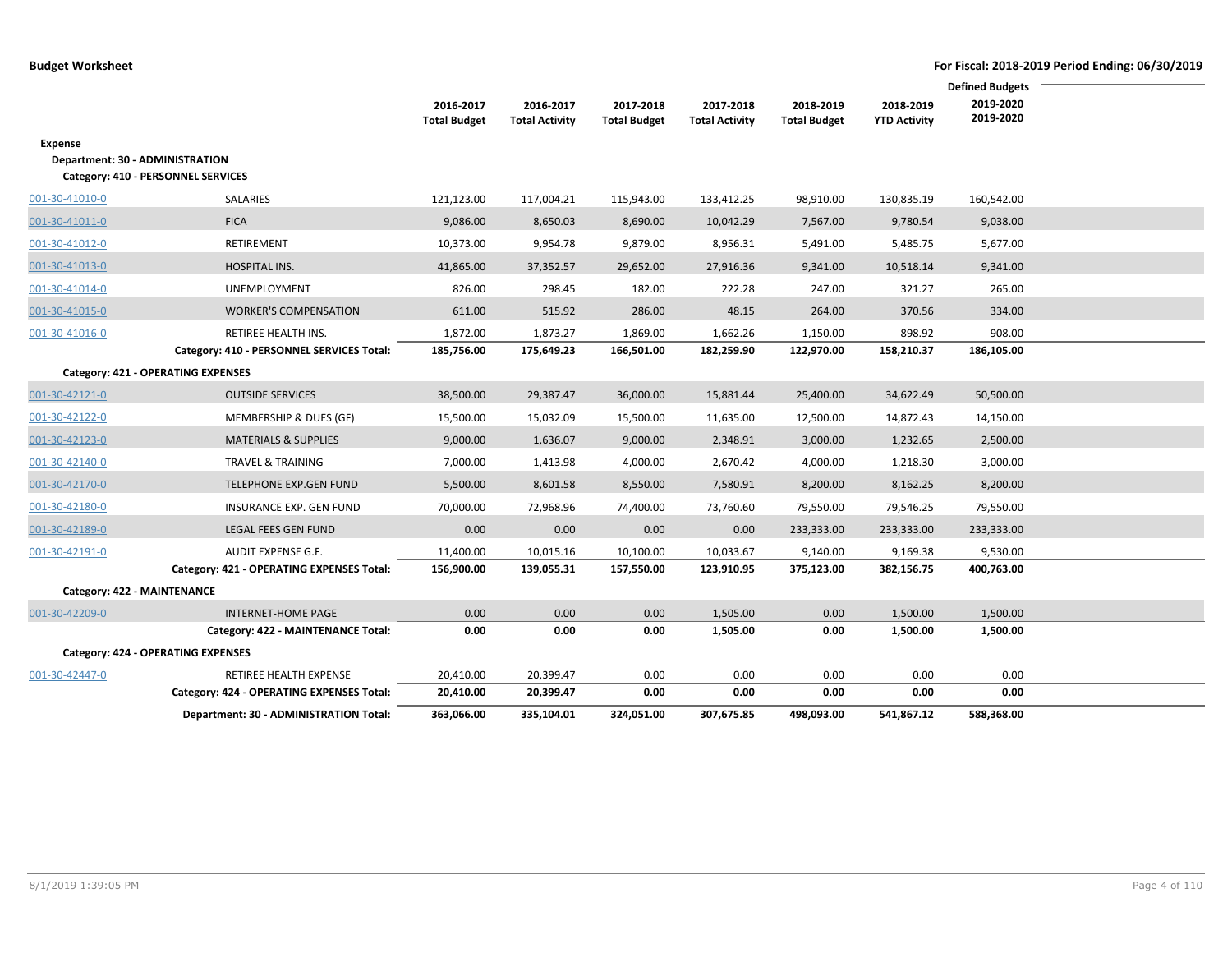|                             |                                           | 2016-2017<br><b>Total Budget</b> | 2016-2017<br><b>Total Activity</b> | 2017-2018<br><b>Total Budget</b> | 2017-2018<br><b>Total Activity</b> | 2018-2019<br><b>Total Budget</b> | 2018-2019<br><b>YTD Activity</b> | <b>Defined Budgets</b><br>2019-2020<br>2019-2020 |  |
|-----------------------------|-------------------------------------------|----------------------------------|------------------------------------|----------------------------------|------------------------------------|----------------------------------|----------------------------------|--------------------------------------------------|--|
| Department: 31 - JUDICIAL   |                                           |                                  |                                    |                                  |                                    |                                  |                                  |                                                  |  |
|                             | Category: 410 - PERSONNEL SERVICES        |                                  |                                    |                                  |                                    |                                  |                                  |                                                  |  |
| 001-31-41005-0              | <b>OVERTIME</b>                           | 0.00                             | 0.00                               | 0.00                             | 0.00                               | 0.00                             | 106.48                           | 0.00                                             |  |
| 001-31-41010-0              | SALARIES                                  | 92,772.00                        | 88,406.13                          | 92,501.00                        | 87,958.27                          | 93,898.00                        | 93,497.48                        | 97,351.00                                        |  |
| 001-31-41011-0              | <b>FICA</b>                               | 7,097.00                         | 6,763.32                           | 7,076.00                         | 6,729.03                           | 7,183.00                         | 7,160.89                         | 7,447.00                                         |  |
| 001-31-41012-0              | RETIREMENT                                | 6,281.00                         | 5,966.00                           | 6,255.00                         | 5,909.30                           | 8,776.00                         | 6,341.20                         | 6,895.00                                         |  |
| 001-31-41013-0              | <b>HOSPITAL INS.</b>                      | 0.00                             | 0.00                               | 6,786.00                         | 2,054.32                           | 100.00                           | 12,885.05                        | 12,909.00                                        |  |
| 001-31-41014-0              | <b>UNEMPLOYMENT</b>                       | 1,189.00                         | 718.22                             | 292.00                           | 314.73                             | 395.00                           | 404.88                           | 428.00                                           |  |
| 001-31-41015-0              | <b>WORKER'S COMPENSATION</b>              | 472.00                           | 377.21                             | 273.00                           | 34.50                              | 254.00                           | 259.89                           | 261.00                                           |  |
| 001-31-41016-0              | RETIREE HEALTH INS.                       | 1,315.00                         | 1,249.29                           | 1,310.00                         | 1,237.40                           | 1,838.00                         | 1,327.98                         | 1,407.00                                         |  |
|                             | Category: 410 - PERSONNEL SERVICES Total: | 109,126.00                       | 103,480.17                         | 114,493.00                       | 104,237.55                         | 112,444.00                       | 121,983.85                       | 126,698.00                                       |  |
|                             | <b>Category: 421 - OPERATING EXPENSES</b> |                                  |                                    |                                  |                                    |                                  |                                  |                                                  |  |
| 001-31-42121-0              | <b>OUTSIDE SERVICES</b>                   | 9,400.00                         | 804.87                             | 6,500.00                         | 589.07                             | 1,500.00                         | 3,298.36                         | 16,000.00                                        |  |
| 001-31-42122-0              | MEMBERSHIP & DUES (GF)                    | 270.00                           | 20.16                              | 200.00                           | 270.00                             | 200.00                           | 330.00                           | 300.00                                           |  |
| 001-31-42123-0              | <b>MATERIALS &amp; SUPPLIES</b>           | 1,700.00                         | 39.00                              | 1,700.00                         | 129.86                             | 1,700.00                         | 135.86                           | 1,700.00                                         |  |
| 001-31-42127-0              | CRIME LAB FEES(DWI)                       | 2,000.00                         | 2,747.50                           | 3,000.00                         | 2,220.00                           | 3,000.00                         | 1,630.00                         | 3,000.00                                         |  |
| 001-31-42129-0              | <b>COPIER MAINTENANCE</b>                 | 600.00                           | 1,715.27                           | 1,600.00                         | 1,603.91                           | 1,600.00                         | 898.91                           | 1,600.00                                         |  |
| 001-31-42140-0              | <b>TRAVEL &amp; TRAINING</b>              | 1,400.00                         | 0.00                               | 700.00                           | 1,153.12                           | 4,000.00                         | 3,299.04                         | 5,000.00                                         |  |
| 001-31-42150-0              | <b>OFFICE SUPPLIES</b>                    | 800.00                           | 642.67                             | 800.00                           | 515.92                             | 800.00                           | 933.74                           | 800.00                                           |  |
|                             | Category: 421 - OPERATING EXPENSES Total: | 16,170.00                        | 5,969.47                           | 14,500.00                        | 6,481.88                           | 12,800.00                        | 10,525.91                        | 28,400.00                                        |  |
| Category: 422 - MAINTENANCE |                                           |                                  |                                    |                                  |                                    |                                  |                                  |                                                  |  |
| 001-31-42221-0              | <b>GASOLINE EXPENSE</b>                   | 0.00                             | 0.00                               | 0.00                             | 20.30                              | 0.00                             | 0.00                             | 0.00                                             |  |
| 001-31-42228-0              | SOFTWARE SUPPORT SERVICES                 | 4,200.00                         | 4,166.41                           | 4,200.00                         | 0.00                               | 4,200.00                         | 8,568.79                         | 4,200.00                                         |  |
|                             | Category: 422 - MAINTENANCE Total:        | 4,200.00                         | 4,166.41                           | 4,200.00                         | 20.30                              | 4,200.00                         | 8,568.79                         | 4,200.00                                         |  |
|                             | Category: 424 - OPERATING EXPENSES        |                                  |                                    |                                  |                                    |                                  |                                  |                                                  |  |
| 001-31-42411-0              | <b>PRISONER CARE</b>                      | 90,000.00                        | 91,329.16                          | 100,000.00                       | 63,402.20                          | 100,000.00                       | 52,481.64                        | 70,000.00                                        |  |
|                             | Category: 424 - OPERATING EXPENSES Total: | 90,000.00                        | 91,329.16                          | 100,000.00                       | 63,402.20                          | 100,000.00                       | 52,481.64                        | 70,000.00                                        |  |
|                             | Category: 460 - CAPITAL EQUIPMENT         |                                  |                                    |                                  |                                    |                                  |                                  |                                                  |  |
| 001-31-46006-0              | <b>CAPITAL EQUIP</b>                      | 0.00                             | 0.00                               | 0.00                             | 0.00                               | 4,500.00                         | 3,567.00                         | 2,000.00                                         |  |
|                             | Category: 460 - CAPITAL EQUIPMENT Total:  | 0.00                             | 0.00                               | 0.00                             | 0.00                               | 4,500.00                         | 3,567.00                         | 2,000.00                                         |  |
|                             | Department: 31 - JUDICIAL Total:          | 219,496.00                       | 204,945.21                         | 233,193.00                       | 174,141.93                         | 233,944.00                       | 197,127.19                       | 231,298.00                                       |  |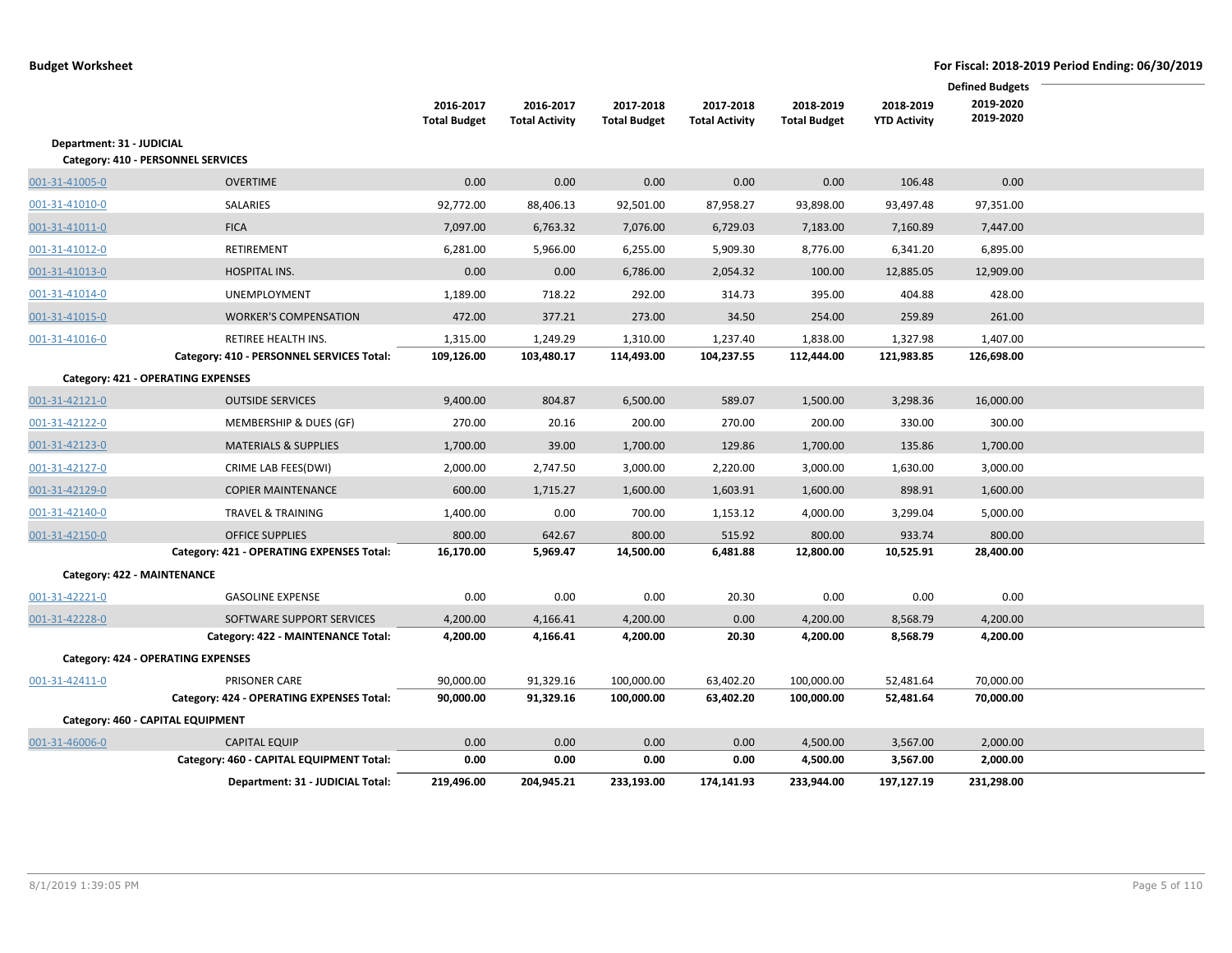|                             |                                           | 2016-2017<br><b>Total Budget</b> | 2016-2017<br><b>Total Activity</b> | 2017-2018<br><b>Total Budget</b> | 2017-2018<br><b>Total Activity</b> | 2018-2019<br><b>Total Budget</b> | 2018-2019<br><b>YTD Activity</b> | <b>Defined Budgets</b><br>2019-2020<br>2019-2020 |  |
|-----------------------------|-------------------------------------------|----------------------------------|------------------------------------|----------------------------------|------------------------------------|----------------------------------|----------------------------------|--------------------------------------------------|--|
|                             |                                           |                                  |                                    |                                  |                                    |                                  |                                  |                                                  |  |
| Department: 32 - FINANCE    | Category: 410 - PERSONNEL SERVICES        |                                  |                                    |                                  |                                    |                                  |                                  |                                                  |  |
| 001-32-41005-0              | <b>OVERTIME</b>                           | 0.00                             | 248.61                             | 0.00                             | 0.00                               | 0.00                             | 2,573.67                         | 0.00                                             |  |
| 001-32-41010-0              | <b>SALARIES</b>                           | 230,494.83                       | 237,610.12                         | 220,805.00                       | 185,696.58                         | 147,768.00                       | 150,842.40                       | 141,008.00                                       |  |
| 001-32-41011-0              | <b>FICA</b>                               | 17,633.33                        | 16,999.44                          | 16,892.00                        | 13,137.72                          | 11,304.00                        | 11,672.48                        | 10,787.00                                        |  |
| 001-32-41012-0              | RETIREMENT                                | 21,058.58                        | 21,576.54                          | 21,087.00                        | 17,341.79                          | 14,032.00                        | 13,108.01                        | 11,057.00                                        |  |
| 001-32-41013-0              | <b>HOSPITAL INS.</b>                      | 39,632.00                        | 41,341.39                          | 45,366.00                        | 45,797.18                          | 38,205.00                        | 26,872.61                        | 13,669.00                                        |  |
| 001-32-41014-0              | UNEMPLOYMENT                              | 2,121.00                         | 1,254.89                           | 474.00                           | 494.10                             | 435.00                           | 575.91                           | 433.00                                           |  |
| 001-32-41015-0              | <b>WORKER'S COMPENSATION</b>              | 1,103.72                         | 987.83                             | 611.00                           | 41.47                              | 357.00                           | 420.87                           | 347.00                                           |  |
| 001-32-41016-0              | RETIREE HEALTH INS.                       | 4,410.16                         | 4,519.30                           | 4,416.00                         | 3,631.96                           | 2,938.00                         | 2,745.63                         | 2,257.00                                         |  |
|                             | Category: 410 - PERSONNEL SERVICES Total: | 316,453.62                       | 324,538.12                         | 309,651.00                       | 266,140.80                         | 215,039.00                       | 208,811.58                       | 179,558.00                                       |  |
|                             | Category: 421 - OPERATING EXPENSES        |                                  |                                    |                                  |                                    |                                  |                                  |                                                  |  |
| 001-32-42120-0              | MISCELLANEOUS EXPENSE                     | 0.00                             | 0.00                               | 0.00                             | 7,437.49                           | 0.00                             | 0.00                             | 0.00                                             |  |
| 001-32-42121-0              | <b>OUTSIDE SERVICES</b>                   | 4,400.00                         | 8,672.62                           | 8,500.00                         | 4,340.28                           | 6,000.00                         | 2,475.98                         | 4,000.00                                         |  |
| 001-32-42122-0              | MEMBERSHIP & DUES (GF)                    | 1,000.00                         | 719.56                             | 1,000.00                         | 879.80                             | 1,000.00                         | 314.10                           | 750.00                                           |  |
| 001-32-42123-0              | <b>MATERIALS &amp; SUPPLIES</b>           | 10,000.00                        | 3,387.73                           | 6,000.00                         | 607.82                             | 3,000.00                         | 2,732.76                         | 3,000.00                                         |  |
| 001-32-42129-0              | <b>COPIER MAINTENANCE</b>                 | 9,000.00                         | 10,036.77                          | 9,300.00                         | 9,733.26                           | 10,000.00                        | 8,888.26                         | 10,000.00                                        |  |
| 001-32-42130-0              | PRINTING & ADVERTISING                    | 500.00                           | 0.00                               | 0.00                             | 0.00                               | 0.00                             | 471.50                           | 0.00                                             |  |
| 001-32-42140-0              | <b>TRAVEL &amp; TRAINING</b>              | 700.00                           | 0.00                               | 500.00                           | 540.00                             | 500.00                           | 291.85                           | 500.00                                           |  |
| 001-32-42150-0              | <b>OFFICE SUPPLIES</b>                    | 4,000.00                         | 1,030.51                           | 4,000.00                         | 2,436.70                           | 4,000.00                         | 2,331.29                         | 3,000.00                                         |  |
| 001-32-42151-0              | POSTAGE EXPENSE                           | 12,000.00                        | 12,002.04                          | 12,000.00                        | 12,000.00                          | 12,000.00                        | 14,317.50                        | 12,000.00                                        |  |
| 001-32-42160-0              | <b>UTILITIES</b>                          | 49,000.00                        | 47,822.19                          | 49,000.00                        | 50,005.67                          | 49,000.00                        | 51,427.41                        | 9,180.00                                         |  |
| 001-32-42165-0              | <b>CELL PHONES/PAGERS</b>                 | 2,100.00                         | 1,747.01                           | 1,500.00                         | 1,409.34                           | 1,000.00                         | 1,739.82                         | 1,750.00                                         |  |
| 001-32-42193-0              | ADM FEE PROPERTY TAXES                    | 8,136.00                         | 9,499.21                           | 9,061.00                         | 9,692.78                           | 8,700.00                         | 9,112.35                         | 9,740.00                                         |  |
| 001-32-42196-0              | ADM FEE GROSS RECEIPTS TAXES              | 0.00                             | 0.00                               | 0.00                             | 0.00                               | 82,400.00                        | 81,934.31                        | 82,990.00                                        |  |
|                             | Category: 421 - OPERATING EXPENSES Total: | 100,836.00                       | 94,917.64                          | 100,861.00                       | 99,083.14                          | 177,600.00                       | 176,037.13                       | 136,910.00                                       |  |
| Category: 422 - MAINTENANCE |                                           |                                  |                                    |                                  |                                    |                                  |                                  |                                                  |  |
| 001-32-42208-0              | <b>NWS SOFTWARE SUPPORT</b>               | 17,500.00                        | 14,862.39                          | 15,000.00                        | 15,501.98                          | 15,600.00                        | 17,454.07                        | 17,500.00                                        |  |
| 001-32-42221-0              | <b>GASOLINE EXPENSE</b>                   | 2,600.00                         | 518.89                             | 1,000.00                         | 2,559.42                           | 1,000.00                         | 1,511.35                         | 1,200.00                                         |  |
|                             | Category: 422 - MAINTENANCE Total:        | 20,100.00                        | 15,381.28                          | 16,000.00                        | 18,061.40                          | 16,600.00                        | 18,965.42                        | 18,700.00                                        |  |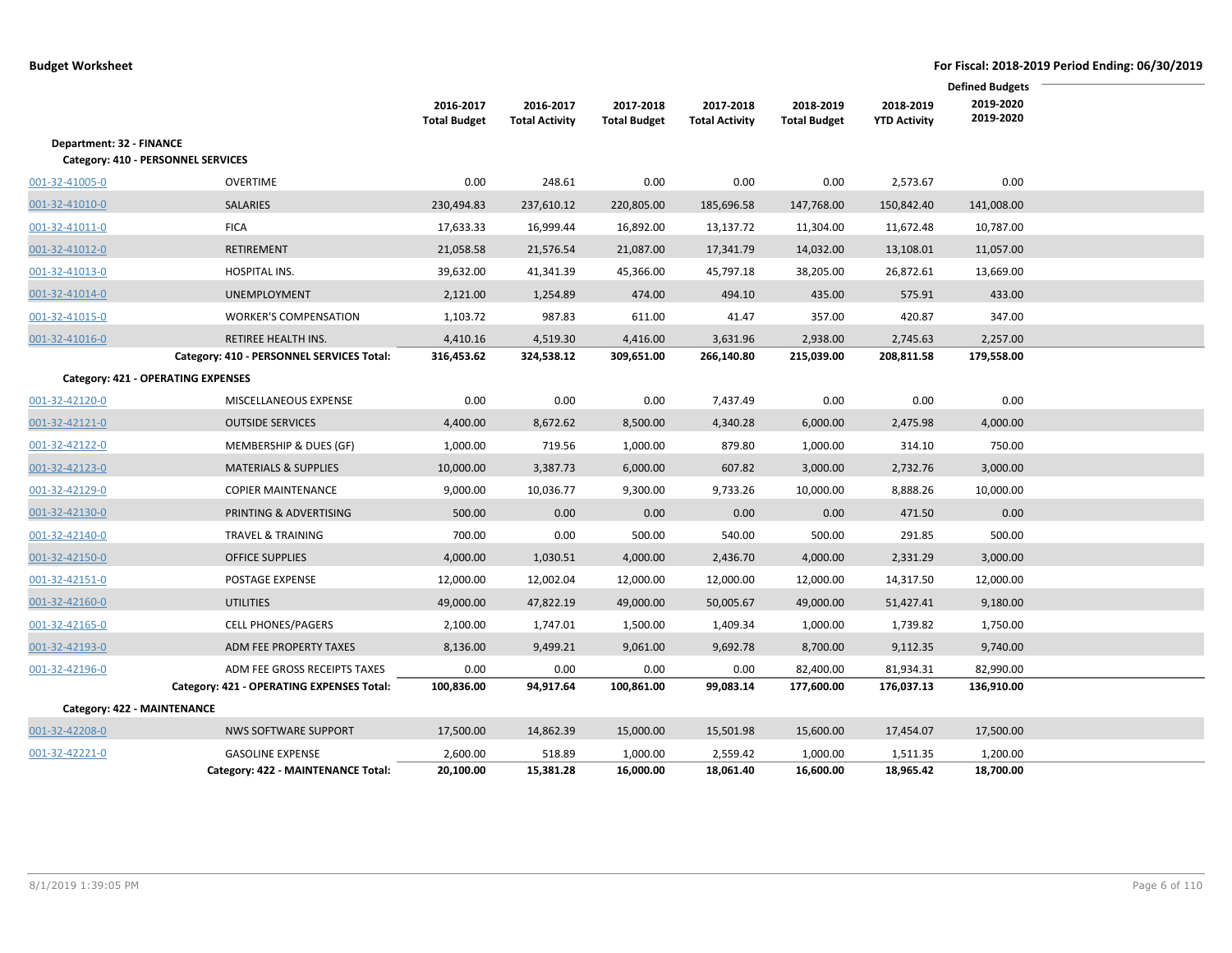|                |                                           |                     |                       |                     |                       |                     |                     | <b>Defined Budgets</b> |  |
|----------------|-------------------------------------------|---------------------|-----------------------|---------------------|-----------------------|---------------------|---------------------|------------------------|--|
|                |                                           | 2016-2017           | 2016-2017             | 2017-2018           | 2017-2018             | 2018-2019           | 2018-2019           | 2019-2020              |  |
|                |                                           | <b>Total Budget</b> | <b>Total Activity</b> | <b>Total Budget</b> | <b>Total Activity</b> | <b>Total Budget</b> | <b>YTD Activity</b> | 2019-2020              |  |
|                | Category: 424 - OPERATING EXPENSES        |                     |                       |                     |                       |                     |                     |                        |  |
| 001-32-42461-0 | <b>GROSS RECEIPTS TAX</b>                 | 0.00                | 0.00                  | 0.00                | 0.00                  | 0.00                | 732.11              | 0.00                   |  |
|                | Category: 424 - OPERATING EXPENSES Total: | 0.00                | 0.00                  | 0.00                | 0.00                  | 0.00                | 732.11              | 0.00                   |  |
|                | Category: 460 - CAPITAL EQUIPMENT         |                     |                       |                     |                       |                     |                     |                        |  |
| 001-32-46006-0 | <b>CAPITAL EQUIP</b>                      | 16,210.00           | 16,210.00             | 16,210.00           | 16,194.02             | 0.00                | 0.00                | 0.00                   |  |
|                | Category: 460 - CAPITAL EQUIPMENT Total:  | 16,210.00           | 16,210.00             | 16,210.00           | 16,194.02             | 0.00                | 0.00                | 0.00                   |  |
|                | Department: 32 - FINANCE Total:           | 453.599.62          | 451.047.04            | 442.722.00          | 399.479.36            | 409.239.00          | 404.546.24          | 335,168.00             |  |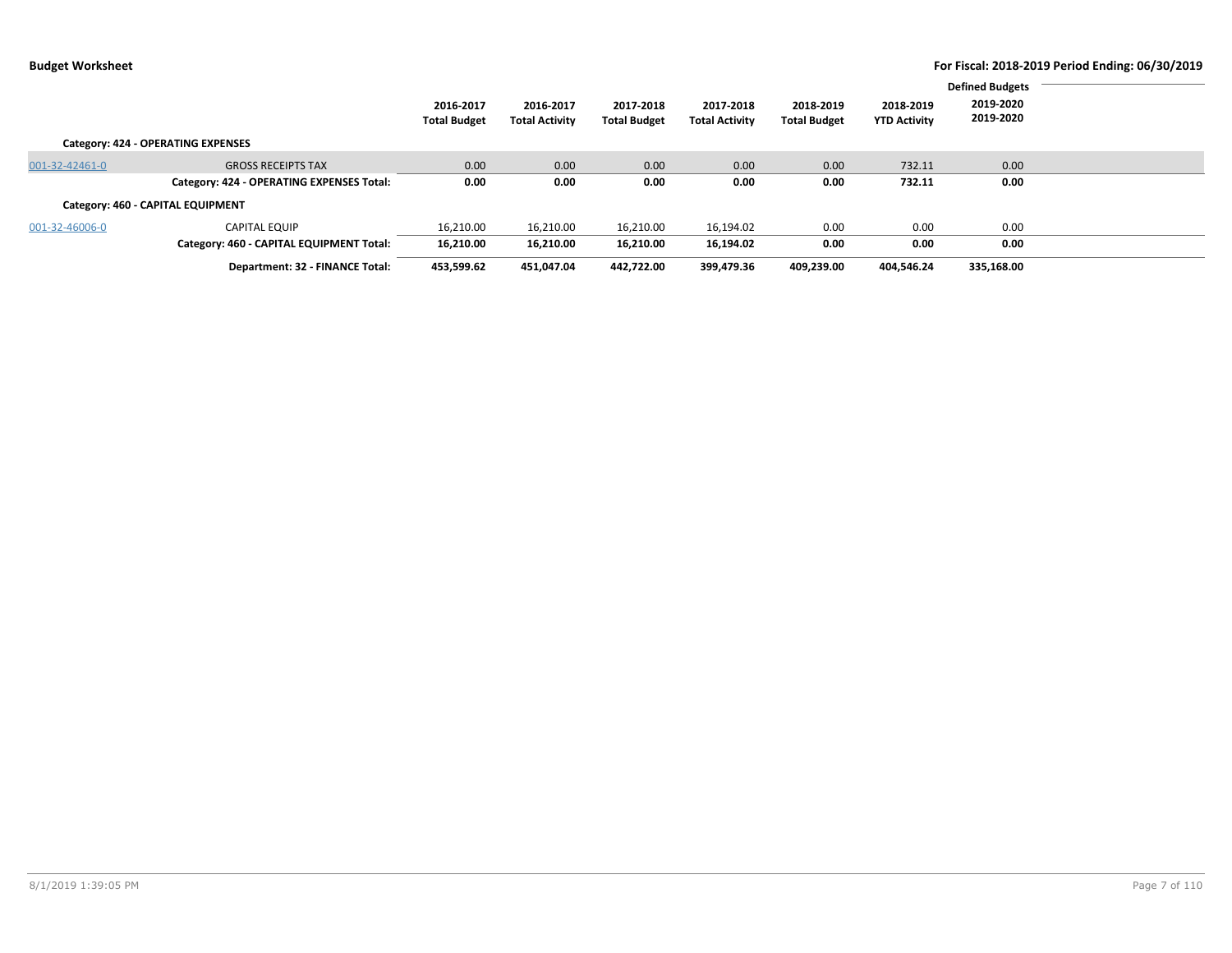|                               |                                           |                                  |                                    |                                  |                                    |                                  |                                  | <b>Defined Budgets</b> |  |
|-------------------------------|-------------------------------------------|----------------------------------|------------------------------------|----------------------------------|------------------------------------|----------------------------------|----------------------------------|------------------------|--|
|                               |                                           | 2016-2017<br><b>Total Budget</b> | 2016-2017<br><b>Total Activity</b> | 2017-2018<br><b>Total Budget</b> | 2017-2018<br><b>Total Activity</b> | 2018-2019<br><b>Total Budget</b> | 2018-2019<br><b>YTD Activity</b> | 2019-2020<br>2019-2020 |  |
| Department: 33 - POLICE DEPT. |                                           |                                  |                                    |                                  |                                    |                                  |                                  |                        |  |
|                               | Category: 410 - PERSONNEL SERVICES        |                                  |                                    |                                  |                                    |                                  |                                  |                        |  |
| 001-33-41005-0                | <b>OVERTIME</b>                           | 163,500.00                       | 133,507.60                         | 124,000.00                       | 133,717.51                         | 124,000.00                       | 133,757.68                       | 124,000.00             |  |
| 001-33-41008-0                | PAY FOR PERFORMANCE SAL.                  | 22,000.00                        | 21,900.00                          | 22,000.00                        | 23,012.50                          | 22,000.00                        | 17,375.00                        | 25,500.00              |  |
| 001-33-41010-0                | <b>SALARIES</b>                           | 1,194,686.00                     | 1,200,407.55                       | 1,252,102.00                     | 1,204,662.72                       | 1,197,017.00                     | 1,129,636.04                     | 1,296,004.00           |  |
| 001-33-41011-0                | <b>FICA</b>                               | 105,584.00                       | 100,240.95                         | 106,955.00                       | 101,206.20                         | 102,741.00                       | 94,520.65                        | 110,581.00             |  |
| 001-33-41012-0                | <b>RETIREMENT</b>                         | 233,498.00                       | 238,540.58                         | 249,854.00                       | 234,824.06                         | 242,144.00                       | 209,787.43                       | 269,655.00             |  |
| 001-33-41013-0                | <b>HOSPITAL INS.</b>                      | 207,778.00                       | 201,302.28                         | 215,284.00                       | 208,638.92                         | 212,167.00                       | 157,228.64                       | 185,258.00             |  |
| 001-33-41014-0                | <b>UNEMPLOYMENT</b>                       | 9,627.00                         | 4,551.42                           | 2,364.00                         | 2,851.27                           | 2,795.00                         | 3,148.94                         | 3,214.00               |  |
| 001-33-41015-0                | <b>WORKER'S COMPENSATION</b>              | 62,792.00                        | 54,003.51                          | 37,513.00                        | $-646.44$                          | 29,607.00                        | 31,287.65                        | 30,692.00              |  |
| 001-33-41016-0                | <b>RETIREE HEALTH INS.</b>                | 28,180.00                        | 28,850.25                          | 29,772.00                        | 28,006.83                          | 28,889.00                        | 25,098.62                        | 31,757.00              |  |
|                               | Category: 410 - PERSONNEL SERVICES Total: | 2,027,645.00                     | 1,983,304.14                       | 2,039,844.00                     | 1,936,273.57                       | 1,961,360.00                     | 1,801,840.65                     | 2,076,661.00           |  |
|                               | Category: 421 - OPERATING EXPENSES        |                                  |                                    |                                  |                                    |                                  |                                  |                        |  |
| 001-33-42121-0                | <b>OUTSIDE SERVICES</b>                   | 17,400.00                        | 10,372.81                          | 15,400.00                        | 19,626.02                          | 15,400.00                        | 10,127.34                        | 10,000.00              |  |
| 001-33-42122-0                | <b>MEMBERSHIP &amp; DUES (GF)</b>         | 3,000.00                         | 3,780.16                           | 4,000.00                         | 2,670.00                           | 4,000.00                         | 503.60                           | 14,000.00              |  |
| 001-33-42123-0                | <b>MATERIALS &amp; SUPPLIES</b>           | 8,000.00                         | 7,725.30                           | 9,500.00                         | 10,057.98                          | 9,500.00                         | 7,008.20                         | 0.00                   |  |
| 001-33-42128-0                | <b>EVIDENCE SUPPLIES</b>                  | 2,000.00                         | 972.58                             | 2,000.00                         | 3,087.71                           | 2,000.00                         | 2,229.60                         | 1,000.00               |  |
| 001-33-42130-0                | PRINTING & ADVERTISING                    | 3,000.00                         | 965.77                             | 2,500.00                         | 3,026.73                           | 2,500.00                         | 1,809.77                         | 2,000.00               |  |
| 001-33-42140-0                | <b>TRAVEL &amp; TRAINING</b>              | 21,000.00                        | 19,000.03                          | 25,000.00                        | 23,483.27                          | 25,000.00                        | 20,991.86                        | 40,000.00              |  |
| 001-33-42143-0                | <b>CRIME STOPPERS</b>                     | 7,750.00                         | 7,641.12                           | 7,750.00                         | 5,799.53                           | 7,750.00                         | 5,833.05                         | 7,750.00               |  |
| 001-33-42146-0                | <b>BLOOD TESTS-DRIVERS REQ</b>            | 0.00                             | 0.00                               | 0.00                             | 1,710.00                           | 0.00                             | 0.00                             | 0.00                   |  |
| 001-33-42150-0                | <b>OFFICE SUPPLIES</b>                    | 2,500.00                         | 687.46                             | 2,000.00                         | 2,691.51                           | 2,000.00                         | 2,067.67                         | 4,000.00               |  |
| 001-33-42153-0                | PATROL EQUIPMENT                          | 0.00                             | 0.00                               | 0.00                             | 0.00                               | 0.00                             | 0.00                             | 21,100.00              |  |
| 001-33-42154-0                | AMMO                                      | 0.00                             | 0.00                               | 0.00                             | 0.00                               | 0.00                             | 0.00                             | 10,000.00              |  |
| 001-33-42155-0                | <b>COMPUTER SUPPLIES</b>                  | 3,000.00                         | 2,240.81                           | 3,000.00                         | 4,526.89                           | 3,000.00                         | 4,929.23                         | 7,000.00               |  |
| 001-33-42160-0                | <b>UTILITIES</b>                          | 44,000.00                        | 37,813.31                          | 42,000.00                        | 37,102.43                          | 37,500.00                        | 34,829.81                        | 37,500.00              |  |
| 001-33-42165-0                | <b>CELL PHONES</b>                        | 8,400.00                         | 6,555.74                           | 8,400.00                         | 1,844.34                           | 1,850.00                         | 1,502.26                         | 0.00                   |  |
| 001-33-42170-0                | TELEPHONE EXP.GEN FUND                    | 1,000.00                         | 1,860.58                           | 1,500.00                         | 1,736.55                           | 1,500.00                         | 1,832.78                         | 1,500.00               |  |
| 001-33-42180-0                | <b>INSURANCE EXP. GEN FUND</b>            | 40,000.00                        | 45,858.76                          | 46,000.00                        | 44,182.77                          | 48,800.00                        | 48,770.41                        | 48,800.00              |  |
| 001-33-42181-0                | UNINSURED REPAIRS                         | 0.00                             | $-6,609.38$                        | 0.00                             | 713.16                             | 0.00                             | 0.00                             | 0.00                   |  |
|                               | Category: 421 - OPERATING EXPENSES Total: | 161,050.00                       | 138,865.05                         | 169,050.00                       | 162,258.89                         | 160,800.00                       | 142,435.58                       | 204,650.00             |  |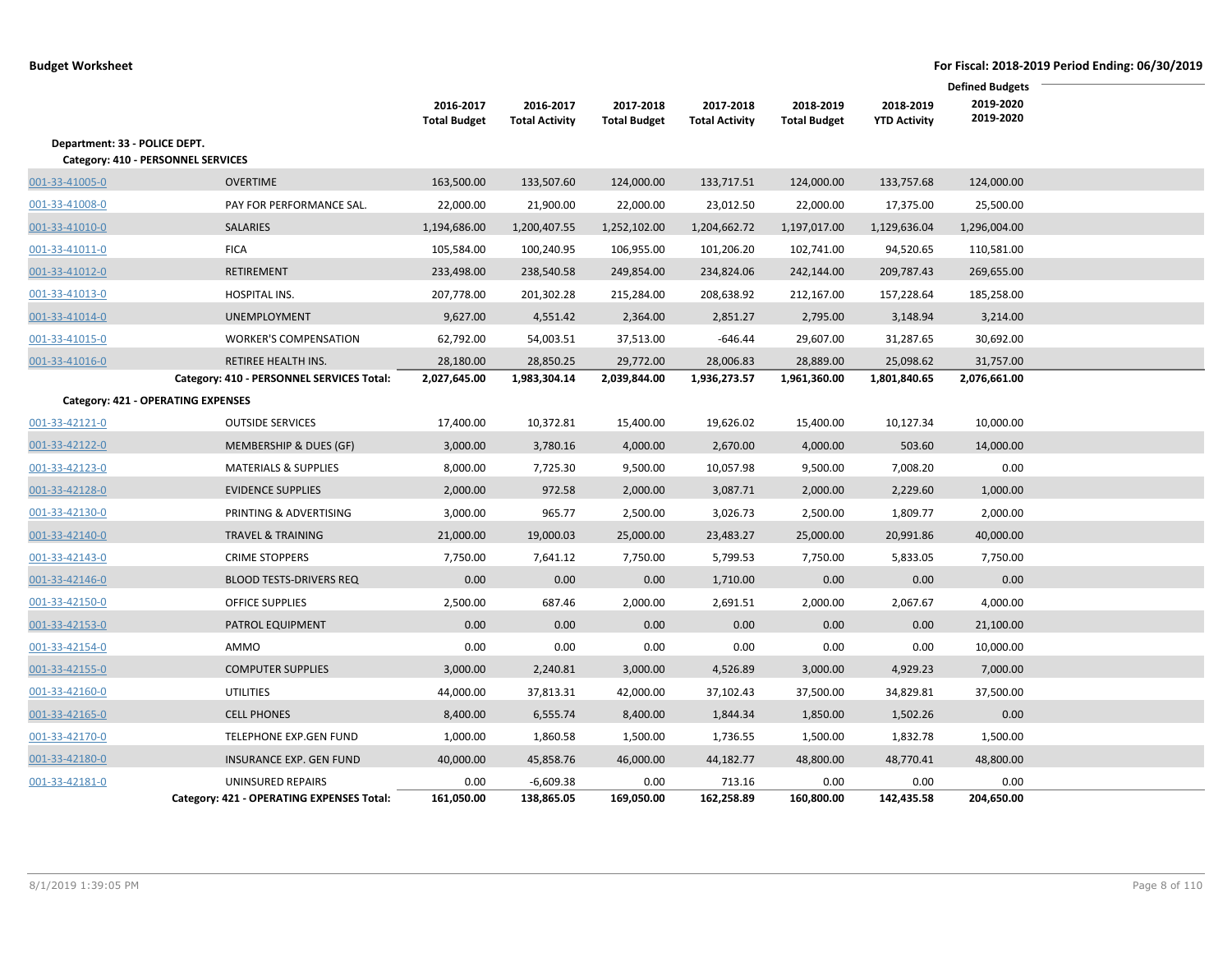|                             |                                           |                                  |                                    |                                  |                                    |                                  |                                  | <b>Defined Budgets</b> |  |
|-----------------------------|-------------------------------------------|----------------------------------|------------------------------------|----------------------------------|------------------------------------|----------------------------------|----------------------------------|------------------------|--|
|                             |                                           | 2016-2017<br><b>Total Budget</b> | 2016-2017<br><b>Total Activity</b> | 2017-2018<br><b>Total Budget</b> | 2017-2018<br><b>Total Activity</b> | 2018-2019<br><b>Total Budget</b> | 2018-2019<br><b>YTD Activity</b> | 2019-2020<br>2019-2020 |  |
| Category: 422 - MAINTENANCE |                                           |                                  |                                    |                                  |                                    |                                  |                                  |                        |  |
| 001-33-42214-0              | MOBILE EQ MTN AGREEMENT                   | 0.00                             | 8,275.00                           | 8,275.00                         | 0.00                               | 8,275.00                         | 0.00                             | 8,275.00               |  |
| 001-33-42221-0              | <b>GASOLINE EXPENSE</b>                   | 56,000.00                        | 48,769.69                          | 53,750.00                        | 51,884.04                          | 53,750.00                        | 50,324.69                        | 53,750.00              |  |
| 001-33-42230-0              | <b>BUILDING MAINT.</b>                    | 1,500.00                         | 2,715.06                           | 1,500.00                         | 670.55                             | 1,500.00                         | 9,510.62                         | 1,500.00               |  |
| 001-33-42240-0              | <b>EQUIPMENT MAINTENANCE</b>              | 10,000.00                        | 15,147.94                          | 14,000.00                        | 11,090.74                          | 14,000.00                        | 11,214.87                        | 10,000.00              |  |
| 001-33-42241-0              | <b>RADIO REPAIR</b>                       | 0.00                             | 577.03                             | 0.00                             | 0.00                               | 0.00                             | 107.94                           | 0.00                   |  |
|                             | Category: 422 - MAINTENANCE Total:        | 67,500.00                        | 75,484.72                          | 77,525.00                        | 63,645.33                          | 77,525.00                        | 71,158.12                        | 73,525.00              |  |
|                             | Category: 424 - OPERATING EXPENSES        |                                  |                                    |                                  |                                    |                                  |                                  |                        |  |
| 001-33-42410-0              | <b>UNIFORMS</b>                           | 12,250.00                        | 8,986.69                           | 12,250.00                        | 15,364.54                          | 37,148.00                        | 15,891.39                        | 30,898.00              |  |
| 001-33-42412-0              | PHYSICALS OFFICERS                        | 0.00                             | 0.00                               | 0.00                             | 295.96                             | 0.00                             | 4,914.60                         | 0.00                   |  |
| 001-33-42413-0              | <b>ANIMAL CONTROL EXPENSE</b>             | 500.00                           | 113.27                             | 500.00                           | 0.00                               | 0.00                             | 0.00                             | 0.00                   |  |
| 001-33-42414-0              | <b>DOG TAGS</b>                           | 100.00                           | 96.27                              | 100.00                           | 0.00                               | 0.00                             | 0.00                             | 0.00                   |  |
| 001-33-42415-0              | POUND EXPENSE                             | 40,000.00                        | 43,298.82                          | 42,000.00                        | 47,414.43                          | 47,500.00                        | 63,202.76                        | 47,500.00              |  |
| 001-33-42416-0              | JPA REGION II NARCOTICS                   | 8,000.00                         | 8,000.00                           | 8,000.00                         | 8,000.00                           | 8,000.00                         | 8,000.00                         | 8,000.00               |  |
| 001-33-42424-0              | SAFETY                                    | 2,000.00                         | 252.50                             | 1,500.00                         | 770.50                             | 1,500.00                         | 359.63                           | 750.00                 |  |
| 001-33-42468-0              | K-9 EXPENSES                              | 3,000.00                         | 4,640.20                           | 3,500.00                         | 203.21                             | 0.00                             | 0.00                             | 0.00                   |  |
|                             | Category: 424 - OPERATING EXPENSES Total: | 65,850.00                        | 65,387.75                          | 67,850.00                        | 72,048.64                          | 94,148.00                        | 92,368.38                        | 87,148.00              |  |
|                             | Category: 460 - CAPITAL EQUIPMENT         |                                  |                                    |                                  |                                    |                                  |                                  |                        |  |
| 001-33-46006-0              | <b>CAPITAL EQUIP</b>                      | 0.00                             | 0.00                               | 0.00                             | 0.00                               | 0.00                             | 0.00                             | 45,000.00              |  |
|                             | Category: 460 - CAPITAL EQUIPMENT Total:  | 0.00                             | 0.00                               | 0.00                             | 0.00                               | 0.00                             | 0.00                             | 45,000.00              |  |
|                             | Department: 33 - POLICE DEPT. Total:      | 2,322,045.00                     | 2,263,041.66                       | 2,354,269.00                     | 2,234,226.43                       | 2,293,833.00                     | 2,107,802.73                     | 2,486,984.00           |  |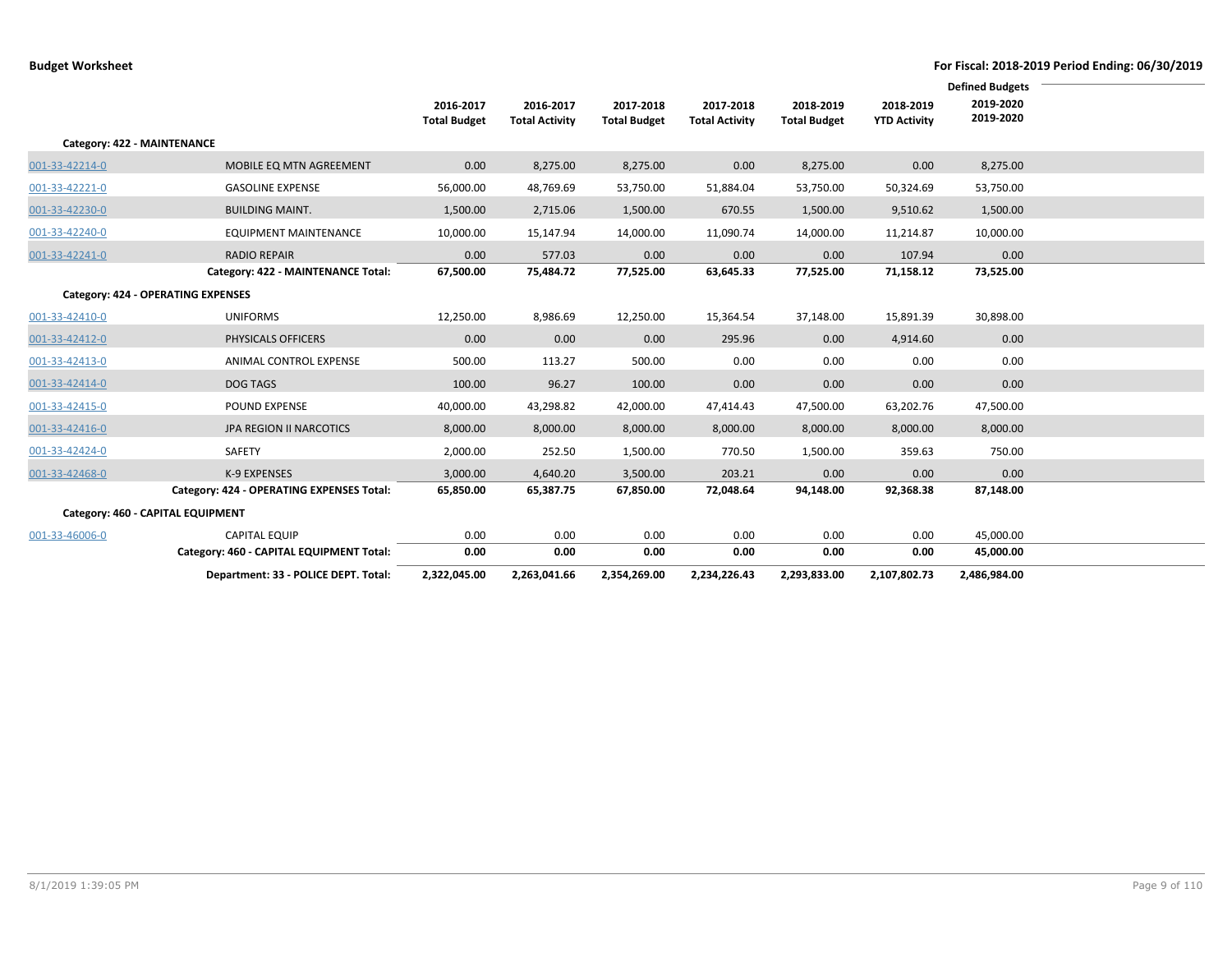|                                         |                                           |                                  |                                    |                                  |                                    |                                  |                                  | <b>Defined Budgets</b> |  |
|-----------------------------------------|-------------------------------------------|----------------------------------|------------------------------------|----------------------------------|------------------------------------|----------------------------------|----------------------------------|------------------------|--|
|                                         |                                           | 2016-2017<br><b>Total Budget</b> | 2016-2017<br><b>Total Activity</b> | 2017-2018<br><b>Total Budget</b> | 2017-2018<br><b>Total Activity</b> | 2018-2019<br><b>Total Budget</b> | 2018-2019<br><b>YTD Activity</b> | 2019-2020<br>2019-2020 |  |
| <b>Department: 34 - FIRE DEPARTMENT</b> |                                           |                                  |                                    |                                  |                                    |                                  |                                  |                        |  |
|                                         | Category: 410 - PERSONNEL SERVICES        |                                  |                                    |                                  |                                    |                                  |                                  |                        |  |
| 001-34-41004-0                          | <b>FIRE CALLS</b>                         | 89,776.00                        | 96,540.00                          | 100,000.00                       | 111,300.00                         | 110,000.00                       | 113,318.00                       | 120,000.00             |  |
| 001-34-41005-0                          | <b>OVERTIME</b>                           | 44,000.00                        | 42,315.26                          | 44,000.00                        | 22,549.25                          | 44,000.00                        | 22,665.62                        | 45,000.00              |  |
| 001-34-41009-0                          | AIC & CERTIFICATION PAY                   | 15,450.00                        | 6,600.00                           | 18,000.00                        | 11,500.00                          | 18,000.00                        | 9,900.00                         | 23,000.00              |  |
| 001-34-41010-0                          | SALARIES                                  | 343,424.23                       | 321,053.13                         | 260,066.00                       | 237,964.28                         | 312,814.00                       | 198,034.66                       | 403,947.00             |  |
| 001-34-41011-0                          | <b>FICA</b>                               | 37,882.38                        | 33,816.08                          | 32,288.00                        | 28,485.53                          | 36,468.00                        | 25,007.57                        | 44,044.00              |  |
| 001-34-41012-0                          | RETIREMENT                                | 67,285.24                        | 60,231.05                          | 61,672.00                        | 54,669.15                          | 74,327.00                        | 38,238.18                        | 98,932.00              |  |
| 001-34-41013-0                          | HOSPITAL INS.                             | 57,026.56                        | 54,300.07                          | 53,692.00                        | 43,349.66                          | 63,401.00                        | 45,151.42                        | 96,855.00              |  |
| 001-34-41014-0                          | <b>UNEMPLOYMENT</b>                       | 3,750.00                         | 2,238.01                           | 864.00                           | 1,147.91                           | 1,353.00                         | 1,153.92                         | 1,783.00               |  |
| 001-34-41015-0                          | <b>WORKER'S COMPENSATION</b>              | 18,643.03                        | 13,740.95                          | 8,324.00                         | 508.10                             | 8,195.00                         | 5,142.19                         | 10,566.00              |  |
| 001-34-41016-0                          | RETIREE HEALTH INS.                       | 7,500.47                         | 6,556.55                           | 6,943.00                         | 5,997.30                           | 8,251.00                         | 4,350.33                         | 10,665.00              |  |
|                                         | Category: 410 - PERSONNEL SERVICES Total: | 684,737.91                       | 637,391.10                         | 585,849.00                       | 517,471.18                         | 676,809.00                       | 462,961.89                       | 854,792.00             |  |
|                                         | <b>Category: 421 - OPERATING EXPENSES</b> |                                  |                                    |                                  |                                    |                                  |                                  |                        |  |
| 001-34-42120-0                          | <b>MISCELLANEOUS EXPENSE</b>              | 0.00                             | 789.64                             | 0.00                             | 1,675.45                           | 0.00                             | 3,262.25                         | 2,600.00               |  |
| 001-34-42121-0                          | <b>OUTSIDE SERVICES</b>                   | 8,100.00                         | 8,526.97                           | 9,300.00                         | 6,936.07                           | 9,300.00                         | 9,409.80                         | 0.00                   |  |
| 001-34-42122-0                          | <b>MEMBERSHIP &amp; DUES (GF)</b>         | 2,100.00                         | 1,129.16                           | 1,800.00                         | 2,133.25                           | 1,800.00                         | 2,317.50                         | 0.00                   |  |
| 001-34-42123-0                          | <b>MATERIALS &amp; SUPPLIES</b>           | 12,000.00                        | 9,017.81                           | 12,000.00                        | 7,493.51                           | 12,000.00                        | 7,218.75                         | 0.00                   |  |
| 001-34-42130-0                          | PRINTING & ADVERTISING                    | 2,800.00                         | 1,744.68                           | 2,000.00                         | 746.71                             | 2,000.00                         | 915.00                           | 0.00                   |  |
| 001-34-42140-0                          | <b>TRAVEL &amp; TRAINING</b>              | 11,200.00                        | 10,794.19                          | 20,000.00                        | 20,876.48                          | 20,000.00                        | 18,485.07                        | 0.00                   |  |
| 001-34-42147-0                          | AIR QUALITY TESTING                       | 600.00                           | 0.00                               | 600.00                           | 608.00                             | 600.00                           | 630.00                           | 0.00                   |  |
| 001-34-42149-0                          | PHYSICAL EXAMINATIONS                     | 3,000.00                         | 2,965.00                           | 3,000.00                         | 1,404.00                           | 3,000.00                         | 526.00                           | 0.00                   |  |
| 001-34-42150-0                          | <b>OFFICE SUPPLIES</b>                    | 3,500.00                         | 3,464.33                           | 3,000.00                         | 2,589.59                           | 3,000.00                         | 613.42                           | 0.00                   |  |
| 001-34-42165-0                          | <b>Cell Phones</b>                        | 2,100.00                         | 1,245.96                           | 2,100.00                         | 685.58                             | 690.00                           | 807.41                           | 0.00                   |  |
| 001-34-42170-0                          | <b>TELEPHONE EXP.GEN FUND</b>             | 400.00                           | 693.75                             | 400.00                           | 701.19                             | 700.00                           | 705.96                           | 0.00                   |  |
| 001-34-42180-0                          | <b>INSURANCE EXP. GEN FUND</b>            | 12,900.00                        | 15,202.00                          | 15,200.00                        | 13,788.00                          | 14,000.00                        | 13,788.00                        | 0.00                   |  |
|                                         | Category: 421 - OPERATING EXPENSES Total: | 58,700.00                        | 55,573.49                          | 69,400.00                        | 59,637.83                          | 67,090.00                        | 58,679.16                        | 2,600.00               |  |
| Category: 422 - MAINTENANCE             |                                           |                                  |                                    |                                  |                                    |                                  |                                  |                        |  |
| 001-34-42220-0                          | <b>VEHICLE MAINTENANCE</b>                | 0.00                             | 932.93                             | 0.00                             | 5.40                               | 0.00                             | 22,750.80                        | 0.00                   |  |
| 001-34-42221-0                          | <b>GASOLINE EXPENSE</b>                   | 15,600.00                        | 9,968.56                           | 13,600.00                        | 11,527.30                          | 13,600.00                        | 9,186.22                         | 0.00                   |  |
| 001-34-42225-0                          | <b>SCBA MAINTENANCE</b>                   | 4,000.00                         | 1,823.92                           | 4,000.00                         | 2,617.82                           | 4,000.00                         | 193.59                           | 0.00                   |  |
| 001-34-42230-0                          | <b>BUILDING MAINT.</b>                    | 0.00                             | 1,353.35                           | 0.00                             | 1,639.47                           | 0.00                             | 3,501.40                         | 0.00                   |  |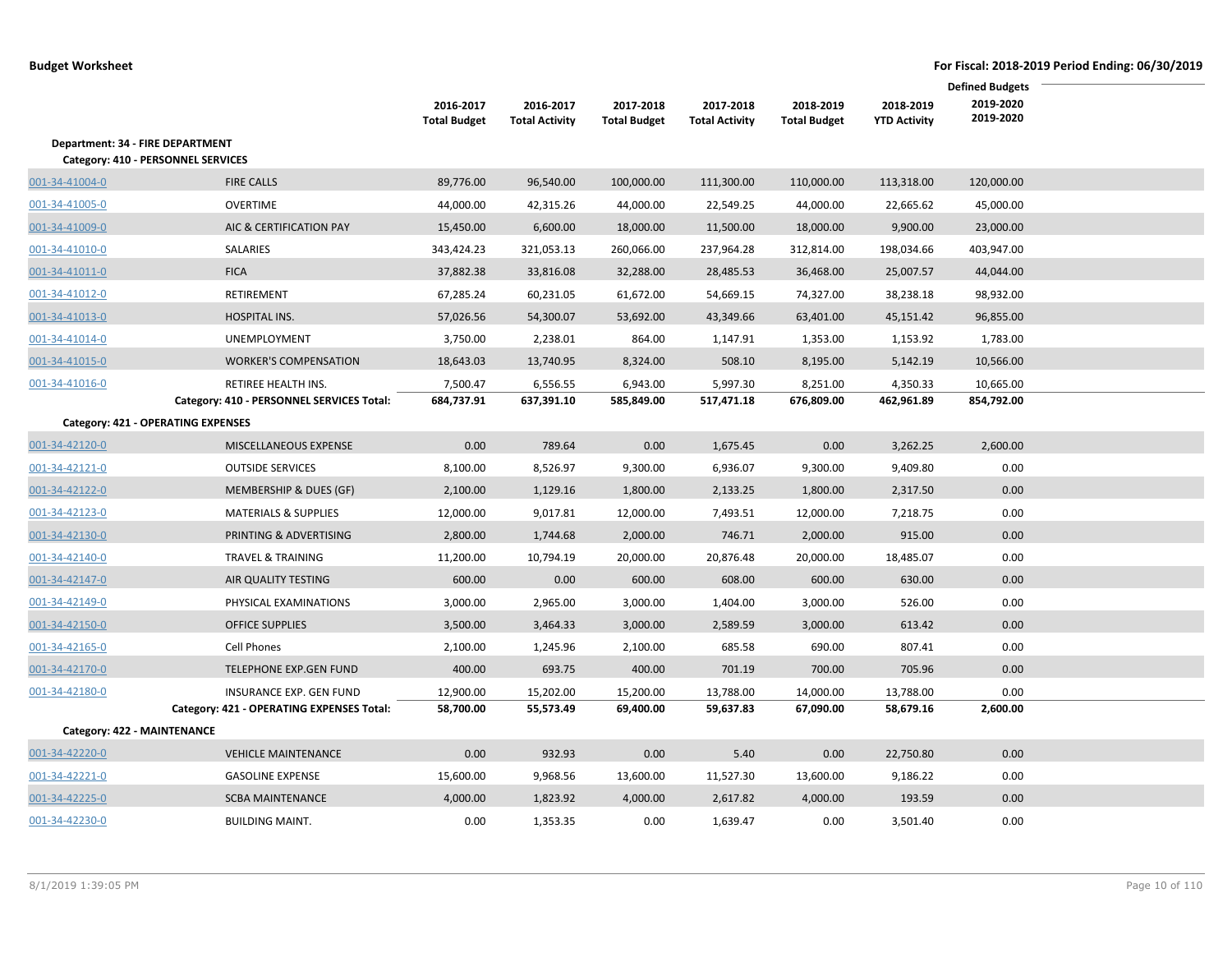|                |                                           |                     |                       |                     |                       |                     |                     | <b>Defined Budgets</b> |  |
|----------------|-------------------------------------------|---------------------|-----------------------|---------------------|-----------------------|---------------------|---------------------|------------------------|--|
|                |                                           | 2016-2017           | 2016-2017             | 2017-2018           | 2017-2018             | 2018-2019           | 2018-2019           | 2019-2020              |  |
|                |                                           | <b>Total Budget</b> | <b>Total Activity</b> | <b>Total Budget</b> | <b>Total Activity</b> | <b>Total Budget</b> | <b>YTD Activity</b> | 2019-2020              |  |
| 001-34-42240-0 | <b>EQUIPMENT MAINTENANCE</b>              | 5,500.00            | 4,967.46              | 5,500.00            | 6,676.39              | 5,500.00            | 4,916.65            | 0.00                   |  |
| 001-34-42241-0 | <b>RADIO REPAIR</b>                       | 2,000.00            | 1,620.00              | 2,000.00            | 595.00                | 2,000.00            | 740.43              | 0.00                   |  |
| 001-34-42244-0 | FIREHOUSE SOFWARE MAINT                   | 3,300.00            | 2,945.00              | 3,300.00            | 201.25                | 3,300.00            | 2,945.00            | 0.00                   |  |
|                | Category: 422 - MAINTENANCE Total:        | 30,400.00           | 23,611.22             | 28,400.00           | 23,262.63             | 28,400.00           | 44,234.09           | 0.00                   |  |
|                | Category: 424 - OPERATING EXPENSES        |                     |                       |                     |                       |                     |                     |                        |  |
| 001-34-42409-0 | PROTECTIVE CLOTHING                       | 5,000.00            | 3,906.30              | 5,000.00            | 7,220.12              | 5,000.00            | 4,361.81            | 0.00                   |  |
| 001-34-42420-0 | <b>OXYGEN &amp; COMPRESSED AIR</b>        | 600.00              | 458.73                | 600.00              | 583.25                | 600.00              | 354.11              | 0.00                   |  |
| 001-34-42421-0 | FOAM                                      | 100.00              | 0.00                  | 100.00              | 0.00                  | 100.00              | 100.00              | 0.00                   |  |
| 001-34-42422-0 | FIRE EXT REFILLS                          | 600.00              | 585.00                | 600.00              | 0.00                  | 600.00              | 557.07              | 0.00                   |  |
| 001-34-42424-0 | <b>SAFETY</b>                             | 1,000.00            | 649.05                | 1,000.00            | 804.43                | 1,000.00            | 261.23              | 0.00                   |  |
| 001-34-42425-0 | PREVENTION EDUCATION                      | 1,200.00            | 1,256.89              | 1,000.00            | 912.00                | 1,000.00            | 897.77              | 0.00                   |  |
| 001-34-42426-0 | <b>MEDICAL SUPPLIES</b>                   | 4,000.00            | 4,428.42              | 4,000.00            | 3,446.59              | 4,000.00            | 1,944.14            | 0.00                   |  |
| 001-34-42480-0 | <b>BATTERIES</b>                          | 1,500.00            | 1,101.00              | 1,500.00            | 46.02                 | 1,500.00            | 1,111.86            | 0.00                   |  |
|                | Category: 424 - OPERATING EXPENSES Total: | 14,000.00           | 12,385.39             | 13,800.00           | 13,012.41             | 13,800.00           | 9,587.99            | 0.00                   |  |
|                | Category: 460 - CAPITAL EQUIPMENT         |                     |                       |                     |                       |                     |                     |                        |  |
| 001-34-46006-0 | <b>CAPITAL EQUIP</b>                      | 0.00                | 0.00                  | 0.00                | 2,900.00              | 0.00                | 52,755.00           | 0.00                   |  |
|                | Category: 460 - CAPITAL EQUIPMENT Total:  | 0.00                | 0.00                  | 0.00                | 2,900.00              | 0.00                | 52,755.00           | 0.00                   |  |
|                | Department: 34 - FIRE DEPARTMENT Total:   | 787,837.91          | 728,961.20            | 697,449.00          | 616,284.05            | 786,099.00          | 628,218.13          | 857,392.00             |  |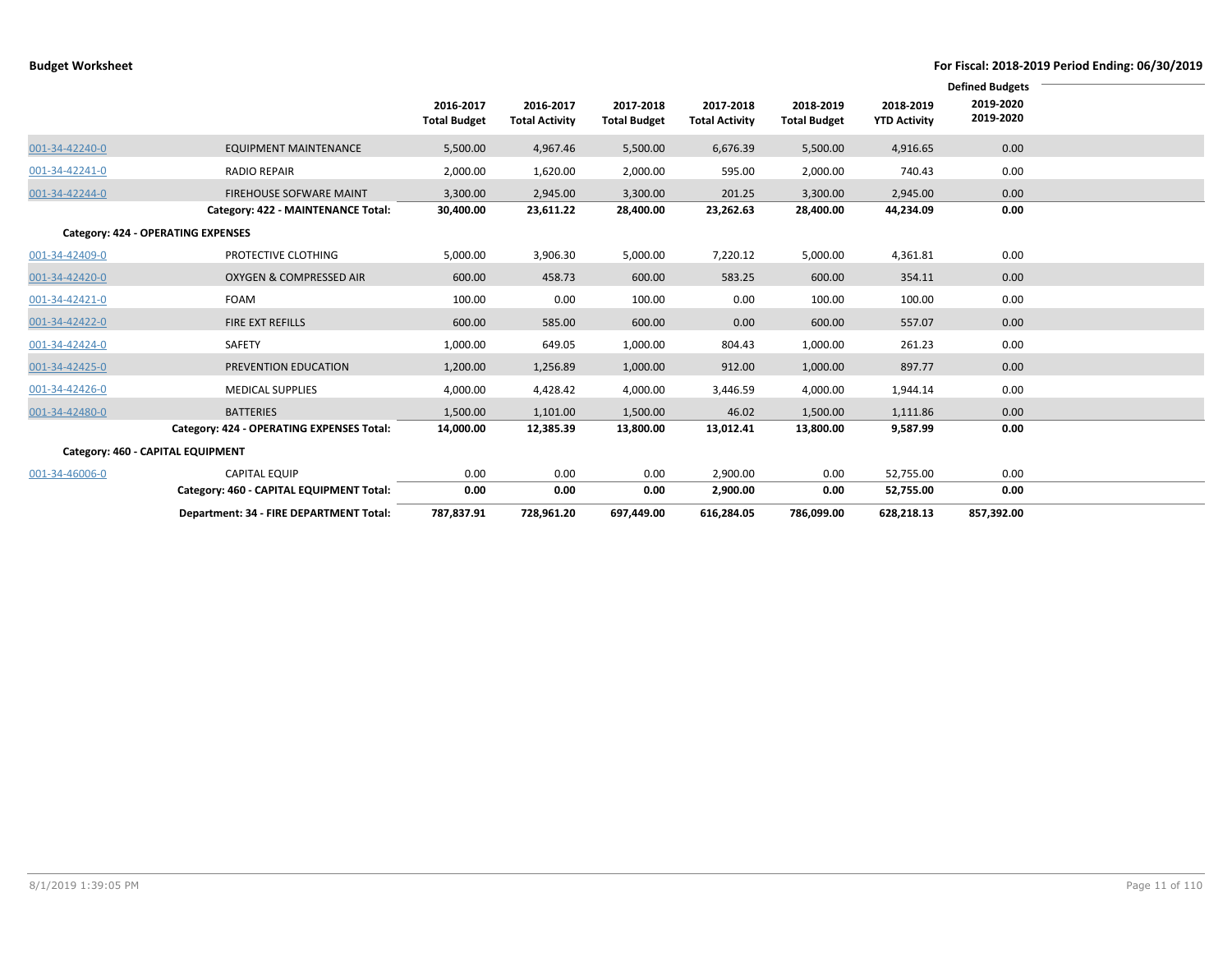|                                    |                                           | 2016-2017           | 2016-2017             | 2017-2018           | 2017-2018             | 2018-2019           | 2018-2019           | <b>Defined Budgets</b><br>2019-2020 |  |
|------------------------------------|-------------------------------------------|---------------------|-----------------------|---------------------|-----------------------|---------------------|---------------------|-------------------------------------|--|
|                                    |                                           | <b>Total Budget</b> | <b>Total Activity</b> | <b>Total Budget</b> | <b>Total Activity</b> | <b>Total Budget</b> | <b>YTD Activity</b> | 2019-2020                           |  |
| Department: 35 - PARKS DEPT.       |                                           |                     |                       |                     |                       |                     |                     |                                     |  |
| Category: 410 - PERSONNEL SERVICES |                                           |                     |                       |                     |                       |                     |                     |                                     |  |
| 001-35-41005-0                     | <b>OVERTIME</b>                           | 0.00                | 4,663.33              | 5,000.00            | 4,387.71              | 2,500.00            | 4,861.65            | 2,500.00                            |  |
| 001-35-41010-0                     | SALARIES                                  | 148,153.82          | 163,919.57            | 113,926.00          | 109,522.46            | 128,533.00          | 119,094.64          | 133,713.00                          |  |
| 001-35-41011-0                     | <b>FICA</b>                               | 11,333.69           | 12,350.63             | 9,098.00            | 8,086.65              | 10,024.00           | 8,812.29            | 10,420.00                           |  |
| 001-35-41012-0                     | RETIREMENT                                | 13,201.98           | 13,377.75             | 9,929.00            | 9,921.74              | 11,283.00           | 11,288.15           | 12,087.00                           |  |
| 001-35-41013-0                     | HOSPITAL INS.                             | 19,287.00           | 18,976.57             | 19,186.00           | 24,832.54             | 25,918.00           | 25,869.70           | 25,918.00                           |  |
| 001-35-41014-0                     | UNEMPLOYMENT                              | 1,928.00            | 1,656.61              | 321.00              | 365.63                | 434.00              | 410.55              | 469.00                              |  |
| 001-35-41015-0                     | <b>WORKER'S COMPENSATION</b>              | 5,482.29            | 5,838.38              | 2,572.00            | 27.60                 | 2,330.00            | 2,427.20            | 2,421.00                            |  |
| 001-35-41016-0                     | RETIREE HEALTH INS.                       | 2,764.40            | 2,801.48              | 2,079.00            | 2,077.73              | 2,363.00            | 2,364.06            | 2,467.00                            |  |
|                                    | Category: 410 - PERSONNEL SERVICES Total: | 202,151.18          | 223,584.32            | 162,111.00          | 159,222.06            | 183,385.00          | 175,128.24          | 189,995.00                          |  |
| Category: 421 - OPERATING EXPENSES |                                           |                     |                       |                     |                       |                     |                     |                                     |  |
| 001-35-42121-0                     | <b>OUTSIDE SERVICES</b>                   | 11,400.00           | 10,478.32             | 11,400.00           | 10,939.22             | 11,400.00           | 21,847.80           | 110,000.00                          |  |
| 001-35-42122-0                     | MEMBERSHIP & DUES (GF)                    | 1,000.00            | 120.16                | 750.00              | 121.62                | 750.00              | 326.42              | 750.00                              |  |
| 001-35-42123-0                     | <b>MATERIALS &amp; SUPPLIES</b>           | 65,000.00           | 55,735.24             | 62,500.00           | 52,494.54             | 55,000.00           | 52,380.29           | 55,000.00                           |  |
| 001-35-42130-0                     | PRINTING & ADVERTISING                    | 1,500.00            | 0.00                  | 1,000.00            | 10.00                 | 100.00              | 0.00                | 100.00                              |  |
| 001-35-42140-0                     | <b>TRAVEL &amp; TRAINING</b>              | 2,800.00            | 200.00                | 1,500.00            | 375.00                | 1,500.00            | 400.00              | 1,000.00                            |  |
| 001-35-42150-0                     | <b>OFFICE SUPPLIES</b>                    | 800.00              | 0.00                  | 800.00              | 726.16                | 800.00              | 848.91              | 800.00                              |  |
| 001-35-42159-0                     | <b>UNIFORMS</b>                           | 2,000.00            | 1,403.38              | 1,800.00            | 1,550.57              | 1,800.00            | 2,056.36            | 1,800.00                            |  |
| 001-35-42160-0                     | <b>UTILITIES</b>                          | 65,000.00           | 41,541.24             | 58,000.00           | 42,732.21             | 45,000.00           | 44,373.37           | 45,000.00                           |  |
| 001-35-42170-0                     | <b>TELEPHONE EXP.GEN FUND</b>             | 1,100.00            | 3,217.94              | 1,100.00            | 3,272.57              | 3,300.00            | 3,335.44            | 3,300.00                            |  |
| 001-35-42181-0                     | <b>UNINSURED REPAIRS</b>                  | 500.00              | 0.00                  | 500.00              | 0.00                  | 500.00              | 0.00                | 500.00                              |  |
| 001-35-42192-0                     | <b>CHEMICALS</b>                          | 1,000.00            | 0.00                  | 1,000.00            | 0.00                  | 1,000.00            | 1,019.89            | 1,000.00                            |  |
|                                    | Category: 421 - OPERATING EXPENSES Total: | 152,100.00          | 112,696.28            | 140,350.00          | 112,221.89            | 121,150.00          | 126,588.48          | 219,250.00                          |  |
| Category: 422 - MAINTENANCE        |                                           |                     |                       |                     |                       |                     |                     |                                     |  |
| 001-35-42220-0                     | <b>VEHICLE MAINTENANCE</b>                | 1,000.00            | 0.00                  | 800.00              | 0.00                  | 800.00              | 731.68              | 800.00                              |  |
| 001-35-42221-0                     | <b>GASOLINE EXPENSE</b>                   | 6,700.00            | 4,370.64              | 6,200.00            | 2,658.16              | 6,200.00            | 4,251.33            | 6,200.00                            |  |
| 001-35-42230-0                     | <b>BUILDING MAINT.</b>                    | 1,000.00            | 0.00                  | 1,000.00            | 0.00                  | 1,000.00            | 37.39               | 500.00                              |  |
| 001-35-42240-0                     | <b>EQUIPMENT MAINTENANCE</b>              | 2,500.00            | 1,206.73              | 2,000.00            | 1,049.48              | 2,000.00            | 985.37              | 2,000.00                            |  |
|                                    | Category: 422 - MAINTENANCE Total:        | 11,200.00           | 5,577.37              | 10,000.00           | 3,707.64              | 10,000.00           | 6,005.77            | 9,500.00                            |  |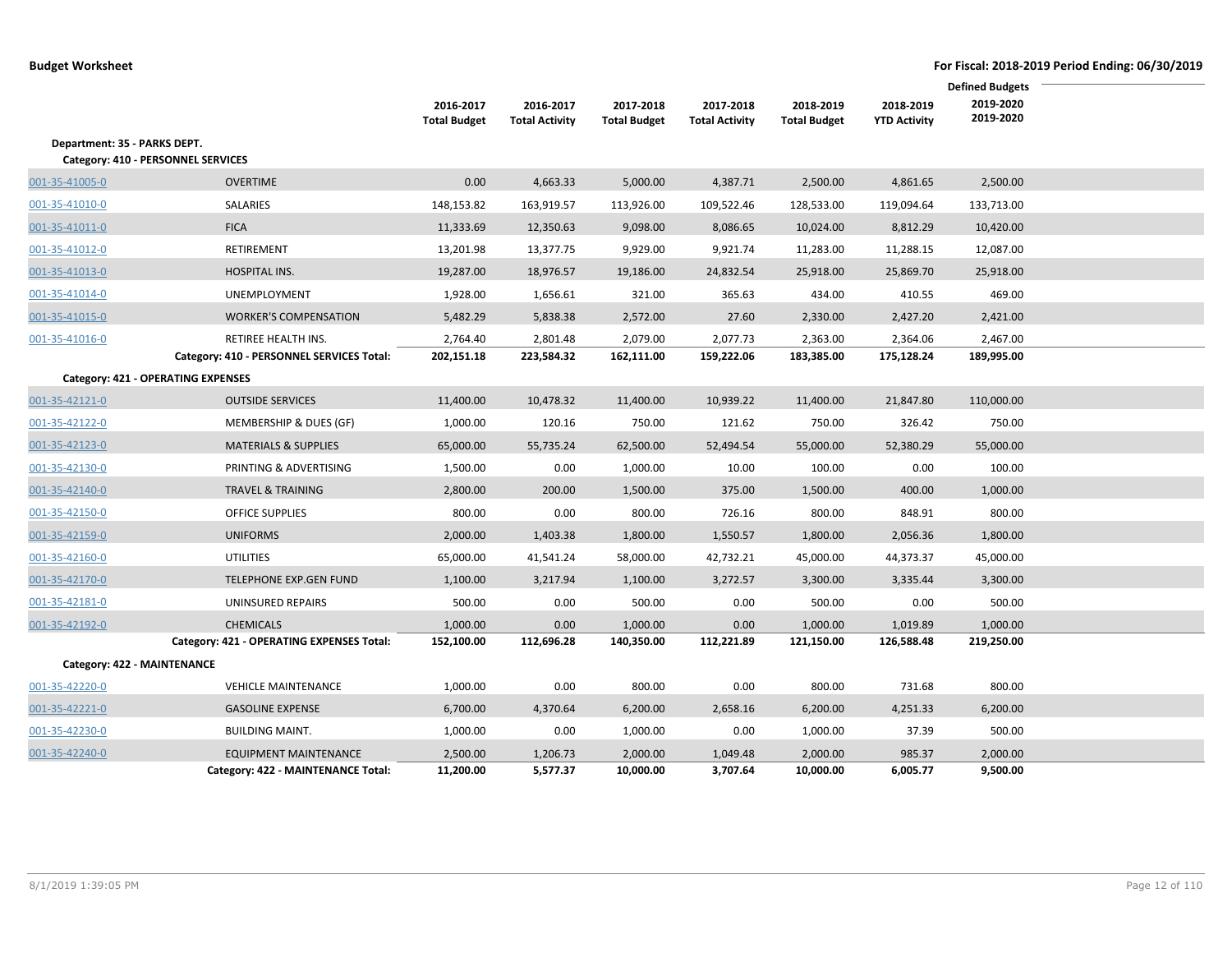|                |                                           |                                  |                                    |                                  |                                    |                                  |                                  | <b>Defined Budgets</b> |  |
|----------------|-------------------------------------------|----------------------------------|------------------------------------|----------------------------------|------------------------------------|----------------------------------|----------------------------------|------------------------|--|
|                |                                           | 2016-2017<br><b>Total Budget</b> | 2016-2017<br><b>Total Activity</b> | 2017-2018<br><b>Total Budget</b> | 2017-2018<br><b>Total Activity</b> | 2018-2019<br><b>Total Budget</b> | 2018-2019<br><b>YTD Activity</b> | 2019-2020<br>2019-2020 |  |
|                | Category: 424 - OPERATING EXPENSES        |                                  |                                    |                                  |                                    |                                  |                                  |                        |  |
| 001-35-42424-0 | <b>SAFETY</b>                             | 1,500.00                         | 923.44                             | 1,300.00                         | 689.92                             | 1,300.00                         | 1,593.92                         | 1,300.00               |  |
|                | Category: 424 - OPERATING EXPENSES Total: | 1,500.00                         | 923.44                             | 1,300.00                         | 689.92                             | 1,300.00                         | 1,593.92                         | 1,300.00               |  |
|                | Department: 35 - PARKS DEPT. Total:       | 366,951.18                       | 342,781.41                         | 313,761.00                       | 275,841.51                         | 315,835.00                       | 309,316.41                       | 420,045.00             |  |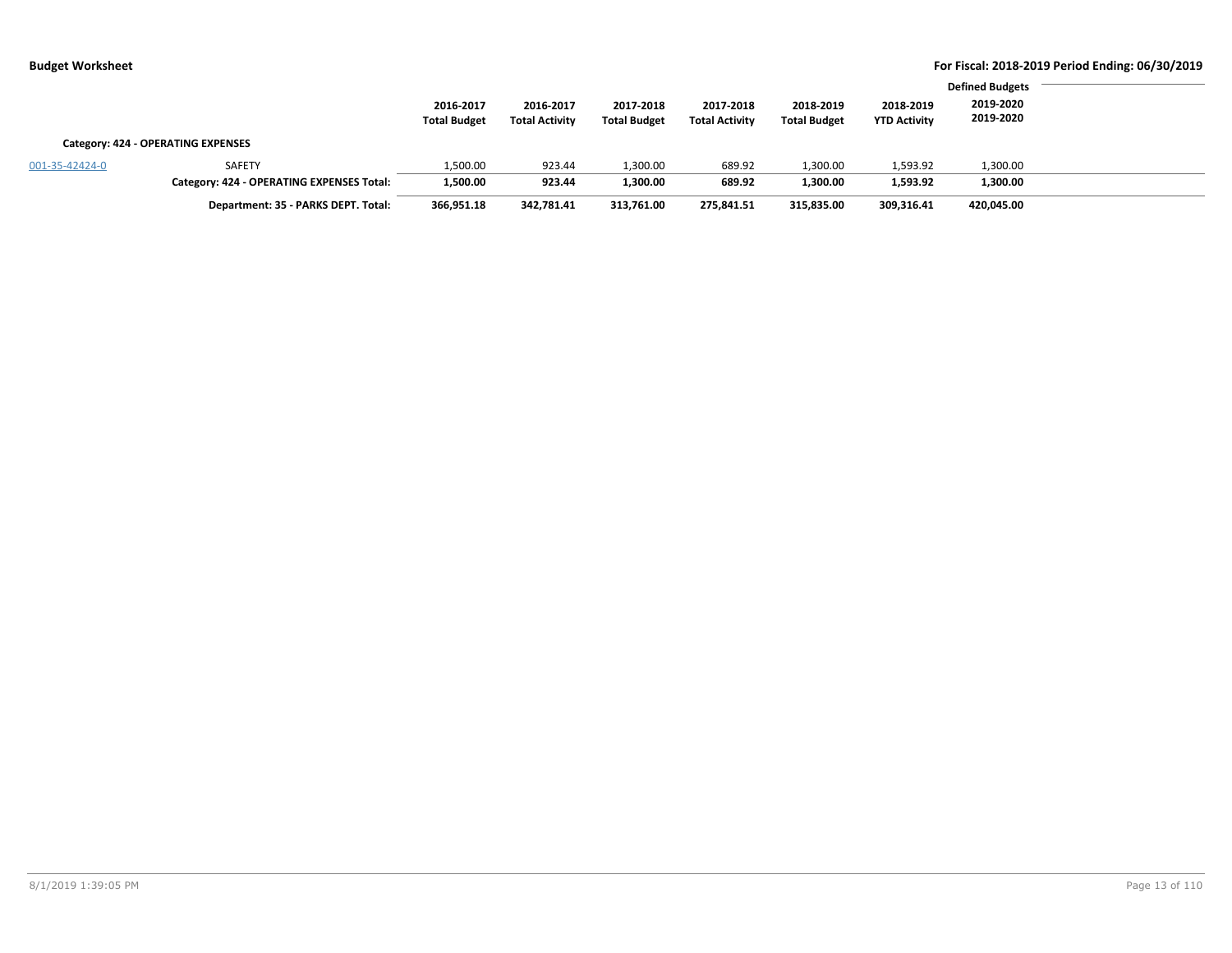|                |                                           |                     |                       |                     |                       |                     |                     | <b>Defined Budgets</b> |  |
|----------------|-------------------------------------------|---------------------|-----------------------|---------------------|-----------------------|---------------------|---------------------|------------------------|--|
|                |                                           | 2016-2017           | 2016-2017             | 2017-2018           | 2017-2018             | 2018-2019           | 2018-2019           | 2019-2020              |  |
|                |                                           | <b>Total Budget</b> | <b>Total Activity</b> | <b>Total Budget</b> | <b>Total Activity</b> | <b>Total Budget</b> | <b>YTD Activity</b> | 2019-2020              |  |
|                | <b>Department: 36 - HUMAN RESOURCES</b>   |                     |                       |                     |                       |                     |                     |                        |  |
|                | Category: 410 - PERSONNEL SERVICES        |                     |                       |                     |                       |                     |                     |                        |  |
| 001-36-41010-0 | <b>SALARIES</b>                           | 47,612.00           | 47,961.76             | 47,416.00           | 47,870.68             | 49,535.00           | 49,434.68           | 51,261.00              |  |
| 001-36-41011-0 | <b>FICA</b>                               | 3,642.00            | 3,416.72              | 3,627.00            | 3,327.37              | 3,790.00            | 3,439.18            | 3,922.00               |  |
| 001-36-41012-0 | RETIREMENT                                | 4,547.00            | 4,546.88              | 4,528.00            | 4,528.16              | 4,690.00            | 4,684.16            | 4,982.00               |  |
| 001-36-41013-0 | <b>HOSPITAL INS.</b>                      | 6,755.00            | 6,785.52              | 6,786.00            | 6,791.50              | 7,114.00            | 7,100.88            | 7,114.00               |  |
| 001-36-41014-0 | <b>UNEMPLOYMENT</b>                       | 386.00              | 224.55                | 95.00               | 114.02                | 128.00              | 132.60              | 139.00                 |  |
| 001-36-41015-0 | <b>WORKER'S COMPENSATION</b>              | 228.00              | 199.92                | 131.00              | 9.20                  | 118.00              | 129.51              | 121.00                 |  |
| 001-36-41016-0 | RETIREE HEALTH INS.                       | 952.00              | 952.15                | 948.00              | 948.22                | 982.00              | 980.97              | 1,017.00               |  |
|                | Category: 410 - PERSONNEL SERVICES Total: | 64,122.00           | 64,087.50             | 63,531.00           | 63,589.15             | 66,357.00           | 65,901.98           | 68,556.00              |  |
|                | Category: 421 - OPERATING EXPENSES        |                     |                       |                     |                       |                     |                     |                        |  |
| 001-36-42121-0 | <b>OUTSIDE SERVICES</b>                   | 350.00              | 0.00                  | 350.00              | 1,802.20              | 800.00              | 198.73              | 800.00                 |  |
| 001-36-42122-0 | MEMBERSHIP & DUES (GF)                    | 200.00              | 0.00                  | 200.00              | 16.63                 | 200.00              | 31.56               | 200.00                 |  |
| 001-36-42123-0 | <b>MATERIALS &amp; SUPPLIES</b>           | 150.00              | 87.14                 | 150.00              | 112.09                | 150.00              | 1,117.99            | 150.00                 |  |
| 001-36-42140-0 | <b>TRAVEL &amp; TRAINING</b>              | 0.00                | 0.00                  | 250.00              | 0.00                  | 500.00              | 0.00                | 500.00                 |  |
| 001-36-42150-0 | <b>OFFICE SUPPLIES</b>                    | 50.00               | 0.00                  | 50.00               | 0.00                  | 50.00               | 177.21              | 300.00                 |  |
| 001-36-42165-0 | <b>CELL PHONES/PAGERS</b>                 | 420.00              | 174.19                | 0.00                | 0.00                  | 0.00                | 0.00                | 0.00                   |  |
| 001-36-42197-0 | <b>RECRUITMENT &amp; DRUG TESTS</b>       | 4,000.00            | 5,075.40              | 8,000.00            | 9,084.71              | 8,000.00            | 7,828.00            | 8,000.00               |  |
|                | Category: 421 - OPERATING EXPENSES Total: | 5,170.00            | 5,336.73              | 9,000.00            | 11,015.63             | 9,700.00            | 9,353.49            | 9,950.00               |  |
|                | Department: 36 - HUMAN RESOURCES Total:   | 69,292.00           | 69,424.23             | 72,531.00           | 74,604.78             | 76,057.00           | 75,255.47           | 78,506.00              |  |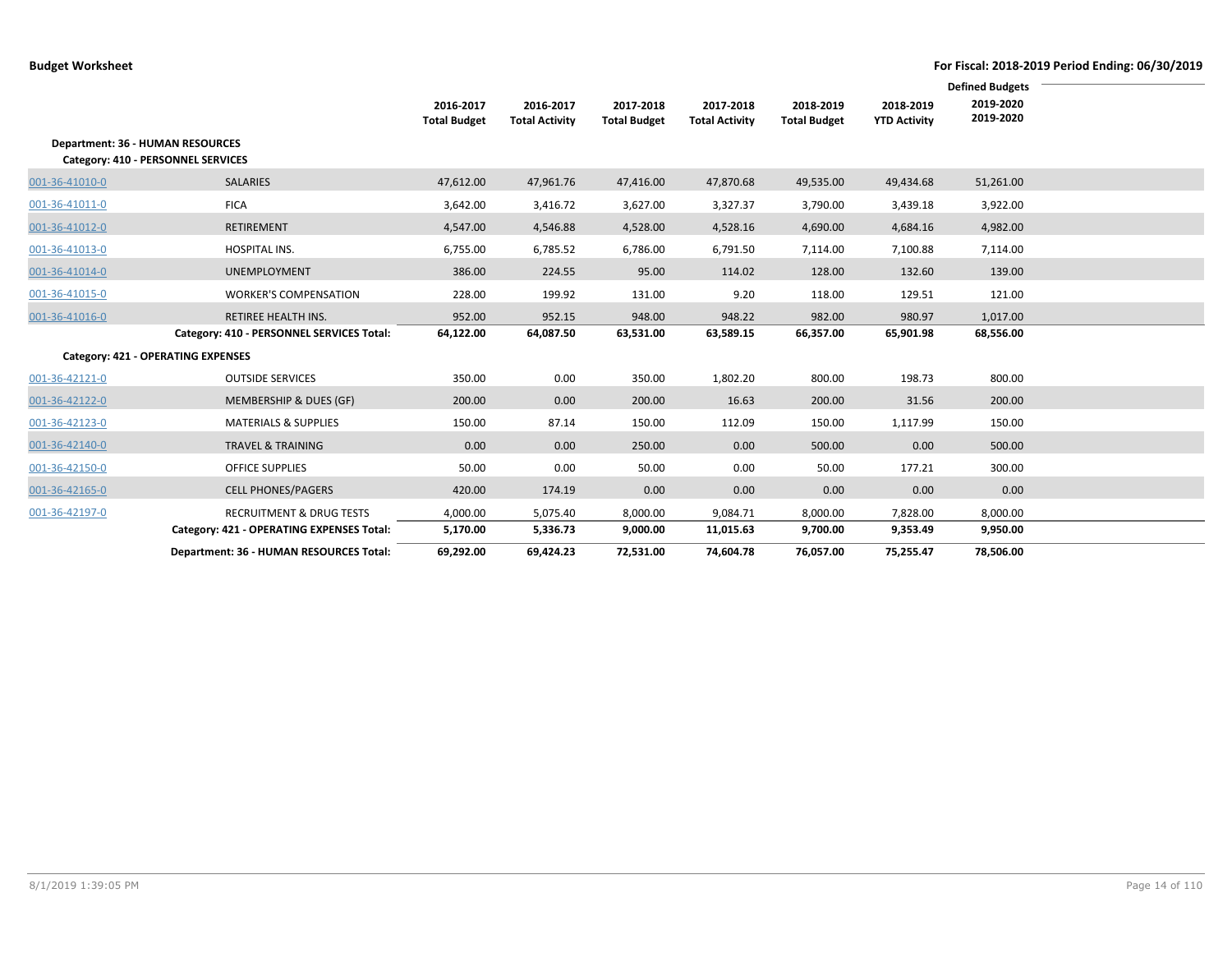|                |                                                                           |                                  |                                    |                                  |                                    |                                  |                                  | <b>Defined Budgets</b> |  |
|----------------|---------------------------------------------------------------------------|----------------------------------|------------------------------------|----------------------------------|------------------------------------|----------------------------------|----------------------------------|------------------------|--|
|                |                                                                           | 2016-2017<br><b>Total Budget</b> | 2016-2017<br><b>Total Activity</b> | 2017-2018<br><b>Total Budget</b> | 2017-2018<br><b>Total Activity</b> | 2018-2019<br><b>Total Budget</b> | 2018-2019<br><b>YTD Activity</b> | 2019-2020<br>2019-2020 |  |
|                | Department: 37 - SR. CITIZENS DEPT.<br>Category: 410 - PERSONNEL SERVICES |                                  |                                    |                                  |                                    |                                  |                                  |                        |  |
| 001-37-41005-0 | <b>OVERTIME</b>                                                           | 0.00                             | 46.53                              | 0.00                             | 0.00                               | 0.00                             | 0.00                             | 0.00                   |  |
| 001-37-41010-0 | SALARIES                                                                  | 100,515.45                       | 100,443.02                         | 76,889.00                        | 76,889.07                          | 79,645.00                        | 79,538.77                        | 83,098.00              |  |
| 001-37-41011-0 | <b>FICA</b>                                                               | 7,689.27                         | 7,532.59                           | 5,882.00                         | 5,711.59                           | 6,093.00                         | 5,906.72                         | 6,357.00               |  |
| 001-37-41012-0 | <b>RETIREMENT</b>                                                         | 8,711.73                         | 8,690.17                           | 7,343.00                         | 7,342.92                           | 7,606.00                         | 7,595.92                         | 8,143.00               |  |
| 001-37-41013-0 | HOSPITAL INS.                                                             | 9,559.42                         | 10,715.83                          | 6,866.00                         | 6,973.30                           | 7,214.00                         | 7,200.48                         | 7,214.00               |  |
| 001-37-41014-0 | UNEMPLOYMENT                                                              | 924.00                           | 474.18                             | 179.00                           | 208.17                             | 246.00                           | 251.72                           | 273.00                 |  |
| 001-37-41015-0 | <b>WORKER'S COMPENSATION</b>                                              | 1,566.22                         | 882.40                             | 838.00                           | 18.40                              | 729.00                           | 820.27                           | 778.00                 |  |
| 001-37-41016-0 | RETIREE HEALTH INS.                                                       | 1,824.76                         | 1,819.82                           | 1,538.00                         | 1,537.64                           | 1,593.00                         | 1,590.89                         | 1,662.00               |  |
|                | Category: 410 - PERSONNEL SERVICES Total:                                 | 130,790.85                       | 130,604.54                         | 99,535.00                        | 98,681.09                          | 103,126.00                       | 102,904.77                       | 107,525.00             |  |
|                | Category: 421 - OPERATING EXPENSES                                        |                                  |                                    |                                  |                                    |                                  |                                  |                        |  |
| 001-37-42121-0 | <b>OUTSIDE SERVICES</b>                                                   | 4,000.00                         | 5,535.10                           | 4,000.00                         | 2,570.51                           | 4,000.00                         | 5,088.16                         | 4,000.00               |  |
| 001-37-42123-0 | <b>MATERIALS &amp; SUPPLIES</b>                                           | 2,500.00                         | 2,929.08                           | 2,500.00                         | 3,305.27                           | 2,500.00                         | 4,224.42                         | 4,000.00               |  |
| 001-37-42130-0 | PRINTING & ADVERTISING                                                    | 0.00                             | 0.00                               | 0.00                             | 0.00                               | 0.00                             | 764.00                           | 0.00                   |  |
| 001-37-42140-0 | <b>TRAVEL &amp; TRAINING</b>                                              | 500.00                           | 329.00                             | 500.00                           | 0.00                               | 500.00                           | 0.00                             | 500.00                 |  |
| 001-37-42150-0 | <b>OFFICE SUPPLIES</b>                                                    | 1,000.00                         | 1,352.67                           | 600.00                           | 1,292.94                           | 600.00                           | 592.90                           | 1,000.00               |  |
| 001-37-42160-0 | <b>UTILITIES</b>                                                          | 15,000.00                        | 12,893.29                          | 14,500.00                        | 11,189.77                          | 12,000.00                        | 11,211.64                        | 12,000.00              |  |
| 001-37-42165-0 | <b>CELL PHONES/PAGERS</b>                                                 | 1,900.00                         | 1,789.56                           | 1,900.00                         | 1,073.57                           | 1,100.00                         | 1,128.26                         | 1,100.00               |  |
| 001-37-42170-0 | TELEPHONE EXP.GEN FUND                                                    | 1,000.00                         | 2,384.26                           | 1,000.00                         | 2,456.84                           | 2,500.00                         | 2,545.86                         | 2,500.00               |  |
|                | Category: 421 - OPERATING EXPENSES Total:                                 | 25,900.00                        | 27,212.96                          | 25,000.00                        | 21,888.90                          | 23,200.00                        | 25,555.24                        | 25,100.00              |  |
|                | Category: 422 - MAINTENANCE                                               |                                  |                                    |                                  |                                    |                                  |                                  |                        |  |
| 001-37-42221-0 | <b>GASOLINE EXPENSE</b>                                                   | 750.00                           | 257.79                             | 750.00                           | 1,041.78                           | 750.00                           | 132.44                           | 750.00                 |  |
| 001-37-42230-0 | <b>BUILDING MAINT.</b>                                                    | 3,500.00                         | 3,740.27                           | 3,500.00                         | 3,168.13                           | 3,500.00                         | 1,426.93                         | 3,500.00               |  |
| 001-37-42240-0 | <b>EQUIPMENT MAINTENANCE</b>                                              | 3,000.00                         | 250.23                             | 3,000.00                         | 854.89                             | 3,000.00                         | 2,598.40                         | 3,000.00               |  |
|                | Category: 422 - MAINTENANCE Total:                                        | 7,250.00                         | 4,248.29                           | 7,250.00                         | 5,064.80                           | 7,250.00                         | 4,157.77                         | 7,250.00               |  |
|                | Category: 460 - CAPITAL EQUIPMENT                                         |                                  |                                    |                                  |                                    |                                  |                                  |                        |  |
| 001-37-46006-0 | <b>CAPITAL EQUIP</b>                                                      | 0.00                             | 48,000.00                          | 0.00                             | 0.00                               | 55,000.00                        | 0.00                             | 0.00                   |  |
|                | Category: 460 - CAPITAL EQUIPMENT Total:                                  | 0.00                             | 48,000.00                          | 0.00                             | 0.00                               | 55,000.00                        | 0.00                             | 0.00                   |  |
|                | Category: 463 - PROJECT CONSTRUCTION                                      |                                  |                                    |                                  |                                    |                                  |                                  |                        |  |
| 001-37-46301-0 | PROJECT CONSTRUCTION<br>Category: 463 - PROJECT CONSTRUCTION Total:       | 0.00<br>0.00                     | 0.00<br>0.00                       | 0.00<br>0.00                     | 0.00<br>0.00                       | 0.00<br>0.00                     | 0.00<br>0.00                     | 10,000.00<br>10,000.00 |  |
|                | Department: 37 - SR. CITIZENS DEPT. Total:                                | 163,940.85                       | 210,065.79                         | 131,785.00                       | 125,634.79                         | 188,576.00                       | 132,617.78                       | 149,875.00             |  |
|                |                                                                           |                                  |                                    |                                  |                                    |                                  |                                  |                        |  |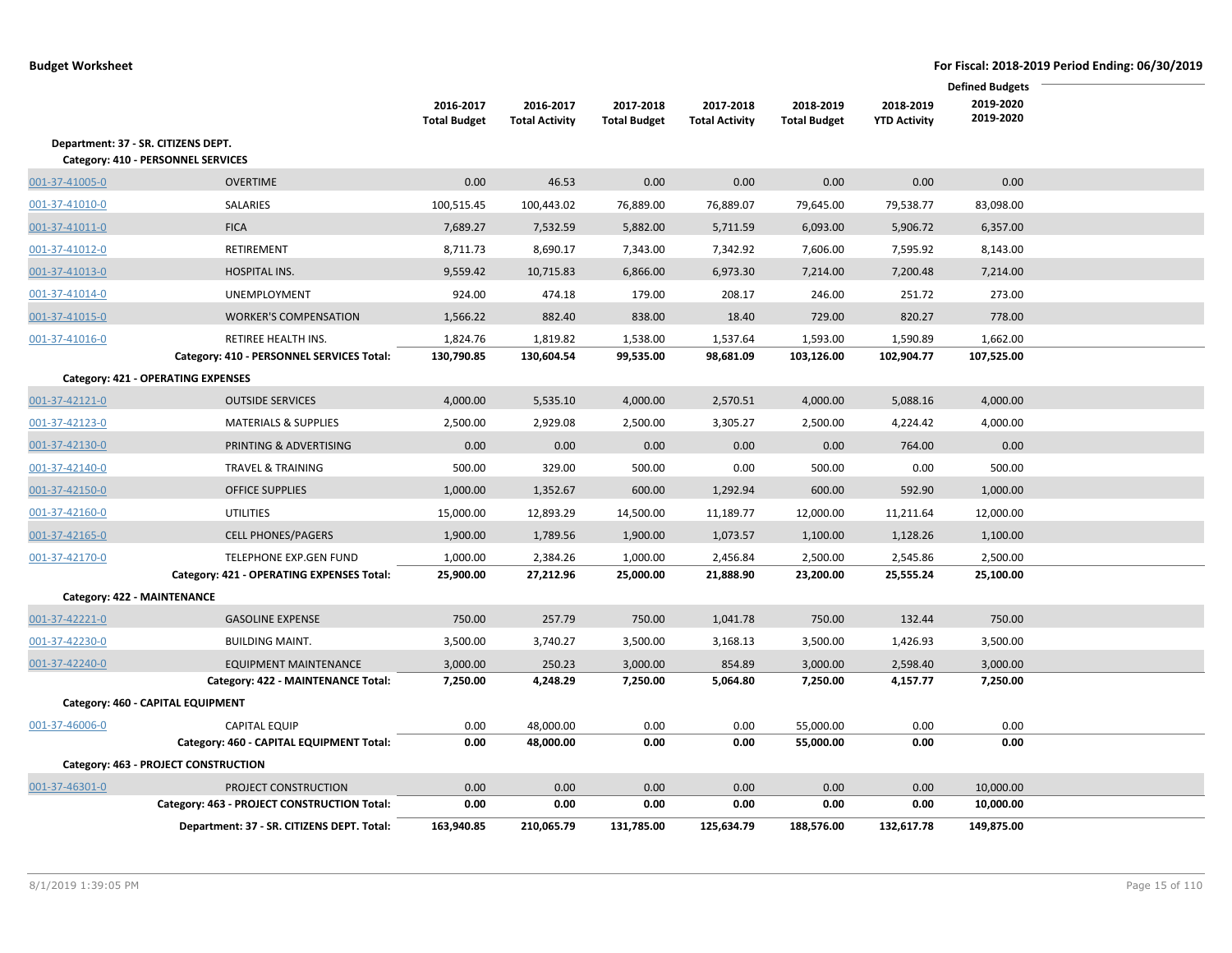|                |                                                |                     |                       |                     |                       |                     |                     | <b>Defined Budgets</b> |  |
|----------------|------------------------------------------------|---------------------|-----------------------|---------------------|-----------------------|---------------------|---------------------|------------------------|--|
|                |                                                | 2016-2017           | 2016-2017             | 2017-2018           | 2017-2018             | 2018-2019           | 2018-2019           | 2019-2020              |  |
|                |                                                | <b>Total Budget</b> | <b>Total Activity</b> | <b>Total Budget</b> | <b>Total Activity</b> | <b>Total Budget</b> | <b>YTD Activity</b> | 2019-2020              |  |
|                | Department: 38 - HEALTH & WELFARE DEPT.        |                     |                       |                     |                       |                     |                     |                        |  |
|                | Category: 410 - PERSONNEL SERVICES             |                     |                       |                     |                       |                     |                     |                        |  |
| 001-38-41005-0 | OVERTIME                                       | 0.00                | 1,522.40              | 5,000.00            | 2,606.14              | 2,500.00            | 2,155.54            | 2,500.00               |  |
| 001-38-41010-0 | <b>SALARIES</b>                                | 28,294.00           | 25,070.83             | 28,178.00           | 26,419.61             | 28,178.00           | 23,455.23           | 29,905.00              |  |
| 001-38-41011-0 | <b>FICA</b>                                    | 2,164.00            | 2,034.37              | 2,538.00            | 2,205.15              | 2,347.00            | 1,959.21            | 2,479.00               |  |
| 001-38-41012-0 | RETIREMENT                                     | 2,683.00            | 2,358.69              | 2,672.00            | 2,442.07              | 2,672.00            | 2,115.77            | 2,911.00               |  |
|                |                                                |                     |                       |                     |                       |                     |                     |                        |  |
| 001-38-41013-0 | <b>HOSPITAL INS.</b>                           | 0.00                | 565.46                | 6,786.00            | 3,998.95              | 100.00              | 83.00               | 100.00                 |  |
| 001-38-41014-0 | UNEMPLOYMENT                                   | 386.00              | 280.90                | 95.00               | 120.60                | 128.00              | 150.03              | 139.00                 |  |
| 001-38-41015-0 | <b>WORKER'S COMPENSATION</b>                   | 1,046.00            | 2,864.55              | 708.00              | 13.80                 | 550.00              | 1,740.81            | 580.00                 |  |
| 001-38-41016-0 | RETIREE HEALTH INS.                            | 562.00              | 493.91                | 560.00              | 511.37                | 560.00              | 443.04              | 594.00                 |  |
|                | Category: 410 - PERSONNEL SERVICES Total:      | 35,135.00           | 35,191.11             | 46,537.00           | 38,317.69             | 37,035.00           | 32,102.63           | 39,208.00              |  |
|                | Category: 421 - OPERATING EXPENSES             |                     |                       |                     |                       |                     |                     |                        |  |
| 001-38-42123-0 | <b>MATERIALS &amp; SUPPLIES</b>                | 3,000.00            | 2,550.00              | 3,000.00            | 0.00                  | 2,000.00            | 1,000.00            | 2,000.00               |  |
| 001-38-42140-0 | TRAVEL & TRAINING                              | 350.00              | 0.00                  | 350.00              | 0.00                  | 350.00              | 0.00                | 350.00                 |  |
| 001-38-42165-0 | <b>CELL PHONES/PAGERS</b>                      | 580.00              | 855.01                | 580.00              | 948.69                | 1,000.00            | 1,144.88            | 1,000.00               |  |
|                | Category: 421 - OPERATING EXPENSES Total:      | 3,930.00            | 3,405.01              | 3,930.00            | 948.69                | 3,350.00            | 2,144.88            | 3,350.00               |  |
|                | Category: 422 - MAINTENANCE                    |                     |                       |                     |                       |                     |                     |                        |  |
| 001-38-42240-0 | <b>EQUIPMENT MAINTENANCE</b>                   | 1,500.00            | 541.49                | 1,200.00            | 1,684.93              | 1,200.00            | 943.67              | 1,200.00               |  |
|                | Category: 422 - MAINTENANCE Total:             | 1,500.00            | 541.49                | 1,200.00            | 1,684.93              | 1,200.00            | 943.67              | 1,200.00               |  |
|                | Category: 424 - OPERATING EXPENSES             |                     |                       |                     |                       |                     |                     |                        |  |
| 001-38-42424-0 | SAFETY                                         | 500.00              | 659.72                | 400.00              | 99.00                 | 400.00              | 0.00                | 400.00                 |  |
| 001-38-42431-0 | <b>MOSQUITO CONTROL</b>                        | 4,000.00            | 0.00                  | 4,000.00            | 3,009.79              | 4,000.00            | 1,055.89            | 4,000.00               |  |
| 001-38-42432-0 | <b>WEED CONTROL</b>                            | 4,000.00            | 6,872.38              | 4,000.00            | 5,541.25              | 10,000.00           | 7,000.00            | 10,000.00              |  |
|                | Category: 424 - OPERATING EXPENSES Total:      | 8,500.00            | 7,532.10              | 8,400.00            | 8,650.04              | 14,400.00           | 8,055.89            | 14,400.00              |  |
|                | Department: 38 - HEALTH & WELFARE DEPT. Total: | 49,065.00           | 46,669.71             | 60,067.00           | 49,601.35             | 55.985.00           | 43.247.07           | 58,158.00              |  |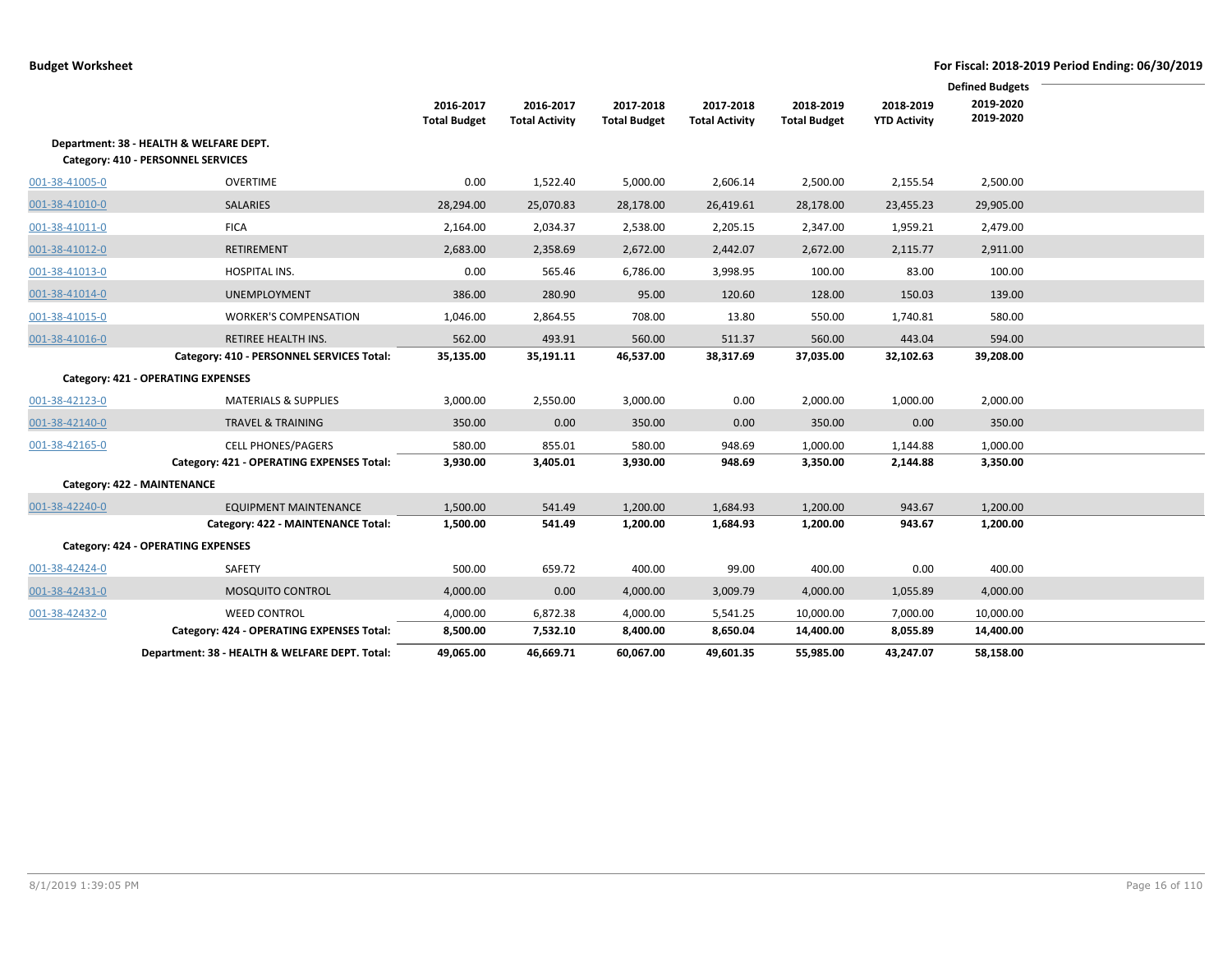|                |                                             |                     |                       |                     |                       |                     |                     | <b>Defined Budgets</b> |  |
|----------------|---------------------------------------------|---------------------|-----------------------|---------------------|-----------------------|---------------------|---------------------|------------------------|--|
|                |                                             | 2016-2017           | 2016-2017             | 2017-2018           | 2017-2018             | 2018-2019           | 2018-2019           | 2019-2020              |  |
|                |                                             | <b>Total Budget</b> | <b>Total Activity</b> | <b>Total Budget</b> | <b>Total Activity</b> | <b>Total Budget</b> | <b>YTD Activity</b> | 2019-2020              |  |
|                | Department: 39 - MOTOR VEHICLE DEPT.        |                     |                       |                     |                       |                     |                     |                        |  |
|                | Category: 410 - PERSONNEL SERVICES          |                     |                       |                     |                       |                     |                     |                        |  |
| 001-39-41010-0 | <b>SALARIES</b>                             | 157,730.00          | 155,525.90            | 157,080.00          | 152,753.01            | 162,710.00          | 154,385.38          | 168,781.00             |  |
| 001-39-41011-0 | <b>FICA</b>                                 | 12,066.00           | 11,592.50             | 12,017.00           | 11,380.17             | 12,447.00           | 11,450.81           | 12,912.00              |  |
| 001-39-41012-0 | RETIREMENT                                  | 14,034.00           | 14,013.17             | 13,978.00           | 13,937.49             | 14,478.00           | 13,928.94           | 15,372.00              |  |
| 001-39-41013-0 | HOSPITAL INS.                               | 13,593.00           | 6,946.32              | 13,732.00           | 7,333.55              | 14,528.00           | 7,399.68            | 14,528.00              |  |
| 001-39-41014-0 | <b>UNEMPLOYMENT</b>                         | 2,223.00            | 1,210.38              | 806.00              | 549.33                | 990.00              | 668.54              | 758.00                 |  |
| 001-39-41015-0 | <b>WORKER'S COMPENSATION</b>                | 779.00              | 1,500.84              | 450.00              | 52.90                 | 415.00              | 960.38              | 428.00                 |  |
| 001-39-41016-0 | RETIREE HEALTH INS.                         | 2,939.00            | 2,934.36              | 2,927.00            | 2,918.54              | 3,032.00            | 2,916.81            | 3,137.00               |  |
|                | Category: 410 - PERSONNEL SERVICES Total:   | 203,364.00          | 193,723.47            | 200,990.00          | 188,924.99            | 208,600.00          | 191,710.54          | 215,916.00             |  |
|                | Category: 421 - OPERATING EXPENSES          |                     |                       |                     |                       |                     |                     |                        |  |
| 001-39-42120-0 | <b>MISCELLANEOUS EXPENSE</b>                | 0.00                | $-120.00$             | 0.00                | 0.00                  | 0.00                | 0.00                | 0.00                   |  |
| 001-39-42121-0 | <b>OUTSIDE SERVICES</b>                     | 1,100.00            | 4,452.45              | 4,700.00            | 5,178.79              | 4,700.00            | 4,620.37            | 4,700.00               |  |
| 001-39-42123-0 | <b>MATERIALS &amp; SUPPLIES</b>             | 1,800.00            | 1,506.98              | 1,800.00            | 840.38                | 1,200.00            | 2,180.41            | 1,200.00               |  |
| 001-39-42129-0 | <b>COPIER MAINTENANCE</b>                   | 375.00              | 0.00                  | 0.00                | 590.13                | 600.00              | 0.00                | 600.00                 |  |
| 001-39-42140-0 | TRAVEL & TRAINING                           | 840.00              | 1,977.08              | 1,700.00            | 858.35                | 1,700.00            | 831.44              | 1,700.00               |  |
| 001-39-42150-0 | <b>OFFICE SUPPLIES</b>                      | 5,000.00            | 1,202.56              | 1,000.00            | 1,034.78              | 1,000.00            | 1,140.84            | 1,000.00               |  |
|                | Category: 421 - OPERATING EXPENSES Total:   | 9,115.00            | 9,019.07              | 9,200.00            | 8,502.43              | 9,200.00            | 8,773.06            | 9,200.00               |  |
|                | Department: 39 - MOTOR VEHICLE DEPT. Total: | 212,479.00          | 202,742.54            | 210,190.00          | 197,427.42            | 217,800.00          | 200,483.60          | 225,116.00             |  |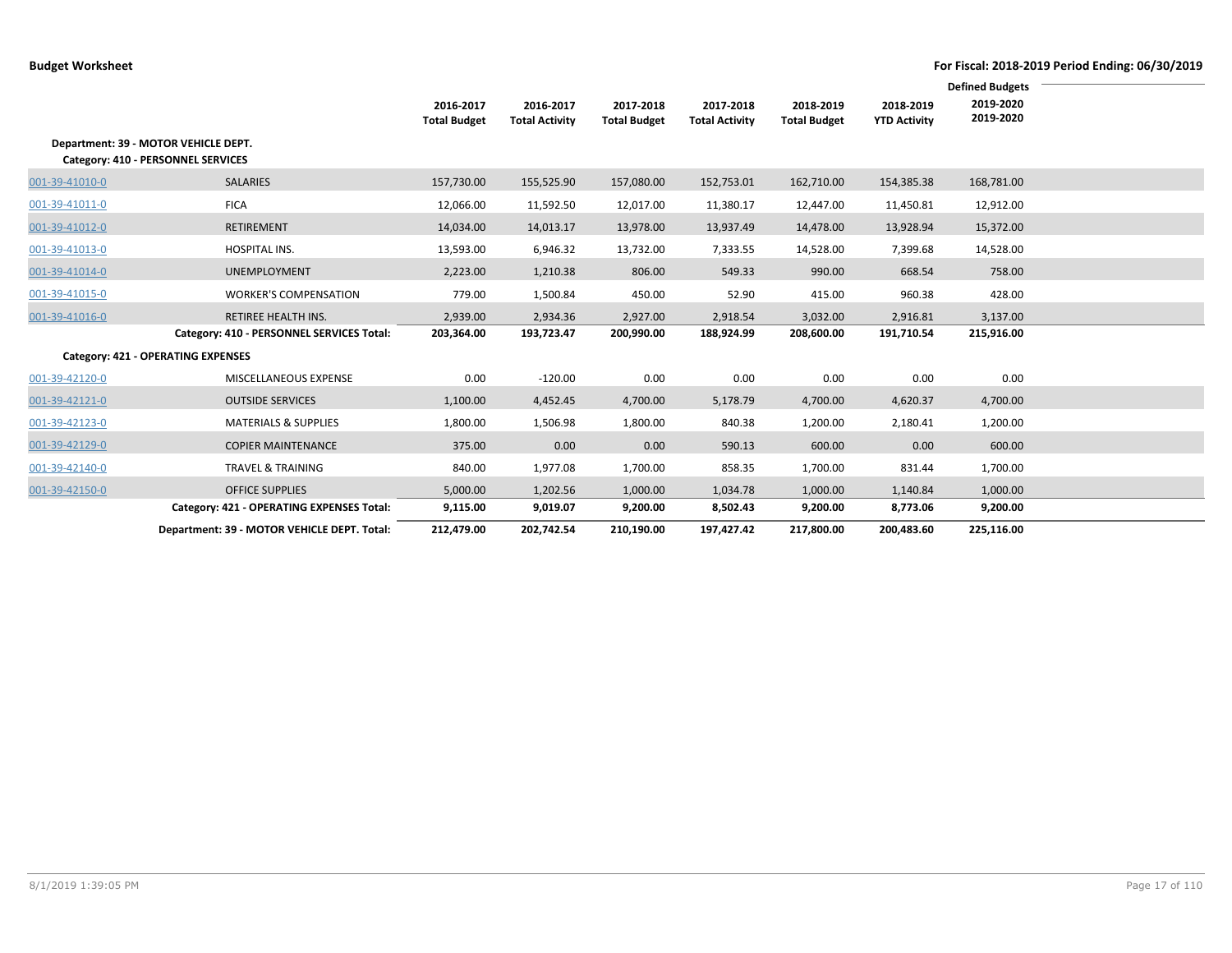|                                 |                                           | 2016-2017<br><b>Total Budget</b> | 2016-2017<br><b>Total Activity</b> | 2017-2018<br><b>Total Budget</b> | 2017-2018<br><b>Total Activity</b> | 2018-2019<br><b>Total Budget</b> | 2018-2019<br><b>YTD Activity</b> | <b>Defined Budgets</b><br>2019-2020<br>2019-2020 |  |
|---------------------------------|-------------------------------------------|----------------------------------|------------------------------------|----------------------------------|------------------------------------|----------------------------------|----------------------------------|--------------------------------------------------|--|
| Department: 40 - ELECTION DEPT. | Category: 421 - OPERATING EXPENSES        |                                  |                                    |                                  |                                    |                                  |                                  |                                                  |  |
| 001-40-42121-0                  | <b>OUTSIDE SERVICES</b>                   | 3,000.00                         | 2.473.10                           | 3,000.00                         | 1,480.53                           | 1,440.00                         | 0.00                             | 1,500.00                                         |  |
| 001-40-42123-0                  | <b>MATERIALS &amp; SUPPLIES</b>           | 1,000.00                         | 1,965.12                           | 1,000.00                         | 3,309.53                           | 0.00                             | 0.00                             | 3,300.00                                         |  |
|                                 | Category: 421 - OPERATING EXPENSES Total: | 4,000.00                         | 4,438.22                           | 4,000.00                         | 4,790.06                           | 1,440.00                         | 0.00                             | 4,800.00                                         |  |
|                                 | Department: 40 - ELECTION DEPT. Total:    | 4,000.00                         | 4,438.22                           | 4,000.00                         | 4,790.06                           | 1,440.00                         | 0.00                             | 4,800.00                                         |  |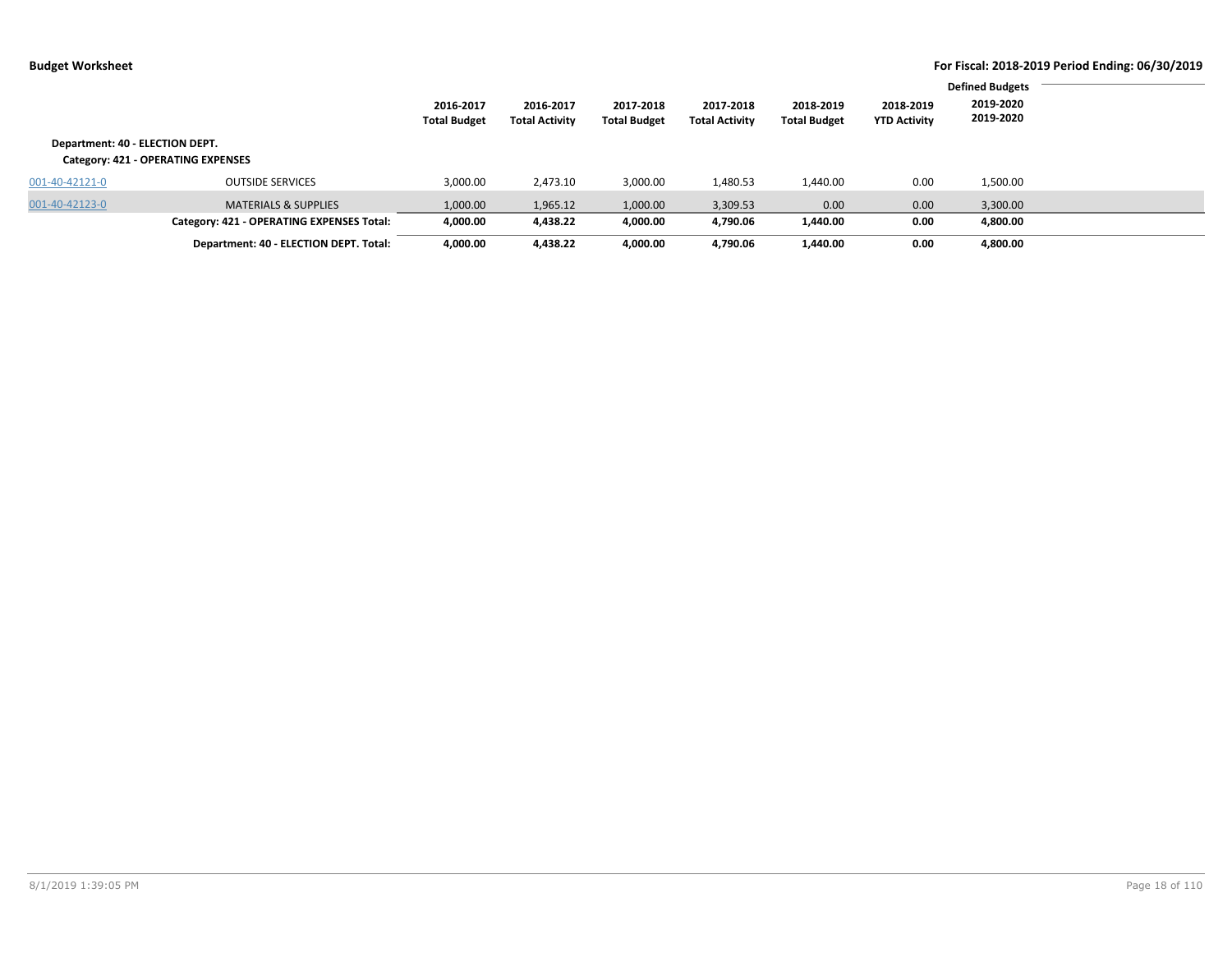|                |                                                                                  |                                  |                                    |                                  |                                    |                                  |                                  | <b>Defined Budgets</b> |  |
|----------------|----------------------------------------------------------------------------------|----------------------------------|------------------------------------|----------------------------------|------------------------------------|----------------------------------|----------------------------------|------------------------|--|
|                |                                                                                  | 2016-2017<br><b>Total Budget</b> | 2016-2017<br><b>Total Activity</b> | 2017-2018<br><b>Total Budget</b> | 2017-2018<br><b>Total Activity</b> | 2018-2019<br><b>Total Budget</b> | 2018-2019<br><b>YTD Activity</b> | 2019-2020<br>2019-2020 |  |
|                | Department: 41 - PLANNING & DEVELPMENT SVS<br>Category: 410 - PERSONNEL SERVICES |                                  |                                    |                                  |                                    |                                  |                                  |                        |  |
| 001-41-41010-0 | SALARIES                                                                         | 0.00                             | 7,144.69                           | 0.00                             | 0.00                               | 0.00                             | 0.00                             | 0.00                   |  |
| 001-41-41011-0 | <b>FICA</b>                                                                      | 0.00                             | 540.00                             | 0.00                             | 0.00                               | 0.00                             | 0.00                             | 0.00                   |  |
| 001-41-41012-0 | RETIREMENT                                                                       | 0.00                             | 113.42                             | 0.00                             | 0.00                               | 0.00                             | 0.00                             | 0.00                   |  |
| 001-41-41013-0 | HOSPITAL INS.                                                                    | 0.00                             | 343.52                             | 0.00                             | 0.00                               | 0.00                             | 0.00                             | 0.00                   |  |
| 001-41-41014-0 | <b>UNEMPLOYMENT</b>                                                              | 0.00                             | 157.56                             | 0.00                             | 0.00                               | 0.00                             | 0.00                             | 0.00                   |  |
| 001-41-41015-0 | <b>WORKER'S COMPENSATION</b>                                                     | 0.00                             | 32.21                              | 0.00                             | 0.00                               | 0.00                             | 0.00                             | 0.00                   |  |
| 001-41-41016-0 | RETIREE HEALTH INS.                                                              | 0.00                             | 23.75                              | 0.00                             | 0.00                               | 0.00                             | 0.00                             | 0.00                   |  |
|                | Category: 410 - PERSONNEL SERVICES Total:                                        | 0.00                             | 8,355.15                           | 0.00                             | 0.00                               | 0.00                             | 0.00                             | 0.00                   |  |
|                | Category: 421 - OPERATING EXPENSES                                               |                                  |                                    |                                  |                                    |                                  |                                  |                        |  |
| 001-41-42121-0 | <b>OUTSIDE SERVICES</b>                                                          | 0.00                             | 0.00                               | 0.00                             | 0.00                               | 0.00                             | 0.00                             | 50,000.00              |  |
| 001-41-42165-0 | <b>CELL PHONES</b>                                                               | 0.00                             | 194.30                             | 0.00                             | 0.00                               | 0.00                             | 0.00                             | 0.00                   |  |
|                | Category: 421 - OPERATING EXPENSES Total:                                        | 0.00                             | 194.30                             | 0.00                             | 0.00                               | 0.00                             | 0.00                             | 50,000.00              |  |
|                | Department: 41 - PLANNING & DEVELPMENT SVS Total:                                | 0.00                             | 8,549.45                           | 0.00                             | 0.00                               | 0.00                             | 0.00                             | 50,000.00              |  |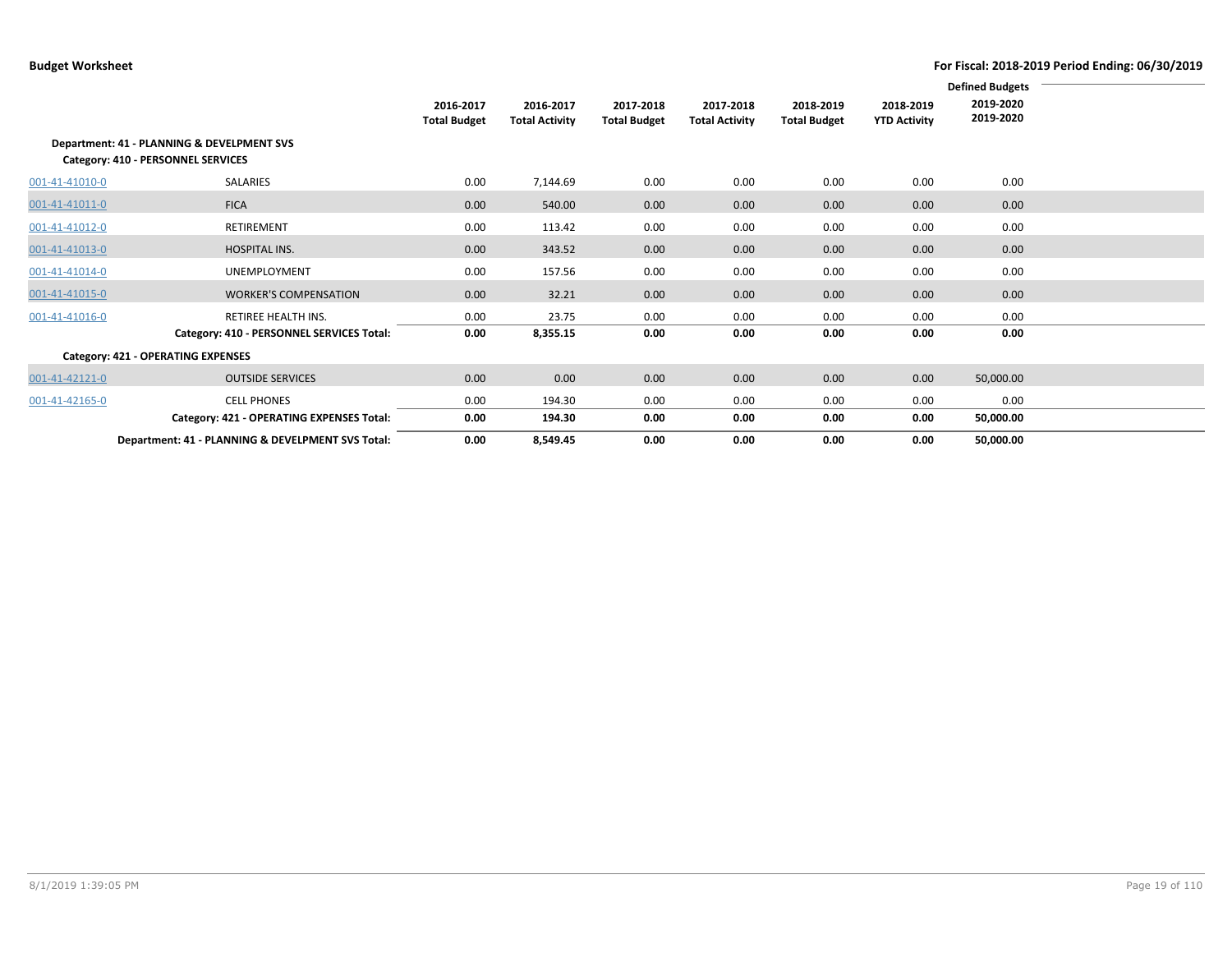|                             |                                                                                    |                     |                       |                     |                       |                     |                     | <b>Defined Budgets</b> |  |
|-----------------------------|------------------------------------------------------------------------------------|---------------------|-----------------------|---------------------|-----------------------|---------------------|---------------------|------------------------|--|
|                             |                                                                                    | 2016-2017           | 2016-2017             | 2017-2018           | 2017-2018             | 2018-2019           | 2018-2019           | 2019-2020<br>2019-2020 |  |
|                             |                                                                                    | <b>Total Budget</b> | <b>Total Activity</b> | <b>Total Budget</b> | <b>Total Activity</b> | <b>Total Budget</b> | <b>YTD Activity</b> |                        |  |
|                             | <b>Department: 42 - MUNICIPAL OPERATIONS</b><br>Category: 410 - PERSONNEL SERVICES |                     |                       |                     |                       |                     |                     |                        |  |
| 001-42-41005-0              | <b>OVERTIME</b>                                                                    | 0.00                | 543.84                | 0.00                | 1,335.84              | 0.00                | 2,497.47            | 0.00                   |  |
| 001-42-41010-0              | <b>SALARIES</b>                                                                    | 71,081.25           | 71,430.64             | 46,710.00           | 46,964.63             | 48,790.00           | 48,560.62           | 89,107.00              |  |
| 001-42-41011-0              | <b>FICA</b>                                                                        | 5,438.09            | 5,060.51              | 3,573.00            | 3,347.22              | 3,732.00            | 3,543.74            | 6,816.00               |  |
| 001-42-41012-0              | RETIREMENT                                                                         | 6,106.60            | 6,106.89              | 4,423.00            | 4,422.60              | 4,581.00            | 4,581.66            | 8,672.00               |  |
| 001-42-41013-0              | HOSPITAL INS.                                                                      | 10,682.70           | 16,277.90             | 12,320.00           | 12,325.66             | 12,909.00           | 12,893.59           | 20,023.00              |  |
| 001-42-41014-0              | <b>UNEMPLOYMENT</b>                                                                | 771.00              | 599.82                | 95.00               | 114.81                | 128.00              | 131.37              | 278.00                 |  |
| 001-42-41015-0              | <b>WORKER'S COMPENSATION</b>                                                       | 3,093.16            | 3,200.94              | 1,185.00            | 9.20                  | 1,008.00            | 1,181.77            | 1,850.00               |  |
| 001-42-41016-0              | RETIREE HEALTH INS.                                                                | 1,278.52            | 1,278.89              | 926.00              | 926.12                | 960.00              | 959.50              | 1,770.00               |  |
|                             | Category: 410 - PERSONNEL SERVICES Total:                                          | 98,451.32           | 104,499.43            | 69,232.00           | 69,446.08             | 72,108.00           | 74,349.72           | 128,516.00             |  |
|                             | <b>Category: 421 - OPERATING EXPENSES</b>                                          |                     |                       |                     |                       |                     |                     |                        |  |
| 001-42-42121-0              | <b>OUTSIDE SERVICES</b>                                                            | 4,200.00            | 6,812.71              | 4,200.00            | 8,047.15              | 8,000.00            | 11,075.97           | 8,000.00               |  |
| 001-42-42123-0              | <b>MATERIALS &amp; SUPPLIES</b>                                                    | 25,000.00           | 10,082.74             | 22,300.00           | 13,807.73             | 17,000.00           | 19,202.61           | 17,000.00              |  |
| 001-42-42140-0              | <b>TRAVEL &amp; TRAINING</b>                                                       | 3,500.00            | 375.00                | 2,750.00            | 0.00                  | 2,750.00            | 1,868.14            | 1,500.00               |  |
| 001-42-42150-0              | <b>OFFICE SUPPLIES</b>                                                             | 2,000.00            | 454.10                | 1,750.00            | 934.59                | 1,750.00            | 1,468.72            | 1,750.00               |  |
| 001-42-42160-0              | <b>UTILITIES</b>                                                                   | 14,000.00           | 11,653.53             | 13,250.00           | 11,315.99             | 11,400.00           | 11,037.35           | 11,400.00              |  |
| 001-42-42187-0              | <b>SMALL TOOLS</b>                                                                 | 1,500.00            | 815.15                | 1,500.00            | 1,243.67              | 1,500.00            | 2,614.79            | 1,500.00               |  |
|                             | Category: 421 - OPERATING EXPENSES Total:                                          | 50,200.00           | 30,193.23             | 45,750.00           | 35,349.13             | 42,400.00           | 47,267.58           | 41,150.00              |  |
| Category: 422 - MAINTENANCE |                                                                                    |                     |                       |                     |                       |                     |                     |                        |  |
| 001-42-42218-0              | VEH MAINT TO W/S 40%                                                               | $-16,800.00$        | $-10,536.34$          | $-16,800.00$        | $-24,870.46$          | $-16,800.00$        | $-26,372.00$        | $-16,800.00$           |  |
| 001-42-42219-0              | <b>TIRES</b>                                                                       | 18,000.00           | 21,179.46             | 18,000.00           | 17,663.74             | 18,000.00           | 18,446.55           | 18,000.00              |  |
| 001-42-42220-0              | <b>VEHICLE MAINTENANCE</b>                                                         | 42,000.00           | 26,340.84             | 42,000.00           | 62,176.15             | 42,000.00           | 65,930.54           | 42,000.00              |  |
| 001-42-42221-0              | <b>GASOLINE EXPENSE</b>                                                            | 11,500.00           | 6,231.28              | 10,000.00           | 5,547.02              | 10,000.00           | 5,229.71            | 7,000.00               |  |
| 001-42-42222-0              | OIL EXPENSE                                                                        | 7,000.00            | 5,612.54              | 7,000.00            | 3,844.68              | 6,000.00            | 3,468.84            | 6,000.00               |  |
| 001-42-42226-0              | EQ MAINT W/S 40%                                                                   | $-26,000.00$        | $-16,355.78$          | $-24,000.00$        | $-19,946.94$          | $-24,000.00$        | $-11,775.00$        | $-24,000.00$           |  |
| 001-42-42228-0              | SOFTWARE MAINTENANCE                                                               | 0.00                | 0.00                  | 2,700.00            | 3,330.20              | 3,700.00            | 3,381.66            | 23,700.00              |  |
| 001-42-42230-0              | <b>BUILDING MAINT.</b>                                                             | 5,000.00            | 4,824.33              | 4,000.00            | 4,074.75              | 4,000.00            | 1,885.47            | 4,000.00               |  |
| 001-42-42240-0              | <b>EQUIPMENT MAINTENANCE</b>                                                       | 65,000.00           | 40,889.45             | 60,000.00           | 42,367.34             | 60,000.00           | 29,437.21           | 60,000.00              |  |
|                             | Category: 422 - MAINTENANCE Total:                                                 | 105,700.00          | 78,185.78             | 102,900.00          | 94,186.48             | 102,900.00          | 89,632.98           | 119,900.00             |  |
|                             | <b>Category: 424 - OPERATING EXPENSES</b>                                          |                     |                       |                     |                       |                     |                     |                        |  |
| 001-42-42410-0              | <b>UNIFORMS</b>                                                                    | 500.00              | 0.00                  | 500.00              | 151.95                | 500.00              | 656.72              | 500.00                 |  |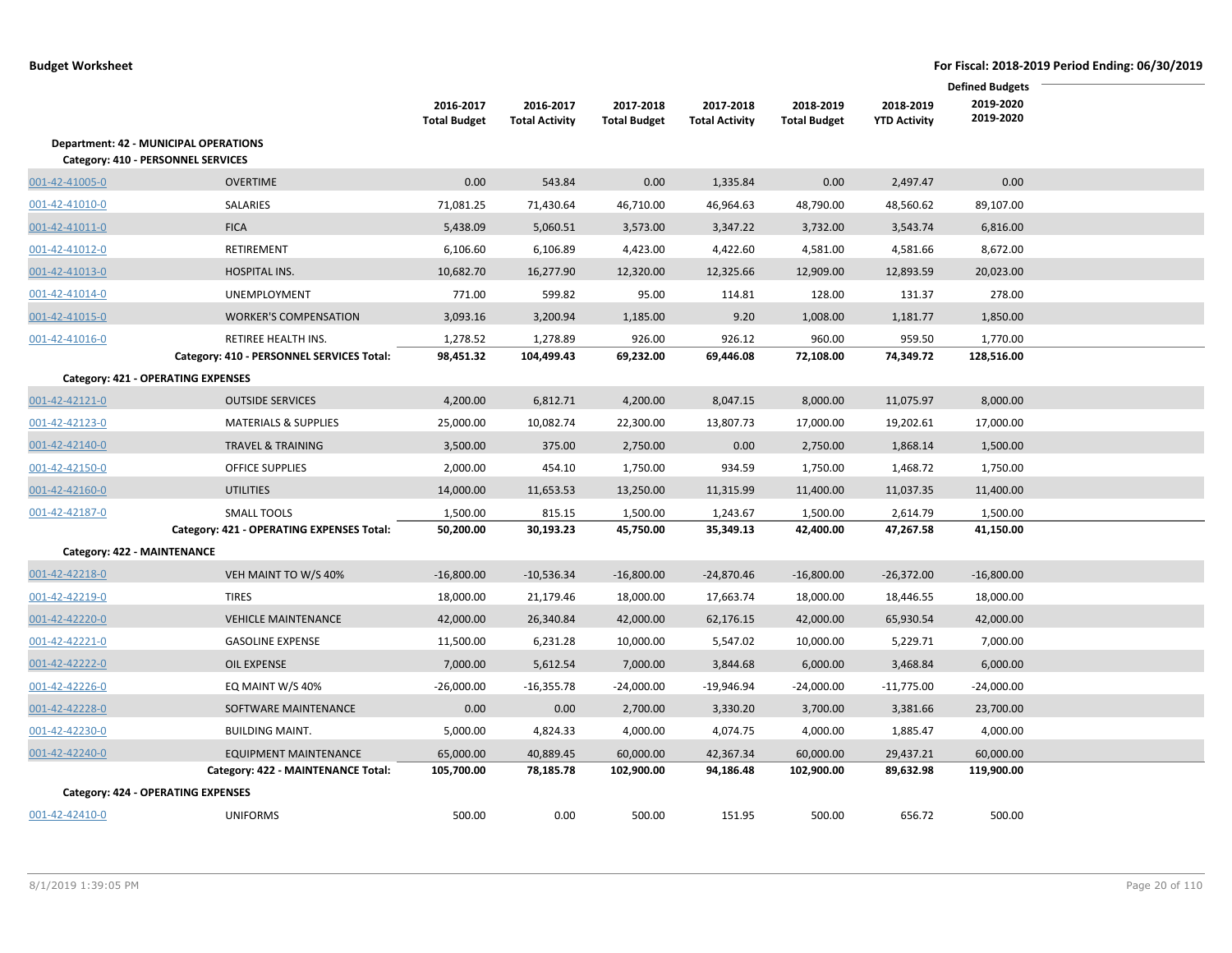|                | Department: 42 - MUNICIPAL OPERATIONS Total: | 255,851.32                       | 213,332.95                         | 219,182.00                       | 199.477.64                         | 218.708.00                       | 212,913.80                       | 290,866.00                                       |  |
|----------------|----------------------------------------------|----------------------------------|------------------------------------|----------------------------------|------------------------------------|----------------------------------|----------------------------------|--------------------------------------------------|--|
|                | Category: 424 - OPERATING EXPENSES Total:    | 1,500.00                         | 454.51                             | 1,300.00                         | 495.95                             | 1,300.00                         | 1,663.52                         | 1,300.00                                         |  |
| 001-42-42424-0 | <b>SAFETY</b>                                | 1,000.00                         | 454.51                             | 800.00                           | 344.00                             | 800.00                           | 1,006.80                         | 800.00                                           |  |
|                |                                              | 2016-2017<br><b>Total Budget</b> | 2016-2017<br><b>Total Activity</b> | 2017-2018<br><b>Total Budget</b> | 2017-2018<br><b>Total Activity</b> | 2018-2019<br><b>Total Budget</b> | 2018-2019<br><b>YTD Activity</b> | <b>Defined Budgets</b><br>2019-2020<br>2019-2020 |  |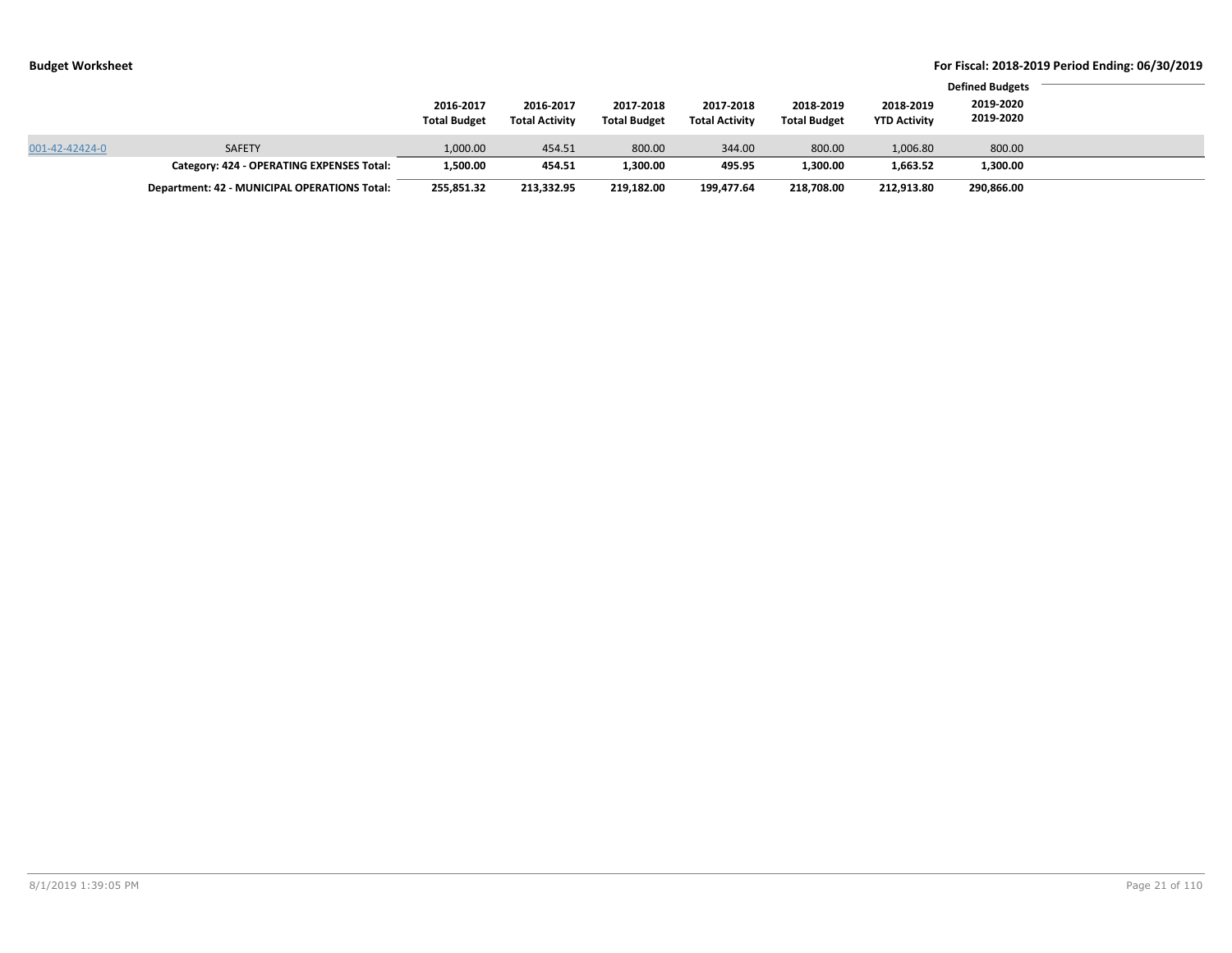|                |                                                     |                                  |                                    |                                  |                                    |                                  |                                  | <b>Defined Budgets</b><br>2019-2020 |  |
|----------------|-----------------------------------------------------|----------------------------------|------------------------------------|----------------------------------|------------------------------------|----------------------------------|----------------------------------|-------------------------------------|--|
|                |                                                     | 2016-2017<br><b>Total Budget</b> | 2016-2017<br><b>Total Activity</b> | 2017-2018<br><b>Total Budget</b> | 2017-2018<br><b>Total Activity</b> | 2018-2019<br><b>Total Budget</b> | 2018-2019<br><b>YTD Activity</b> | 2019-2020                           |  |
|                | <b>Department: 43 - BUILDING MAINTENANCE</b>        |                                  |                                    |                                  |                                    |                                  |                                  |                                     |  |
|                | Category: 410 - PERSONNEL SERVICES                  |                                  |                                    |                                  |                                    |                                  |                                  |                                     |  |
| 001-43-41010-0 | SALARIES                                            | 19,472.94                        | 19,154.89                          | 0.00                             | 0.00                               | 0.00                             | 0.00                             | 0.00                                |  |
| 001-43-41011-0 | <b>FICA</b>                                         | 1,489.92                         | 1,369.93                           | 0.00                             | 0.00                               | 0.00                             | 0.00                             | 0.00                                |  |
| 001-43-41012-0 | <b>RETIREMENT</b>                                   | 1,177.20                         | 1,167.12                           | 0.00                             | 0.00                               | 0.00                             | 0.00                             | 0.00                                |  |
| 001-43-41013-0 | HOSPITAL INS.                                       | 3,927.70                         | 3,675.49                           | 0.00                             | 0.00                               | 0.00                             | 0.00                             | 0.00                                |  |
| 001-43-41014-0 | UNEMPLOYMENT                                        | 386.00                           | 233.82                             | 0.00                             | 0.00                               | 0.00                             | 0.00                             | 0.00                                |  |
| 001-43-41015-0 | <b>WORKER'S COMPENSATION</b>                        | 1,073.26                         | 986.05                             | 0.00                             | 0.00                               | 0.00                             | 0.00                             | 0.00                                |  |
| 001-43-41016-0 | RETIREE HEALTH INS.                                 | 245.96                           | 244.47                             | 0.00                             | 0.00                               | 0.00                             | 0.00                             | 0.00                                |  |
|                | Category: 410 - PERSONNEL SERVICES Total:           | 27,772.98                        | 26,831.77                          | 0.00                             | 0.00                               | 0.00                             | 0.00                             | 0.00                                |  |
|                | Category: 421 - OPERATING EXPENSES                  |                                  |                                    |                                  |                                    |                                  |                                  |                                     |  |
| 001-43-42120-0 | MISCELLANEOUS EXPENSE                               | 0.00                             | 88.25                              | 0.00                             | 206.40                             | 0.00                             | 112.90                           | 0.00                                |  |
| 001-43-42121-0 | <b>OUTSIDE SERVICES</b>                             | 0.00                             | 1,613.44                           | 0.00                             | 1,348.06                           | 0.00                             | 1,441.64                         | 0.00                                |  |
| 001-43-42121-1 | <b>OUTSIDE SERVICES - CH</b>                        | 3,000.00                         | 3,238.13                           | 3,000.00                         | 432.75                             | 3,000.00                         | 2,256.96                         | 3,000.00                            |  |
| 001-43-42121-2 | <b>OUTSIDE SERVICES - PD</b>                        | 3,000.00                         | 1,138.92                           | 3,000.00                         | 1,382.81                           | 3,000.00                         | 1,785.60                         | 3,000.00                            |  |
| 001-43-42121-3 | <b>OUTSIDE SERVICES - FD</b>                        | 3,000.00                         | 0.00                               | 3,000.00                         | 0.00                               | 3,000.00                         | 213.13                           | 3,000.00                            |  |
| 001-43-42123-1 | MATERIALS & SUPPLIES - CH                           | 500.00                           | 0.00                               | 500.00                           | 485.29                             | 500.00                           | 281.45                           | 500.00                              |  |
| 001-43-42123-2 | <b>MATERIALS &amp; SUPPLIES - PD</b>                | 500.00                           | 0.00                               | 500.00                           | 0.00                               | 500.00                           | 501.77                           | 500.00                              |  |
| 001-43-42123-3 | <b>MATERIALS &amp; SUPPLIES - FD</b>                | 500.00                           | 0.00                               | 500.00                           | 159.46                             | 500.00                           | 0.00                             | 500.00                              |  |
| 001-43-42181-1 | UNINSURED REPAIRS - CH                              | 0.00                             | 0.00                               | 0.00                             | 397.48                             | 0.00                             | 0.00                             | 0.00                                |  |
| 001-43-42181-2 | UNINSURED REPAIRS - PD                              | 0.00                             | 0.00                               | 0.00                             | 0.00                               | 0.00                             | 664.56                           | 0.00                                |  |
|                | Category: 421 - OPERATING EXPENSES Total:           | 10,500.00                        | 6,078.74                           | 10,500.00                        | 4,412.25                           | 10,500.00                        | 7,258.01                         | 10,500.00                           |  |
|                | Category: 422 - MAINTENANCE                         |                                  |                                    |                                  |                                    |                                  |                                  |                                     |  |
| 001-43-42230-1 | <b>BUILDING MAINTENANCE - CH</b>                    | 3,000.00                         | 12,983.23                          | 13,000.00                        | 45,994.32                          | 13,000.00                        | 23,784.76                        | 43,000.00                           |  |
| 001-43-42230-2 | <b>BUILDING MAINTENANCE - PD</b>                    | 3,000.00                         | 19,008.41                          | 20,000.00                        | 29,049.01                          | 20,000.00                        | 33,788.64                        | 30,000.00                           |  |
| 001-43-42230-3 | <b>BUILDING MAINTENANCE - FD</b>                    | 3,000.00                         | 10,268.08                          | 10,000.00                        | 1,763.08                           | 10,000.00                        | 9,529.62                         | 10,000.00                           |  |
|                | Category: 422 - MAINTENANCE Total:                  | 9,000.00                         | 42,259.72                          | 43,000.00                        | 76,806.41                          | 43,000.00                        | 67,103.02                        | 83,000.00                           |  |
|                | <b>Department: 43 - BUILDING MAINTENANCE Total:</b> | 47,272.98                        | 75,170.23                          | 53,500.00                        | 81,218.66                          | 53,500.00                        | 74,361.03                        | 93,500.00                           |  |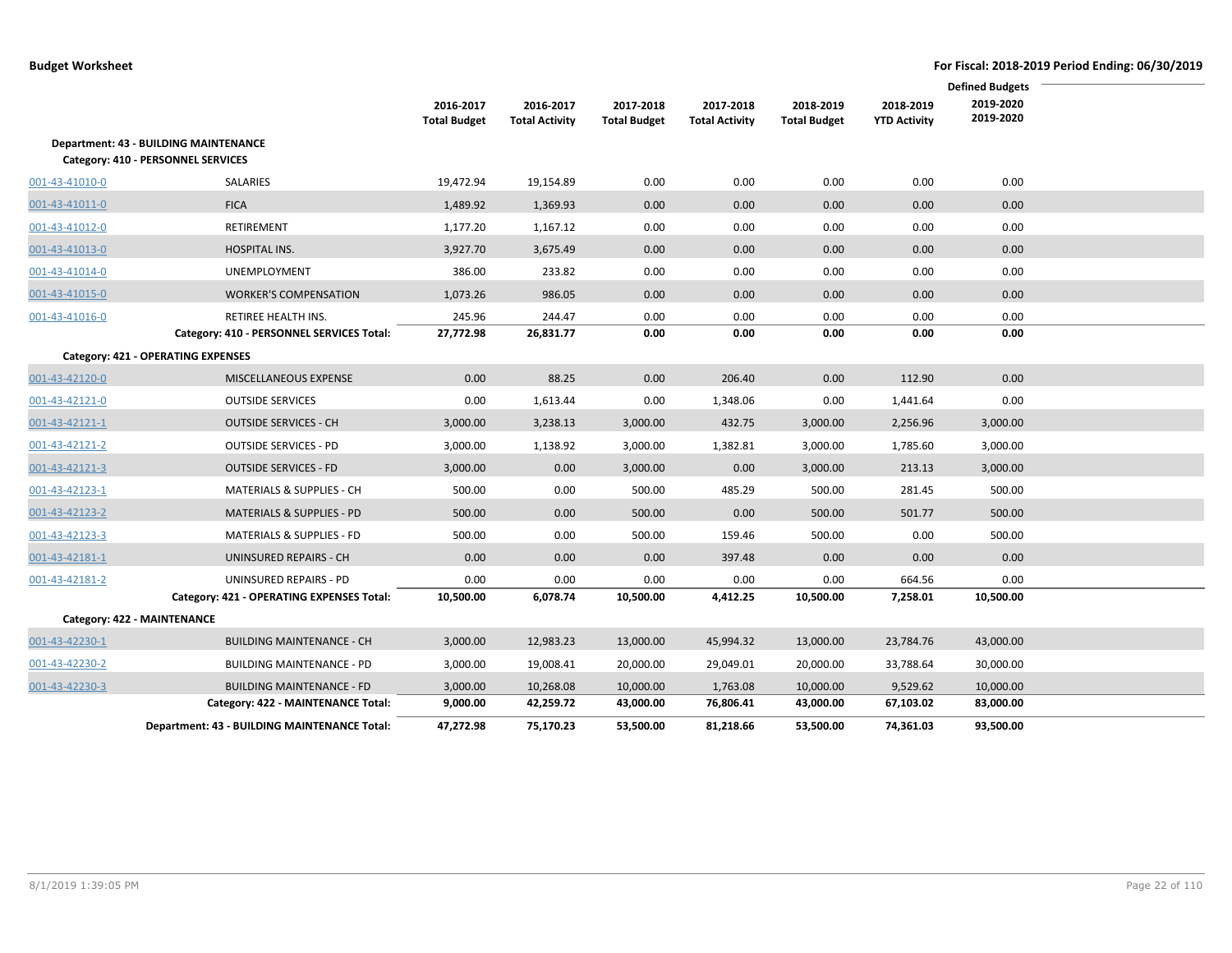|                |                                            |                     |                       |                     |                       |                     |                     | <b>Defined Budgets</b> |  |
|----------------|--------------------------------------------|---------------------|-----------------------|---------------------|-----------------------|---------------------|---------------------|------------------------|--|
|                |                                            | 2016-2017           | 2016-2017             | 2017-2018           | 2017-2018             | 2018-2019           | 2018-2019           | 2019-2020              |  |
|                |                                            | <b>Total Budget</b> | <b>Total Activity</b> | <b>Total Budget</b> | <b>Total Activity</b> | <b>Total Budget</b> | <b>YTD Activity</b> | 2019-2020              |  |
|                | Department: 44 - LIBRARY DEPARTMENT        |                     |                       |                     |                       |                     |                     |                        |  |
|                | Category: 410 - PERSONNEL SERVICES         |                     |                       |                     |                       |                     |                     |                        |  |
| 001-44-41010-0 | SALARIES                                   | 102,340.00          | 98,333.56             | 99,440.00           | 103,013.79            | 105,895.00          | 100,255.50          | 105,273.00             |  |
| 001-44-41011-0 | <b>FICA</b>                                | 7,829.00            | 6,913.84              | 7,607.00            | 7,399.33              | 8,101.00            | 7,210.59            | 8,053.00               |  |
| 001-44-41012-0 | <b>RETIREMENT</b>                          | 9,773.00            | 9,110.20              | 9,497.00            | 9,304.66              | 9,756.00            | 9,431.24            | 10,317.00              |  |
| 001-44-41013-0 | HOSPITAL INS.                              | 25,793.00           | 24,194.34             | 19,106.00           | 19,270.71             | 20,123.00           | 18,615.83           | 13,109.00              |  |
| 001-44-41014-0 | <b>UNEMPLOYMENT</b>                        | 1,115.00            | 664.48                | 279.00              | 314.42                | 403.00              | 386.96              | 412.00                 |  |
| 001-44-41015-0 | <b>WORKER'S COMPENSATION</b>               | 691.00              | 592.74                | 389.00              | 32.44                 | 362.00              | 373.85              | 356.00                 |  |
| 001-44-41016-0 | <b>RETIREE HEALTH INS.</b>                 | 2,047.00            | 1,907.70              | 1,989.00            | 1,948.57              | 2,043.00            | 1,975.21            | 2,105.00               |  |
|                | Category: 410 - PERSONNEL SERVICES Total:  | 149,588.00          | 141,716.86            | 138,307.00          | 141,283.92            | 146,683.00          | 138,249.18          | 139,625.00             |  |
|                | Category: 421 - OPERATING EXPENSES         |                     |                       |                     |                       |                     |                     |                        |  |
| 001-44-42121-0 | <b>OUTSIDE SERVICES</b>                    | 2,200.00            | 2,997.93              | 4,000.00            | 5,575.73              | 4,000.00            | 5,588.11            | 4,900.00               |  |
| 001-44-42122-0 | MEMBERSHIP & DUES (GF)                     | 400.00              | 423.16                | 400.00              | 419.63                | 400.00              | 432.43              | 500.00                 |  |
| 001-44-42123-0 | <b>MATERIALS &amp; SUPPLIES</b>            | 2,700.00            | 2,266.04              | 2,200.00            | 476.22                | 2,200.00            | 7,137.58            | 2,400.00               |  |
| 001-44-42130-0 | PRINTING & ADVERTISING                     | 500.00              | 0.00                  | 0.00                | 411.00                | 0.00                | 578.81              | 500.00                 |  |
| 001-44-42136-0 | <b>PURCHASE BOOKS</b>                      | 13,500.00           | 13,500.00             | 13,500.00           | 16,084.58             | 13,500.00           | 10,961.50           | 13,500.00              |  |
| 001-44-42140-0 | TRAVEL & TRAINING                          | 1,400.00            | 0.00                  | 600.00              | 409.99                | 600.00              | 905.55              | 1,400.00               |  |
| 001-44-42150-0 | <b>OFFICE SUPPLIES</b>                     | 2,000.00            | 1,071.58              | 1,700.00            | 2,051.40              | 1,700.00            | 1,685.42            | 1,700.00               |  |
| 001-44-42151-0 | POSTAGE EXPENSE                            | 900.00              | 300.00                | 800.00              | 800.00                | 800.00              | 500.00              | 800.00                 |  |
| 001-44-42164-0 | PROGRAM SUPPLIES                           | 1,250.00            | 1,176.07              | 1,250.00            | 1,761.09              | 1,250.00            | 751.39              | 1,250.00               |  |
| 001-44-42166-0 | <b>SUBSCRIPTIONS</b>                       | 1,000.00            | 248.00                | 500.00              | 82.95                 | 500.00              | 83.00               | 1,500.00               |  |
| 001-44-42170-0 | <b>TELEPHONE EXP.GEN FUND</b>              | 1,200.00            | 1,827.73              | 1,800.00            | 1,874.74              | 1,800.00            | 1,931.56            | 1,800.00               |  |
|                | Category: 421 - OPERATING EXPENSES Total:  | 27,050.00           | 23,810.51             | 26,750.00           | 29,947.33             | 26,750.00           | 30,555.35           | 30,250.00              |  |
|                | Category: 460 - CAPITAL EQUIPMENT          |                     |                       |                     |                       |                     |                     |                        |  |
| 001-44-46005-0 | <b>INVENTORY BOOKS</b>                     | 0.00                | 0.00                  | 0.00                | 0.00                  | 0.00                | 540.54              | 0.00                   |  |
| 001-44-46093-0 | <b>FURNTURE &amp; FIXTURES</b>             | 0.00                | 0.00                  | 0.00                | 0.00                  | 0.00                | 790.00              | 0.00                   |  |
|                | Category: 460 - CAPITAL EQUIPMENT Total:   | 0.00                | 0.00                  | 0.00                | 0.00                  | 0.00                | 1,330.54            | 0.00                   |  |
|                | Department: 44 - LIBRARY DEPARTMENT Total: | 176,638.00          | 165,527.37            | 165,057.00          | 171,231.25            | 173,433.00          | 170,135.07          | 169,875.00             |  |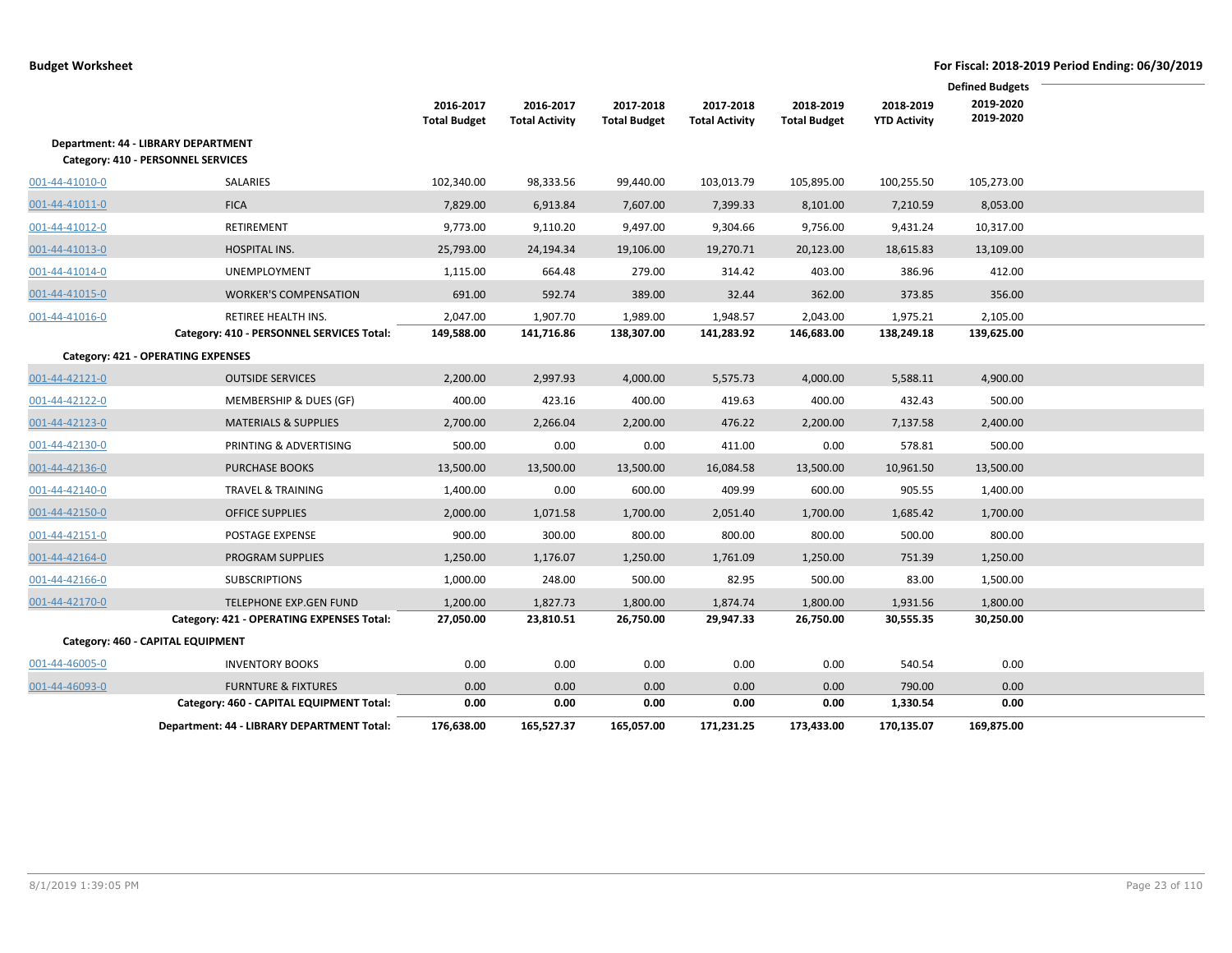|                                         |                                                                  |                                  |                                    |                                  |                                    |                                  |                                  | <b>Defined Budgets</b> |  |
|-----------------------------------------|------------------------------------------------------------------|----------------------------------|------------------------------------|----------------------------------|------------------------------------|----------------------------------|----------------------------------|------------------------|--|
|                                         |                                                                  | 2016-2017<br><b>Total Budget</b> | 2016-2017<br><b>Total Activity</b> | 2017-2018<br><b>Total Budget</b> | 2017-2018<br><b>Total Activity</b> | 2018-2019<br><b>Total Budget</b> | 2018-2019<br><b>YTD Activity</b> | 2019-2020<br>2019-2020 |  |
| <b>Department: 45 - CULTURAL CENTER</b> | Category: 410 - PERSONNEL SERVICES                               |                                  |                                    |                                  |                                    |                                  |                                  |                        |  |
| 001-45-41005-0                          | <b>OVERTIME</b>                                                  | 0.00                             | 24.41                              | 0.00                             | 0.00                               | 0.00                             | 0.00                             | 0.00                   |  |
| 001-45-41010-0                          | <b>SALARIES</b>                                                  | 39,189.08                        | 59,017.13                          | 7,147.00                         | 4,363.39                           | 5,718.00                         | 6,660.43                         | 9,694.00               |  |
| 001-45-41011-0                          | <b>FICA</b>                                                      | 2,997.53                         | 4,365.26                           | 547.00                           | 333.78                             | 437.00                           | 509.55                           | 742.00                 |  |
| 001-45-41012-0                          | RETIREMENT                                                       | 2,150.42                         | 2,399.09                           | 0.00                             | 0.00                               | 0.00                             | 0.00                             | 0.00                   |  |
| 001-45-41013-0                          | HOSPITAL INS.                                                    | 6,733.12                         | 9,138.93                           | 0.00                             | 0.00                               | 0.00                             | 0.00                             | 0.00                   |  |
| 001-45-41014-0                          | <b>UNEMPLOYMENT</b>                                              | 705.00                           | 634.86                             | 28.00                            | 28.76                              | 30.00                            | 46.30                            | 54.00                  |  |
| 001-45-41015-0                          | <b>WORKER'S COMPENSATION</b>                                     | 425.73                           | 1,170.61                           | 83.00                            | 4.36                               | 56.00                            | 163.33                           | 92.00                  |  |
| 001-45-41016-0                          | RETIREE HEALTH INS.                                              | 450.17                           | 502.42                             | 0.00                             | 0.00                               | 0.00                             | 0.00                             | 0.00                   |  |
|                                         | Category: 410 - PERSONNEL SERVICES Total:                        | 52,651.05                        | 77,252.71                          | 7,805.00                         | 4,730.29                           | 6,241.00                         | 7,379.61                         | 10,582.00              |  |
|                                         | <b>Category: 421 - OPERATING EXPENSES</b>                        |                                  |                                    |                                  |                                    |                                  |                                  |                        |  |
| 001-45-42120-0                          | MISCELLANEOUS EXPENSE                                            | 0.00                             | 300.00                             | 0.00                             | 263.47                             | 0.00                             | 200.00                           | 0.00                   |  |
| 001-45-42121-0                          | <b>OUTSIDE SERVICES</b>                                          | 3,000.00                         | 3,769.68                           | 6,000.00                         | 4,176.86                           | 6,000.00                         | 3,568.19                         | 6,000.00               |  |
| 001-45-42122-0                          | MEMBERSHIP & DUES (GF)                                           | 0.00                             | 20.16                              | 0.00                             | 0.00                               | 0.00                             | 0.00                             | 0.00                   |  |
| 001-45-42123-0                          | <b>MATERIALS &amp; SUPPLIES</b>                                  | 3,000.00                         | 9,160.23                           | 8,000.00                         | 3,452.57                           | 8,000.00                         | 1,688.67                         | 8,000.00               |  |
| 001-45-42150-0                          | <b>OFFICE SUPPLIES</b>                                           | 0.00                             | 0.00                               | 0.00                             | 424.33                             | 0.00                             | 320.15                           | 300.00                 |  |
| 001-45-42160-0                          | <b>UTILITIES</b>                                                 | 14,000.00                        | 21,716.17                          | 24,000.00                        | 20,073.80                          | 21,000.00                        | 17,371.57                        | 21,000.00              |  |
| 001-45-42170-0                          | TELEPHONE EXP.GEN FUND                                           | 800.00                           | 1,827.73                           | 1,600.00                         | 1,874.73                           | 1,900.00                         | 1,931.56                         | 1,900.00               |  |
| 001-45-42181-0                          | UNINSURED REPAIRS                                                | 1,000.00                         | $-11,628.65$                       | 1,000.00                         | 0.00                               | 1,000.00                         | 0.00                             | 1,000.00               |  |
|                                         | Category: 421 - OPERATING EXPENSES Total:                        | 21,800.00                        | 25,165.32                          | 40,600.00                        | 30,265.76                          | 37,900.00                        | 25,080.14                        | 38,200.00              |  |
| Category: 422 - MAINTENANCE             |                                                                  |                                  |                                    |                                  |                                    |                                  |                                  |                        |  |
| 001-45-42230-0                          | <b>BUILDING MAINT.</b>                                           | 1,500.00                         | 3,443.89                           | 4,500.00                         | 14,594.20                          | 7,000.00                         | 17,638.49                        | 7,000.00               |  |
| 001-45-42240-0                          | <b>EQUIPMENT MAINTENANCE</b>                                     | 1,000.00                         | 1,636.11                           | 3,000.00                         | 881.02                             | 3,000.00                         | 0.00                             | 3,000.00               |  |
|                                         | Category: 422 - MAINTENANCE Total:                               | 2,500.00                         | 5,080.00                           | 7,500.00                         | 15,475.22                          | 10,000.00                        | 17,638.49                        | 10,000.00              |  |
|                                         | <b>Category: 424 - OPERATING EXPENSES</b>                        |                                  |                                    |                                  |                                    |                                  |                                  |                        |  |
| 001-45-42461-0                          | <b>GROSS RECEIPTS TAX</b>                                        | 700.00                           | 1,881.58                           | 2,500.00                         | 1,848.41                           | 2,500.00                         | 1,721.69                         | 2,500.00               |  |
|                                         | Category: 424 - OPERATING EXPENSES Total:                        | 700.00                           | 1,881.58                           | 2,500.00                         | 1,848.41                           | 2,500.00                         | 1,721.69                         | 2,500.00               |  |
|                                         | Category: 460 - CAPITAL EQUIPMENT                                |                                  |                                    |                                  |                                    |                                  |                                  |                        |  |
| 001-45-46006-0                          | <b>CAPITAL EQUIP</b><br>Category: 460 - CAPITAL EQUIPMENT Total: | 0.00<br>0.00                     | 10,318.96<br>10,318.96             | 0.00<br>0.00                     | 0.00<br>0.00                       | 0.00<br>0.00                     | 0.00<br>0.00                     | 0.00<br>0.00           |  |
|                                         |                                                                  |                                  |                                    |                                  |                                    |                                  |                                  |                        |  |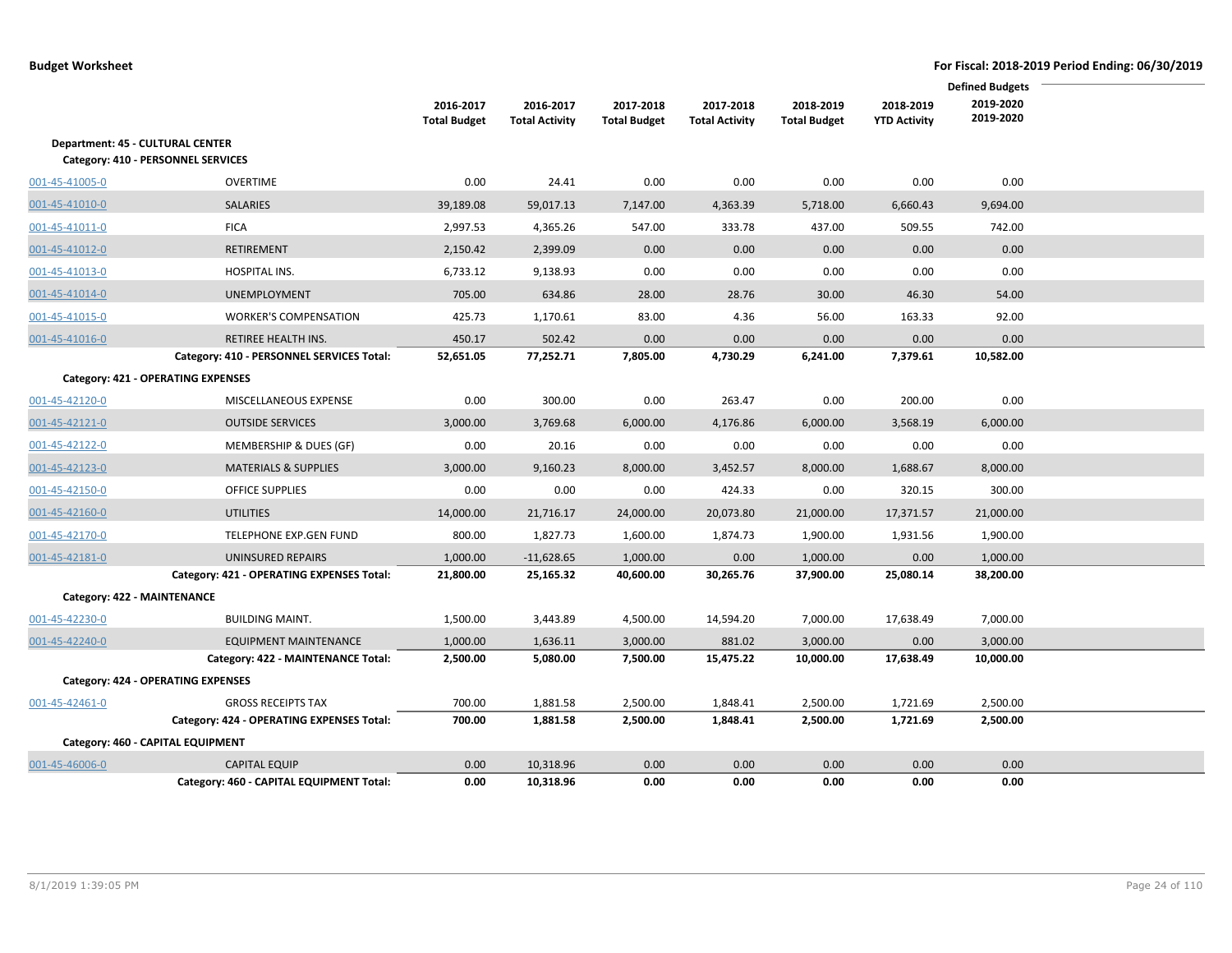|                |                                             |                                  |                                    |                                  |                                    |                                  |                                  | <b>Defined Budgets</b> |  |
|----------------|---------------------------------------------|----------------------------------|------------------------------------|----------------------------------|------------------------------------|----------------------------------|----------------------------------|------------------------|--|
|                |                                             | 2016-2017<br><b>Total Budget</b> | 2016-2017<br><b>Total Activity</b> | 2017-2018<br><b>Total Budget</b> | 2017-2018<br><b>Total Activity</b> | 2018-2019<br><b>Total Budget</b> | 2018-2019<br><b>YTD Activity</b> | 2019-2020<br>2019-2020 |  |
|                | Category: 463 - PROJECT CONSTRUCTION        |                                  |                                    |                                  |                                    |                                  |                                  |                        |  |
| 001-45-46301-0 | PROJECT CONSTRUCTION                        | 0.00                             | 0.00                               | 0.00                             | 2,048.67                           | 0.00                             | 0.00                             | 0.00                   |  |
|                | Category: 463 - PROJECT CONSTRUCTION Total: | 0.00                             | 0.00                               | 0.00                             | 2,048.67                           | 0.00                             | 0.00                             | 0.00                   |  |
|                | Department: 45 - CULTURAL CENTER Total:     | 77,651.05                        | 119,698.57                         | 58,405.00                        | 54,368.35                          | 56,641.00                        | 51,819.93                        | 61,282.00              |  |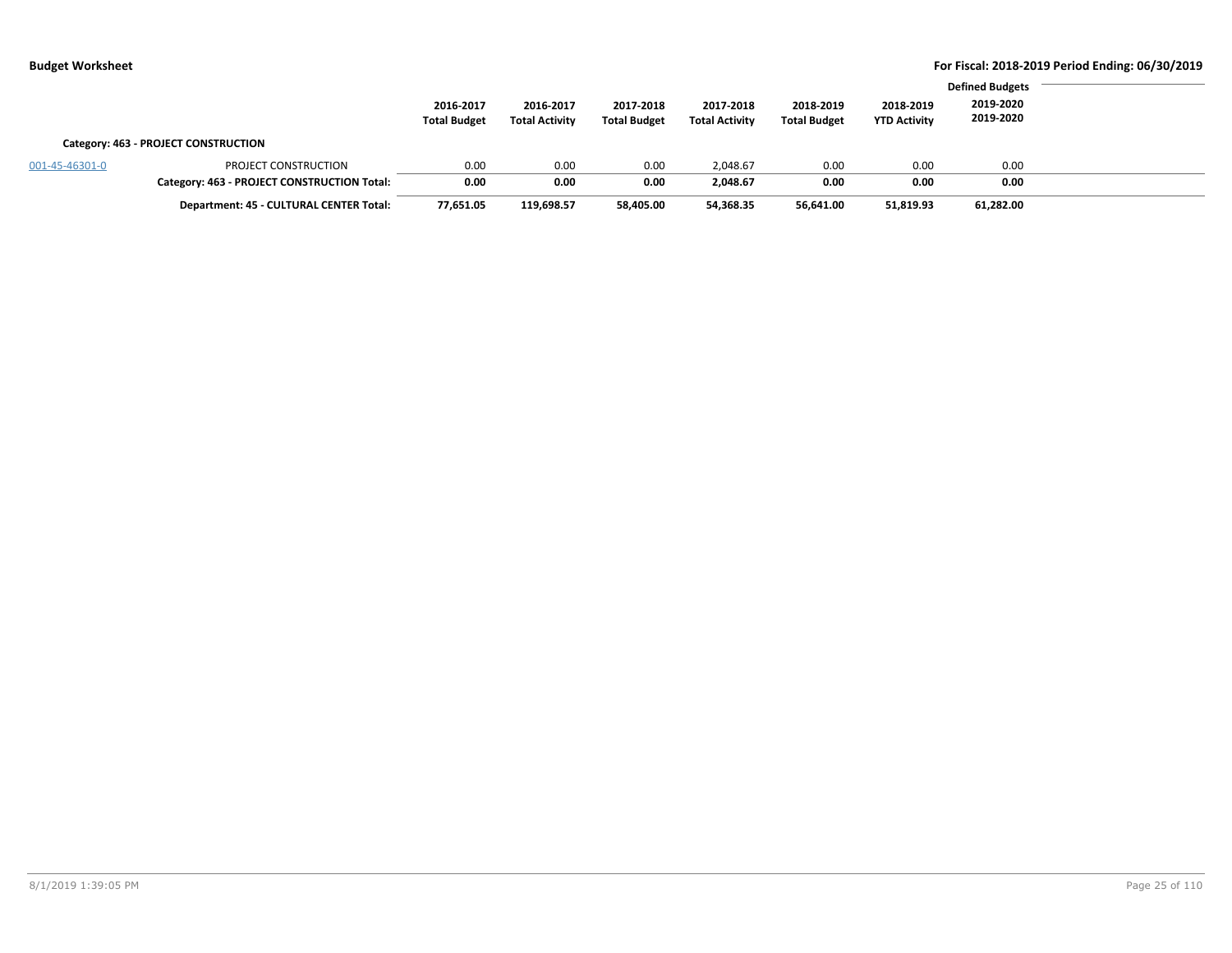|                                           |                                           | 2016-2017<br><b>Total Budget</b> | 2016-2017<br><b>Total Activity</b> | 2017-2018<br><b>Total Budget</b> | 2017-2018<br><b>Total Activity</b> | 2018-2019<br><b>Total Budget</b> | 2018-2019<br><b>YTD Activity</b> | <b>Defined Budgets</b><br>2019-2020<br>2019-2020 |  |
|-------------------------------------------|-------------------------------------------|----------------------------------|------------------------------------|----------------------------------|------------------------------------|----------------------------------|----------------------------------|--------------------------------------------------|--|
| <b>Department: 46 - AQUATIC CENTER</b>    |                                           |                                  |                                    |                                  |                                    |                                  |                                  |                                                  |  |
| Category: 410 - PERSONNEL SERVICES        |                                           |                                  |                                    |                                  |                                    |                                  |                                  |                                                  |  |
| 001-46-41005-0                            | <b>OVERTIME</b>                           | 0.00                             | 1,396.12                           | 0.00                             | 3,367.47                           | 0.00                             | 1,774.05                         | 0.00                                             |  |
| 001-46-41010-0                            | SALARIES                                  | 162,282.00                       | 165,851.62                         | 157,662.00                       | 167,388.22                         | 159,632.00                       | 203,792.18                       | 140,063.00                                       |  |
| 001-46-41011-0                            | <b>FICA</b>                               | 12,415.00                        | 12,350.05                          | 12,061.00                        | 12,892.48                          | 12,212.00                        | 15,555.40                        | 10,714.00                                        |  |
| 001-46-41012-0                            | RETIREMENT                                | 9,223.00                         | 9,239.56                           | 8,558.00                         | 8,557.64                           | 8,746.00                         | 8,529.48                         | 4,385.00                                         |  |
| 001-46-41013-0                            | HOSPITAL INS.                             | 19,038.00                        | 17,703.02                          | 19,106.00                        | 6,973.30                           | 7,214.00                         | 7,200.48                         | 100.00                                           |  |
| 001-46-41014-0                            | UNEMPLOYMENT                              | 1,928.00                         | 2,071.18                           | 455.00                           | 592.95                             | 617.00                           | 734.55                           | 659.00                                           |  |
| 001-46-41015-0                            | <b>WORKER'S COMPENSATION</b>              | 6,009.00                         | 5,601.76                           | 3,366.00                         | 151.80                             | 2,860.00                         | 4,029.39                         | 2,515.00                                         |  |
| 001-46-41016-0                            | RETIREE HEALTH INS.                       | 1,932.00                         | 1,934.97                           | 1,792.00                         | 1,792.18                           | 1,832.00                         | 1,786.13                         | 895.00                                           |  |
|                                           | Category: 410 - PERSONNEL SERVICES Total: | 212,827.00                       | 216,148.28                         | 203,000.00                       | 201,716.04                         | 193,113.00                       | 243,401.66                       | 159,331.00                                       |  |
| Category: 421 - OPERATING EXPENSES        |                                           |                                  |                                    |                                  |                                    |                                  |                                  |                                                  |  |
| 001-46-42117-0                            | <b>TRAINING</b>                           | 1,200.00                         | 730.00                             | 1,200.00                         | 0.00                               | 1,200.00                         | 895.99                           | 1,200.00                                         |  |
| 001-46-42120-0                            | MISCELLANEOUS EXPENSE                     | 200.00                           | 0.00                               | 200.00                           | 0.00                               | 200.00                           | 60.00                            | 200.00                                           |  |
| 001-46-42121-0                            | <b>OUTSIDE SERVICES</b>                   | 1,000.00                         | 6,070.66                           | 1,000.00                         | 586.00                             | 1,000.00                         | 3,550.25                         | 1,000.00                                         |  |
| 001-46-42122-0                            | MEMBERSHIP & DUES (GF)                    | 100.00                           | 20.16                              | 100.00                           | 16.62                              | 100.00                           | 26.42                            | 100.00                                           |  |
| 001-46-42123-0                            | <b>MATERIALS &amp; SUPPLIES</b>           | 12,000.00                        | 9,798.72                           | 12,000.00                        | 8,973.57                           | 12,000.00                        | 7,653.43                         | 12,000.00                                        |  |
| 001-46-42130-0                            | PRINTING & ADVERTISING                    | 1,000.00                         | 0.00                               | 1,000.00                         | 372.92                             | 1,000.00                         | 197.64                           | 1,000.00                                         |  |
| 001-46-42140-0                            | <b>TRAVEL &amp; TRAINING</b>              | 0.00                             | 595.00                             | 0.00                             | 1,008.12                           | 0.00                             | 0.00                             | 0.00                                             |  |
| 001-46-42160-0                            | <b>UTILITIES</b>                          | 10,450.00                        | 20,087.95                          | 17,000.00                        | 13,381.68                          | 17,000.00                        | 18,779.22                        | 17,000.00                                        |  |
| 001-46-42170-0                            | <b>TELEPHONE EXP.GEN FUND</b>             | 1,900.00                         | 3,826.51                           | 1,900.00                         | 3,861.82                           | 1,900.00                         | 3,893.86                         | 1,900.00                                         |  |
| 001-46-42192-0                            | <b>CHEMICALS</b>                          | 15,000.00                        | 6,720.00                           | 15,000.00                        | 11,650.00                          | 15,000.00                        | 12,912.50                        | 15,000.00                                        |  |
|                                           | Category: 421 - OPERATING EXPENSES Total: | 42,850.00                        | 47,849.00                          | 49,400.00                        | 39,850.73                          | 49,400.00                        | 47,969.31                        | 49,400.00                                        |  |
| Category: 422 - MAINTENANCE               |                                           |                                  |                                    |                                  |                                    |                                  |                                  |                                                  |  |
| 001-46-42221-0                            | <b>GASOLINE EXPENSE</b>                   | 0.00                             | 34.65                              | 0.00                             | 0.00                               | 0.00                             | 0.00                             | 0.00                                             |  |
| 001-46-42230-0                            | <b>BUILDING MAINT.</b>                    | 1,000.00                         | 0.00                               | 1,000.00                         | 0.00                               | 1,000.00                         | 2,515.36                         | 1,000.00                                         |  |
|                                           | Category: 422 - MAINTENANCE Total:        | 1,000.00                         | 34.65                              | 1,000.00                         | 0.00                               | 1,000.00                         | 2,515.36                         | 1,000.00                                         |  |
| <b>Category: 424 - OPERATING EXPENSES</b> |                                           |                                  |                                    |                                  |                                    |                                  |                                  |                                                  |  |
| 001-46-42410-0                            | <b>UNIFORMS</b>                           | 3,500.00                         | 1,341.15                           | 3,500.00                         | 3,057.83                           | 3,500.00                         | 2,240.15                         | 3,500.00                                         |  |
| 001-46-42458-0                            | <b>CONCESSION SUPPLIES</b>                | 15,000.00                        | 1,604.58                           | 0.00                             | 1,898.94                           | 0.00                             | 721.63                           | 0.00                                             |  |
| 001-46-42459-0                            | <b>EQUIPMENT MANTENANCE</b>               | 7,000.00                         | 5,932.62                           | 22,000.00                        | 18,623.07                          | 22,000.00                        | 21,745.95                        | 22,000.00                                        |  |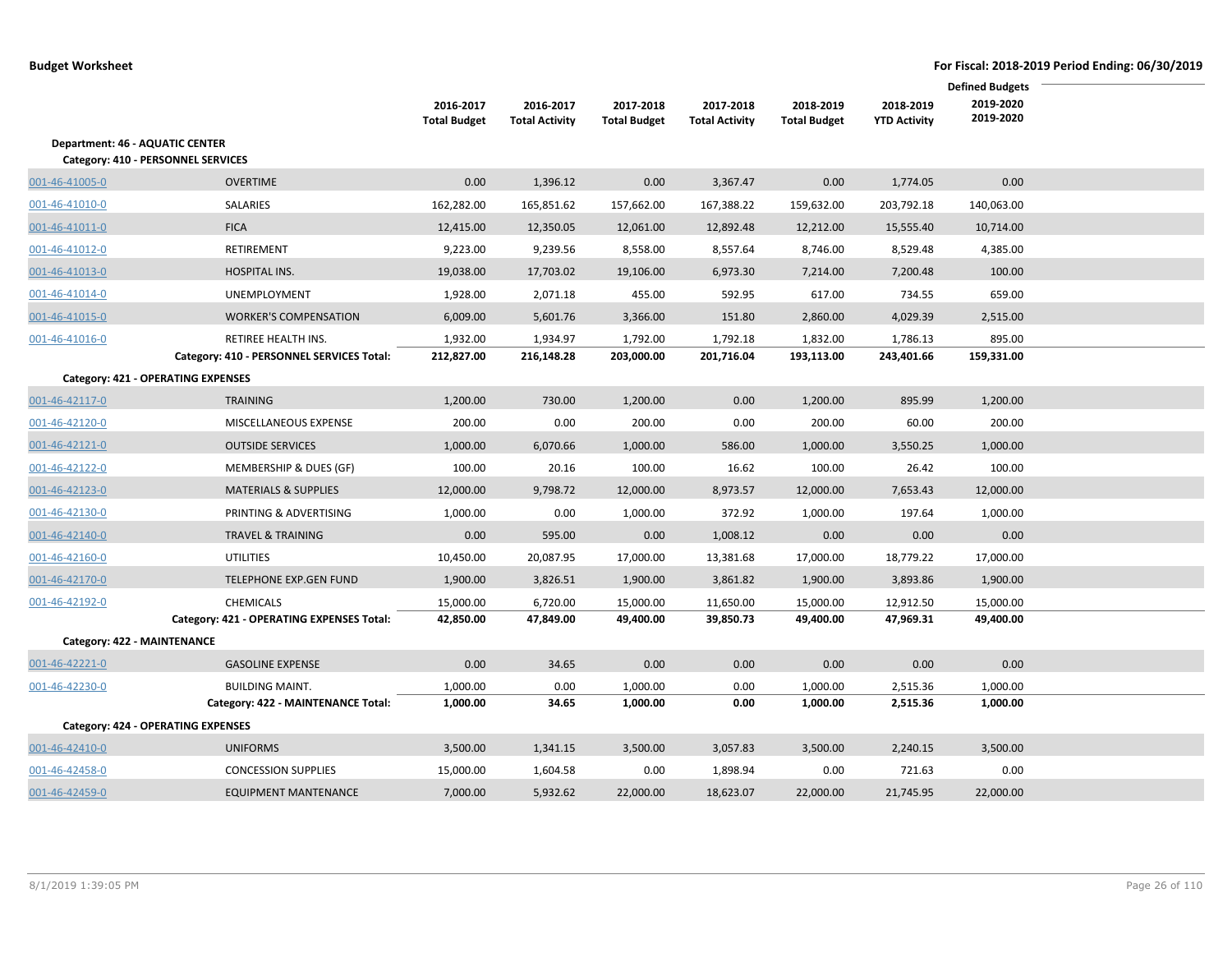|                |                                           | 2016-2017<br><b>Total Budget</b> | 2016-2017<br><b>Total Activity</b> | 2017-2018<br><b>Total Budget</b> | 2017-2018<br><b>Total Activity</b> | 2018-2019<br><b>Total Budget</b> | 2018-2019<br><b>YTD Activity</b> | <b>Defined Budgets</b><br>2019-2020<br>2019-2020 |  |
|----------------|-------------------------------------------|----------------------------------|------------------------------------|----------------------------------|------------------------------------|----------------------------------|----------------------------------|--------------------------------------------------|--|
| 001-46-42461-0 | <b>GROSS RECEIPTS TAX</b>                 | 7,500.00                         | 4,661.63                           | 6,000.00                         | 4,117.16                           | 6,000.00                         | 4,114.57                         | 6,000.00                                         |  |
|                | Category: 424 - OPERATING EXPENSES Total: | 33,000.00                        | 13,539.98                          | 31,500.00                        | 27,697.00                          | 31,500.00                        | 28,822.30                        | 31,500.00                                        |  |
|                | Category: 460 - CAPITAL EQUIPMENT         |                                  |                                    |                                  |                                    |                                  |                                  |                                                  |  |
| 001-46-46006-0 | <b>CAPITAL EQUIP</b>                      | 0.00                             | 13,790.00                          | 0.00                             | 0.00                               | 0.00                             | 0.00                             | 0.00                                             |  |
|                | Category: 460 - CAPITAL EQUIPMENT Total:  | 0.00                             | 13,790.00                          | 0.00                             | 0.00                               | 0.00                             | 0.00                             | 0.00                                             |  |
|                | Department: 46 - AQUATIC CENTER Total:    | 289,677.00                       | 291,361.91                         | 284,900.00                       | 269,263.77                         | 275,013.00                       | 322,708.63                       | 241,231.00                                       |  |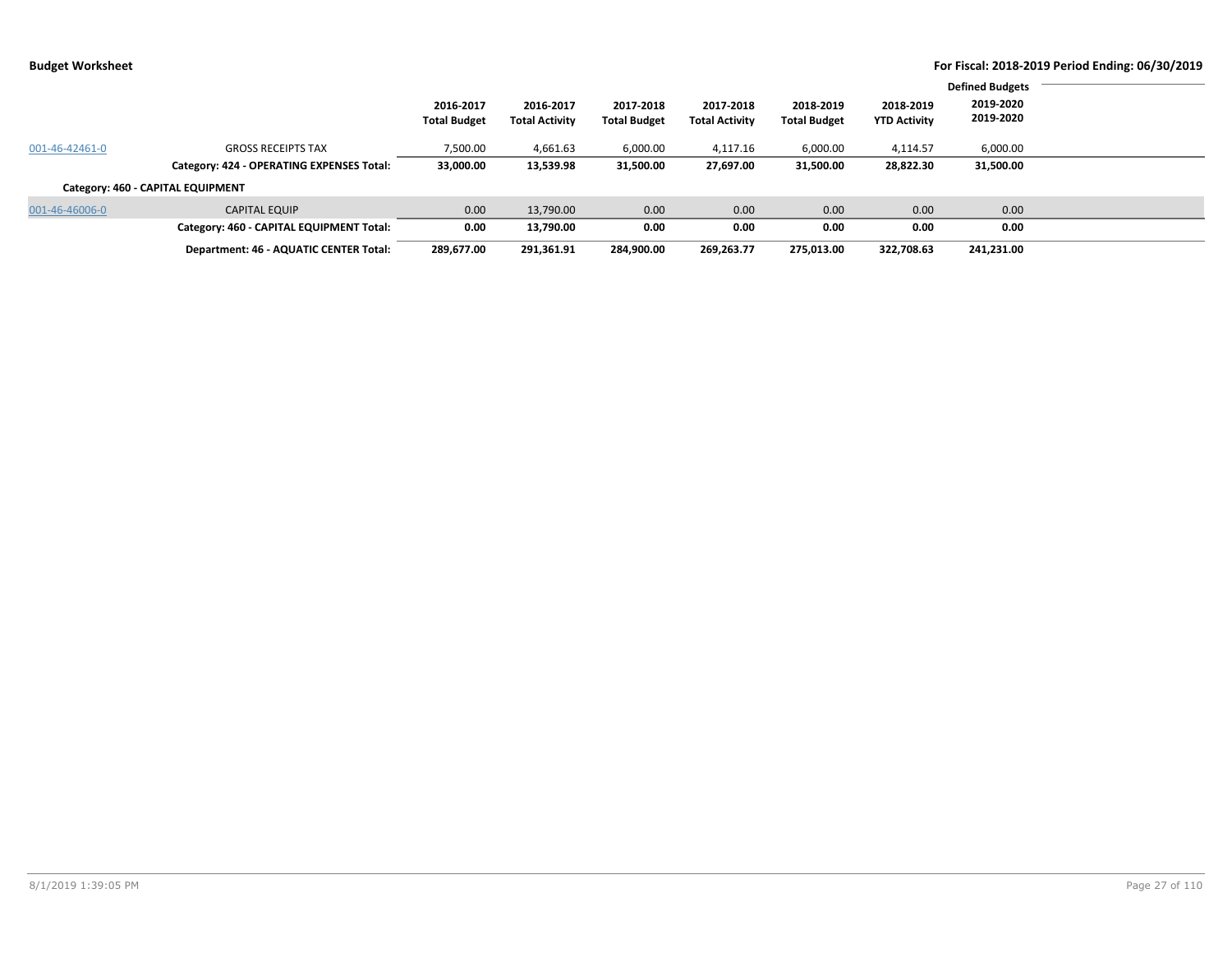|                |                                              |                     |                       |                     |                       |                     |                     | <b>Defined Budgets</b> |  |
|----------------|----------------------------------------------|---------------------|-----------------------|---------------------|-----------------------|---------------------|---------------------|------------------------|--|
|                |                                              | 2016-2017           | 2016-2017             | 2017-2018           | 2017-2018             | 2018-2019           | 2018-2019           | 2019-2020<br>2019-2020 |  |
|                |                                              | <b>Total Budget</b> | <b>Total Activity</b> | <b>Total Budget</b> | <b>Total Activity</b> | <b>Total Budget</b> | <b>YTD Activity</b> |                        |  |
|                | Department: 47 - ECOMOMIC DEVELOPMENT        |                     |                       |                     |                       |                     |                     |                        |  |
|                | Category: 421 - OPERATING EXPENSES           |                     |                       |                     |                       |                     |                     |                        |  |
| 001-47-42121-0 | <b>OUTSIDE SERVICES</b>                      | 0.00                | 0.00                  | 0.00                | 0.00                  | 0.00                | 5,084.81            | 0.00                   |  |
| 001-47-42190-0 | ENGINEERING                                  | 5,000.00            | 3,026.33              | 5,000.00            | 0.00                  | 5,000.00            | 0.00                | 0.00                   |  |
|                | Category: 421 - OPERATING EXPENSES Total:    | 5,000.00            | 3,026.33              | 5,000.00            | 0.00                  | 5,000.00            | 5,084.81            | 0.00                   |  |
|                | Category: 463 - PROJECT CONSTRUCTION         |                     |                       |                     |                       |                     |                     |                        |  |
| 001-47-46301-0 | PROJECT CONSTRUCTION                         | 0.00                | 993.91                | 0.00                | 0.00                  | 0.00                | 0.00                | 0.00                   |  |
|                | Category: 463 - PROJECT CONSTRUCTION Total:  | 0.00                | 993.91                | 0.00                | 0.00                  | 0.00                | 0.00                | 0.00                   |  |
|                | Department: 47 - ECOMOMIC DEVELOPMENT Total: | 5,000.00            | 4,020.24              | 5,000.00            | 0.00                  | 5,000.00            | 5,084.81            | 0.00                   |  |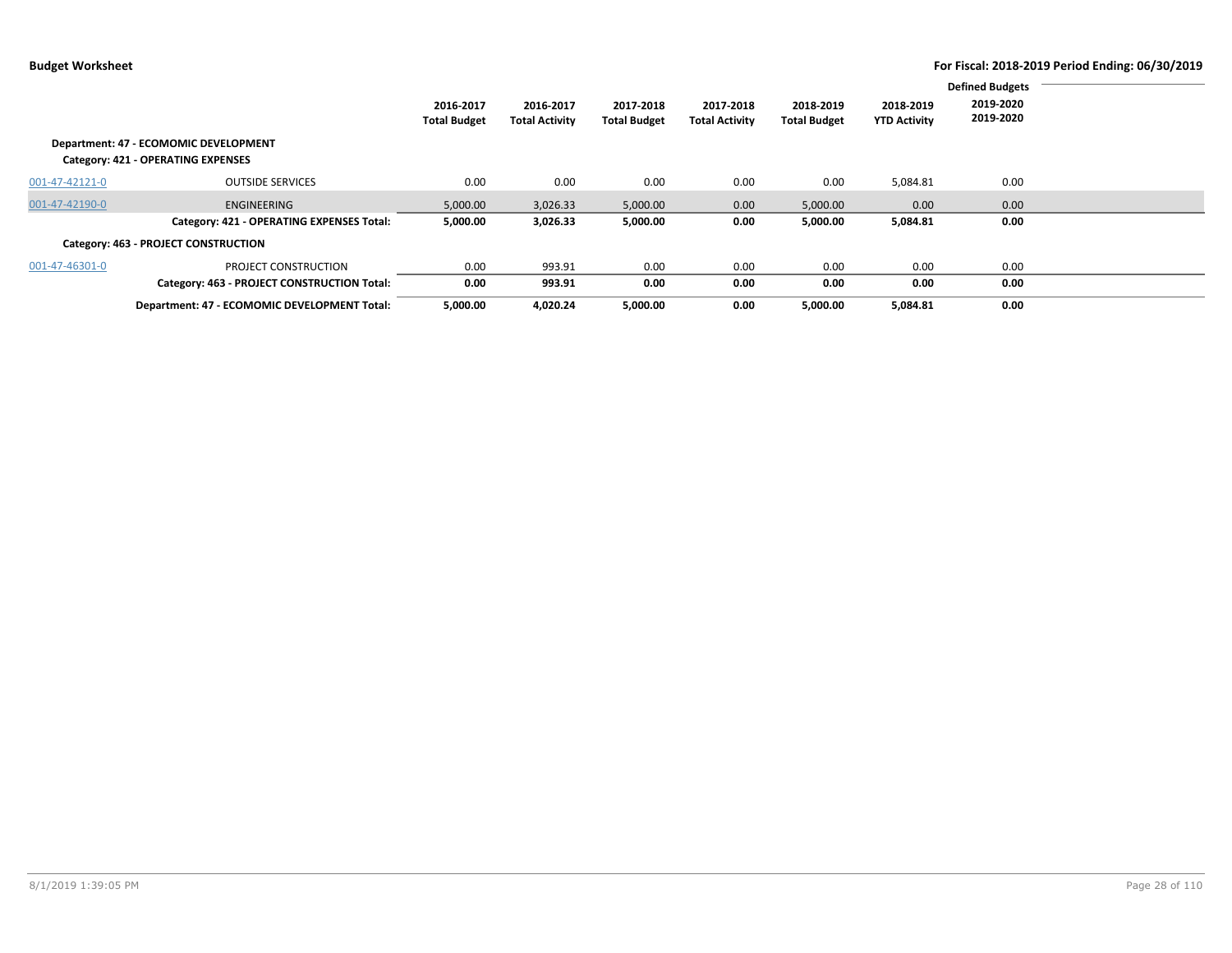|                |                                                                                   | 2016-2017           | 2016-2017             | 2017-2018           | 2017-2018             | 2018-2019           | 2018-2019           | <b>Defined Budgets</b><br>2019-2020 |  |
|----------------|-----------------------------------------------------------------------------------|---------------------|-----------------------|---------------------|-----------------------|---------------------|---------------------|-------------------------------------|--|
|                |                                                                                   | <b>Total Budget</b> | <b>Total Activity</b> | <b>Total Budget</b> | <b>Total Activity</b> | <b>Total Budget</b> | <b>YTD Activity</b> | 2019-2020                           |  |
|                | <b>Department: 49 - INFORMATION SYSTEMS</b><br>Category: 421 - OPERATING EXPENSES |                     |                       |                     |                       |                     |                     |                                     |  |
| 001-49-42113-0 | PC REPAIR/UPGRADE                                                                 | 10,000.00           | 2,695.29              | 5,400.00            | 9,671.60              | 55,400.00           | 51,924.04           | 40,000.00                           |  |
| 001-49-42121-0 | <b>OUTSIDE SERVICES</b>                                                           | 82,400.00           | 79,737.63             | 87,000.00           | 101,909.24            | 126,600.00          | 153,063.27          | 142,000.00                          |  |
| 001-49-42123-0 | <b>MATERIALS &amp; SUPPLIES</b>                                                   | 0.00                | 93.97                 | 0.00                | 1,220.84              | 0.00                | 0.00                | 0.00                                |  |
| 001-49-42140-0 | <b>TRAVEL &amp; TRAINING</b>                                                      | 0.00                | 0.00                  | 0.00                | 378.97                | 0.00                | 0.00                | 0.00                                |  |
|                | Category: 421 - OPERATING EXPENSES Total:                                         | 92,400.00           | 82,526.89             | 92,400.00           | 113,180.65            | 182,000.00          | 204,987.31          | 182,000.00                          |  |
|                | Category: 460 - CAPITAL EQUIPMENT                                                 |                     |                       |                     |                       |                     |                     |                                     |  |
| 001-49-46006-0 | <b>CAPITAL EQUIP</b>                                                              | 0.00                | 7,446.68              | 0.00                | 0.00                  | 0.00                | 0.00                | 0.00                                |  |
|                | Category: 460 - CAPITAL EQUIPMENT Total:                                          | 0.00                | 7,446.68              | 0.00                | 0.00                  | 0.00                | 0.00                | 0.00                                |  |
|                | <b>Department: 49 - INFORMATION SYSTEMS Total:</b>                                | 92,400.00           | 89,973.57             | 92,400.00           | 113,180.65            | 182,000.00          | 204,987.31          | 182,000.00                          |  |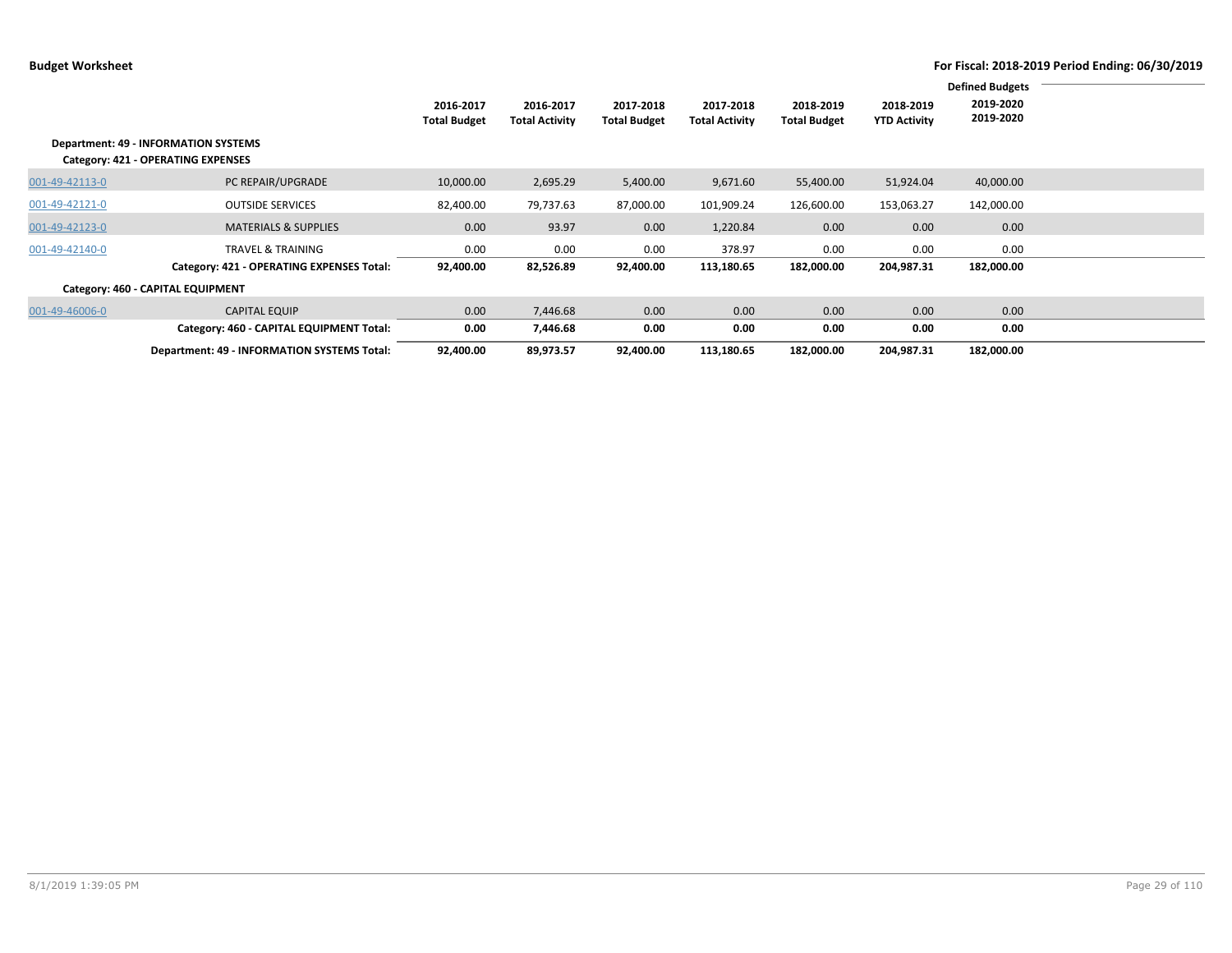|                |                                                   |                     |                       |                     |                       |                     |                     | <b>Defined Budgets</b> |  |
|----------------|---------------------------------------------------|---------------------|-----------------------|---------------------|-----------------------|---------------------|---------------------|------------------------|--|
|                |                                                   | 2016-2017           | 2016-2017             | 2017-2018           | 2017-2018             | 2018-2019           | 2018-2019           | 2019-2020<br>2019-2020 |  |
|                |                                                   | <b>Total Budget</b> | <b>Total Activity</b> | <b>Total Budget</b> | <b>Total Activity</b> | <b>Total Budget</b> | <b>YTD Activity</b> |                        |  |
|                | Department: 50 - PLANNING ZONING & ECON DV        |                     |                       |                     |                       |                     |                     |                        |  |
|                | Category: 410 - PERSONNEL SERVICES                |                     |                       |                     |                       |                     |                     |                        |  |
| 001-50-41010-0 | SALARIES                                          | 12,344.00           | 28,461.16             | 0.00                | 0.00                  | 0.00                | 0.00                | 0.00                   |  |
| 001-50-41011-0 | <b>FICA</b>                                       | 944.00              | 2,101.93              | 0.00                | 0.00                  | 0.00                | 0.00                | 0.00                   |  |
| 001-50-41012-0 | RETIREMENT                                        | 1,179.00            | 2,294.73              | 0.00                | 0.00                  | 0.00                | 0.00                | 0.00                   |  |
| 001-50-41013-0 | HOSPITAL INS.                                     | 1,126.00            | 2,544.57              | 0.00                | 0.00                  | 0.00                | 0.00                | 0.00                   |  |
| 001-50-41014-0 | <b>UNEMPLOYMENT</b>                               | 198.00              | 140.10                | 0.00                | 0.00                  | 0.00                | 0.00                | 0.00                   |  |
| 001-50-41015-0 | <b>WORKER'S COMPENSATION</b>                      | 66.00               | 141.71                | 0.00                | 0.00                  | 0.00                | 0.00                | 0.00                   |  |
| 001-50-41016-0 | RETIREE HEALTH INS.                               | 247.00              | 480.59                | 0.00                | 0.00                  | 0.00                | 0.00                | 0.00                   |  |
|                | Category: 410 - PERSONNEL SERVICES Total:         | 16,104.00           | 36,164.79             | 0.00                | 0.00                  | 0.00                | 0.00                | 0.00                   |  |
|                | Category: 421 - OPERATING EXPENSES                |                     |                       |                     |                       |                     |                     |                        |  |
| 001-50-42121-0 | <b>OUTSIDE SERVICES</b>                           | 1,000.00            | 1,097.36              | 1,000.00            | 1,705.55              | 1,000.00            | 12,090.50           | 75,000.00              |  |
| 001-50-42122-0 | MEMBERSHIP & DUES (GF)                            | 200.00              | 0.00                  | 0.00                | 0.00                  | 0.00                | 50.00               | 0.00                   |  |
| 001-50-42123-0 | <b>MATERIALS &amp; SUPPLIES</b>                   | 400.00              | 0.00                  | 400.00              | 510.93                | 400.00              | 294.00              | 0.00                   |  |
| 001-50-42140-0 | <b>TRAVEL &amp; TRAINING</b>                      | 700.00              | 0.00                  | 0.00                | 0.00                  | 0.00                | 879.00              | 0.00                   |  |
| 001-50-42150-0 | <b>OFFICE SUPPLIES</b>                            | 300.00              | 0.00                  | 300.00              | 0.00                  | 300.00              | 0.00                | 0.00                   |  |
| 001-50-42190-0 | ENGINEERING                                       | 3,000.00            | 0.00                  | 3,000.00            | 0.00                  | 3,000.00            | 0.00                | 3,000.00               |  |
|                | Category: 421 - OPERATING EXPENSES Total:         | 5,600.00            | 1,097.36              | 4,700.00            | 2,216.48              | 4,700.00            | 13,313.50           | 78,000.00              |  |
|                | Category: 422 - MAINTENANCE                       |                     |                       |                     |                       |                     |                     |                        |  |
| 001-50-42264-0 | <b>TELEPHONE &amp; POST</b>                       | 920.00              | 382.39                | 0.00                | 0.00                  | 0.00                | 0.00                | 0.00                   |  |
|                | Category: 422 - MAINTENANCE Total:                | 920.00              | 382.39                | 0.00                | 0.00                  | 0.00                | 0.00                | 0.00                   |  |
|                | Department: 50 - PLANNING ZONING & ECON DV Total: | 22,624.00           | 37,644.54             | 4,700.00            | 2,216.48              | 4,700.00            | 13,313.50           | 78,000.00              |  |
|                | <b>Expense Total:</b>                             | 5,978,886.91        | 5,864,499.85          | 5,727,162.00        | 5,350,664.33          | 6,045,896.00        | 5,695,805.82        | 6,602,464.00           |  |
|                | Fund: 001 - GENERAL FUND Surplus (Deficit):       | $-82,956.91$        | $-124, 114.60$        | 212,275.00          | 612,183.20            | $-9,456.00$         | 979.648.69          | $-42,067.00$           |  |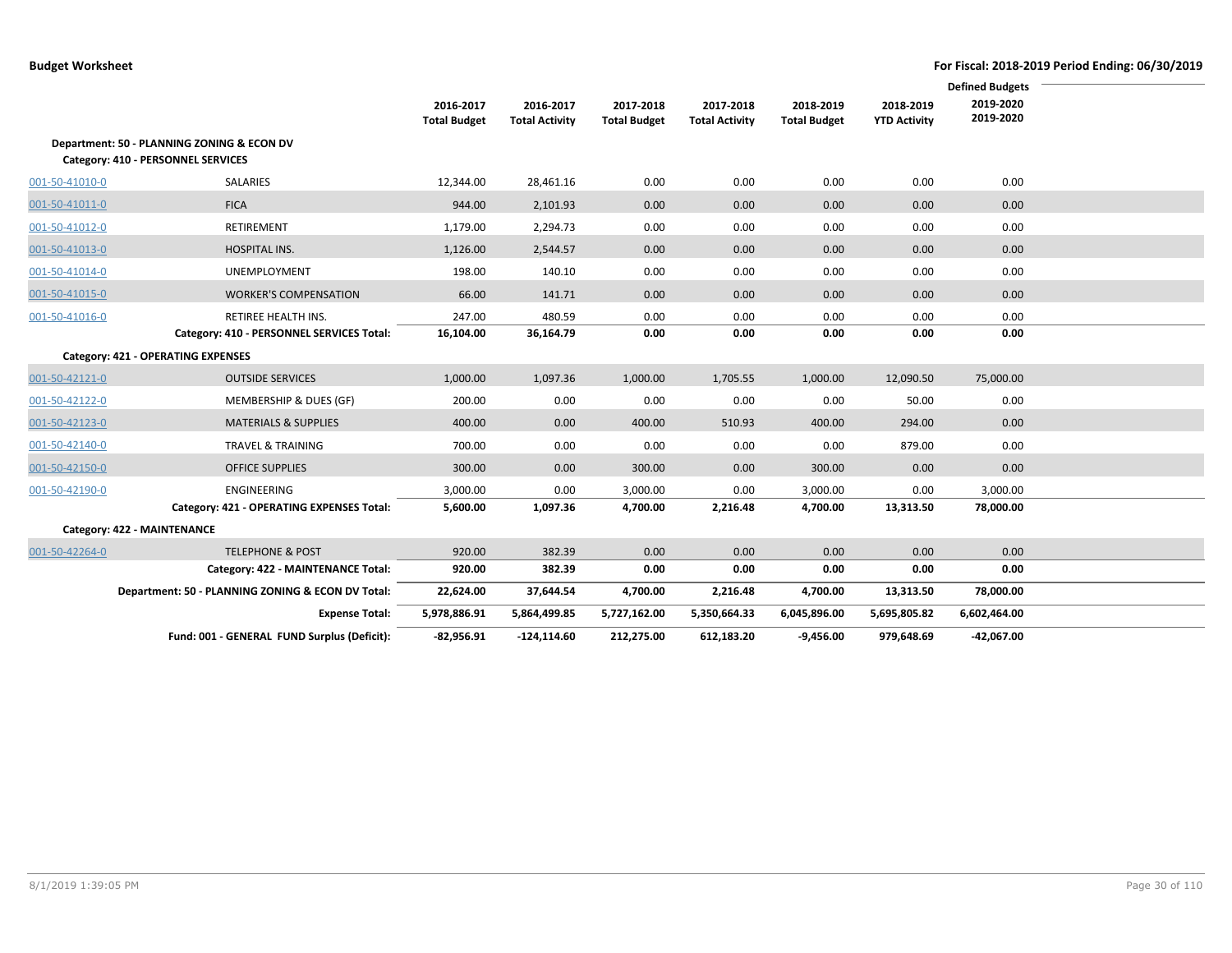|                          |                                                  |                     |                       |                     |                       |                     |                     | <b>Defined Budgets</b> |
|--------------------------|--------------------------------------------------|---------------------|-----------------------|---------------------|-----------------------|---------------------|---------------------|------------------------|
|                          |                                                  | 2016-2017           | 2016-2017             | 2017-2018           | 2017-2018             | 2018-2019           | 2018-2019           | 2019-2020              |
|                          |                                                  | <b>Total Budget</b> | <b>Total Activity</b> | <b>Total Budget</b> | <b>Total Activity</b> | <b>Total Budget</b> | <b>YTD Activity</b> | 2019-2020              |
| Fund: 002 - UTILITY FUND |                                                  |                     |                       |                     |                       |                     |                     |                        |
| Revenue                  | Department: 00 - NON DEPARTMENTAL                |                     |                       |                     |                       |                     |                     |                        |
|                          | Category: 310 - UTILITY REVENUES                 |                     |                       |                     |                       |                     |                     |                        |
| 002-00-31000             | <b>WATER SALES</b>                               | 2,160,000.00        | 2,143,389.31          | 2,160,000.00        | 2,180,727.99          | 2,160,000.00        | 2,003,205.90        | 2,301,750.00           |
| 002-00-31002             | <b>SET UP FEES</b>                               | 9,500.00            | 11,198.62             | 9,500.00            | 10,950.00             | 9,500.00            | 12,440.00           | 11,000.00              |
| 002-00-31005             | <b>SEWER SERVICE</b>                             | 1,210,000.00        | 1,166,362.99          | 1,210,000.00        | 1,207,124.75          | 1,200,000.00        | 1,052,345.37        | 1,200,000.00           |
| 002-00-31010             | <b>CONNECTION CHG WATER</b>                      | 12,000.00           | 5,000.00              | 12,000.00           | 4,750.00              | 5,000.00            | 2,750.00            | 5,000.00               |
| 002-00-31015             | <b>CONNECTION CHG SEWER</b>                      | 7,000.00            | 4,000.00              | 7,000.00            | 1,000.00              | 5,000.00            | 2,000.00            | 5,000.00               |
| 002-00-31020             | <b>RECONNECT CHARGES</b>                         | 18,000.00           | 8,630.00              | 18,000.00           | 6,830.79              | 10,000.00           | 7,850.00            | 10,000.00              |
| 002-00-31050             | <b>GROSS RECEIPTS TAX</b>                        | 190,000.00          | 179,206.57            | 190,000.00          | 188,399.95            | 190,000.00          | 186,570.18          | 190,000.00             |
|                          | Category: 310 - UTILITY REVENUES Total:          | 3,606,500.00        | 3,517,787.49          | 3,606,500.00        | 3,599,783.48          | 3,579,500.00        | 3,267,161.45        | 3,722,750.00           |
|                          | Category: 360 - MISCELLANEOUS REVENUES           |                     |                       |                     |                       |                     |                     |                        |
| 002-00-36011             | Interest on Investments                          | 1,000.00            | 1,771.94              | 1,000.00            | 3,493.65              | 2,500.00            | 3,392.15            | 2,500.00               |
| 002-00-36050             | <b>MISC. REVENUES</b>                            | 0.00                | 19.96                 | 0.00                | 602.80                | 0.00                | 105.00              | 0.00                   |
| 002-00-36056             | <b>RETURNED CHECK CHARGES</b>                    | 800.00              | 760.00                | 800.00              | 1,200.00              | 800.00              | 475.00              | 500.00                 |
| 002-00-36057             | <b>EQUIPMENT RENTAL</b>                          | 0.00                | 1,550.00              | 0.00                | 2,150.00              | 1,700.00            | 1,750.00            | 1,700.00               |
| 002-00-36082             | NMFA/WTB LOAN/GRANT PROC                         | 0.00                | 0.00                  | 0.00                | 14,501.67             | 0.00                | 118,698.33          | 0.00                   |
|                          | Category: 360 - MISCELLANEOUS REVENUES Total:    | 1,800.00            | 4,101.90              | 1,800.00            | 21,948.12             | 5,000.00            | 124,420.48          | 4,700.00               |
|                          | Category: 362 - DISCOUNTS EARNED                 |                     |                       |                     |                       |                     |                     |                        |
| 002-00-36220             | PENALTIES                                        | 13,000.00           | 10,144.98             | 13,000.00           | 9,203.21              | 10,000.00           | 8,513.67            | 10,000.00              |
|                          | Category: 362 - DISCOUNTS EARNED Total:          | 13,000.00           | 10,144.98             | 13,000.00           | 9,203.21              | 10,000.00           | 8,513.67            | 10,000.00              |
|                          | Category: 370 - GRANTS AND CONTRIBUTIONS         |                     |                       |                     |                       |                     |                     |                        |
| 002-00-37019             | <b>CONT FEDERAL</b>                              | 0.00                | 0.00                  | 0.00                | 0.00                  | 0.00                | 0.00                | 139,855.00             |
| 002-00-37062             | <b>CONT STATE- GRANTS</b>                        | 0.00                | 184,500.00            | 0.00                | 171,704.27            | 890,295.00          | 233,277.46          | 716,139.00             |
|                          | Category: 370 - GRANTS AND CONTRIBUTIONS Total:  | 0.00                | 184,500.00            | 0.00                | 171,704.27            | 890,295.00          | 233,277.46          | 855,994.00             |
|                          | Category: 380 - TRANSFER FROM OTHER FUNDS        |                     |                       |                     |                       |                     |                     |                        |
| 002-00-38004             | TRANS FROM SOLID WASTE                           | 100,000.00          | 100,000.00            | 100,000.00          | 0.00                  | 0.00                | 0.00                | 0.00                   |
|                          | Category: 380 - TRANSFER FROM OTHER FUNDS Total: | 100,000.00          | 100,000.00            | 100,000.00          | 0.00                  | 0.00                | 0.00                | 0.00                   |
|                          | Category: 385 - TRANSFER TO OTHER FUNDS          |                     |                       |                     |                       |                     |                     |                        |
| 002-00-38503             | TRANS TO INT & BOND                              | $-23,731.00$        | $-23,730.82$          | $-18,390.00$        | $-18,389.50$          | $-9,089.00$         | $-9,089.36$         | $-8,539.00$            |
| 002-00-38508             | TRANS TO W/W \$1 CHARGE                          | $-23,000.00$        | $-20,201.00$          | $-24,317.00$        | $-24,317.00$          | $-24,000.00$        | $-24,359.00$        | $-24,000.00$           |
| 002-00-38509             | TRANS TO NMFA LOANS                              | $-272,574.00$       | -272,573.36           | $-272,583.00$       | $-272,582.16$         | -275,335.00         | $-272,592.64$       | -275,347.00            |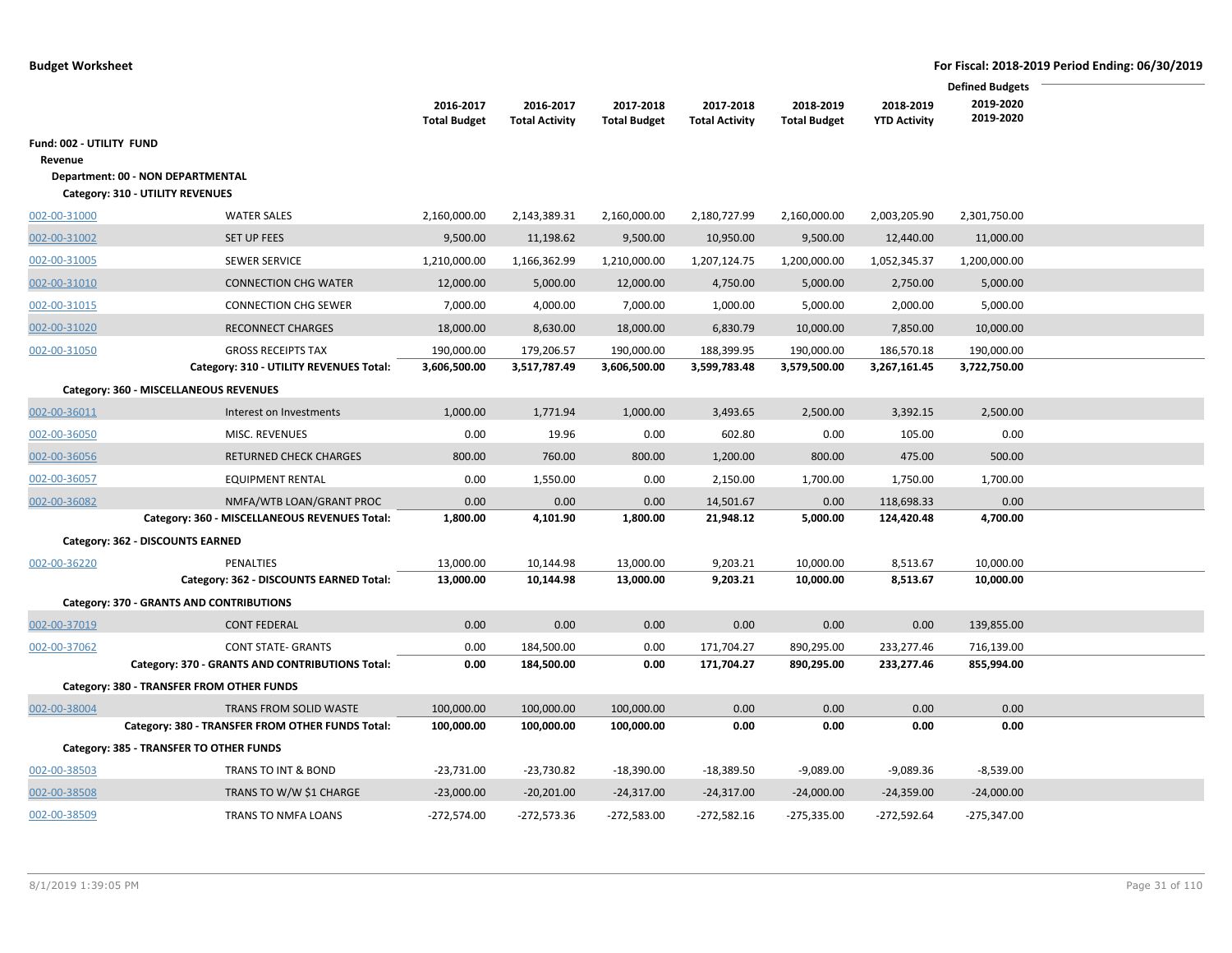|              |                                                | 2016-2017<br><b>Total Budget</b> | 2016-2017<br><b>Total Activity</b> | 2017-2018<br><b>Total Budget</b> | 2017-2018<br><b>Total Activity</b> | 2018-2019<br><b>Total Budget</b> | 2018-2019<br><b>YTD Activity</b> | <b>Defined Budgets</b><br>2019-2020<br>2019-2020 |  |
|--------------|------------------------------------------------|----------------------------------|------------------------------------|----------------------------------|------------------------------------|----------------------------------|----------------------------------|--------------------------------------------------|--|
| 002-00-38543 | TRANS TO W/W LOAN I & P                        | $-187,667.00$                    | $-187,666.62$                      | $-187,667.00$                    | $-187,666.62$                      | $-187,667.00$                    | $-187,666.62$                    | $-187,667.00$                                    |  |
| 002-00-38555 | <b>TRANS TO SPEC STREET</b>                    | 0.00                             | 0.00                               | 0.00                             | 0.00                               | $-188,392.00$                    | $-20,148.59$                     | 0.00                                             |  |
| 002-00-38567 | <b>TRANS TO NMED LOANS</b>                     | $-47,473.00$                     | -47,472.95                         | $-47,473.00$                     | $-47,472.95$                       | $-47.473.00$                     | -47,472.95                       | $-47,473.00$                                     |  |
|              | Category: 385 - TRANSFER TO OTHER FUNDS Total: | -554.445.00                      | -551,644.75                        | -550,430.00                      | -550,428.23                        | -731,956.00                      | $-561,329.16$                    | -543,026.00                                      |  |
|              | Department: 00 - NON DEPARTMENTAL Total:       | 3,166,855.00                     | 3,264,889.62                       | 3,170,870.00                     | 3,252,210.85                       | 3,752,839.00                     | 3.072.043.90                     | 4,050,418.00                                     |  |
|              | <b>Revenue Total:</b>                          | 3,166,855.00                     | 3,264,889.62                       | 3,170,870.00                     | 3,252,210.85                       | 3,752,839.00                     | 3,072,043.90                     | 4,050,418.00                                     |  |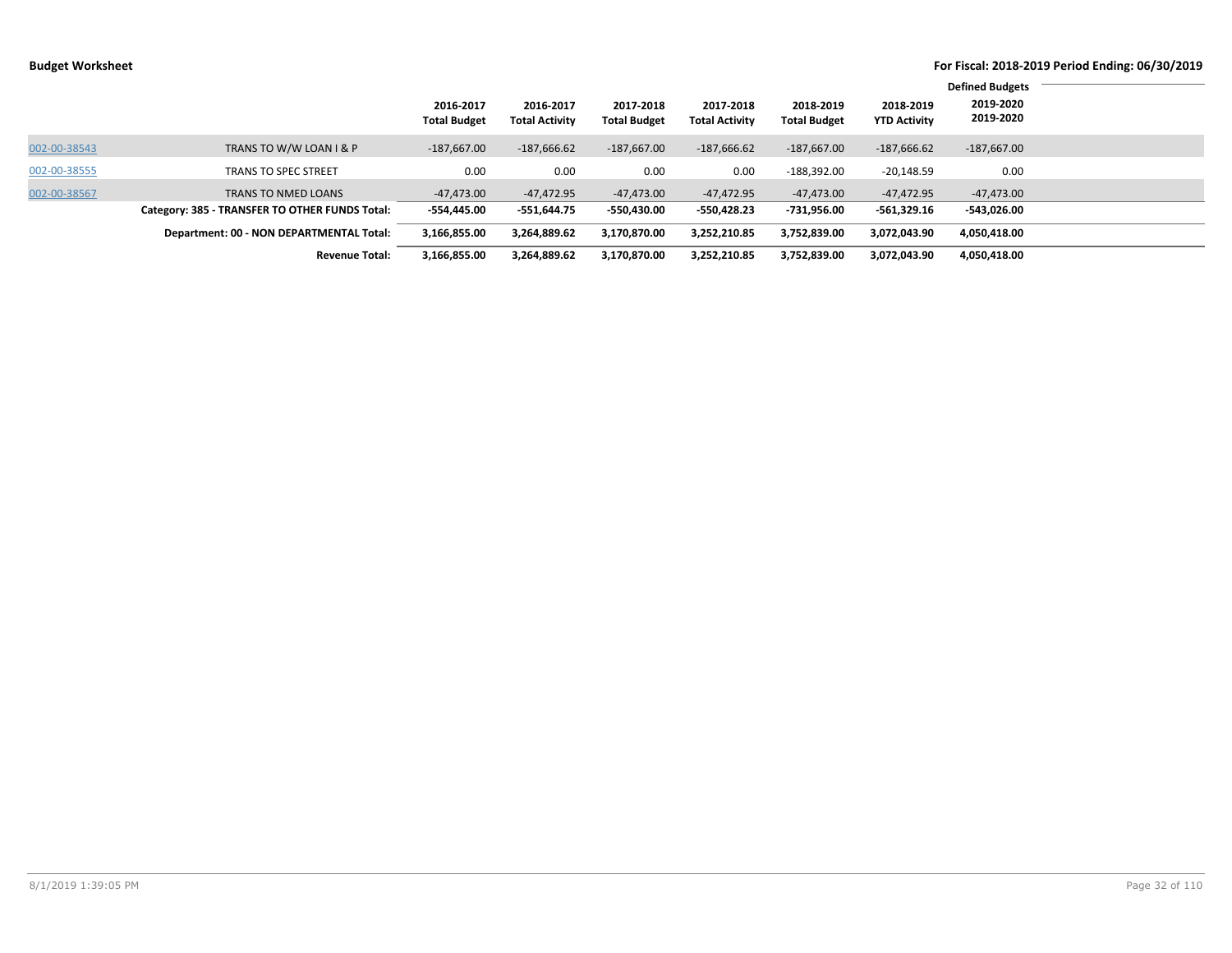|                |                                                 |                                  |                                    |                                  |                                    |                                  |                                  | <b>Defined Budgets</b> |  |
|----------------|-------------------------------------------------|----------------------------------|------------------------------------|----------------------------------|------------------------------------|----------------------------------|----------------------------------|------------------------|--|
|                |                                                 | 2016-2017<br><b>Total Budget</b> | 2016-2017<br><b>Total Activity</b> | 2017-2018<br><b>Total Budget</b> | 2017-2018<br><b>Total Activity</b> | 2018-2019<br><b>Total Budget</b> | 2018-2019<br><b>YTD Activity</b> | 2019-2020<br>2019-2020 |  |
| <b>Expense</b> |                                                 |                                  |                                    |                                  |                                    |                                  |                                  |                        |  |
|                | Department: 20 - DISTRIBUTION DEPT.             |                                  |                                    |                                  |                                    |                                  |                                  |                        |  |
|                | Category: 410 - PERSONNEL SERVICES              |                                  |                                    |                                  |                                    |                                  |                                  |                        |  |
| 002-20-41005-0 | <b>OVERTIME</b>                                 | 0.00                             | 4,614.28                           | 0.00                             | 6,714.66                           | 0.00                             | 7,122.22                         | 0.00                   |  |
| 002-20-41010-0 | <b>SALARIES</b>                                 | 128,346.00                       | 124,812.47                         | 124,173.00                       | 127,801.99                         | 128,450.00                       | 125,132.60                       | 162,420.00             |  |
| 002-20-41011-0 | <b>FICA</b>                                     | 9,818.00                         | 9,710.24                           | 9,499.00                         | 9,987.95                           | 9,826.00                         | 9,873.05                         | 12,425.00              |  |
| 002-20-41012-0 | RETIREMENT                                      | 12,219.00                        | 11,831.41                          | 11,820.00                        | 12,105.62                          | 12,188.00                        | 11,502.27                        | 15,858.00              |  |
| 002-20-41013-0 | HOSPITAL INS.                                   | 33,174.00                        | 18,870.79                          | 15,412.00                        | 18,816.82                          | 23,269.00                        | 22,544.66                        | 36,178.00              |  |
| 002-20-41014-0 | UNEMPLOYMENT                                    | 964.00                           | 338.41                             | 237.00                           | 285.51                             | 321.00                           | 348.92                           | 486.00                 |  |
| 002-20-41015-0 | <b>WORKER'S COMPENSATION</b>                    | 7,026.00                         | 6,077.82                           | 3,877.00                         | 23.00                              | 3,327.00                         | 5,187.24                         | 4,623.00               |  |
| 002-20-41016-0 | <b>RETIREE HEALTH INS.</b>                      | 2,559.00                         | 2,477.87                           | 2,476.00                         | 2,535.39                           | 2,553.00                         | 2,408.88                         | 2,740.00               |  |
|                | Category: 410 - PERSONNEL SERVICES Total:       | 194,106.00                       | 178,733.29                         | 167,494.00                       | 178,270.94                         | 179,934.00                       | 184,119.84                       | 234,730.00             |  |
|                | Category: 671 - DISTRIBUTION MAINTENANCE        |                                  |                                    |                                  |                                    |                                  |                                  |                        |  |
| 002-20-67158-0 | TRAVEL & TRAINING                               | 4,200.00                         | 3,473.09                           | 4,200.00                         | 450.59                             | 4,200.00                         | 2,253.44                         | 4,200.00               |  |
| 002-20-67162-0 | <b>OUTSIDE SERV</b>                             | 2,000.00                         | 204.00                             | 1,000.00                         | 1,205.73                           | 1,000.00                         | 262.50                           | 1,000.00               |  |
| 002-20-67170-0 | <b>MATERIALS &amp; SUPPLIES</b>                 | 20,000.00                        | 10,618.41                          | 20,000.00                        | 12,562.91                          | 20,000.00                        | 27,640.13                        | 20,000.00              |  |
| 002-20-67171-0 | <b>HYDRANT MAINT</b>                            | 500.00                           | 197.76                             | 500.00                           | 0.00                               | 500.00                           | 0.00                             | 500.00                 |  |
| 002-20-67181-0 | <b>EQUIPMENT MAINT.</b>                         | 5,000.00                         | 4,088.94                           | 4,000.00                         | 5,159.68                           | 4,500.00                         | 5,208.40                         | 4,500.00               |  |
| 002-20-67182-0 | <b>VEHICLE MAINT</b>                            | 4,000.00                         | 2,634.09                           | 3,000.00                         | 9,993.22                           | 4,200.00                         | 11,592.99                        | 4,200.00               |  |
| 002-20-67183-0 | UNIFORMS PURCH                                  | 500.00                           | 0.00                               | 500.00                           | 329.64                             | 500.00                           | 656.43                           | 500.00                 |  |
| 002-20-67184-0 | <b>TOOLS PURCHASED</b>                          | 3,000.00                         | 609.94                             | 2,400.00                         | 2,131.34                           | 2,400.00                         | 1,429.49                         | 2,400.00               |  |
| 002-20-67185-0 | SAFETY                                          | 1,500.00                         | 346.64                             | 1,200.00                         | 0.00                               | 1,200.00                         | 79.26                            | 1,200.00               |  |
| 002-20-67191-0 | <b>UNINSURED REPAIRS</b>                        | 0.00                             | 0.00                               | 0.00                             | 0.00                               | 0.00                             | 1,434.73                         | 0.00                   |  |
|                | Category: 671 - DISTRIBUTION MAINTENANCE Total: | 40,700.00                        | 22,172.87                          | 36,800.00                        | 31,833.11                          | 38,500.00                        | 50,557.37                        | 38,500.00              |  |
|                | Category: 921 - ADM & GENERAL EXPENSE           |                                  |                                    |                                  |                                    |                                  |                                  |                        |  |
| 002-20-92192-0 | <b>ENGINEERING FEES</b>                         | 50,000.00                        | 8,000.59                           | 50,000.00                        | 743.00                             | 50,000.00                        | 39,042.44                        | 50,000.00              |  |
|                | Category: 921 - ADM & GENERAL EXPENSE Total:    | 50,000.00                        | 8,000.59                           | 50,000.00                        | 743.00                             | 50,000.00                        | 39,042.44                        | 50,000.00              |  |
|                | Category: 961 - WATER CAPITAL EXPENSE           |                                  |                                    |                                  |                                    |                                  |                                  |                        |  |
| 002-20-96100-0 | <b>CAPITAL MATERIALS</b>                        | 70,000.00                        | 52,394.66                          | 50,000.00                        | 60,223.20                          | 50,000.00                        | 69,046.19                        | 50,000.00              |  |
| 002-20-96130-0 | <b>HYDRANTS</b>                                 | 15,000.00                        | 0.00                               | 10,000.00                        | 0.00                               | 10,000.00                        | 10,803.16                        | 10,000.00              |  |
| 002-20-96160-0 | LEASE- AZTEC WATER LINE                         | 49,200.00                        | 49,200.00                          | 49,200.00                        | 49,200.00                          | 49,200.00                        | 49,200.00                        | 49,200.00              |  |
| 002-20-96172-0 | <b>WATER TANK</b>                               | 0.00                             | 550.00                             | 0.00                             | 0.00                               | 0.00                             | 63.94                            | 64,640.00              |  |
|                | Category: 961 - WATER CAPITAL EXPENSE Total:    | 134,200.00                       | 102,144.66                         | 109,200.00                       | 109,423.20                         | 109,200.00                       | 129,113.29                       | 173,840.00             |  |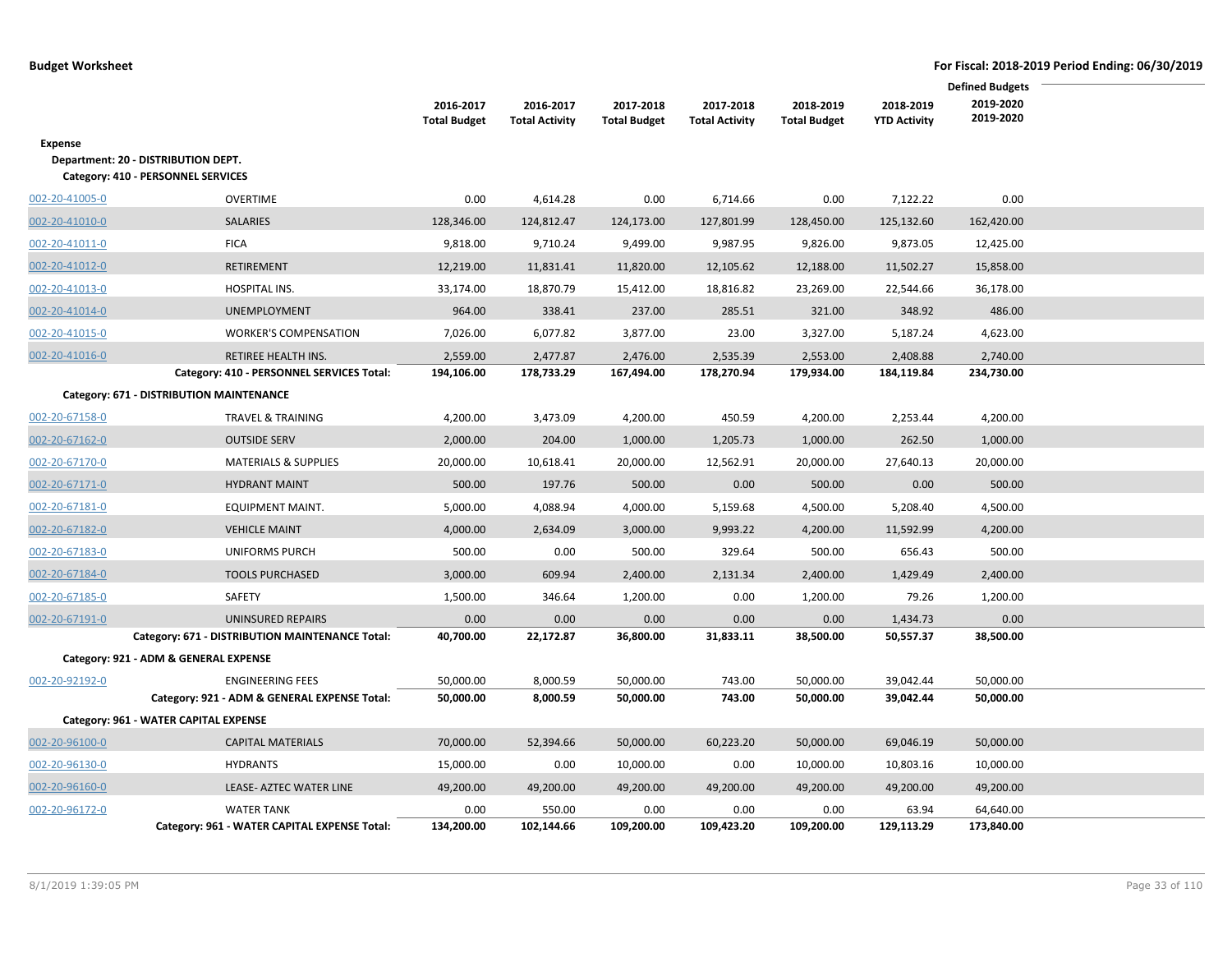|                |                                                   | 2016-2017<br><b>Total Budget</b> | 2016-2017<br><b>Total Activity</b> | 2017-2018<br><b>Total Budget</b> | 2017-2018<br><b>Total Activity</b> | 2018-2019<br><b>Total Budget</b> | 2018-2019<br><b>YTD Activity</b> | <b>Defined Budgets</b><br>2019-2020<br>2019-2020 |  |
|----------------|---------------------------------------------------|----------------------------------|------------------------------------|----------------------------------|------------------------------------|----------------------------------|----------------------------------|--------------------------------------------------|--|
|                | Category: 963 - WATER PROJECT CONSTRUCTION        |                                  |                                    |                                  |                                    |                                  |                                  |                                                  |  |
| 002-20-96302-0 | <b>HARVEST GOLD PROJECT</b>                       | 0.00                             | 10,125.00                          | 184,500.00                       | 151,347.96                         | 0.00                             | 7,380.60                         | 0.00                                             |  |
|                | Category: 963 - WATER PROJECT CONSTRUCTION Total: | 0.00                             | 10,125.00                          | 184.500.00                       | 151,347.96                         | 0.00                             | 7.380.60                         | 0.00                                             |  |
|                | Department: 20 - DISTRIBUTION DEPT. Total:        | 419,006.00                       | 321,176.41                         | 547,994.00                       | 471,618.21                         | 377,634.00                       | 410,213.54                       | 497,070.00                                       |  |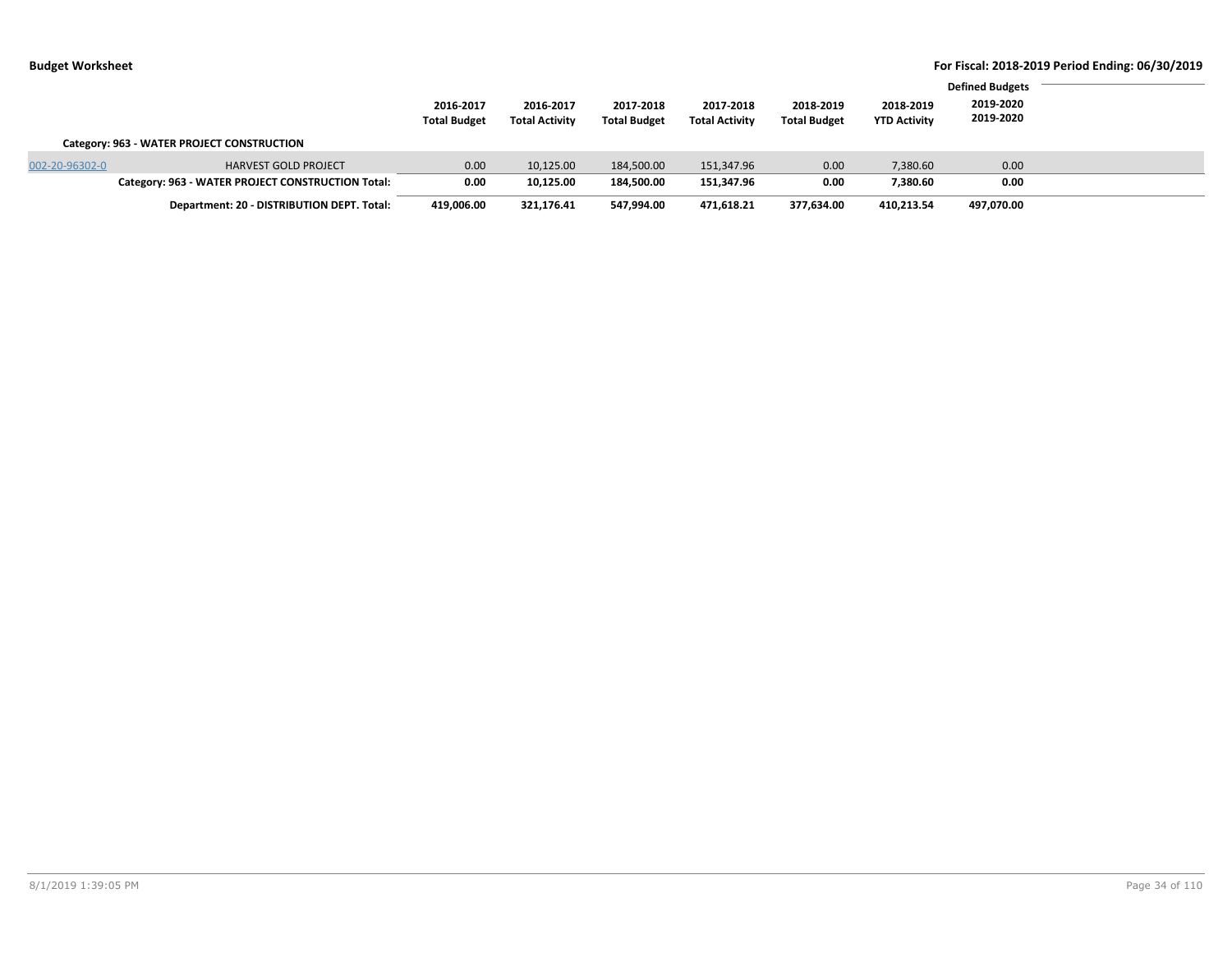|                              |                                           | 2016-2017<br><b>Total Budget</b> | 2016-2017<br><b>Total Activity</b> | 2017-2018<br><b>Total Budget</b> | 2017-2018<br><b>Total Activity</b> | 2018-2019<br><b>Total Budget</b> | 2018-2019<br><b>YTD Activity</b> | <b>Defined Budgets</b><br>2019-2020<br>2019-2020 |  |
|------------------------------|-------------------------------------------|----------------------------------|------------------------------------|----------------------------------|------------------------------------|----------------------------------|----------------------------------|--------------------------------------------------|--|
| Department: 21 - WATER PLANT |                                           |                                  |                                    |                                  |                                    |                                  |                                  |                                                  |  |
|                              | Category: 410 - PERSONNEL SERVICES        |                                  |                                    |                                  |                                    |                                  |                                  |                                                  |  |
| 002-21-41005-0               | <b>OVERTIME</b>                           | 26,000.00                        | 30,905.05                          | 26,000.00                        | 28,778.56                          | 26,000.00                        | 31,371.44                        | 26,000.00                                        |  |
| 002-21-41010-0               | <b>SALARIES</b>                           | 231,187.00                       | 231,565.15                         | 230,239.00                       | 231,439.82                         | 238,875.00                       | 252,321.90                       | 242,004.00                                       |  |
| 002-21-41011-0               | <b>FICA</b>                               | 19,675.00                        | 19,138.09                          | 19,602.00                        | 18,943.98                          | 20,263.00                        | 20,831.46                        | 20,502.00                                        |  |
| 002-21-41012-0               | RETIREMENT                                | 21,812.00                        | 21,944.21                          | 21,722.00                        | 21,892.52                          | 22,501.00                        | 22,654.61                        | 23,578.00                                        |  |
| 002-21-41013-0               | HOSPITAL INS.                             | 38,159.00                        | 38,290.80                          | 38,292.00                        | 38,416.12                          | 40,146.00                        | 42,223.02                        | 40,146.00                                        |  |
| 002-21-41014-0               | <b>UNEMPLOYMENT</b>                       | 1,928.00                         | 999.42                             | 474.00                           | 565.21                             | 641.00                           | 768.65                           | 695.00                                           |  |
| 002-21-41015-0               | <b>WORKER'S COMPENSATION</b>              | 11,152.00                        | 9,594.94                           | 6,425.00                         | 46.00                              | 5,532.00                         | 5,965.58                         | 5,597.00                                         |  |
| 002-21-41016-0               | RETIREE HEALTH INS.                       | 4,604.00                         | 4,595.89                           | 4,585.00                         | 4,585.10                           | 4,749.00                         | 4,744.55                         | 4,812.00                                         |  |
|                              | Category: 410 - PERSONNEL SERVICES Total: | 354,517.00                       | 357,033.55                         | 347,339.00                       | 344,667.31                         | 358,707.00                       | 380,881.21                       | 363,334.00                                       |  |
|                              | <b>Category: 421 - OPERATING EXPENSES</b> |                                  |                                    |                                  |                                    |                                  |                                  |                                                  |  |
| 002-21-42173-0               | TELEPHONE EXP WATER PLANT                 | 3,700.00                         | 4,377.96                           | 3,700.00                         | 4,966.44                           | 3,700.00                         | 4,991.93                         | 5,000.00                                         |  |
|                              | Category: 421 - OPERATING EXPENSES Total: | 3,700.00                         | 4,377.96                           | 3,700.00                         | 4,966.44                           | 3,700.00                         | 4,991.93                         | 5,000.00                                         |  |
|                              | Category: 641 - WATER TREATMENT EXPENSE   |                                  |                                    |                                  |                                    |                                  |                                  |                                                  |  |
| 002-21-60120-0               | <b>PURCHASED WATER</b>                    | 65,000.00                        | 53,639.63                          | 65,000.00                        | 55,224.99                          | 65,000.00                        | 122,093.81                       | 183,750.00                                       |  |
| 002-21-60122-0               | <b>WATER BILLED CITY</b>                  | 2,000.00                         | 1,223.67                           | 2,000.00                         | 25.50                              | 0.00                             | 0.00                             | 0.00                                             |  |
| 002-21-62130-0               | PURCHASED FUEL/POWER                      | 120,000.00                       | 106,398.05                         | 117,000.00                       | 102,221.85                         | 105,000.00                       | 112,640.05                       | 105,000.00                                       |  |
| 002-21-64110-0               | <b>CHEMICALS</b>                          | 56,000.00                        | 52,466.43                          | 156,000.00                       | 106,268.67                         | 156,000.00                       | 121,931.34                       | 156,000.00                                       |  |
| 002-21-64128-0               | <b>CELL PHONES/PAGERS</b>                 | 1,130.00                         | 706.73                             | 1,130.00                         | 293.42                             | 300.00                           | 309.93                           | 300.00                                           |  |
| 002-21-64130-0               | LAB EXPENSE                               | 10,000.00                        | 15,840.68                          | 10,000.00                        | 14,433.67                          | 16,000.00                        | 15,921.71                        | 16,000.00                                        |  |
| 002-21-64131-0               | <b>LAB OUTSIDE SERV</b>                   | 300.00                           | 5,769.11                           | 300.00                           | 4,329.78                           | 6,000.00                         | 2,346.59                         | 6,000.00                                         |  |
| 002-21-64132-0               | <b>OUTSIDE SERVICES</b>                   | 29,400.00                        | 56,133.62                          | 60,000.00                        | 62,163.91                          | 70,000.00                        | 65,662.97                        | 70,000.00                                        |  |
| 002-21-64140-0               | MISC. SAFETY EXP                          | 1,700.00                         | 1,175.00                           | 1,450.00                         | 1,395.63                           | 1,450.00                         | 481.33                           | 1,450.00                                         |  |
| 002-21-64144-0               | <b>UNIFORMS</b>                           | 1,000.00                         | 478.79                             | 1,000.00                         | 304.97                             | 1,000.00                         | 622.48                           | 1,000.00                                         |  |
| 002-21-64145-0               | <b>TOOLS</b>                              | 500.00                           | 25.99                              | 750.00                           | 374.30                             | 750.00                           | 726.40                           | 750.00                                           |  |
| 002-21-64146-0               | <b>LAB EQUIPMENT</b>                      | 0.00                             | 0.00                               | 1,000.00                         | 2,986.21                           | 1,000.00                         | 1,235.46                         | 2,000.00                                         |  |
| 002-21-64147-0               | PLANT MATERIALS & SUP.                    | 3,000.00                         | 2,624.06                           | 2,500.00                         | 4,004.15                           | 2,500.00                         | 2,262.46                         | 2,500.00                                         |  |
| 002-21-64155-0               | <b>ENGINEERING SERVICES</b>               | 0.00                             | 8,437.80                           | 0.00                             | 62,344.48                          | 165,719.00                       | 140,252.80                       | 146,090.00                                       |  |
| 002-21-64156-0               | <b>OFFICE SUPPLIES</b>                    | 2,000.00                         | 866.37                             | 1,700.00                         | 987.87                             | 1,700.00                         | 1,730.30                         | 1,700.00                                         |  |
| 002-21-64157-0               | <b>MEMBERSHIP &amp; DUES</b>              | 2,000.00                         | 1,286.16                           | 2,000.00                         | 76.63                              | 2,000.00                         | 686.43                           | 1,000.00                                         |  |
| 002-21-64158-0               | <b>TRAVEL &amp; TRAINING</b>              | 1,400.00                         | 777.31                             | 1,100.00                         | 1,142.67                           | 1,100.00                         | 3,562.02                         | 1,100.00                                         |  |
|                              |                                           |                                  |                                    |                                  |                                    |                                  |                                  |                                                  |  |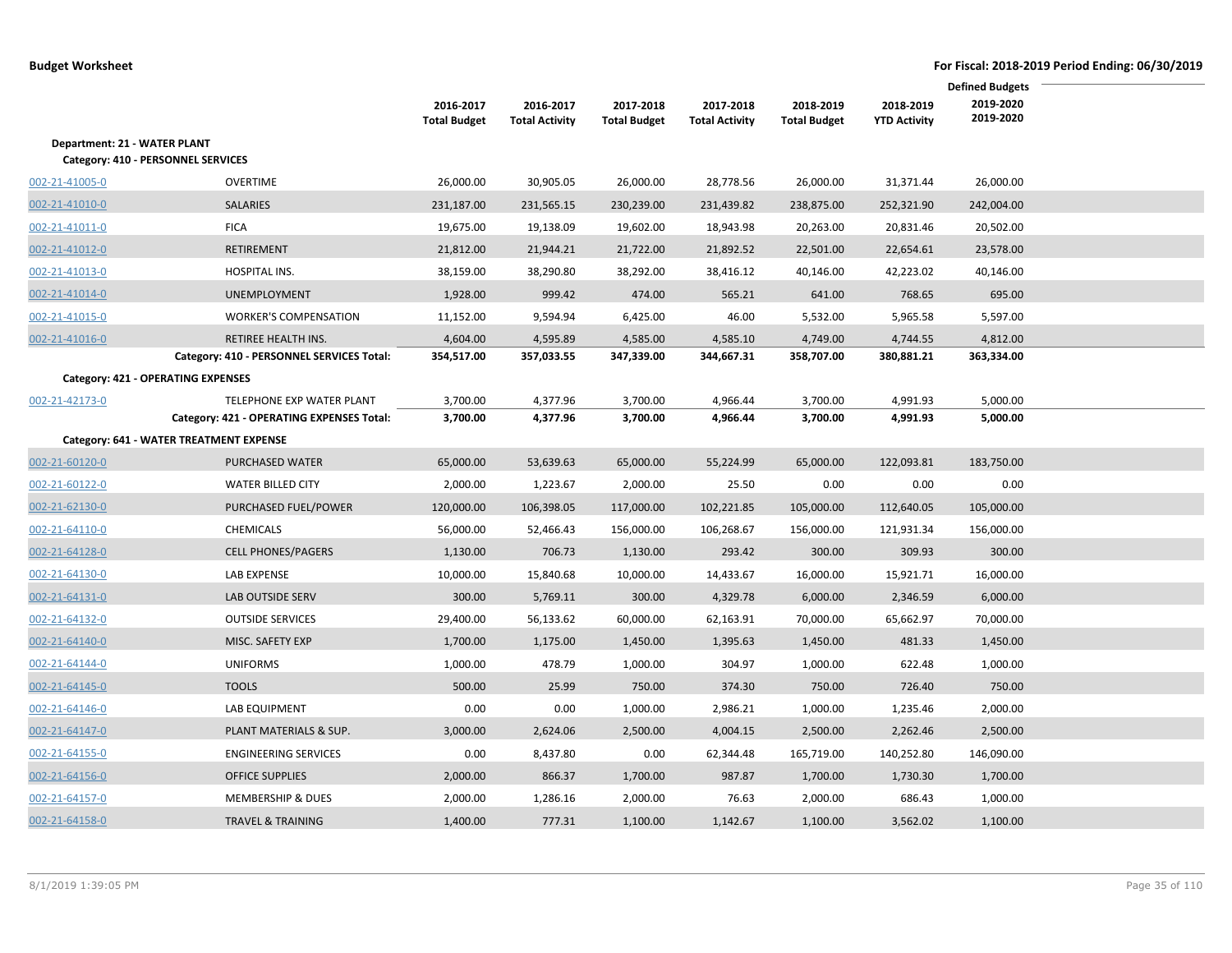|                |                                                    |                     |                       |                     |                       |                     |                     | <b>Defined Budgets</b> |  |
|----------------|----------------------------------------------------|---------------------|-----------------------|---------------------|-----------------------|---------------------|---------------------|------------------------|--|
|                |                                                    | 2016-2017           | 2016-2017             | 2017-2018           | 2017-2018             | 2018-2019           | 2018-2019           | 2019-2020              |  |
|                |                                                    | <b>Total Budget</b> | <b>Total Activity</b> | <b>Total Budget</b> | <b>Total Activity</b> | <b>Total Budget</b> | <b>YTD Activity</b> | 2019-2020              |  |
| 002-21-64161-0 | <b>GASOLINE EXPENSE</b>                            | 5,500.00            | 4,972.51              | 5,100.00            | 4,796.85              | 5,100.00            | 5,410.48            | 5,100.00               |  |
|                | Category: 641 - WATER TREATMENT EXPENSE Total:     | 300,930.00          | 312,821.91            | 428,030.00          | 423,375.55            | 600,619.00          | 597,876.56          | 699,740.00             |  |
|                | Category: 651 - WATER TREATMENT MAINTENANCE        |                     |                       |                     |                       |                     |                     |                        |  |
| 002-21-65110-0 | <b>MAINT STRUCTURE &amp; IMP</b>                   | 2,000.00            | 560.46                | 2,000.00            | 1,170.72              | 2,000.00            | 1,643.73            | 2,000.00               |  |
| 002-21-65111-0 | <b>MAINT STORAGE FAC</b>                           | 4,000.00            | 13,239.99             | 14,000.00           | 2,490.70              | 14,000.00           | 8,195.96            | 14,000.00              |  |
| 002-21-65112-0 | <b>RAW WATER MAINT</b>                             | 500.00              | 4,835.62              | 500.00              | 532.81                | 500.00              | 0.00                | 500.00                 |  |
| 002-21-65113-0 | <b>MAINT GENERAL PLANT</b>                         | 2,000.00            | 2,334.75              | 2,000.00            | 3,567.29              | 15,000.00           | 14,828.46           | 15,000.00              |  |
| 002-21-65120-0 | <b>MAINT WATER TREATMENT</b>                       | 12,000.00           | 29,678.69             | 12,000.00           | 10,350.90             | 12,000.00           | 11,162.71           | 12,000.00              |  |
| 002-21-65121-0 | <b>MAINT PUMP</b>                                  | 2,000.00            | 9,883.02              | 10,000.00           | 17,961.74             | 10,000.00           | 5,296.40            | 10,000.00              |  |
| 002-21-65122-0 | MAINT PLANT EQUIP.                                 | 13,000.00           | 4,961.37              | 13,000.00           | 6,304.51              | 13,000.00           | 10,750.78           | 13,000.00              |  |
| 002-21-65129-0 | <b>EQUIPMENT MAINT MOC</b>                         | 5,000.00            | 6,393.42              | 5,000.00            | 4,986.73              | 5,500.00            | 3,061.62            | 5,500.00               |  |
| 002-21-65130-0 | <b>VEHICLE MAINT.</b>                              | 4,000.00            | 2,777.35              | 3,000.00            | 7,181.58              | 4,200.00            | 7,240.13            | 4,200.00               |  |
|                | Category: 651 - WATER TREATMENT MAINTENANCE Total: | 44,500.00           | 74,664.67             | 61,500.00           | 54,546.98             | 76,200.00           | 62,179.79           | 76,200.00              |  |
|                | Category: 921 - ADM & GENERAL EXPENSE              |                     |                       |                     |                       |                     |                     |                        |  |
| 002-21-92120-0 | <b>PRINTING &amp; ADVERTISING</b>                  | 500.00              | 458.97                | 500.00              | 1,431.62              | 500.00              | 0.00                | 200.00                 |  |
| 002-21-92121-0 | WTR RGTS OUTSIDE SERV                              | 3,000.00            | 0.00                  | 3,000.00            | 0.00                  | 0.00                | 2,000.00            | 0.00                   |  |
| 002-21-92125-0 | WATER RGTS LEGAL FEES                              | 10,000.00           | 20,240.68             | 10,000.00           | 4,737.50              | 10,000.00           | 5,918.08            | 10,000.00              |  |
| 002-21-93120-0 | <b>MAINT GENERAL PLANT</b>                         | 0.00                | 0.00                  | 0.00                | 977.19                | 0.00                | 255.64              | 0.00                   |  |
|                | Category: 921 - ADM & GENERAL EXPENSE Total:       | 13,500.00           | 20,699.65             | 13,500.00           | 7,146.31              | 10,500.00           | 8,173.72            | 10,200.00              |  |
|                | Category: 961 - WATER CAPITAL EXPENSE              |                     |                       |                     |                       |                     |                     |                        |  |
| 002-21-96103-0 | CAPITAL WATER EQUIPMENT                            | 1,000.00            | 13,864.89             | 1,000.00            | 24,502.24             | 1,000.00            | 0.00                | 1,000.00               |  |
| 002-21-96113-0 | WATER PLANT GENERATOR PROJ                         | 0.00                | 0.00                  | 0.00                | 3,754.11              | 0.00                | 187.77              | 186,475.00             |  |
| 002-21-96114-0 | CAPITAL WATER MATERIALS                            | 31,000.00           | 6,445.56              | 31,000.00           | 45,897.19             | 31,000.00           | 21,480.15           | 31,000.00              |  |
|                | Category: 961 - WATER CAPITAL EXPENSE Total:       | 32,000.00           | 20,310.45             | 32,000.00           | 74,153.54             | 32,000.00           | 21,667.92           | 218,475.00             |  |
|                | Department: 21 - WATER PLANT Total:                | 749,147.00          | 789,908.19            | 886,069.00          | 908,856.13            | 1,081,726.00        | 1,075,771.13        | 1,372,949.00           |  |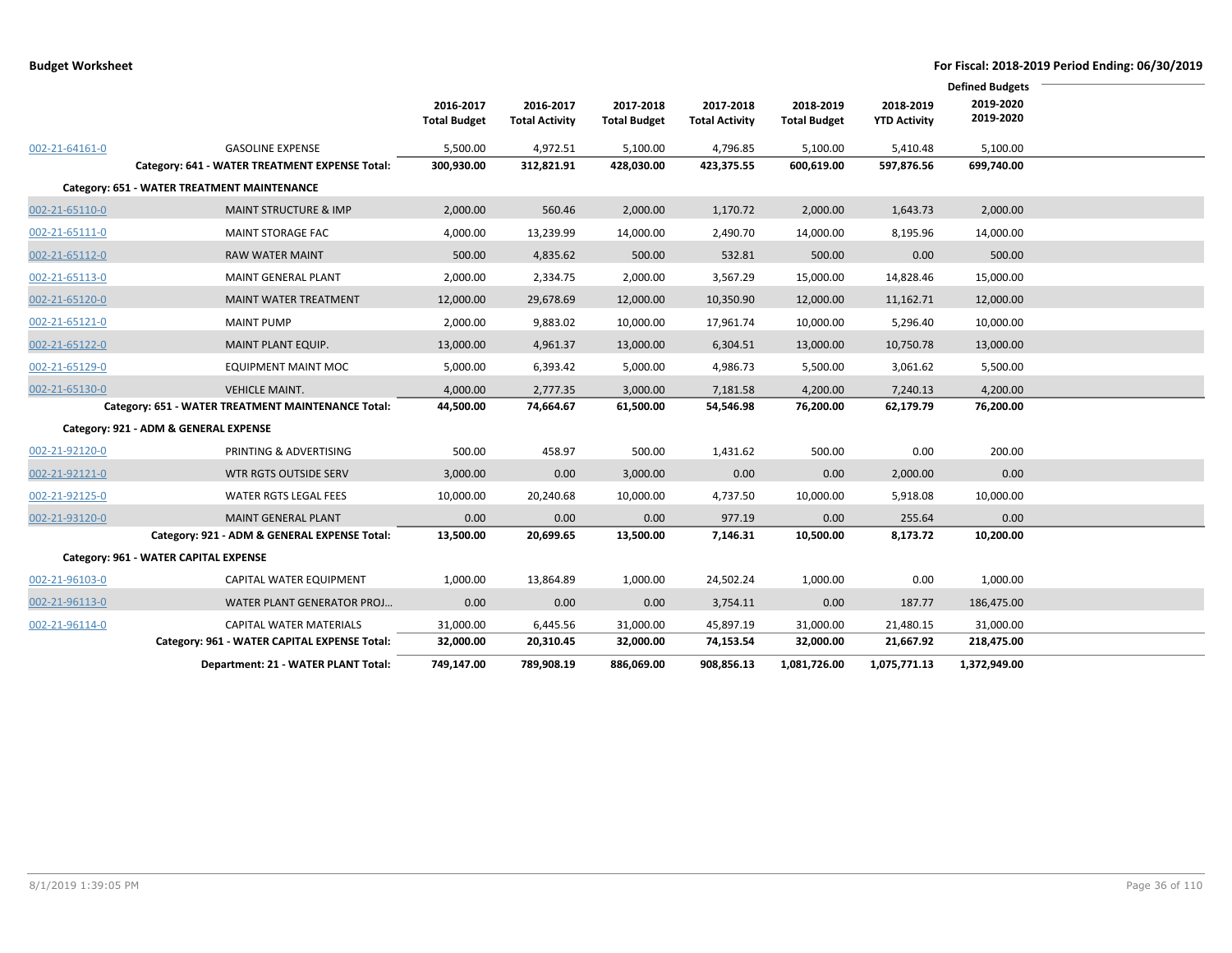|                              |                                                    |                                  |                                    |                                  |                                    |                                  |                                  | <b>Defined Budgets</b> |  |
|------------------------------|----------------------------------------------------|----------------------------------|------------------------------------|----------------------------------|------------------------------------|----------------------------------|----------------------------------|------------------------|--|
|                              |                                                    | 2016-2017<br><b>Total Budget</b> | 2016-2017<br><b>Total Activity</b> | 2017-2018<br><b>Total Budget</b> | 2017-2018<br><b>Total Activity</b> | 2018-2019<br><b>Total Budget</b> | 2018-2019<br><b>YTD Activity</b> | 2019-2020<br>2019-2020 |  |
| Department: 22 - SEWER PLANT | Category: 410 - PERSONNEL SERVICES                 |                                  |                                    |                                  |                                    |                                  |                                  |                        |  |
| 002-22-41005-0               | <b>OVERTIME</b>                                    | 31,000.00                        | 27,345.67                          | 29,500.00                        | 18,778.51                          | 29,500.00                        | 38,260.97                        | 29,500.00              |  |
| 002-22-41010-0               | SALARIES                                           | 161,790.00                       | 167,285.75                         | 198,536.00                       | 198,915.16                         | 207,540.00                       | 205,445.40                       | 216,858.00             |  |
| 002-22-41011-0               | <b>FICA</b>                                        | 14,748.00                        | 13,950.64                          | 17,445.00                        | 15,654.36                          | 18,134.00                        | 17,559.60                        | 18,846.00              |  |
| 002-22-41012-0               | RETIREMENT                                         | 15,375.00                        | 15,899.08                          | 18,885.00                        | 18,973.36                          | 19,743.00                        | 19,796.92                        | 21,174.00              |  |
| 002-22-41013-0               | HOSPITAL INS.                                      | 32,548.00                        | 32,681.94                          | 32,725.00                        | 32,800.94                          | 34,308.00                        | 34,244.22                        | 34,308.00              |  |
| 002-22-41014-0               | UNEMPLOYMENT                                       | 1,542.00                         | 779.46                             | 457.00                           | 532.06                             | 627.00                           | 636.72                           | 690.00                 |  |
| 002-22-41015-0               | <b>WORKER'S COMPENSATION</b>                       | 7,767.00                         | 6,473.12                           | 5,313.00                         | 42.03                              | 4,610.00                         | 4,906.87                         | 4,790.00               |  |
| 002-22-41016-0               | RETIREE HEALTH INS.                                | 3,220.00                         | 3,329.80                           | 3,955.00                         | 3,973.67                           | 4,135.00                         | 4,146.03                         | 4,321.00               |  |
|                              | Category: 410 - PERSONNEL SERVICES Total:          | 267,990.00                       | 267,745.46                         | 306,816.00                       | 289,670.09                         | 318,597.00                       | 324,996.73                       | 330,487.00             |  |
|                              | Category: 421 - OPERATING EXPENSES                 |                                  |                                    |                                  |                                    |                                  |                                  |                        |  |
| 002-22-42170-0               | TELEPHONE EXP.W/W PLANT                            | 3,400.00                         | 3,433.25                           | 3,400.00                         | 5,231.52                           | 4,800.00                         | 5,386.57                         | 4,800.00               |  |
|                              | Category: 421 - OPERATING EXPENSES Total:          | 3,400.00                         | 3,433.25                           | 3,400.00                         | 5,231.52                           | 4,800.00                         | 5,386.57                         | 4,800.00               |  |
|                              | Category: 642 - OPERATING EXPENSE WASTEWATER PLANT |                                  |                                    |                                  |                                    |                                  |                                  |                        |  |
| 002-22-62230-0               | PURCHASED FUEL & POWER                             | 70,000.00                        | 58,176.61                          | 67,500.00                        | 60,737.15                          | 65,000.00                        | 62,742.96                        | 65,000.00              |  |
| 002-22-62231-0               | PURCH WATER SEWER PLANT                            | 15,000.00                        | 22,016.84                          | 15,000.00                        | 20,562.80                          | 12,000.00                        | 5,610.39                         | 12,000.00              |  |
| 002-22-64210-0               | CHEMICALS                                          | 27,000.00                        | 23,982.48                          | 43,000.00                        | 26,404.82                          | 43,000.00                        | 33,848.38                        | 40,000.00              |  |
| 002-22-64228-0               | <b>CELL PHONES/PAGERS</b>                          | 400.00                           | 753.62                             | 800.00                           | 685.58                             | 800.00                           | 702.30                           | 800.00                 |  |
| 002-22-64230-0               | <b>LAB EXPENSES</b>                                | 12,000.00                        | 10,684.29                          | 13,000.00                        | 21,957.93                          | 16,000.00                        | 10,530.64                        | 16,000.00              |  |
| 002-22-64231-0               | LAB OUTSIDE SERVICES                               | 15,000.00                        | 17,976.76                          | 15,000.00                        | 9,860.91                           | 15,000.00                        | 11,929.48                        | 15,000.00              |  |
| 002-22-64232-0               | <b>OUTSIDE SERVICES</b>                            | 25,000.00                        | 22,449.65                          | 30,000.00                        | 43,556.82                          | 35,000.00                        | 15,328.07                        | 30,000.00              |  |
| 002-22-64234-0               | <b>MATERIALS &amp; SUPPLIES</b>                    | 12,000.00                        | 6,115.88                           | 11,250.00                        | 7,710.36                           | 11,250.00                        | 6,399.94                         | 12,000.00              |  |
| 002-22-64239-0               | <b>EQUIP MAINT</b>                                 | 12,000.00                        | 5,604.13                           | 10,000.00                        | 9,209.92                           | 10,500.00                        | 9,266.02                         | 10,500.00              |  |
| 002-22-64241-0               | <b>TOOLS PLANT</b>                                 | 500.00                           | 350.00                             | 500.00                           | 0.00                               | 500.00                           | 0.00                             | 500.00                 |  |
| 002-22-64245-0               | <b>UNIFORMS</b>                                    | 1,500.00                         | 1,487.25                           | 1,500.00                         | 1,167.07                           | 1,500.00                         | 799.21                           | 1,500.00               |  |
| 002-22-64246-0               | PURCH FUEL AUX GEN                                 | 1,000.00                         | 300.00                             | 750.00                           | 287.15                             | 750.00                           | 190.34                           | 750.00                 |  |
| 002-22-64247-0               | SAFETY                                             | 7,000.00                         | 6,518.52                           | 7,000.00                         | 746.36                             | 7,000.00                         | 646.87                           | 5,000.00               |  |
| 002-22-64248-0               | <b>MAINT PUMPING SYS</b>                           | 4,000.00                         | 13,583.98                          | 10,000.00                        | 37,854.43                          | 10,000.00                        | 16,036.32                        | 13,000.00              |  |
| 002-22-64249-0               | <b>MAINT STRUCTURE &amp; IMP</b>                   | 7,000.00                         | 8,064.20                           | 7,000.00                         | 4,597.57                           | 7,000.00                         | 42,760.06                        | 48,000.00              |  |
| 002-22-64250-0               | <b>VEHICLE MAINT MOC</b>                           | 4,000.00                         | 4,988.75                           | 3,000.00                         | 7,532.27                           | 4,200.00                         | 6,593.00                         | 4,200.00               |  |
| 002-22-64251-0               | PLANT EQUIP MAINT                                  | 2,000.00                         | 1,005.74                           | 1,500.00                         | 0.00                               | 1,500.00                         | 632.38                           | 1,500.00               |  |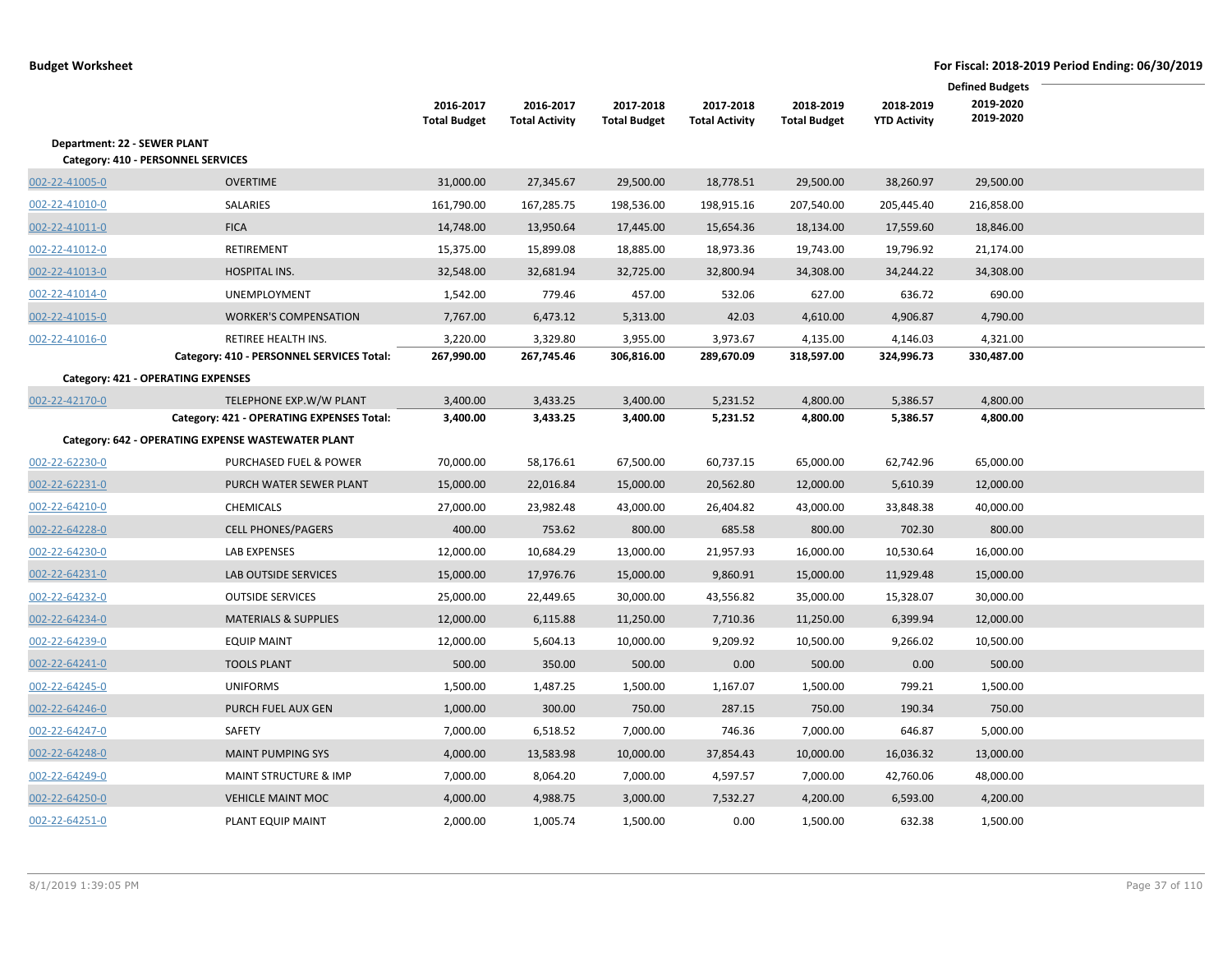|                                              |                                                           | 2016-2017           | 2016-2017             | 2017-2018           | 2017-2018             | 2018-2019           | 2018-2019           | <b>Defined Budgets</b><br>2019-2020 |  |
|----------------------------------------------|-----------------------------------------------------------|---------------------|-----------------------|---------------------|-----------------------|---------------------|---------------------|-------------------------------------|--|
|                                              |                                                           | <b>Total Budget</b> | <b>Total Activity</b> | <b>Total Budget</b> | <b>Total Activity</b> | <b>Total Budget</b> | <b>YTD Activity</b> | 2019-2020                           |  |
| 002-22-64252-0                               | <b>MAINT GENERAL PLANT</b>                                | 2,500.00            | 1,734.56              | 2,000.00            | 2,278.41              | 2,000.00            | 2,270.36            | 2,000.00                            |  |
| 002-22-64253-0                               | SLUDGE HANDLING                                           | 47,000.00           | 38,038.60             | 47,000.00           | 35,972.75             | 40,000.00           | 36,732.71           | 40,000.00                           |  |
| 002-22-64254-0                               | <b>PURCHASED FUEL</b>                                     | 7,000.00            | 3,294.00              | 6,000.00            | 2,502.51              | 6,000.00            | 4,320.94            | 5,000.00                            |  |
| 002-22-64255-0                               | <b>ENGINEERING SERVICES</b>                               | 20,000.00           | 0.00                  | 0.00                | 115,609.77            | 724,576.00          | 212,868.55          | 505,409.00                          |  |
| 002-22-64256-0                               | <b>OFFICE SUPPLIES</b>                                    | 1,800.00            | 217.73                | 1,200.00            | 1,181.99              | 1,500.00            | 1,912.16            | 1,500.00                            |  |
| 002-22-64257-0                               | <b>MEMBERSHIP &amp; DUES</b>                              | 1,000.00            | 278.16                | 800.00              | 318.00                | 800.00              | 215.00              | 500.00                              |  |
| 002-22-64258-0                               | <b>TRAVEL &amp; TRAINING</b>                              | 4,200.00            | 2,251.93              | 3,700.00            | 1,201.28              | 3,700.00            | 2,058.45            | 3,500.00                            |  |
| 002-22-64259-0                               | PRE-TREATMENT OUTREACH                                    | 0.00                | 0.00                  | 0.00                | 0.00                  | 1,500.00            | 785.00              | 1,500.00                            |  |
|                                              | Category: 642 - OPERATING EXPENSE WASTEWATER PLANT Total: | 298,900.00          | 249,873.68            | 297,500.00          | 411,935.85            | 1,021,076.00        | 485,179.53          | 835,159.00                          |  |
| Category: 962 - CAPITAL EQUIPMENT WASTEWATER |                                                           |                     |                       |                     |                       |                     |                     |                                     |  |
| 002-22-96201-0                               | <b>CAPITAL EQUIPMENT</b>                                  | 0.00                | 0.00                  | 0.00                | 0.00                  | 0.00                | 16,268.89           | 0.00                                |  |
|                                              | Category: 962 - CAPITAL EQUIPMENT WASTEWATER Total:       | 0.00                | 0.00                  | 0.00                | 0.00                  | 0.00                | 16,268.89           | 0.00                                |  |
|                                              | Department: 22 - SEWER PLANT Total:                       | 570,290.00          | 521,052.39            | 607,716.00          | 706,837.46            | 1,344,473.00        | 831,831.72          | 1,170,446.00                        |  |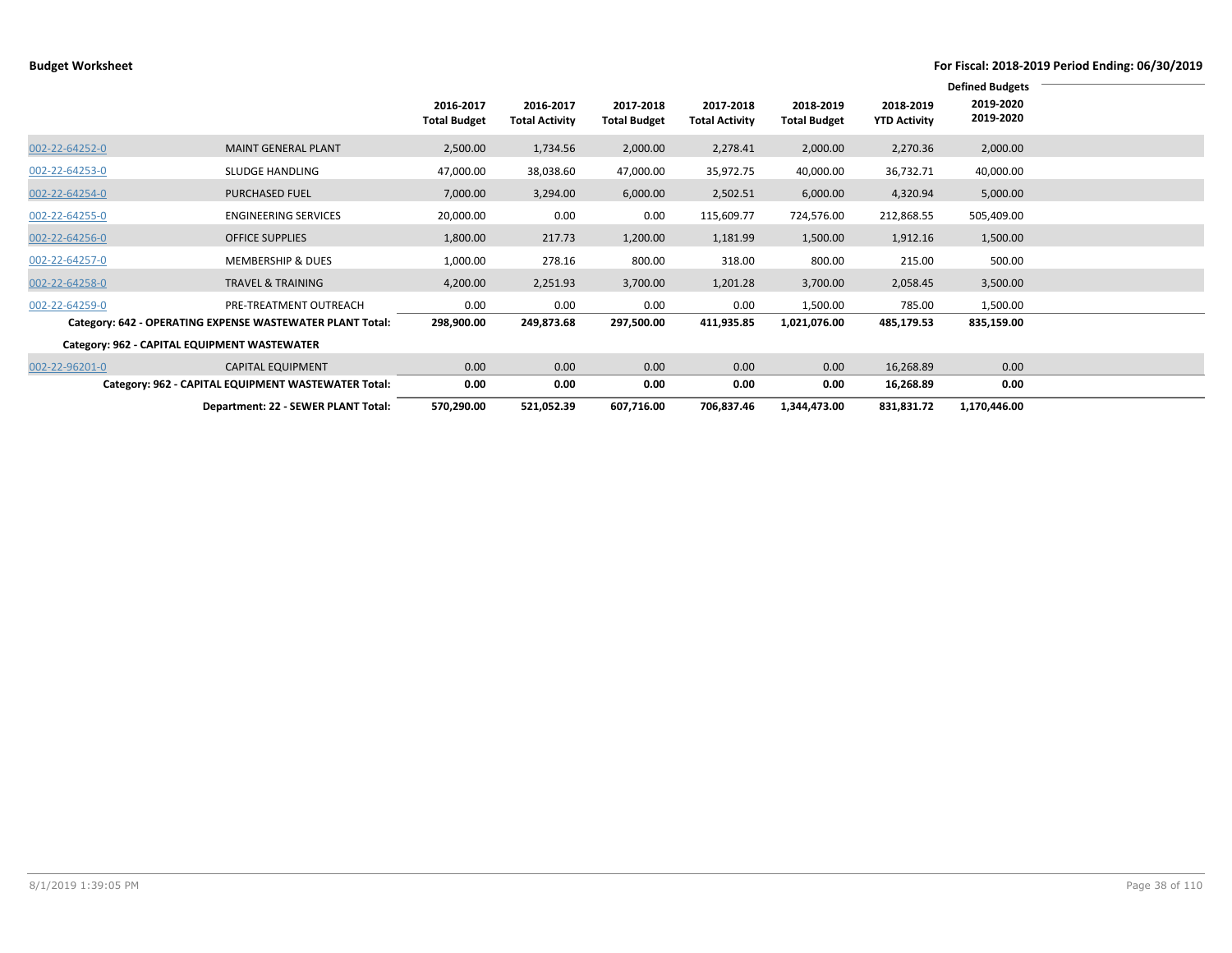|                |                                                     |                     |                       |                     |                       |                     |                     | <b>Defined Budgets</b> |  |
|----------------|-----------------------------------------------------|---------------------|-----------------------|---------------------|-----------------------|---------------------|---------------------|------------------------|--|
|                |                                                     | 2016-2017           | 2016-2017             | 2017-2018           | 2017-2018             | 2018-2019           | 2018-2019           | 2019-2020              |  |
|                |                                                     | <b>Total Budget</b> | <b>Total Activity</b> | <b>Total Budget</b> | <b>Total Activity</b> | <b>Total Budget</b> | <b>YTD Activity</b> | 2019-2020              |  |
|                | <b>Department: 23 - COLLECTION DEPARTMENT</b>       |                     |                       |                     |                       |                     |                     |                        |  |
|                | Category: 410 - PERSONNEL SERVICES                  |                     |                       |                     |                       |                     |                     |                        |  |
| 002-23-41005-0 | <b>OVERTIME</b>                                     | 0.00                | 2,071.84              | 0.00                | 3,266.53              | 0.00                | 3,950.57            | 0.00                   |  |
| 002-23-41010-0 | <b>SALARIES</b>                                     | 105,351.00          | 113,571.05            | 88,022.00           | 88,476.56             | 91,582.00           | 97,169.94           | 105,049.00             |  |
| 002-23-41011-0 | <b>FICA</b>                                         | 8,059.00            | 8,454.17              | 6,734.00            | 6,713.07              | 7,006.00            | 7,357.31            | 8,036.00               |  |
| 002-23-41012-0 | RETIREMENT                                          | 10,023.00           | 9,257.45              | 8,368.00            | 8,367.84              | 8,668.00            | 9,204.94            | 10,214.00              |  |
| 002-23-41013-0 | HOSPITAL INS.                                       | 12,283.00           | 12,343.08             | 12,400.00           | 12,276.87             | 14,228.00           | 14,193.22           | 14,228.00              |  |
| 002-23-41014-0 | <b>UNEMPLOYMENT</b>                                 | 771.00              | 424.20                | 189.00              | 240.48                | 257.00              | 277.20              | 278.00                 |  |
| 002-23-41015-0 | <b>WORKER'S COMPENSATION</b>                        | 8,467.00            | 4,755.00              | 4,091.00            | 18.40                 | 3,536.00            | 3,292.78            | 4,056.00               |  |
| 002-23-41016-0 | RETIREE HEALTH INS.                                 | 2,099.00            | 1,938.75              | 1,752.00            | 1,752.40              | 1,815.00            | 1,927.74            | 2,084.00               |  |
|                | Category: 410 - PERSONNEL SERVICES Total:           | 147,053.00          | 152,815.54            | 121,556.00          | 121,112.15            | 127,092.00          | 137,373.70          | 143,945.00             |  |
|                | Category: 652 - COLLECTION MAINTENANCE              |                     |                       |                     |                       |                     |                     |                        |  |
| 002-23-65260-0 | <b>VEH MAINT</b>                                    | 4,000.00            | 2,634.08              | 3,000.00            | 6,217.62              | 4,200.00            | 6,593.00            | 4,200.00               |  |
| 002-23-65261-0 | <b>EQUIPMENT MAINT</b>                              | 4,000.00            | 4,088.95              | 3,000.00            | 4,986.73              | 3,500.00            | 3,543.75            | 3,500.00               |  |
| 002-23-65263-0 | <b>TOOLS</b>                                        | 1,500.00            | 253.55                | 1,250.00            | 1,480.92              | 1,250.00            | 402.86              | 1,250.00               |  |
| 002-23-65264-0 | <b>UNIFORMS</b>                                     | 0.00                | 0.00                  | 0.00                | 164.46                | 0.00                | 178.50              | 0.00                   |  |
| 002-23-65270-0 | <b>MATERIALS &amp; SUPPLIES</b>                     | 2,000.00            | 3,010.59              | 2,000.00            | 846.12                | 2,000.00            | 3,979.96            | 2,000.00               |  |
|                | Category: 652 - COLLECTION MAINTENANCE Total:       | 11,500.00           | 9,987.17              | 9,250.00            | 13,695.85             | 10,950.00           | 14,698.07           | 10,950.00              |  |
|                | Category: 922 - WASTEWATER ADM & GEN EXPENSE        |                     |                       |                     |                       |                     |                     |                        |  |
| 002-23-92230-0 | <b>OUTSIDE SERVICES</b>                             | 3,000.00            | 0.00                  | 2,000.00            | 0.00                  | 2,000.00            | 0.00                | 2,000.00               |  |
| 002-23-92232-0 | <b>MEMBERSHIP &amp; DUES</b>                        | 3,000.00            | 1,714.93              | 2,500.00            | 2,231.91              | 2,500.00            | 1,936.48            | 2,500.00               |  |
|                | Category: 922 - WASTEWATER ADM & GEN EXPENSE Total: | 6,000.00            | 1,714.93              | 4,500.00            | 2,231.91              | 4,500.00            | 1,936.48            | 4,500.00               |  |
|                | Category: 962 - CAPITAL EQUIPMENT WASTEWATER        |                     |                       |                     |                       |                     |                     |                        |  |
| 002-23-96200-0 | <b>CAPITAL SEWER</b>                                | 20,000.00           | 624.22                | 15,000.00           | 1,275.37              | 15,000.00           | 2,607.88            | 15,000.00              |  |
|                | Category: 962 - CAPITAL EQUIPMENT WASTEWATER Total: | 20,000.00           | 624.22                | 15,000.00           | 1,275.37              | 15,000.00           | 2,607.88            | 15,000.00              |  |
|                | Department: 23 - COLLECTION DEPARTMENT Total:       | 184,553.00          | 165,141.86            | 150,306.00          | 138.315.28            | 157.542.00          | 156,616.13          | 174,395.00             |  |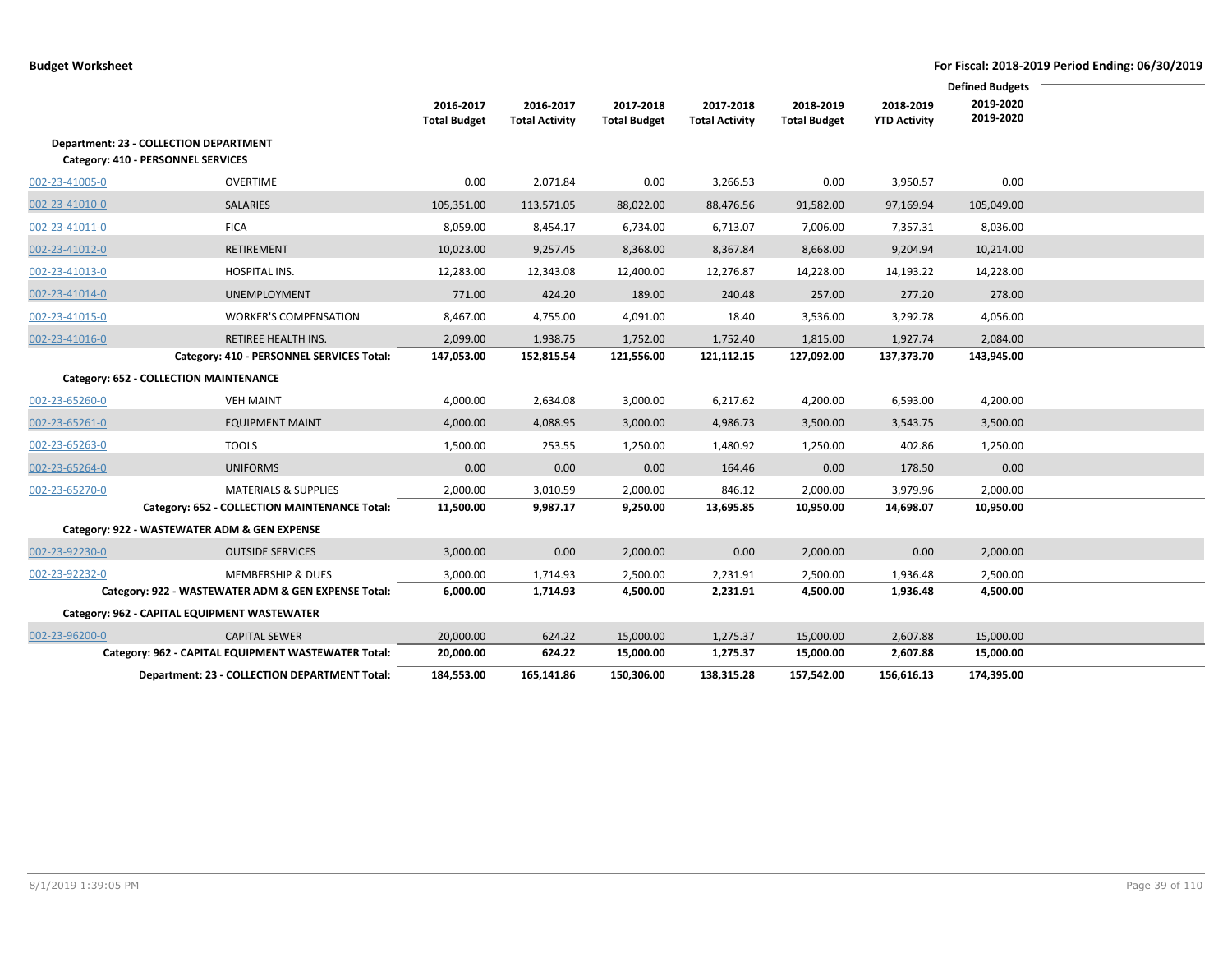|                |                                                    | 2016-2017<br><b>Total Budget</b> | 2016-2017<br><b>Total Activity</b> | 2017-2018<br><b>Total Budget</b> | 2017-2018<br><b>Total Activity</b> | 2018-2019<br><b>Total Budget</b> | 2018-2019<br><b>YTD Activity</b> | <b>Defined Budgets</b><br>2019-2020<br>2019-2020 |  |
|----------------|----------------------------------------------------|----------------------------------|------------------------------------|----------------------------------|------------------------------------|----------------------------------|----------------------------------|--------------------------------------------------|--|
|                | Department: 24 - METER DEPARTMENT                  |                                  |                                    |                                  |                                    |                                  |                                  |                                                  |  |
|                | Category: 410 - PERSONNEL SERVICES                 |                                  |                                    |                                  |                                    |                                  |                                  |                                                  |  |
| 002-24-41005-0 | <b>OVERTIME</b>                                    | 0.00                             | 1,011.11                           | 0.00                             | 1,785.78                           | 0.00                             | 2,521.03                         | 2,000.00                                         |  |
| 002-24-41010-0 | <b>SALARIES</b>                                    | 36,233.00                        | 36,232.80                          | 29,735.00                        | 39,442.27                          | 40,994.00                        | 40,905.37                        | 42,720.00                                        |  |
| 002-24-41011-0 | <b>FICA</b>                                        | 2,772.00                         | 2,849.11                           | 2,275.00                         | 3,153.00                           | 3,136.00                         | 3,322.12                         | 3,421.00                                         |  |
| 002-24-41012-0 | RETIREMENT                                         | 3,441.00                         | 3,441.22                           | 2,821.00                         | 3,333.91                           | 3,856.00                         | 3,850.67                         | 4,126.00                                         |  |
| 002-24-41013-0 | HOSPITAL INS.                                      | 0.00                             | 0.00                               | 0.00                             | 2,263.92                           | 0.00                             | 0.00                             | 0.00                                             |  |
| 002-24-41014-0 | <b>UNEMPLOYMENT</b>                                | 386.00                           | 254.66                             | 95.00                            | 173.57                             | 128.00                           | 128.97                           | 139.00                                           |  |
| 002-24-41015-0 | <b>WORKER'S COMPENSATION</b>                       | 1,580.00                         | 1,391.81                           | 752.00                           | 9.20                               | 857.00                           | 992.62                           | 944.00                                           |  |
| 002-24-41016-0 | <b>RETIREE HEALTH INS.</b>                         | 721.00                           | 720.57                             | 591.00                           | 698.17                             | 808.00                           | 806.48                           | 842.00                                           |  |
|                | Category: 410 - PERSONNEL SERVICES Total:          | 45,133.00                        | 45,901.28                          | 36,269.00                        | 50,859.82                          | 49,779.00                        | 52,527.26                        | 54,192.00                                        |  |
|                | Category: 651 - WATER TREATMENT MAINTENANCE        |                                  |                                    |                                  |                                    |                                  |                                  |                                                  |  |
| 002-24-65131-0 | <b>METER MAINTENANCE</b>                           | 500.00                           | 384.97                             | 500.00                           | 432.28                             | 500.00                           | 485.89                           | 500.00                                           |  |
| 002-24-65133-0 | <b>METER READING EXP</b>                           | 1,000.00                         | 0.00                               | 1,000.00                         | 177.24                             | 1,000.00                         | 0.00                             | 1,000.00                                         |  |
| 002-24-65134-0 | <b>UNIFORMS</b>                                    | 500.00                           | 184.60                             | 400.00                           | 0.00                               | 400.00                           | 226.94                           | 400.00                                           |  |
| 002-24-65135-0 | <b>OUTSIDE SERVICES</b>                            | 0.00                             | 3,039.34                           | 0.00                             | 3,278.96                           | 0.00                             | 7,039.44                         | 0.00                                             |  |
| 002-24-65136-0 | SAFETY                                             | 1,000.00                         | 290.33                             | 750.00                           | 247.23                             | 750.00                           | 0.00                             | 750.00                                           |  |
| 002-24-65137-0 | <b>TOOLS</b>                                       | 500.00                           | 616.33                             | 750.00                           | 246.56                             | 750.00                           | 84.80                            | 750.00                                           |  |
| 002-24-65139-0 | <b>OFFICE SUPPLIES</b>                             | 0.00                             | 0.00                               | 0.00                             | 639.96                             | 0.00                             | 0.00                             | 0.00                                             |  |
| 002-24-65141-0 | <b>TRAVEL &amp; TRAINING</b>                       | 700.00                           | 50.00                              | 500.00                           | 193.00                             | 500.00                           | 28.07                            | 500.00                                           |  |
| 002-24-65142-0 | <b>CELL PHONES/PAGERS</b>                          | 700.00                           | 682.46                             | 700.00                           | 680.58                             | 700.00                           | 702.30                           | 700.00                                           |  |
|                | Category: 651 - WATER TREATMENT MAINTENANCE Total: | 4,900.00                         | 5,248.03                           | 4,600.00                         | 5,895.81                           | 4,600.00                         | 8,567.44                         | 4,600.00                                         |  |
|                | Category: 961 - WATER CAPITAL EXPENSE              |                                  |                                    |                                  |                                    |                                  |                                  |                                                  |  |
| 002-24-96117-0 | <b>CAPITAL EQUIPMENT</b>                           | 21,000.00                        | 22,548.16                          | 21,000.00                        | 28,045.07                          | 21,000.00                        | 39,677.06                        | 21,000.00                                        |  |
| 002-24-96124-0 | <b>METER STATIONS</b>                              | 0.00                             | 97.59                              | 0.00                             | 0.00                               | 0.00                             | 0.00                             | 0.00                                             |  |
|                | Category: 961 - WATER CAPITAL EXPENSE Total:       | 21,000.00                        | 22,645.75                          | 21,000.00                        | 28,045.07                          | 21,000.00                        | 39,677.06                        | 21,000.00                                        |  |
|                | Department: 24 - METER DEPARTMENT Total:           | 71,033.00                        | 73,795.06                          | 61,869.00                        | 84,800.70                          | 75,379.00                        | 100,771.76                       | 79,792.00                                        |  |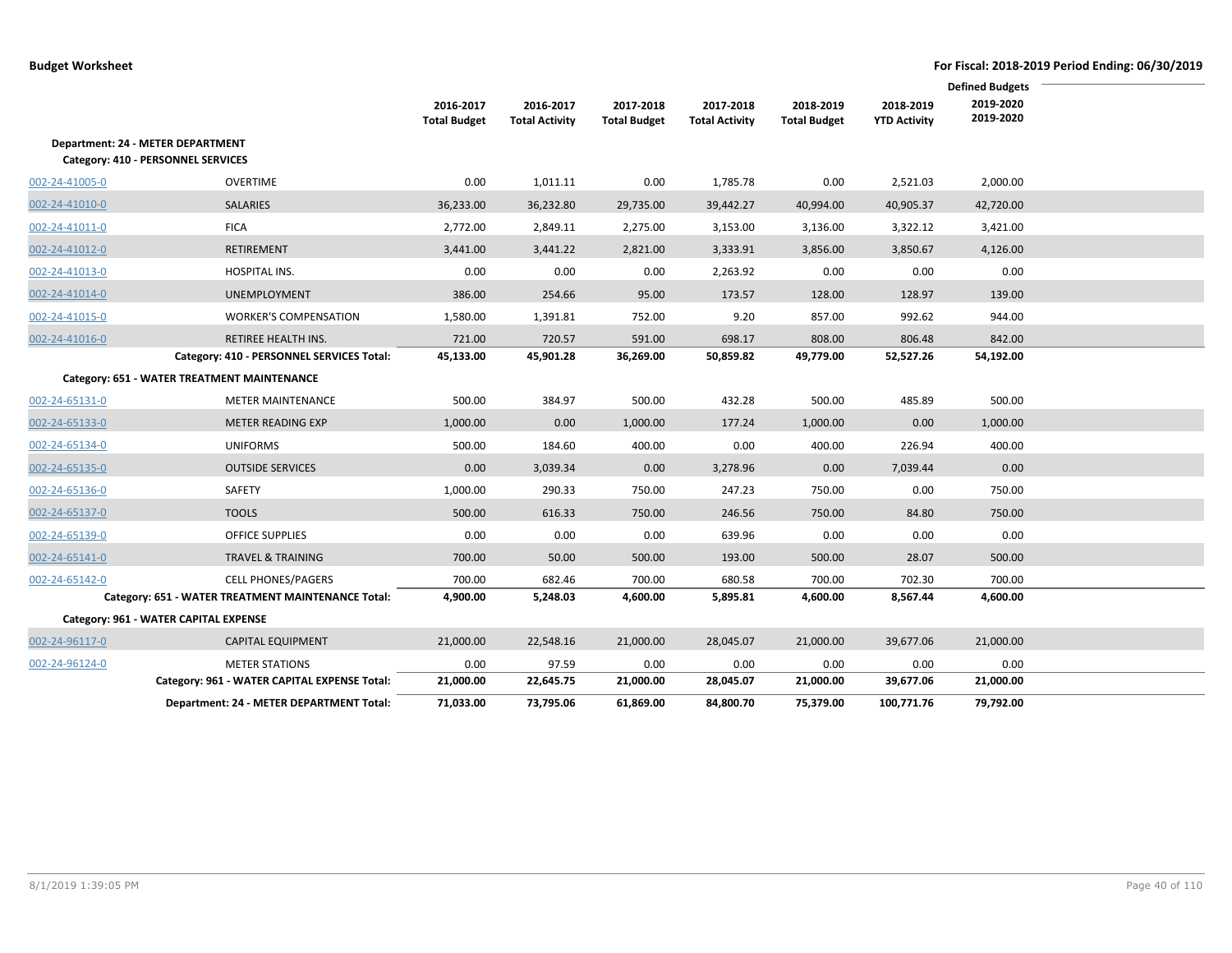|                |                                                                                    |                                  |                                    |                                  |                                    |                                  |                                  | <b>Defined Budgets</b> |  |
|----------------|------------------------------------------------------------------------------------|----------------------------------|------------------------------------|----------------------------------|------------------------------------|----------------------------------|----------------------------------|------------------------|--|
|                |                                                                                    | 2016-2017<br><b>Total Budget</b> | 2016-2017<br><b>Total Activity</b> | 2017-2018<br><b>Total Budget</b> | 2017-2018<br><b>Total Activity</b> | 2018-2019<br><b>Total Budget</b> | 2018-2019<br><b>YTD Activity</b> | 2019-2020<br>2019-2020 |  |
|                | <b>Department: 25 - WATER ADMINISTRATION</b><br>Category: 410 - PERSONNEL SERVICES |                                  |                                    |                                  |                                    |                                  |                                  |                        |  |
| 002-25-41005-0 | <b>OVERTIME</b>                                                                    | 0.00                             | 248.55                             | 0.00                             | 0.00                               | 0.00                             | 1,375.67                         | 0.00                   |  |
| 002-25-41010-0 | SALARIES                                                                           | 167,523.00                       | 163,339.13                         | 150,428.00                       | 152,299.79                         | 144,241.00                       | 170,771.62                       | 178,512.00             |  |
| 002-25-41011-0 | <b>FICA</b>                                                                        | 12,636.00                        | 12,010.92                          | 11,328.00                        | 11,248.53                          | 11,035.00                        | 12,883.45                        | 12,707.00              |  |
| 002-25-41012-0 | <b>RETIREMENT</b>                                                                  | 15,998.00                        | 14,856.51                          | 14,365.00                        | 11,884.05                          | 10,746.00                        | 10,207.26                        | 11,348.00              |  |
| 002-25-41013-0 | <b>HOSPITAL INS.</b>                                                               | 22,432.00                        | 21,978.63                          | 22,492.00                        | 26,364.14                          | 14,962.00                        | 11,543.44                        | 14,962.00              |  |
| 002-25-41014-0 | UNEMPLOYMENT                                                                       | 1,060.00                         | 478.18                             | 213.00                           | 250.35                             | 321.00                           | 348.27                           | 347.00                 |  |
| 002-25-41015-0 | <b>WORKER'S COMPENSATION</b>                                                       | 797.00                           | 675.52                             | 413.00                           | 20.54                              | 340.00                           | 431.93                           | 417.00                 |  |
| 002-25-41016-0 | RETIREE HEALTH INS.                                                                | 3,350.00                         | 3,110.74                           | 3,009.00                         | 2,488.40                           | 2,250.00                         | 2,137.54                         | 2,316.00               |  |
|                | Category: 410 - PERSONNEL SERVICES Total:                                          | 223,796.00                       | 216,698.18                         | 202,248.00                       | 204,555.80                         | 183,895.00                       | 209,699.18                       | 220,609.00             |  |
|                | Category: 422 - MAINTENANCE                                                        |                                  |                                    |                                  |                                    |                                  |                                  |                        |  |
| 002-25-42208-0 | <b>NWS SOFTWARE SUPPORT</b>                                                        | 8,750.00                         | 9,260.35                           | 9,300.00                         | 9,732.59                           | 9,600.00                         | 10,403.77                        | 10,550.00              |  |
|                | Category: 422 - MAINTENANCE Total:                                                 | 8,750.00                         | 9,260.35                           | 9,300.00                         | 9,732.59                           | 9,600.00                         | 10,403.77                        | 10,550.00              |  |
|                | Category: 901 - CUSTOMER SERVICE EXPENSE                                           |                                  |                                    |                                  |                                    |                                  |                                  |                        |  |
| 002-25-90136-0 | <b>CUSTOMER ACCOUNTS EXP</b>                                                       | 2,000.00                         | 4,064.35                           | 3,200.00                         | 3,483.55                           | 3,200.00                         | 1,604.05                         | 3,200.00               |  |
|                | Category: 901 - CUSTOMER SERVICE EXPENSE Total:                                    | 2,000.00                         | 4,064.35                           | 3,200.00                         | 3,483.55                           | 3,200.00                         | 1,604.05                         | 3,200.00               |  |
|                | Category: 921 - ADM & GENERAL EXPENSE                                              |                                  |                                    |                                  |                                    |                                  |                                  |                        |  |
| 002-25-92110-0 | <b>OFFICE SUP &amp; OTHER EXP</b>                                                  | 15,000.00                        | 20,427.95                          | 17,000.00                        | 19,350.78                          | 17,000.00                        | 16,854.00                        | 17,000.00              |  |
| 002-25-92112-0 | <b>GASOLINE EXPENSE</b>                                                            | 4,000.00                         | 679.82                             | 1,000.00                         | 411.07                             | 1,000.00                         | 415.26                           | 600.00                 |  |
| 002-25-92113-0 | UTILITIES CITY HALL                                                                | 15,000.00                        | 15,096.82                          | 15,000.00                        | 8,524.76                           | 8,500.00                         | 8,275.06                         | 8,500.00               |  |
| 002-25-92114-0 | <b>MEMBERSHIP &amp; DUES</b>                                                       | 1,000.00                         | 0.00                               | 0.00                             | 0.00                               | 0.00                             | 119.99                           | 0.00                   |  |
| 002-25-92116-0 | POSTAGE EXPENSE                                                                    | 8,500.00                         | 6,002.03                           | 7,000.00                         | 6,000.00                           | 6,000.00                         | 7,258.75                         | 6,000.00               |  |
| 002-25-92120-0 | PRINTING & ADVERTISING                                                             | 1,000.00                         | 89.00                              | 200.00                           | 150.50                             | 200.00                           | 103.85                           | 200.00                 |  |
| 002-25-92130-0 | <b>OUTSIDE SERVICES</b>                                                            | 0.00                             | 10,019.81                          | 10,000.00                        | 11,147.40                          | 10,000.00                        | 12,284.60                        | 10,000.00              |  |
| 002-25-92140-0 | <b>PROPERTY INSURANCE</b>                                                          | 60,000.00                        | 70,193.97                          | 72,000.00                        | 70,985.61                          | 76,800.00                        | 76,771.25                        | 76,800.00              |  |
| 002-25-92191-0 | <b>AUDIT SERVICES</b>                                                              | 11,500.00                        | 10,016.17                          | 10,100.00                        | 10,032.66                          | 9,140.00                         | 9,169.37                         | 9,530.00               |  |
| 002-25-94199-0 | <b>GOVERNMENTAL GRT</b>                                                            | 190,000.00                       | 175,859.79                         | 190,000.00                       | 190,460.87                         | 190,000.00                       | 188,647.54                       | 190,000.00             |  |
|                | Category: 921 - ADM & GENERAL EXPENSE Total:                                       | 306,000.00                       | 308,385.36                         | 322,300.00                       | 317,063.65                         | 318,640.00                       | 319,899.67                       | 318,630.00             |  |
|                | Category: 961 - WATER CAPITAL EXPENSE                                              |                                  |                                    |                                  |                                    |                                  |                                  |                        |  |
| 002-25-96117-0 | <b>CAPITAL EQUIPMENT</b>                                                           | 8,105.00                         | 8,105.00                           | 8,105.00                         | 8,105.00                           | 0.00                             | 4,092.07                         | 0.00                   |  |
|                | Category: 961 - WATER CAPITAL EXPENSE Total:                                       | 8,105.00                         | 8,105.00                           | 8,105.00                         | 8,105.00                           | 0.00                             | 4,092.07                         | 0.00                   |  |
|                | Department: 25 - WATER ADMINISTRATION Total:                                       | 548,651.00                       | 546,513.24                         | 545,153.00                       | 542,940.59                         | 515,335.00                       | 545,698.74                       | 552,989.00             |  |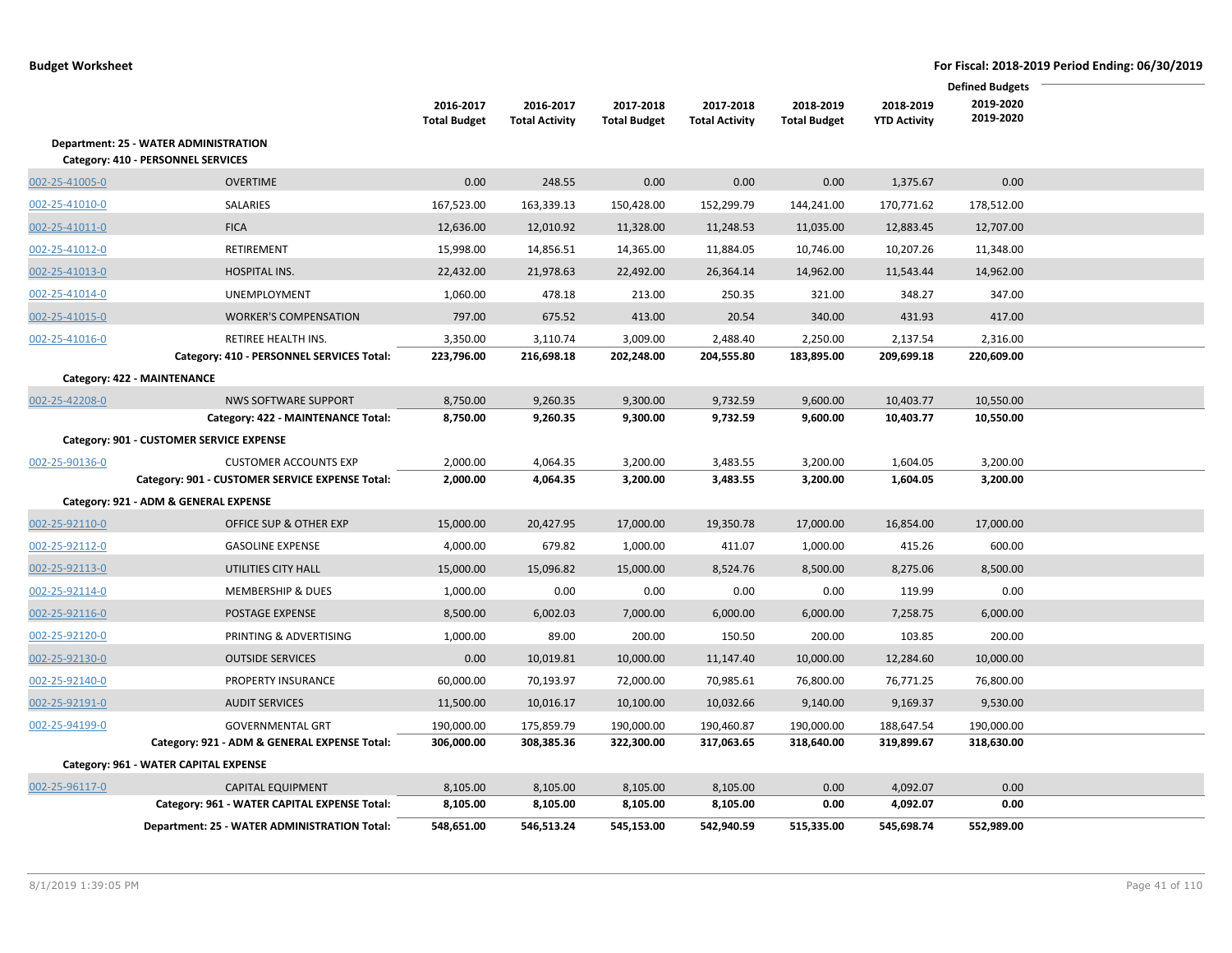|                |                                                                           | 2016-2017<br><b>Total Budget</b> | 2016-2017<br><b>Total Activity</b> | 2017-2018<br><b>Total Budget</b> | 2017-2018<br><b>Total Activity</b> | 2018-2019<br><b>Total Budget</b> | 2018-2019<br><b>YTD Activity</b> | <b>Defined Budgets</b><br>2019-2020<br>2019-2020 |  |
|----------------|---------------------------------------------------------------------------|----------------------------------|------------------------------------|----------------------------------|------------------------------------|----------------------------------|----------------------------------|--------------------------------------------------|--|
|                | Department: 26 - W/W ADMINISTRATION<br>Category: 410 - PERSONNEL SERVICES |                                  |                                    |                                  |                                    |                                  |                                  |                                                  |  |
| 002-26-41005-0 | <b>OVERTIME</b>                                                           | 0.00                             | 1,694.52                           | 0.00                             | 1,554.62                           | 0.00                             | 3,785.12                         | 0.00                                             |  |
| 002-26-41010-0 | SALARIES                                                                  | 95,867.00                        | 96,437.99                          | 95,472.00                        | 83,598.45                          | 86,582.00                        | 93,745.69                        | 88,956.00                                        |  |
| 002-26-41011-0 | <b>FICA</b>                                                               | 7,334.00                         | 7,066.92                           | 7,304.00                         | 6,190.68                           | 6,623.00                         | 7,065.40                         | 6,805.00                                         |  |
| 002-26-41012-0 | <b>RETIREMENT</b>                                                         | 9,154.00                         | 8,940.02                           | 9,117.00                         | 7,972.38                           | 8,259.00                         | 8,943.21                         | 8,707.00                                         |  |
| 002-26-41013-0 | <b>HOSPITAL INS.</b>                                                      | 22,728.00                        | 19,050.69                          | 17,259.00                        | 14,187.32                          | 14,862.00                        | 13,552.34                        | 14,862.00                                        |  |
| 002-26-41014-0 | <b>UNEMPLOYMENT</b>                                                       | 675.00                           | 337.91                             | 166.00                           | 183.07                             | 192.00                           | 250.20                           | 208.00                                           |  |
| 002-26-41015-0 | <b>WORKER'S COMPENSATION</b>                                              | 458.00                           | 403.17                             | 264.00                           | 13.74                              | 205.00                           | 252.96                           | 210.00                                           |  |
| 002-26-41016-0 | RETIREE HEALTH INS.                                                       | 1,917.00                         | 1,872.07                           | 1,909.00                         | 1,669.72                           | 1,730.00                         | 1,872.42                         | 1,777.00                                         |  |
|                | Category: 410 - PERSONNEL SERVICES Total:                                 | 138,133.00                       | 135,803.29                         | 131,491.00                       | 115,369.98                         | 118,453.00                       | 129,467.34                       | 121,525.00                                       |  |
|                | Category: 422 - MAINTENANCE                                               |                                  |                                    |                                  |                                    |                                  |                                  |                                                  |  |
| 002-26-42208-0 | <b>NWS SOFTWARE SUPPORT</b>                                               | 8,750.00                         | 7,431.21                           | 7,500.00                         | 7,751.01                           | 7,800.00                         | 8,727.05                         | 8,750.00                                         |  |
|                | Category: 422 - MAINTENANCE Total:                                        | 8,750.00                         | 7,431.21                           | 7,500.00                         | 7,751.01                           | 7,800.00                         | 8,727.05                         | 8,750.00                                         |  |
|                | Category: 922 - WASTEWATER ADM & GEN EXPENSE                              |                                  |                                    |                                  |                                    |                                  |                                  |                                                  |  |
| 002-26-92210-0 | OFFICE SUP/OTHER EXP                                                      | 5,000.00                         | 8,879.76                           | 8,000.00                         | 14,019.44                          | 10,000.00                        | 13,734.39                        | 10,000.00                                        |  |
| 002-26-92213-0 | UTILTIES EXPENSE                                                          | 15,000.00                        | 15,236.44                          | 15,000.00                        | 8,524.73                           | 8,500.00                         | 8,275.00                         | 8,500.00                                         |  |
| 002-26-92214-0 | <b>MEMBERSHIP &amp; DUES</b>                                              | 0.00                             | 0.00                               | 0.00                             | 0.00                               | 0.00                             | 140.00                           | 0.00                                             |  |
| 002-26-92216-0 | POSTAGE EXPENSE                                                           | 8,500.00                         | 6,002.03                           | 7,000.00                         | 6,023.75                           | 6,000.00                         | 7,058.75                         | 6,000.00                                         |  |
| 002-26-92230-0 | <b>OUTSIDE SERVICES</b>                                                   | 500.00                           | 12,316.97                          | 12,000.00                        | 12,843.78                          | 12,000.00                        | 14,334.68                        | 12,000.00                                        |  |
| 002-26-92240-0 | PROPERTY INSURANCE                                                        | 60,000.00                        | 70,193.97                          | 72,000.00                        | 70,985.60                          | 76,800.00                        | 76,771.23                        | 76,800.00                                        |  |
| 002-26-92291-0 | <b>AUDIT SERVICES</b>                                                     | 11,500.00                        | 10,016.17                          | 10,100.00                        | 10,033.67                          | 9,140.00                         | 9,169.37                         | 9,530.00                                         |  |
|                | Category: 922 - WASTEWATER ADM & GEN EXPENSE Total:                       | 100,500.00                       | 122,645.34                         | 124,100.00                       | 122,430.97                         | 122,440.00                       | 129,483.42                       | 122,830.00                                       |  |
|                | Category: 962 - CAPITAL EQUIPMENT WASTEWATER                              |                                  |                                    |                                  |                                    |                                  |                                  |                                                  |  |
| 002-26-96217-0 | <b>CAPITAL EQUIPMENT</b>                                                  | 8,106.00                         | 8,105.05                           | 8,106.00                         | 8,105.00                           | 0.00                             | 0.00                             | 0.00                                             |  |
|                | Category: 962 - CAPITAL EQUIPMENT WASTEWATER Total:                       | 8,106.00                         | 8,105.05                           | 8,106.00                         | 8,105.00                           | 0.00                             | 0.00                             | 0.00                                             |  |
|                | Department: 26 - W/W ADMINISTRATION Total:                                | 255,489.00                       | 273,984.89                         | 271,197.00                       | 253,656.96                         | 248,693.00                       | 267,677.81                       | 253,105.00                                       |  |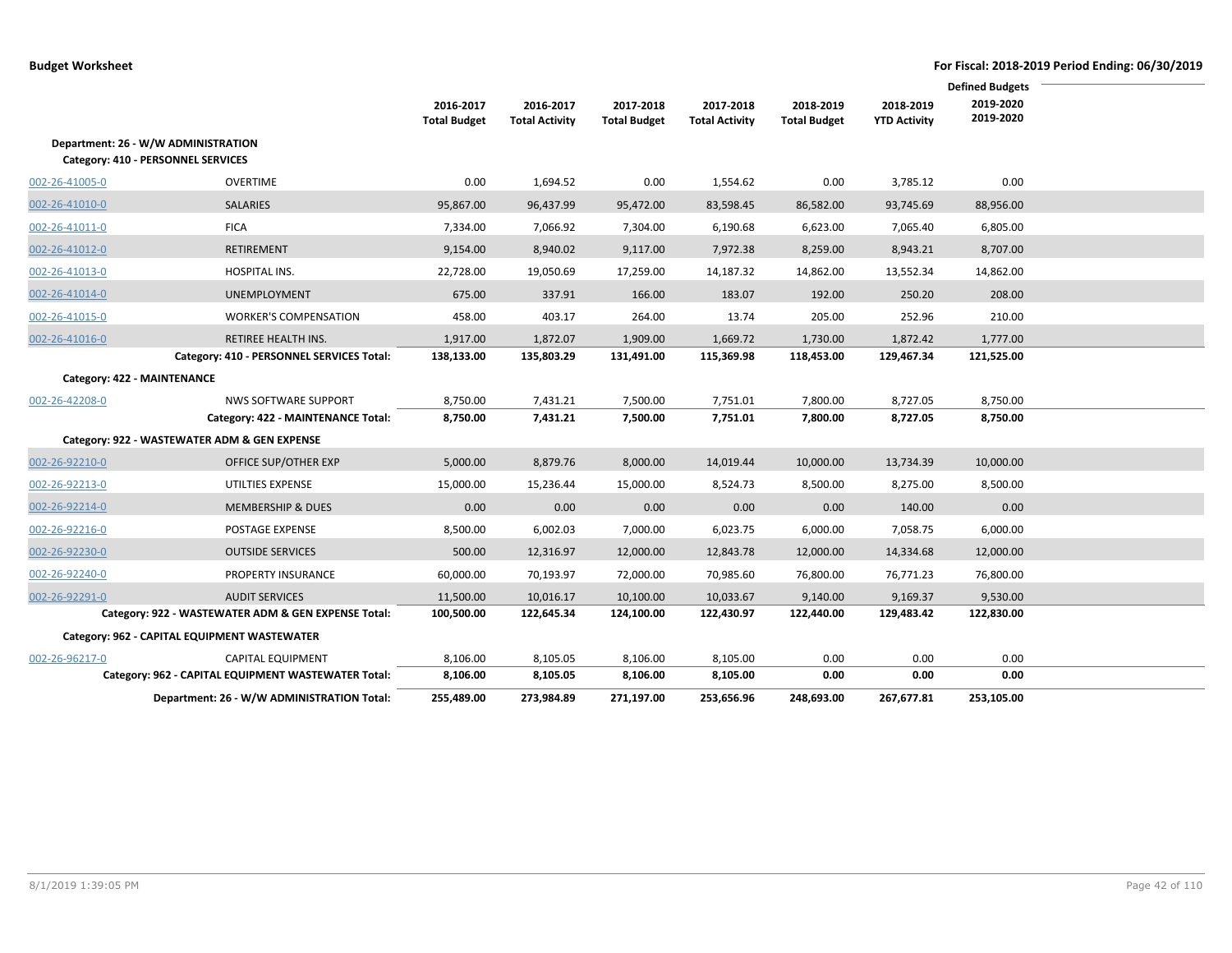|                |                                                                                       |                                  |                                    |                                  |                                    |                                  |                                  | <b>Defined Budgets</b><br>2019-2020 |  |
|----------------|---------------------------------------------------------------------------------------|----------------------------------|------------------------------------|----------------------------------|------------------------------------|----------------------------------|----------------------------------|-------------------------------------|--|
|                |                                                                                       | 2016-2017<br><b>Total Budget</b> | 2016-2017<br><b>Total Activity</b> | 2017-2018<br><b>Total Budget</b> | 2017-2018<br><b>Total Activity</b> | 2018-2019<br><b>Total Budget</b> | 2018-2019<br><b>YTD Activity</b> | 2019-2020                           |  |
|                | <b>Department: 60 - ELECTRIC ADMINISTRATION</b><br>Category: 421 - OPERATING EXPENSES |                                  |                                    |                                  |                                    |                                  |                                  |                                     |  |
| 002-60-42121-0 | <b>OUTSIDE SERVICES</b>                                                               | 50,000.00                        | 22,730.66                          | 15,000.00                        | 5,378.32                           | 0.00                             | 4.32                             | 0.00                                |  |
| 002-60-42189-0 | <b>LEGAL FEES</b>                                                                     | 180,000.00                       | 211,216.00                         | 180,000.00                       | 45,673.97                          | 30,000.00                        | 17,861.35                        | 0.00                                |  |
| 002-60-42190-0 | ENGINEERING                                                                           | 15,000.00                        | 727.58                             | 0.00                             | 0.00                               | 0.00                             | 0.00                             | 0.00                                |  |
|                | Category: 421 - OPERATING EXPENSES Total:                                             | 245,000.00                       | 234,674.24                         | 195,000.00                       | 51,052.29                          | 30,000.00                        | 17,865.67                        | 0.00                                |  |
|                | Department: 60 - ELECTRIC ADMINISTRATION Total:                                       | 245,000.00                       | 234,674.24                         | 195,000.00                       | 51,052.29                          | 30,000.00                        | 17,865.67                        | 0.00                                |  |
|                | <b>Expense Total:</b>                                                                 | 3,043,169.00                     | 2,926,246.28                       | 3,265,304.00                     | 3,158,077.62                       | 3,830,782.00                     | 3,406,446.50                     | 4,100,746.00                        |  |
|                | Fund: 002 - UTILITY FUND Surplus (Deficit):                                           | 123,686.00                       | 338,643.34                         | -94,434.00                       | 94,133.23                          | -77,943.00                       | -334.402.60                      | $-50,328.00$                        |  |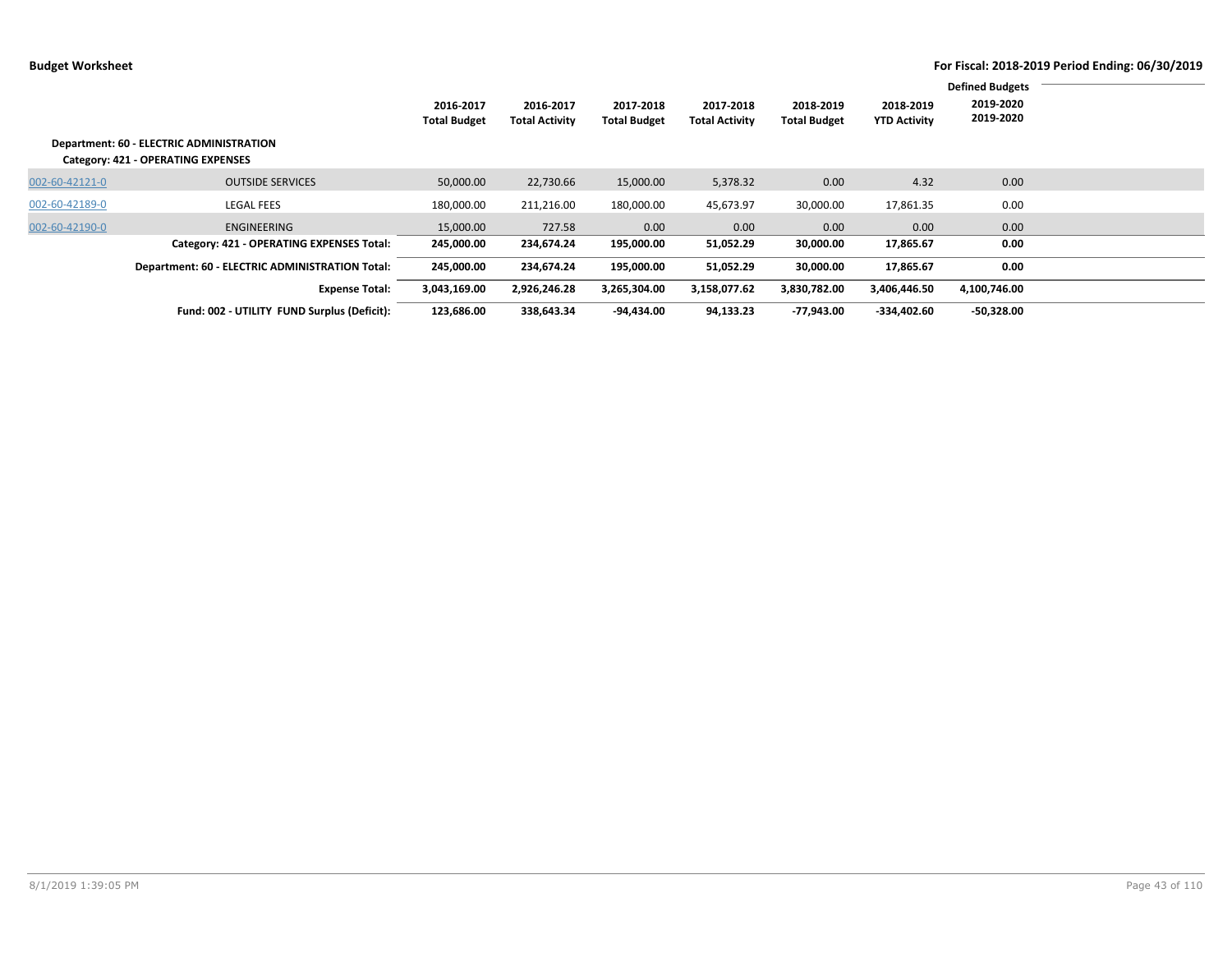|                              |                                                |                     |                       |                     |                       |                     |                     | <b>Defined Budgets</b> |  |
|------------------------------|------------------------------------------------|---------------------|-----------------------|---------------------|-----------------------|---------------------|---------------------|------------------------|--|
|                              |                                                | 2016-2017           | 2016-2017             | 2017-2018           | 2017-2018             | 2018-2019           | 2018-2019           | 2019-2020              |  |
|                              |                                                | <b>Total Budget</b> | <b>Total Activity</b> | <b>Total Budget</b> | <b>Total Activity</b> | <b>Total Budget</b> | <b>YTD Activity</b> | 2019-2020              |  |
|                              |                                                |                     |                       |                     |                       |                     |                     |                        |  |
| Fund: 003 - SOLID WASTE FUND |                                                |                     |                       |                     |                       |                     |                     |                        |  |
| Revenue                      |                                                |                     |                       |                     |                       |                     |                     |                        |  |
|                              | <b>Department: 00 - NON DEPARTMENTAL</b>       |                     |                       |                     |                       |                     |                     |                        |  |
|                              | <b>Category: 340 - CHARGES FOR SERVICES</b>    |                     |                       |                     |                       |                     |                     |                        |  |
| 003-00-34500                 | <b>REMOVAL CHARGES</b>                         | 695,000.00          | 683,410.02            | 695,000.00          | 686,755.45            | 713,000.00          | 712,811.76          | 713,000.00             |  |
|                              | Category: 340 - CHARGES FOR SERVICES Total:    | 695,000.00          | 683,410.02            | 695,000.00          | 686,755.45            | 713,000.00          | 712,811.76          | 713,000.00             |  |
|                              |                                                |                     |                       |                     |                       |                     |                     |                        |  |
|                              | Category: 360 - MISCELLANEOUS REVENUES         |                     |                       |                     |                       |                     |                     |                        |  |
| 003-00-36010                 | <b>INTEREST ON INVESTMENTS</b>                 | 0.00                | 0.59                  | 0.00                | 0.59                  | 0.00                | 0.59                | 0.00                   |  |
|                              |                                                |                     |                       |                     |                       |                     |                     |                        |  |
| 003-00-36080                 | <b>SW RENT INCOME</b>                          | 16,800.00           | 16,800.00             | 16,800.00           | 18,200.00             | 16,800.00           | 15,400.00           | 16,800.00              |  |
|                              | Category: 360 - MISCELLANEOUS REVENUES Total:  | 16,800.00           | 16,800.59             | 16,800.00           | 18,200.59             | 16,800.00           | 15,400.59           | 16,800.00              |  |
|                              | Category: 385 - TRANSFER TO OTHER FUNDS        |                     |                       |                     |                       |                     |                     |                        |  |
|                              |                                                |                     |                       |                     |                       |                     |                     |                        |  |
| 003-00-38509                 | TRANS TO NMFA LOAN                             | $-16,245.00$        | $-16,080.31$          | $-16,246.00$        | $-15,923.55$          | $-16,248.00$        | $-16,234.68$        | $-16,249.00$           |  |
| 003-00-38520                 | TO CAPITAL PROJECTS FUND                       | $-38,775.00$        | $-38,774.30$          | 0.00                | 0.00                  | 0.00                | 0.00                | 0.00                   |  |
|                              |                                                |                     |                       |                     |                       |                     |                     |                        |  |
| 003-00-38555                 | TRANS TO SPEC STREET                           | 0.00                | 0.00                  | 0.00                | 0.00                  | 0.00                | 0.00                | $-204,415.00$          |  |
| 003-00-38572                 | TO WATER/SEWER                                 | $-100,000.00$       | $-100,000.00$         | $-100,000.00$       | 0.00                  | 0.00                | 0.00                | 0.00                   |  |
|                              | Category: 385 - TRANSFER TO OTHER FUNDS Total: | $-155,020.00$       | $-154,854.61$         | $-116,246.00$       | $-15,923.55$          | $-16,248.00$        | $-16,234.68$        | $-220,664.00$          |  |
|                              | Department: 00 - NON DEPARTMENTAL Total:       | 556,780.00          | 545,356.00            | 595,554.00          | 689,032.49            | 713,552.00          | 711,977.67          | 509,136.00             |  |
|                              |                                                |                     |                       |                     |                       |                     |                     |                        |  |
|                              | <b>Revenue Total:</b>                          | 556,780.00          | 545,356.00            | 595,554.00          | 689,032.49            | 713.552.00          | 711,977.67          | 509,136.00             |  |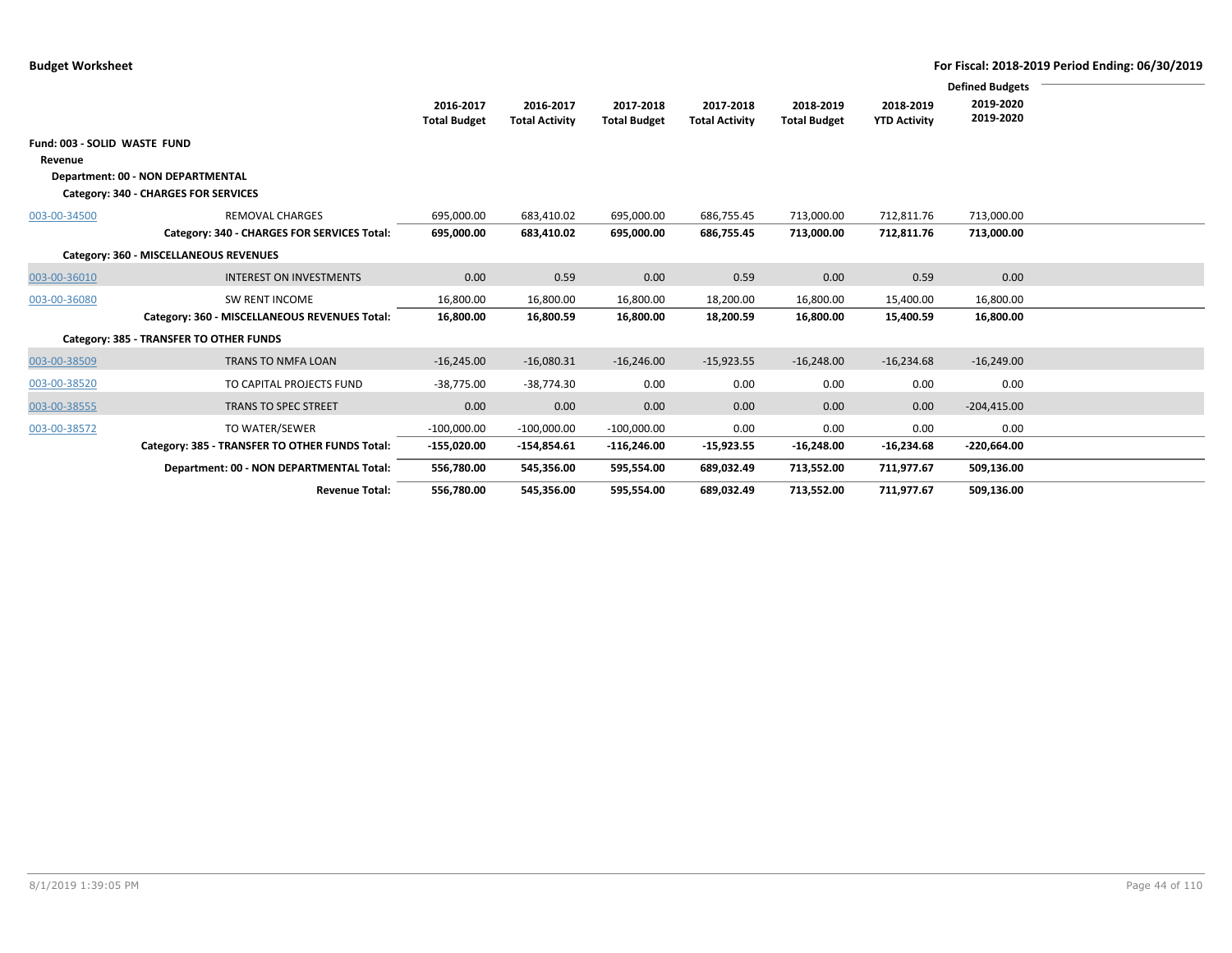|                                   |                                                 |                     |                       |                     |                       |                     |                     | <b>Defined Budgets</b> |  |
|-----------------------------------|-------------------------------------------------|---------------------|-----------------------|---------------------|-----------------------|---------------------|---------------------|------------------------|--|
|                                   |                                                 | 2016-2017           | 2016-2017             | 2017-2018           | 2017-2018             | 2018-2019           | 2018-2019           | 2019-2020              |  |
|                                   |                                                 | <b>Total Budget</b> | <b>Total Activity</b> | <b>Total Budget</b> | <b>Total Activity</b> | <b>Total Budget</b> | <b>YTD Activity</b> | 2019-2020              |  |
|                                   |                                                 |                     |                       |                     |                       |                     |                     |                        |  |
| Expense                           |                                                 |                     |                       |                     |                       |                     |                     |                        |  |
| Department: 01 - SOLID WASTE DEPT |                                                 |                     |                       |                     |                       |                     |                     |                        |  |
|                                   | Category: 421 - OPERATING EXPENSES              |                     |                       |                     |                       |                     |                     |                        |  |
|                                   |                                                 |                     |                       |                     |                       |                     |                     |                        |  |
| 003-01-42121-0                    | <b>OUTSIDE SERVICES</b>                         | 639,400.00          | 629,672.88            | 639,400.00          | 632,001.78            | 655,200.00          | 654,522.00          | 655,960.00             |  |
| 003-01-42169-0                    | ADM FEE TO GEN FUND                             | 30,000.00           | 30,000.00             | 30,000.00           | 30,000.00             | 30,000.00           | 0.00                | 30,000.00              |  |
|                                   | Category: 421 - OPERATING EXPENSES Total:       | 669,400.00          | 659,672.88            | 669,400.00          | 662,001.78            | 685,200.00          | 654,522.00          | 685,960.00             |  |
|                                   | Category: 463 - PROJECT CONSTRUCTION            |                     |                       |                     |                       |                     |                     |                        |  |
|                                   |                                                 |                     |                       |                     |                       |                     |                     |                        |  |
| 003-01-46301-0                    | PROJECT CONSTRUCTION                            | 16,210.00           | 16,210.00             | 16,210.00           | 16,210.00             | 0.00                | 0.00                | 0.00                   |  |
|                                   | Category: 463 - PROJECT CONSTRUCTION Total:     | 16,210.00           | 16,210.00             | 16,210.00           | 16,210.00             | 0.00                | 0.00                | 0.00                   |  |
|                                   | Department: 01 - SOLID WASTE DEPT Total:        | 685,610.00          | 675,882.88            | 685,610.00          | 678,211.78            | 685,200.00          | 654,522.00          | 685,960.00             |  |
|                                   | <b>Expense Total:</b>                           | 685,610.00          | 675,882.88            | 685,610.00          | 678,211.78            | 685,200.00          | 654,522.00          | 685,960.00             |  |
|                                   | Fund: 003 - SOLID WASTE FUND Surplus (Deficit): | $-128,830.00$       | $-130,526.88$         | $-90,056.00$        | 10,820.71             | 28,352.00           | 57,455.67           | $-176,824.00$          |  |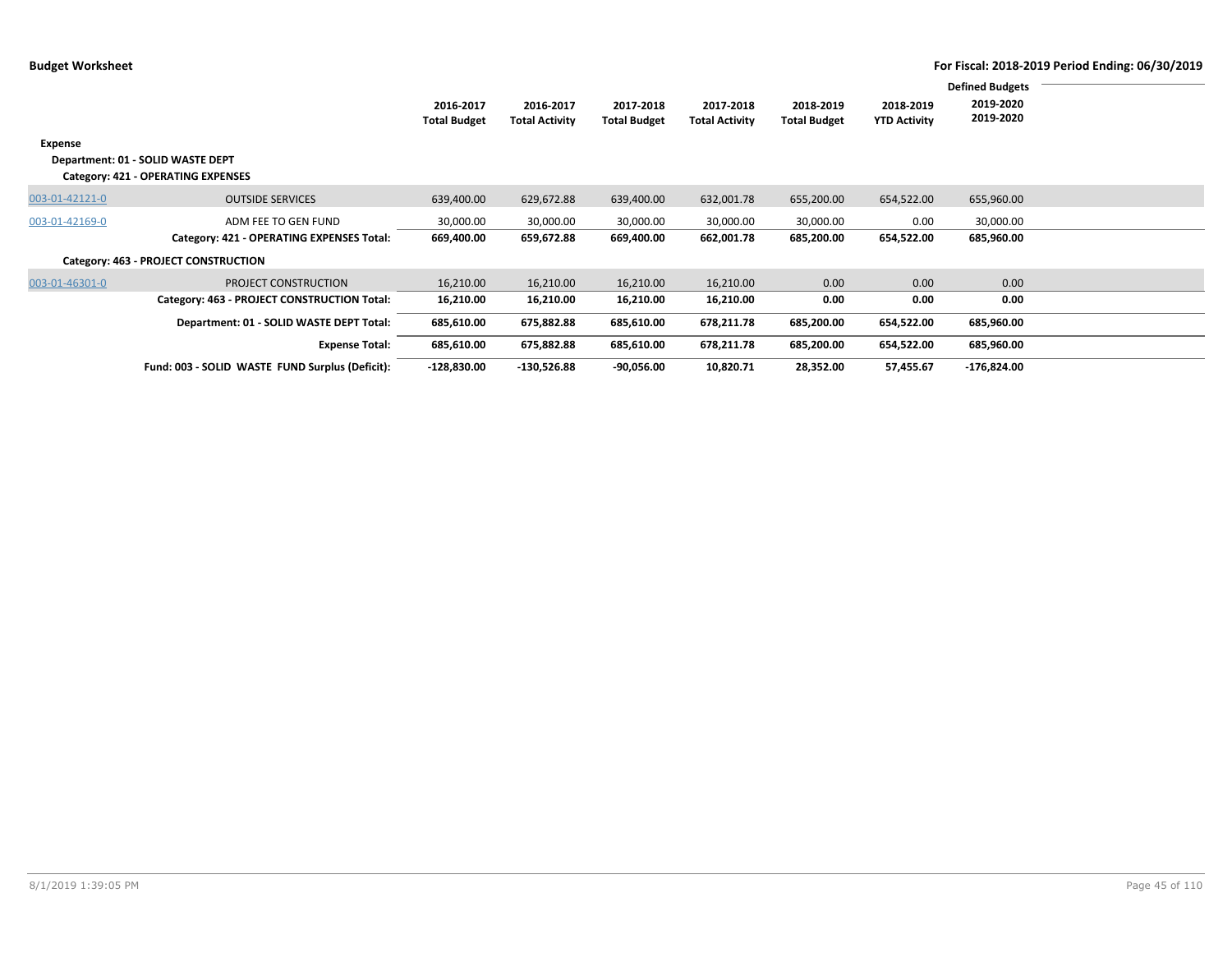|                       |                                                                             |                     |                       |                     |                       |                     |                     | <b>Defined Budgets</b> |
|-----------------------|-----------------------------------------------------------------------------|---------------------|-----------------------|---------------------|-----------------------|---------------------|---------------------|------------------------|
|                       |                                                                             | 2016-2017           | 2016-2017             | 2017-2018           | 2017-2018             | 2018-2019           | 2018-2019           | 2019-2020              |
|                       |                                                                             | <b>Total Budget</b> | <b>Total Activity</b> | <b>Total Budget</b> | <b>Total Activity</b> | <b>Total Budget</b> | <b>YTD Activity</b> | 2019-2020              |
| Fund: 004 - FIRE FUND |                                                                             |                     |                       |                     |                       |                     |                     |                        |
| Revenue               |                                                                             |                     |                       |                     |                       |                     |                     |                        |
|                       | Department: 00 - NON DEPARTMENTAL<br>Category: 360 - MISCELLANEOUS REVENUES |                     |                       |                     |                       |                     |                     |                        |
| 004-00-36010          | <b>INTEREST ON INVESTMENTS</b>                                              | 0.00                | 1.08                  | 0.00                | 2.95                  | 0.00                | 10.80               | 0.00                   |
| 004-00-36015          | STATE REIMB FIRE EQ                                                         | 0.00                | 89,685.07             | 0.00                | 1,830.73              | 100,000.00          | 100,000.00          | 0.00                   |
| 004-00-36081          | NMFA LOAN/GRANT PROCEEDS                                                    | 0.00                | 0.00                  | 300,000.00          | 288,750.00            | 0.00                | 0.00                | 0.00                   |
|                       | Category: 360 - MISCELLANEOUS REVENUES Total:                               | 0.00                | 89,686.15             | 300,000.00          | 290,583.68            | 100,000.00          | 100,010.80          | 0.00                   |
|                       | Category: 370 - GRANTS AND CONTRIBUTIONS                                    |                     |                       |                     |                       |                     |                     |                        |
| 004-00-37017          | <b>STATE FIRE ALLOCATION</b>                                                | 236,302.00          | 236,302.00            | 236,302.00          | 247,526.00            | 359,200.00          | 359,153.00          | 360,000.00             |
|                       | Category: 370 - GRANTS AND CONTRIBUTIONS Total:                             | 236,302.00          | 236,302.00            | 236,302.00          | 247,526.00            | 359,200.00          | 359,153.00          | 360,000.00             |
|                       | Category: 385 - TRANSFER TO OTHER FUNDS                                     |                     |                       |                     |                       |                     |                     |                        |
| 004-00-38509          | <b>TRANS TO NMFA LOANS</b>                                                  | $-61,648.00$        | $-16,671.36$          | 0.00                | 0.00                  | 0.00                | 0.00                | $-80,282.00$           |
|                       | Category: 385 - TRANSFER TO OTHER FUNDS Total:                              | $-61,648.00$        | -16,671.36            | 0.00                | 0.00                  | 0.00                | 0.00                | $-80,282.00$           |
|                       | Department: 00 - NON DEPARTMENTAL Total:                                    | 174,654.00          | 309,316.79            | 536,302.00          | 538,109.68            | 459,200.00          | 459,163.80          | 279,718.00             |
|                       | <b>Revenue Total:</b>                                                       | 174,654.00          | 309,316.79            | 536,302.00          | 538,109.68            | 459,200.00          | 459,163.80          | 279,718.00             |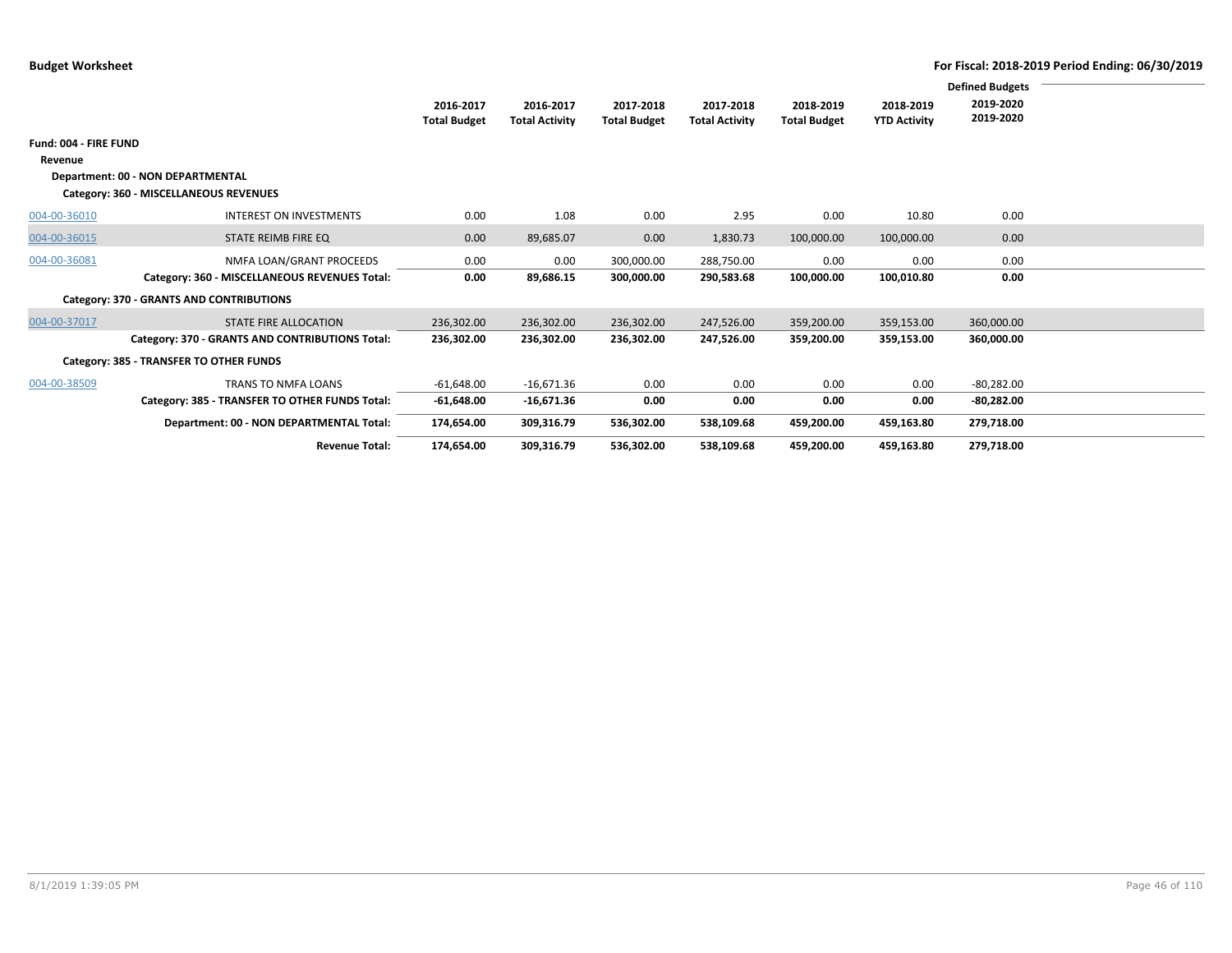|                                                |                                           | 2016-2017           | 2016-2017             | 2017-2018           | 2017-2018             | 2018-2019           | 2018-2019           | <b>Defined Budgets</b><br>2019-2020 |  |
|------------------------------------------------|-------------------------------------------|---------------------|-----------------------|---------------------|-----------------------|---------------------|---------------------|-------------------------------------|--|
|                                                |                                           | <b>Total Budget</b> | <b>Total Activity</b> | <b>Total Budget</b> | <b>Total Activity</b> | <b>Total Budget</b> | <b>YTD Activity</b> | 2019-2020                           |  |
| Expense                                        |                                           |                     |                       |                     |                       |                     |                     |                                     |  |
| <b>Department: 10 - SPECIAL FUNDS EXPENSES</b> |                                           |                     |                       |                     |                       |                     |                     |                                     |  |
| Category: 421 - OPERATING EXPENSES             |                                           |                     |                       |                     |                       |                     |                     |                                     |  |
| 004-10-42121-0                                 | <b>OUTSIDE SERVICES</b>                   | 0.00                | 0.00                  | 0.00                | 0.00                  | 0.00                | 0.00                | 15,000.00                           |  |
| 004-10-42122-0                                 | <b>MEMBERSHIP &amp; DUES</b>              | 0.00                | 0.00                  | 0.00                | 0.00                  | 0.00                | 0.00                | 2,300.00                            |  |
| 004-10-42123-0                                 | <b>MATERIALS &amp; SUPPLIES</b>           | 0.00                | 0.00                  | 0.00                | 0.00                  | 0.00                | 0.00                | 11,000.00                           |  |
| 004-10-42130-0                                 | PRINTING & ADVERTISING                    | 0.00                | 0.00                  | 0.00                | 0.00                  | 0.00                | 0.00                | 1,000.00                            |  |
| 004-10-42134-0                                 | FIRE EQUIPMENT                            | 0.00                | 77,488.58             | 0.00                | 0.00                  | 0.00                | 0.00                | 0.00                                |  |
| 004-10-42140-0                                 | <b>TRAVEL &amp; TRAINING</b>              | 0.00                | 0.00                  | 0.00                | 0.00                  | 0.00                | 0.00                | 20,000.00                           |  |
| 004-10-42147-0                                 | AIR QUALITY TESTING                       | 0.00                | 0.00                  | 0.00                | 0.00                  | 0.00                | 0.00                | 630.00                              |  |
| 004-10-42149-0                                 | PHYSICAL EXAMINATIONS                     | 0.00                | 0.00                  | 0.00                | 0.00                  | 0.00                | 0.00                | 1,500.00                            |  |
| 004-10-42150-0                                 | <b>OFFICE SUPPLIES</b>                    | 0.00                | 0.00                  | 0.00                | 0.00                  | 0.00                | 0.00                | 1,000.00                            |  |
| 004-10-42160-0                                 | <b>UTILITIES</b>                          | 0.00                | 0.00                  | 0.00                | 0.00                  | 0.00                | 0.00                | 41,520.00                           |  |
| 004-10-42165-0                                 | <b>CELL PHONES</b>                        | 0.00                | 0.00                  | 0.00                | 0.00                  | 0.00                | 0.00                | 800.00                              |  |
| 004-10-42170-0                                 | <b>TELEPHONE EXPENSE</b>                  | 0.00                | 0.00                  | 0.00                | 0.00                  | 0.00                | 0.00                | 750.00                              |  |
| 004-10-42180-0                                 | <b>INSURANCE EXPENSE</b>                  | 0.00                | 0.00                  | 0.00                | 0.00                  | 0.00                | 0.00                | 14,000.00                           |  |
|                                                | Category: 421 - OPERATING EXPENSES Total: | 0.00                | 77,488.58             | 0.00                | 0.00                  | 0.00                | 0.00                | 109,500.00                          |  |
| Category: 422 - MAINTENANCE                    |                                           |                     |                       |                     |                       |                     |                     |                                     |  |
| 004-10-42221-0                                 | <b>GASOLINE EXPENSE</b>                   | 0.00                | 0.00                  | 0.00                | 0.00                  | 0.00                | 0.00                | 12,500.00                           |  |
| 004-10-42225-0                                 | <b>SCBA MAINTENANCE</b>                   | 0.00                | 0.00                  | 0.00                | 0.00                  | 0.00                | 0.00                | 4,000.00                            |  |
| 004-10-42240-0                                 | <b>EQUIPMENT MAINTENANCE</b>              | 0.00                | 0.00                  | 0.00                | 0.00                  | 0.00                | 0.00                | 5,500.00                            |  |
| 004-10-42241-0                                 | <b>RADIO REPAIR</b>                       | 0.00                | 0.00                  | 0.00                | 0.00                  | 0.00                | 0.00                | 2,000.00                            |  |
| 004-10-42244-0                                 | FIREHOUSE SOFTWARE MAINT                  | 0.00                | 0.00                  | 0.00                | 0.00                  | 0.00                | 0.00                | 3,000.00                            |  |
|                                                | Category: 422 - MAINTENANCE Total:        | 0.00                | 0.00                  | 0.00                | 0.00                  | 0.00                | 0.00                | 27,000.00                           |  |
| Category: 424 - OPERATING EXPENSES             |                                           |                     |                       |                     |                       |                     |                     |                                     |  |
| 004-10-42409-0                                 | PROTECTIVE CLOTHING                       | 0.00                | 0.00                  | 0.00                | 0.00                  | 0.00                | 0.00                | 5,000.00                            |  |
| 004-10-42420-0                                 | OXYGEN & COMPRESSED AIR                   | 0.00                | 0.00                  | 0.00                | 0.00                  | 0.00                | 0.00                | 500.00                              |  |
| 004-10-42421-0                                 | <b>FOAM</b>                               | 0.00                | 0.00                  | 0.00                | 0.00                  | 0.00                | 0.00                | 100.00                              |  |
| 004-10-42422-0                                 | FIRE EXT REFILLS                          | 0.00                | 0.00                  | 0.00                | 0.00                  | 0.00                | 0.00                | 600.00                              |  |
| 004-10-42424-0                                 | SAFETY                                    | 0.00                | 0.00                  | 0.00                | 0.00                  | 0.00                | 0.00                | 800.00                              |  |
| 004-10-42425-0                                 | PREVENTION EDUCATION                      | 0.00                | 0.00                  | 0.00                | 0.00                  | 0.00                | 0.00                | 1,000.00                            |  |
| 004-10-42426-0                                 | <b>MEDICAL SUPPLIES</b>                   | 0.00                | 0.00                  | 0.00                | 0.00                  | 0.00                | 0.00                | 4,000.00                            |  |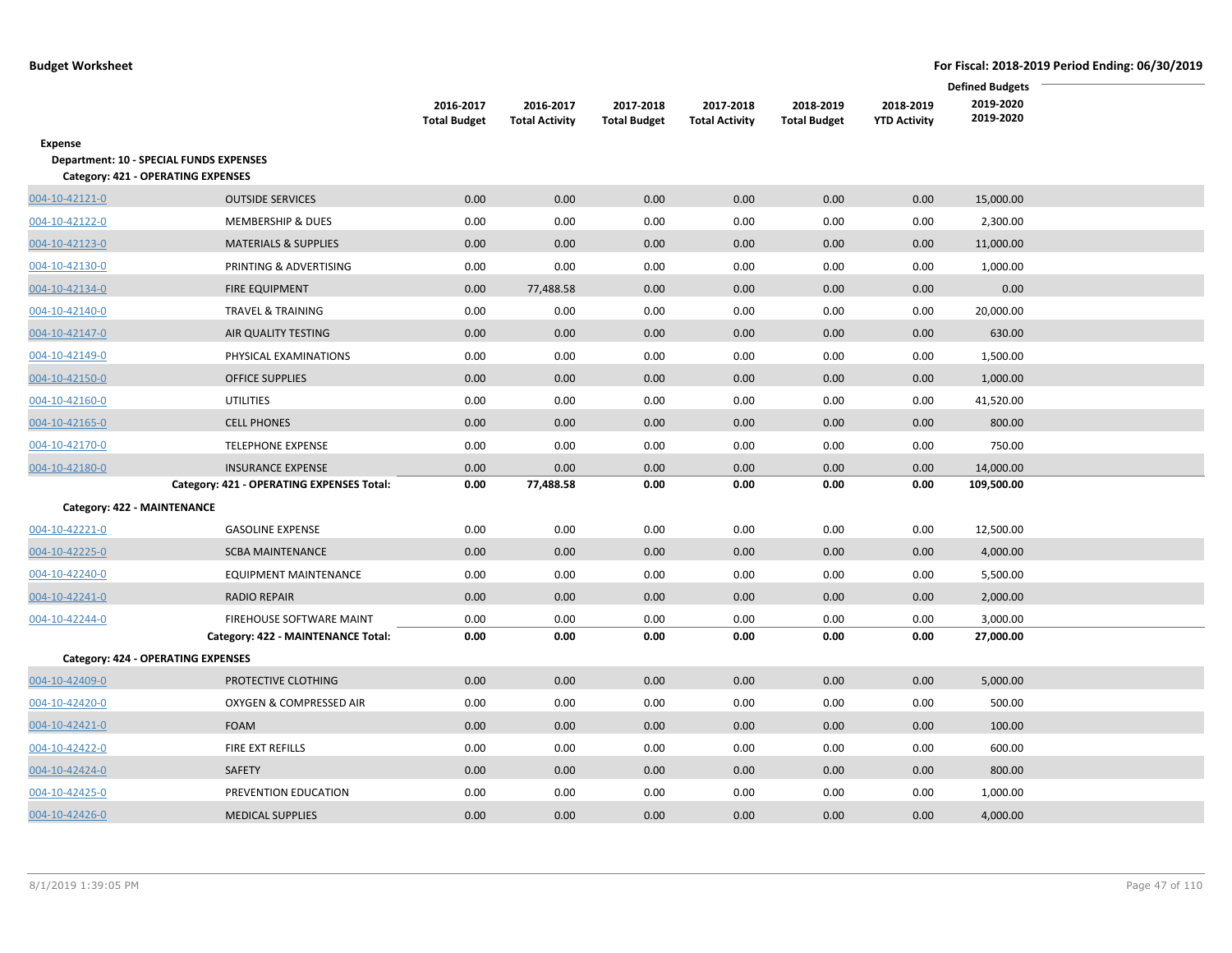|                |                                                | 2016-2017<br><b>Total Budget</b> | 2016-2017<br><b>Total Activity</b> | 2017-2018<br><b>Total Budget</b> | 2017-2018<br><b>Total Activity</b> | 2018-2019<br><b>Total Budget</b> | 2018-2019<br><b>YTD Activity</b> | <b>Defined Budgets</b><br>2019-2020<br>2019-2020 |  |
|----------------|------------------------------------------------|----------------------------------|------------------------------------|----------------------------------|------------------------------------|----------------------------------|----------------------------------|--------------------------------------------------|--|
| 004-10-42480-0 | <b>BATTERIES</b>                               | 0.00                             | 0.00                               | 0.00                             | 0.00                               | 0.00                             | 0.00                             | 1,500.00                                         |  |
|                | Category: 424 - OPERATING EXPENSES Total:      | 0.00                             | 0.00                               | 0.00                             | 0.00                               | 0.00                             | 0.00                             | 13,500.00                                        |  |
|                | Category: 460 - CAPITAL EQUIPMENT              |                                  |                                    |                                  |                                    |                                  |                                  |                                                  |  |
| 004-10-46006-0 | <b>CAPITAL EQUIP</b>                           | 268,345.00                       | 142,087.82                         | 719,733.00                       | 646,492.21                         | 534,249.00                       | 273,384.73                       | 390,546.00                                       |  |
|                | Category: 460 - CAPITAL EQUIPMENT Total:       | 268,345.00                       | 142,087.82                         | 719,733.00                       | 646,492.21                         | 534,249.00                       | 273,384.73                       | 390,546.00                                       |  |
|                | Department: 10 - SPECIAL FUNDS EXPENSES Total: | 268,345.00                       | 219,576.40                         | 719,733.00                       | 646,492.21                         | 534.249.00                       | 273.384.73                       | 540,546.00                                       |  |
|                | <b>Expense Total:</b>                          | 268,345.00                       | 219,576.40                         | 719,733.00                       | 646,492.21                         | 534,249.00                       | 273,384.73                       | 540,546.00                                       |  |
|                | Fund: 004 - FIRE FUND Surplus (Deficit):       | $-93,691.00$                     | 89,740.39                          | $-183,431.00$                    | $-108,382.53$                      | -75.049.00                       | 185,779.07                       | $-260,828.00$                                    |  |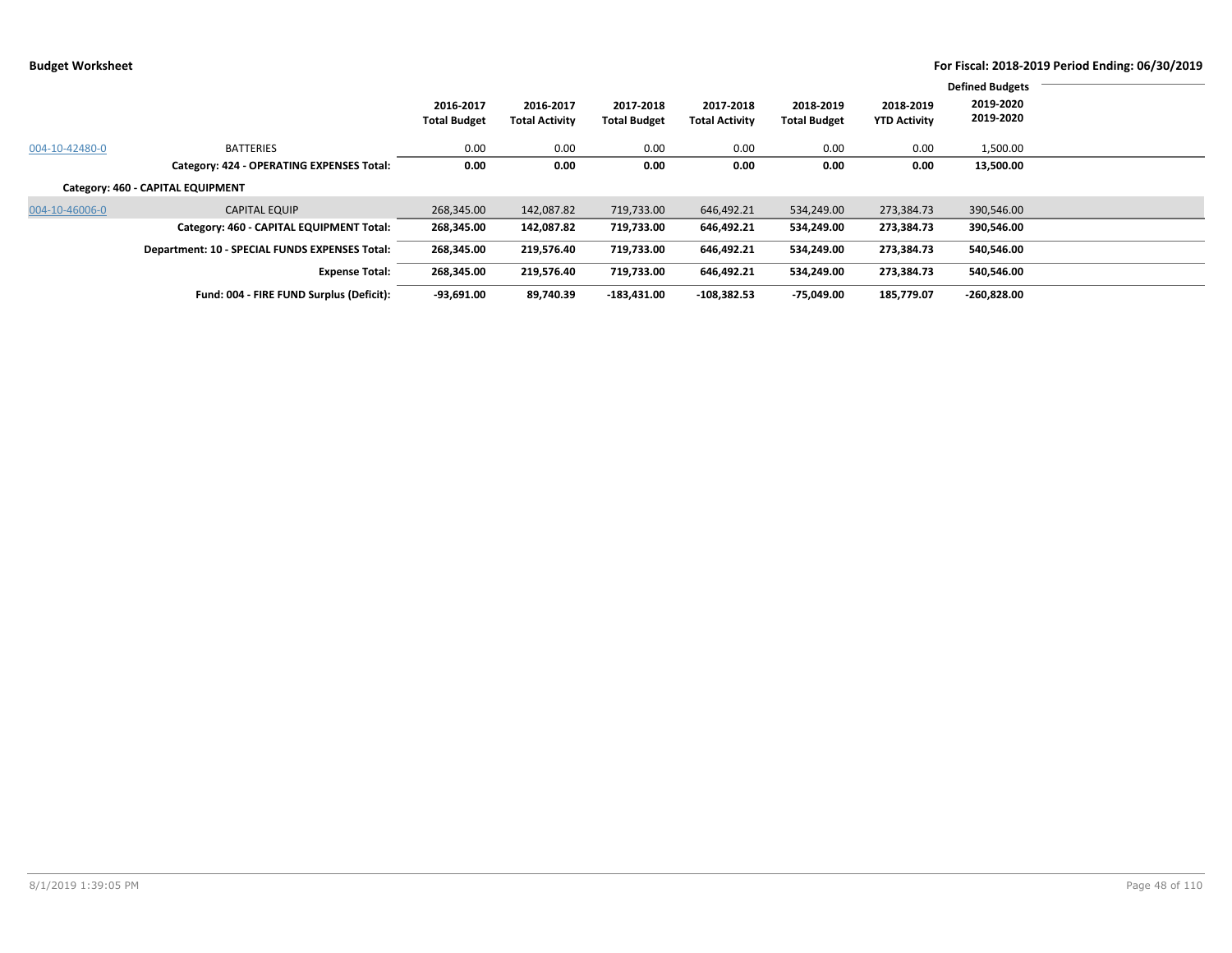|                             |                                                 |                     |                       |                     |                       |                     |                     | <b>Defined Budgets</b> |  |
|-----------------------------|-------------------------------------------------|---------------------|-----------------------|---------------------|-----------------------|---------------------|---------------------|------------------------|--|
|                             |                                                 | 2016-2017           | 2016-2017             | 2017-2018           | 2017-2018             | 2018-2019           | 2018-2019           | 2019-2020              |  |
|                             |                                                 | <b>Total Budget</b> | <b>Total Activity</b> | <b>Total Budget</b> | <b>Total Activity</b> | <b>Total Budget</b> | <b>YTD Activity</b> | 2019-2020              |  |
|                             |                                                 |                     |                       |                     |                       |                     |                     |                        |  |
| Fund: 005 - RECREATION FUND |                                                 |                     |                       |                     |                       |                     |                     |                        |  |
| Revenue                     |                                                 |                     |                       |                     |                       |                     |                     |                        |  |
|                             | Department: 00 - NON DEPARTMENTAL               |                     |                       |                     |                       |                     |                     |                        |  |
|                             |                                                 |                     |                       |                     |                       |                     |                     |                        |  |
|                             | Category: 360 - MISCELLANEOUS REVENUES          |                     |                       |                     |                       |                     |                     |                        |  |
| 005-00-36050                | MISC. REVENUES                                  | 3,000.00            | 2,209.00              | 2,000.00            | 3,344.00              | 2,000.00            | 3,770.00            | 2,000.00               |  |
|                             |                                                 |                     |                       |                     |                       |                     |                     |                        |  |
| 005-00-36066                | <b>ACTIVITY PROGRAMS INCOME</b>                 | 2,000.00            | 2,181.00              | 2,000.00            | 0.00                  | 0.00                | 0.00                | 0.00                   |  |
|                             | Category: 360 - MISCELLANEOUS REVENUES Total:   | 5,000.00            | 4,390.00              | 4,000.00            | 3,344.00              | 2,000.00            | 3,770.00            | 2,000.00               |  |
|                             |                                                 |                     |                       |                     |                       |                     |                     |                        |  |
|                             | Category: 370 - GRANTS AND CONTRIBUTIONS        |                     |                       |                     |                       |                     |                     |                        |  |
| 005-00-37007                | <b>CONT STATE</b>                               | 0.00                | 9,765.40              | 0.00                | 3,695.74              | 0.00                | 0.00                | 0.00                   |  |
|                             |                                                 |                     |                       |                     |                       |                     |                     |                        |  |
| 005-00-37009                | <b>CONT FROM CUST/PUBLIC</b>                    | 0.00                | 0.00                  | 0.00                | 0.00                  | 0.00                | 3,000.00            | 0.00                   |  |
|                             | Category: 370 - GRANTS AND CONTRIBUTIONS Total: | 0.00                | 9,765.40              | 0.00                | 3,695.74              | 0.00                | 3,000.00            | 0.00                   |  |
|                             | Department: 00 - NON DEPARTMENTAL Total:        | 5,000.00            | 14,155.40             | 4,000.00            | 7,039.74              | 2,000.00            | 6,770.00            | 2,000.00               |  |
|                             |                                                 |                     |                       |                     |                       |                     |                     |                        |  |
|                             | <b>Revenue Total:</b>                           | 5,000.00            | 14,155.40             | 4,000.00            | 7,039.74              | 2,000.00            | 6,770.00            | 2,000.00               |  |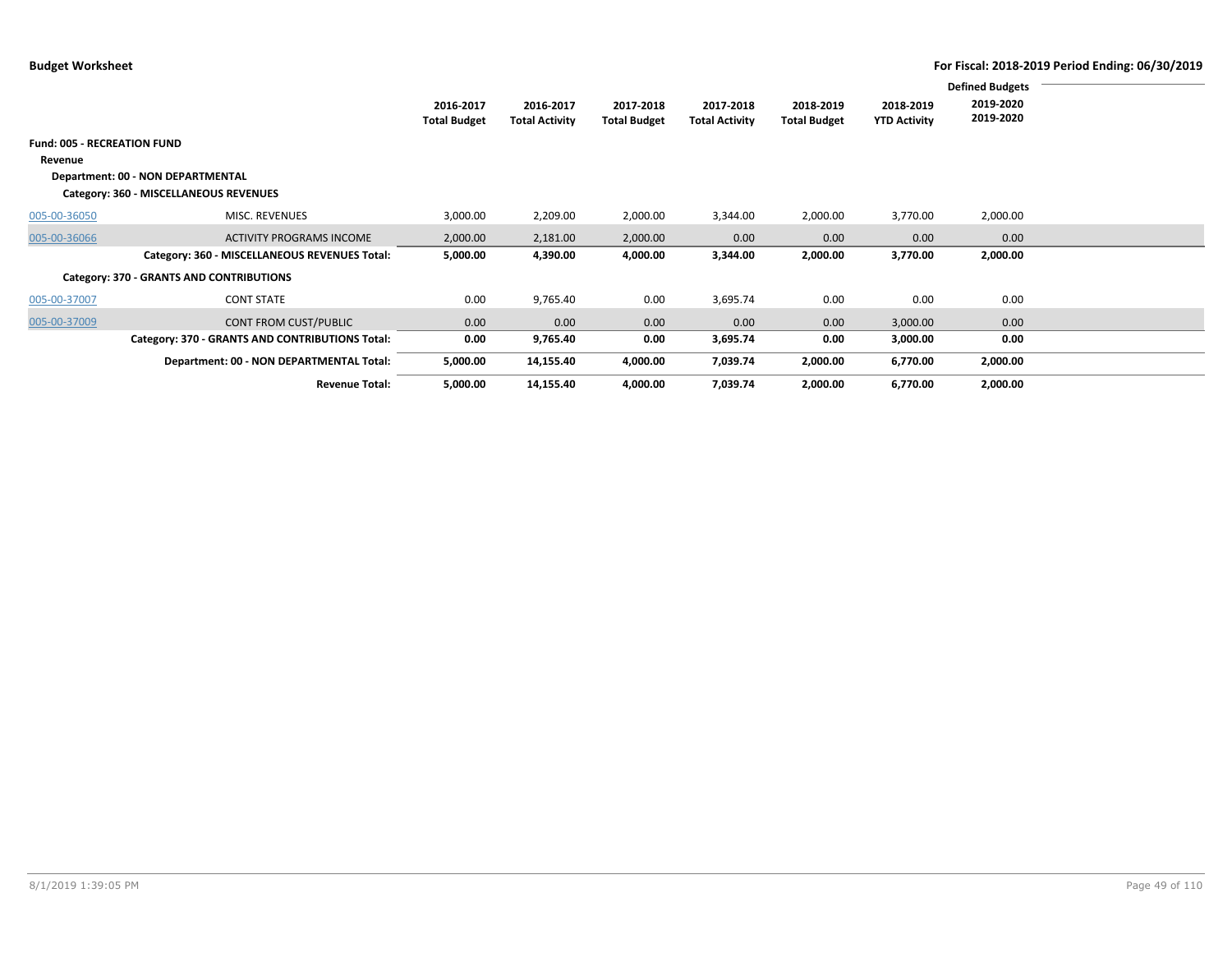|                |                                                |                                  |                                    |                                  |                                    |                                  |                                  | <b>Defined Budgets</b> |  |
|----------------|------------------------------------------------|----------------------------------|------------------------------------|----------------------------------|------------------------------------|----------------------------------|----------------------------------|------------------------|--|
|                |                                                | 2016-2017<br><b>Total Budget</b> | 2016-2017<br><b>Total Activity</b> | 2017-2018<br><b>Total Budget</b> | 2017-2018<br><b>Total Activity</b> | 2018-2019<br><b>Total Budget</b> | 2018-2019<br><b>YTD Activity</b> | 2019-2020<br>2019-2020 |  |
| Expense        |                                                |                                  |                                    |                                  |                                    |                                  |                                  |                        |  |
|                | Department: 10 - SPECIAL FUNDS EXPENSES        |                                  |                                    |                                  |                                    |                                  |                                  |                        |  |
|                | Category: 410 - PERSONNEL SERVICES             |                                  |                                    |                                  |                                    |                                  |                                  |                        |  |
| 005-10-41014-0 | UNEMPLOYMENT                                   | 42.00                            | 47.50                              | 0.00                             | 0.00                               | 0.00                             | 0.00                             | 0.00                   |  |
| 005-10-41015-0 | <b>WORKER'S COMPENSATION</b>                   | 21.00                            | 49.50                              | 0.00                             | 0.00                               | 0.00                             | 0.00                             | 0.00                   |  |
|                | Category: 410 - PERSONNEL SERVICES Total:      | 63.00                            | 97.00                              | 0.00                             | 0.00                               | 0.00                             | 0.00                             | 0.00                   |  |
|                | Category: 421 - OPERATING EXPENSES             |                                  |                                    |                                  |                                    |                                  |                                  |                        |  |
| 005-10-42123-0 | <b>MATERIALS &amp; SUPPLIES</b>                | 22,000.00                        | 17,997.19                          | 20,493.00                        | 18,314.00                          | 7,219.00                         | 3,079.81                         | 10,909.00              |  |
|                | Category: 421 - OPERATING EXPENSES Total:      | 22,000.00                        | 17,997.19                          | 20,493.00                        | 18,314.00                          | 7,219.00                         | 3,079.81                         | 10,909.00              |  |
|                | Department: 10 - SPECIAL FUNDS EXPENSES Total: | 22,063.00                        | 18,094.19                          | 20,493.00                        | 18,314.00                          | 7,219.00                         | 3,079.81                         | 10,909.00              |  |
|                | <b>Expense Total:</b>                          | 22,063.00                        | 18,094.19                          | 20,493.00                        | 18,314.00                          | 7,219.00                         | 3,079.81                         | 10,909.00              |  |
|                | Fund: 005 - RECREATION FUND Surplus (Deficit): | $-17,063.00$                     | $-3,938.79$                        | $-16,493.00$                     | $-11,274.26$                       | $-5,219.00$                      | 3,690.19                         | $-8,909.00$            |  |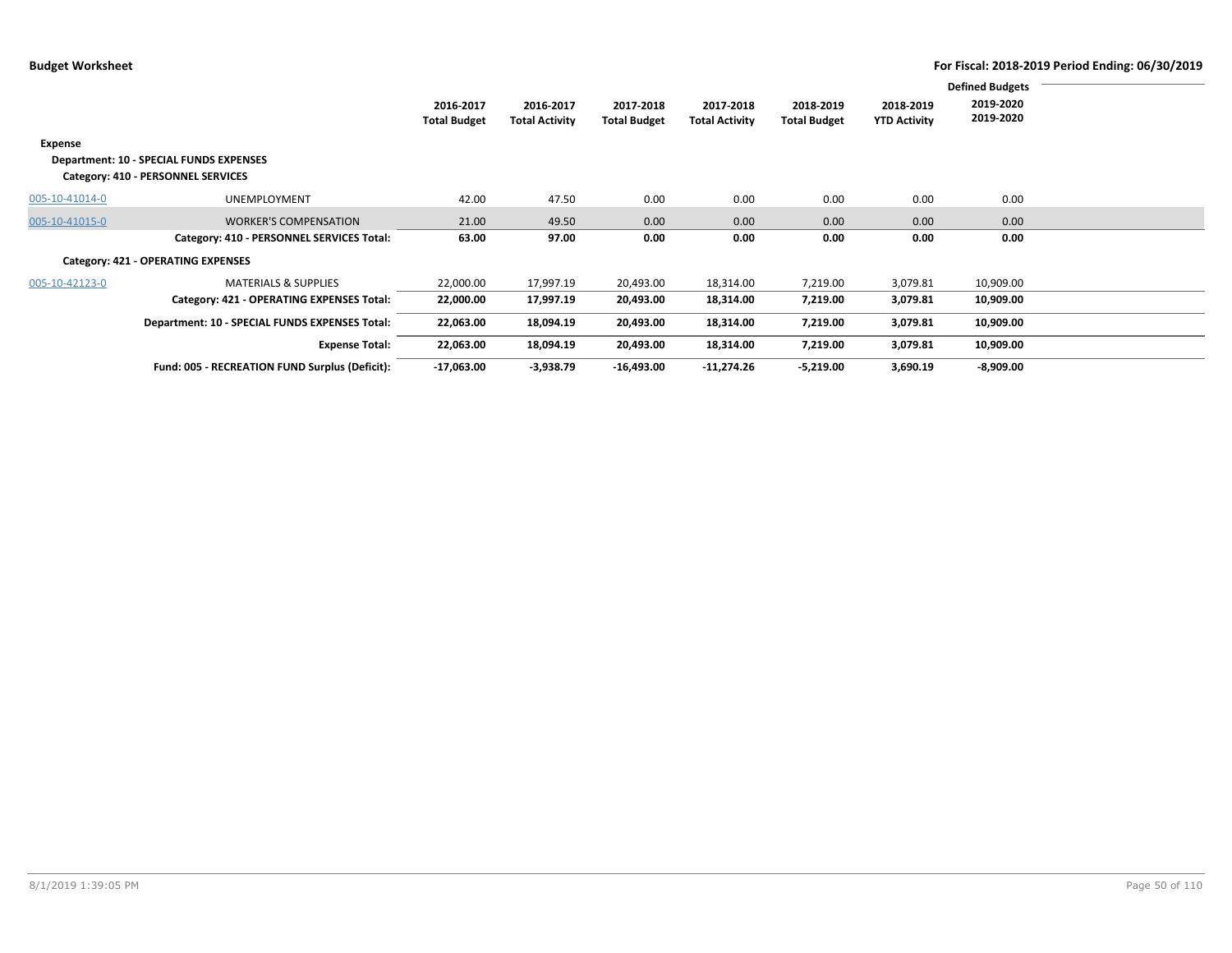|              |                                                |                     |                       |                     |                       |                     |                     | <b>Defined Budgets</b> |  |
|--------------|------------------------------------------------|---------------------|-----------------------|---------------------|-----------------------|---------------------|---------------------|------------------------|--|
|              |                                                | 2016-2017           | 2016-2017             | 2017-2018           | 2017-2018             | 2018-2019           | 2018-2019           | 2019-2020              |  |
|              |                                                | <b>Total Budget</b> | <b>Total Activity</b> | <b>Total Budget</b> | <b>Total Activity</b> | <b>Total Budget</b> | <b>YTD Activity</b> | 2019-2020              |  |
|              |                                                |                     |                       |                     |                       |                     |                     |                        |  |
|              | Fund: 006 - CAPITAL EQUIPMENT REPLACE          |                     |                       |                     |                       |                     |                     |                        |  |
| Revenue      |                                                |                     |                       |                     |                       |                     |                     |                        |  |
|              | Department: 00 - NON DEPARTMENTAL              |                     |                       |                     |                       |                     |                     |                        |  |
|              | Category: 300 - TAX REVENUES                   |                     |                       |                     |                       |                     |                     |                        |  |
|              |                                                |                     |                       |                     |                       |                     |                     |                        |  |
| 006-00-30027 | <b>GROSS RECEIPTS TAX .25</b>                  | 467,000.00          | 371,352.80            | 396,500.00          | 372,945.70            | 389,000.00          | 487,933.08          | 450,000.00             |  |
|              | Category: 300 - TAX REVENUES Total:            | 467,000.00          | 371,352.80            | 396,500.00          | 372,945.70            | 389,000.00          | 487,933.08          | 450,000.00             |  |
|              | Category: 360 - MISCELLANEOUS REVENUES         |                     |                       |                     |                       |                     |                     |                        |  |
| 006-00-36010 | INTEREST ON INVESTMENTS                        | 0.00                | 0.12                  | 0.00                | 0.12                  | 0.00                | 0.12                | 0.00                   |  |
|              | Category: 360 - MISCELLANEOUS REVENUES Total:  | 0.00                | 0.12                  | 0.00                | 0.12                  | 0.00                | 0.12                | 0.00                   |  |
|              | Category: 385 - TRANSFER TO OTHER FUNDS        |                     |                       |                     |                       |                     |                     |                        |  |
| 006-00-38509 | <b>TRANS TO NMFA LOANS</b>                     | $-381,594.00$       | $-371,352.80$         | $-372,947.00$       | $-372,945.70$         | $-373,000.00$       | $-373,000.00$       | $-534,945.00$          |  |
|              | Category: 385 - TRANSFER TO OTHER FUNDS Total: | -381,594.00         | -371,352.80           | -372,947.00         | -372,945.70           | -373,000.00         | -373,000.00         | -534,945.00            |  |
|              | Department: 00 - NON DEPARTMENTAL Total:       | 85,406.00           | 0.12                  | 23,553.00           | 0.12                  | 16,000.00           | 114,933.20          | $-84,945.00$           |  |
|              | <b>Revenue Total:</b>                          | 85,406.00           | 0.12                  | 23,553.00           | 0.12                  | 16,000.00           | 114,933.20          | $-84,945.00$           |  |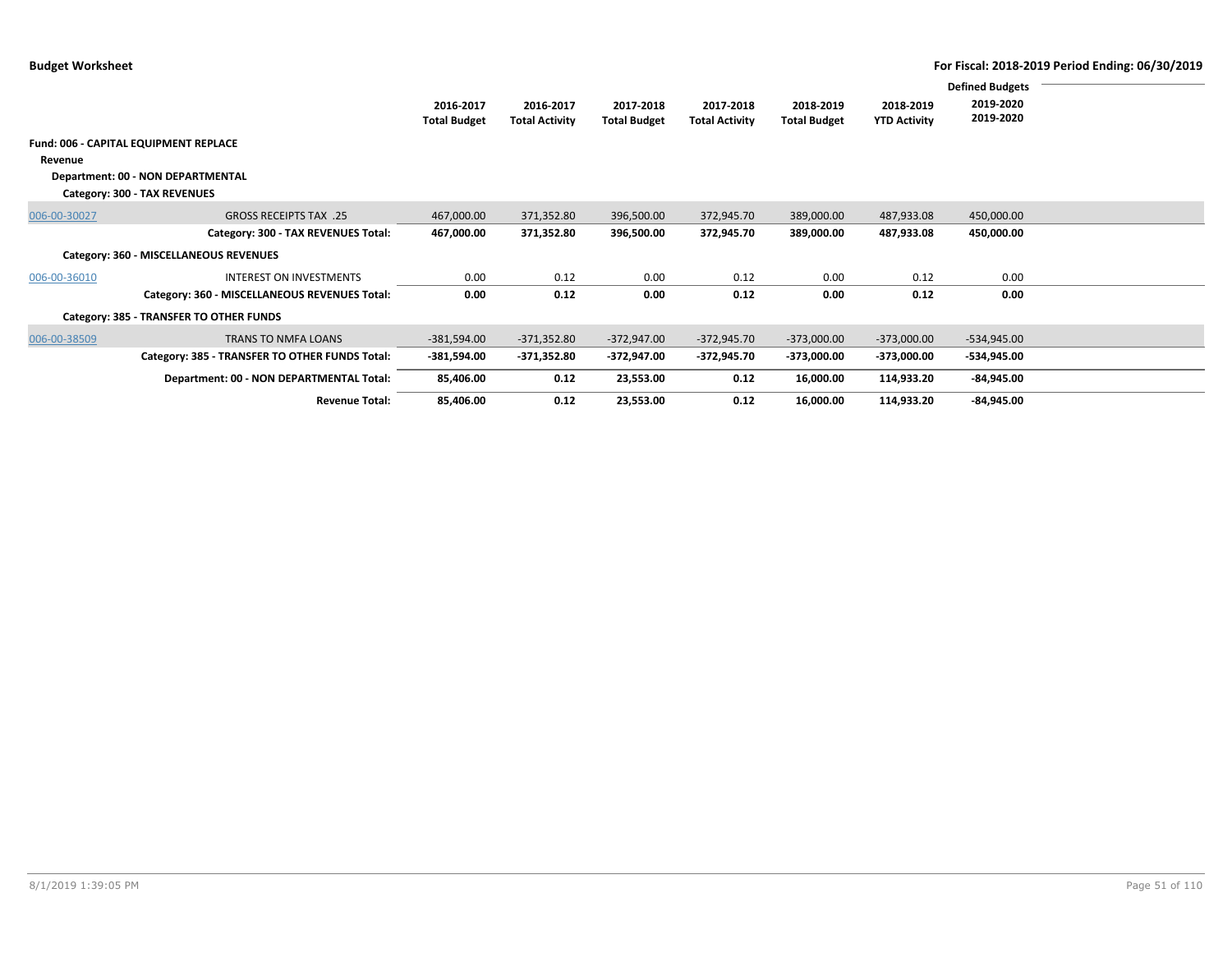|                                                          |                     |                       |                     |                       |                     |                     | <b>Defined Budgets</b> |  |
|----------------------------------------------------------|---------------------|-----------------------|---------------------|-----------------------|---------------------|---------------------|------------------------|--|
|                                                          | 2016-2017           | 2016-2017             | 2017-2018           | 2017-2018             | 2018-2019           | 2018-2019           | 2019-2020              |  |
|                                                          | <b>Total Budget</b> | <b>Total Activity</b> | <b>Total Budget</b> | <b>Total Activity</b> | <b>Total Budget</b> | <b>YTD Activity</b> | 2019-2020              |  |
| Expense                                                  |                     |                       |                     |                       |                     |                     |                        |  |
| <b>Department: 10 - SPECIAL FUNDS EXPENSES</b>           |                     |                       |                     |                       |                     |                     |                        |  |
| Category: 421 - OPERATING EXPENSES                       |                     |                       |                     |                       |                     |                     |                        |  |
| ADM FEE GROSS RECEIPTS TAXES<br>006-10-42196-0           | 0.00                | 0.00                  | 0.00                | 0.00                  | 16,000.00           | 15,921.87           | 14,625.00              |  |
| Category: 421 - OPERATING EXPENSES Total:                | 0.00                | 0.00                  | 0.00                | 0.00                  | 16,000.00           | 15,921.87           | 14,625.00              |  |
| Department: 10 - SPECIAL FUNDS EXPENSES Total:           | 0.00                | 0.00                  | 0.00                | 0.00                  | 16,000.00           | 15,921.87           | 14,625.00              |  |
| <b>Expense Total:</b>                                    | 0.00                | 0.00                  | 0.00                | 0.00                  | 16,000.00           | 15,921.87           | 14,625.00              |  |
| Fund: 006 - CAPITAL EQUIPMENT REPLACE Surplus (Deficit): | 85,406.00           | 0.12                  | 23,553.00           | 0.12                  | 0.00                | 99,011.33           | -99,570.00             |  |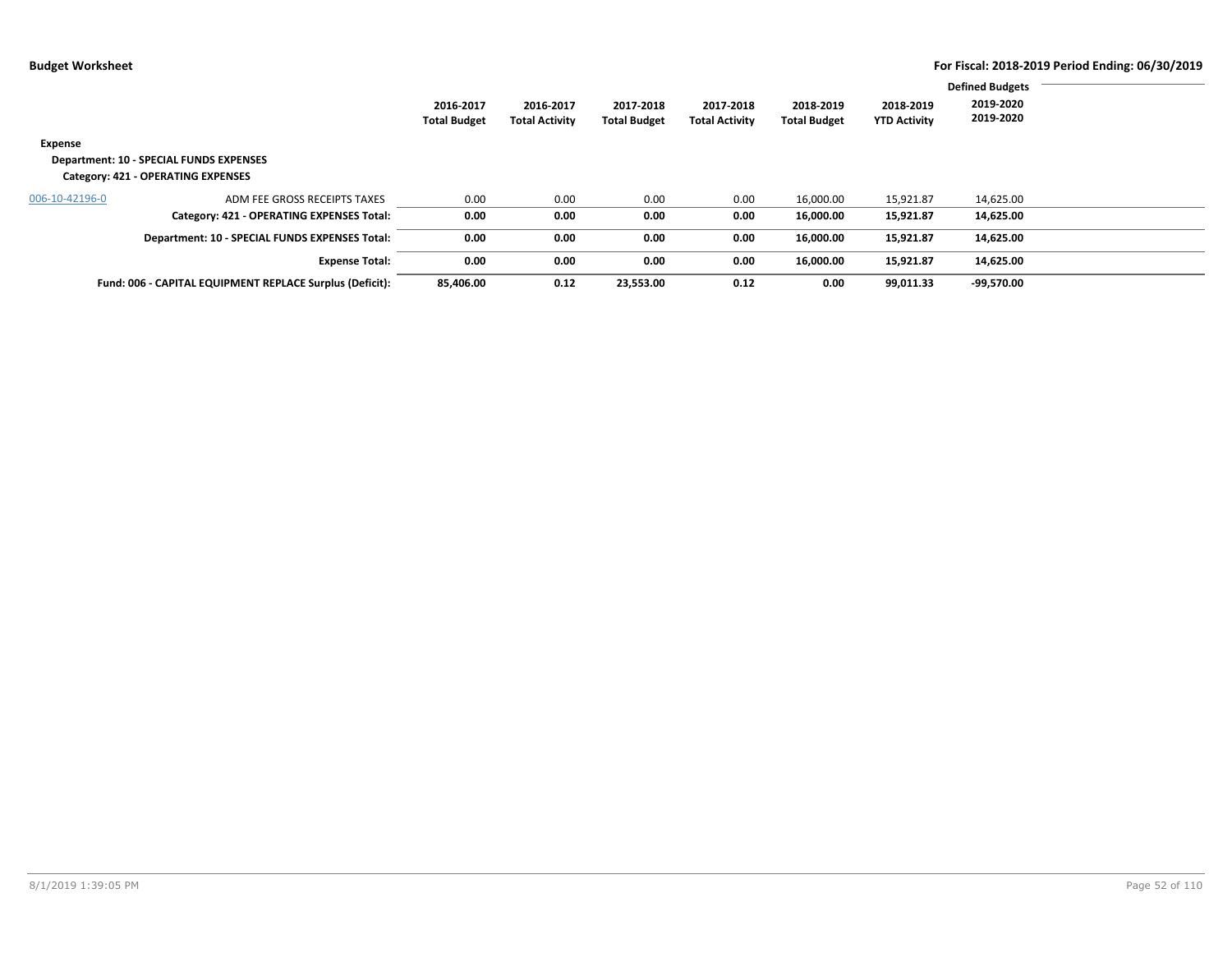|                                    |                                               |                                  |                                    |                                  |                                    |                                  |                                  | <b>Defined Budgets</b> |  |
|------------------------------------|-----------------------------------------------|----------------------------------|------------------------------------|----------------------------------|------------------------------------|----------------------------------|----------------------------------|------------------------|--|
|                                    |                                               | 2016-2017<br><b>Total Budget</b> | 2016-2017<br><b>Total Activity</b> | 2017-2018<br><b>Total Budget</b> | 2017-2018<br><b>Total Activity</b> | 2018-2019<br><b>Total Budget</b> | 2018-2019<br><b>YTD Activity</b> | 2019-2020<br>2019-2020 |  |
| <b>Fund: 007 - CORRECTION FEES</b> |                                               |                                  |                                    |                                  |                                    |                                  |                                  |                        |  |
| Revenue                            |                                               |                                  |                                    |                                  |                                    |                                  |                                  |                        |  |
|                                    | Department: 00 - NON DEPARTMENTAL             |                                  |                                    |                                  |                                    |                                  |                                  |                        |  |
|                                    | Category: 360 - MISCELLANEOUS REVENUES        |                                  |                                    |                                  |                                    |                                  |                                  |                        |  |
| 007-00-36010                       | <b>INTEREST ON INVESTMENTS</b>                | 0.00                             | 0.12                               | 0.00                             | 0.12                               | 0.00                             | 0.12                             | 0.00                   |  |
|                                    | Category: 360 - MISCELLANEOUS REVENUES Total: | 0.00                             | 0.12                               | 0.00                             | 0.12                               | 0.00                             | 0.12                             | 0.00                   |  |
|                                    | Department: 00 - NON DEPARTMENTAL Total:      | 0.00                             | 0.12                               | 0.00                             | 0.12                               | 0.00                             | 0.12                             | 0.00                   |  |
|                                    | <b>Revenue Total:</b>                         | 0.00                             | 0.12                               | 0.00                             | 0.12                               | 0.00                             | 0.12                             | 0.00                   |  |
|                                    | Fund: 007 - CORRECTION FEES Total:            | 0.00                             | 0.12                               | 0.00                             | 0.12                               | 0.00                             | 0.12                             | 0.00                   |  |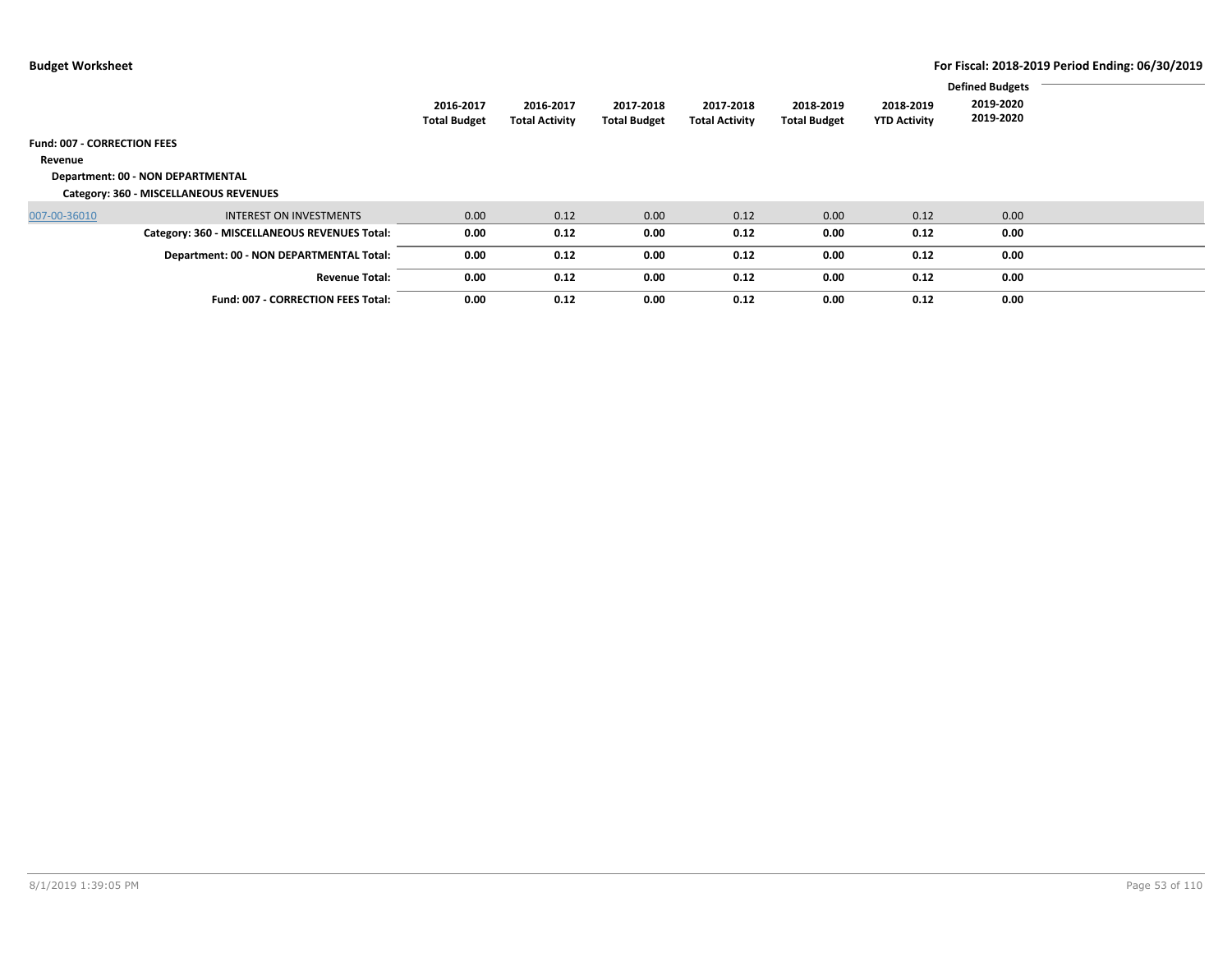|                                    |                                               | 2016-2017<br><b>Total Budget</b> | 2016-2017<br><b>Total Activity</b> | 2017-2018<br><b>Total Budget</b> | 2017-2018<br><b>Total Activity</b> | 2018-2019<br><b>Total Budget</b> | 2018-2019<br><b>YTD Activity</b> | <b>Defined Budgets</b><br>2019-2020<br>2019-2020 |  |
|------------------------------------|-----------------------------------------------|----------------------------------|------------------------------------|----------------------------------|------------------------------------|----------------------------------|----------------------------------|--------------------------------------------------|--|
| <b>Fund: 008 - POLICE EVIDENCE</b> |                                               |                                  |                                    |                                  |                                    |                                  |                                  |                                                  |  |
| Revenue                            |                                               |                                  |                                    |                                  |                                    |                                  |                                  |                                                  |  |
|                                    | Department: 00 - NON DEPARTMENTAL             |                                  |                                    |                                  |                                    |                                  |                                  |                                                  |  |
|                                    | Category: 360 - MISCELLANEOUS REVENUES        |                                  |                                    |                                  |                                    |                                  |                                  |                                                  |  |
| 008-00-36022                       | <b>EVIDENCE REVENUES</b>                      | 500.00                           | 0.00                               | 500.00                           | 0.00                               | 500.00                           | 2,934.99                         | 500.00                                           |  |
|                                    | Category: 360 - MISCELLANEOUS REVENUES Total: | 500.00                           | 0.00                               | 500.00                           | 0.00                               | 500.00                           | 2,934.99                         | 500.00                                           |  |
|                                    | Department: 00 - NON DEPARTMENTAL Total:      | 500.00                           | 0.00                               | 500.00                           | 0.00                               | 500.00                           | 2,934.99                         | 500.00                                           |  |
|                                    | <b>Revenue Total:</b>                         | 500.00                           | 0.00                               | 500.00                           | 0.00                               | 500.00                           | 2,934.99                         | 500.00                                           |  |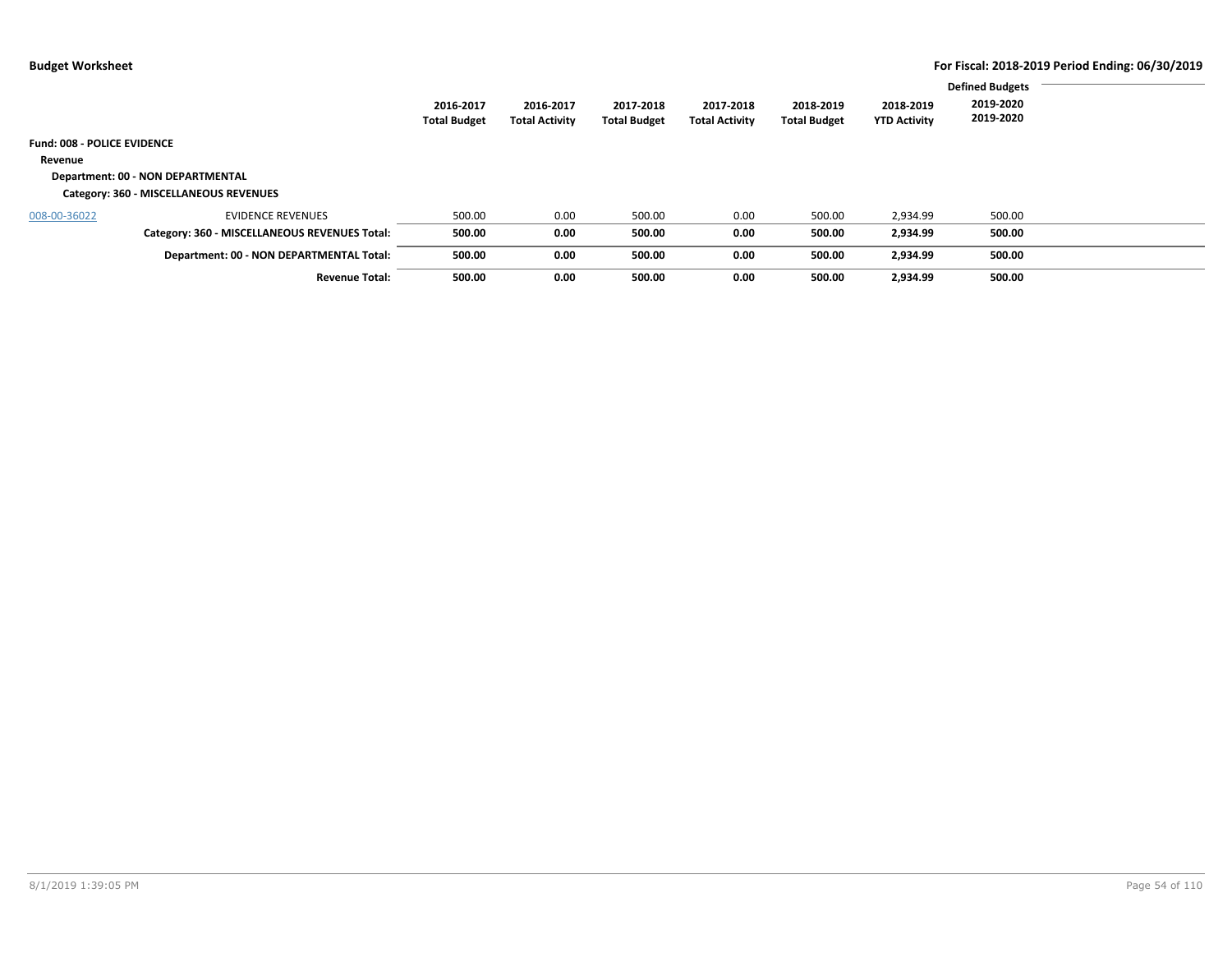| Expense        | Department: 10 - SPECIAL FUNDS EXPENSES<br>Category: 424 - OPERATING EXPENSES | 2016-2017<br><b>Total Budget</b> | 2016-2017<br><b>Total Activity</b> | 2017-2018<br><b>Total Budget</b> | 2017-2018<br><b>Total Activity</b> | 2018-2019<br><b>Total Budget</b> | 2018-2019<br><b>YTD Activity</b> | <b>Defined Budgets</b><br>2019-2020<br>2019-2020 |  |
|----------------|-------------------------------------------------------------------------------|----------------------------------|------------------------------------|----------------------------------|------------------------------------|----------------------------------|----------------------------------|--------------------------------------------------|--|
| 008-10-42463-0 | <b>EVIDENCE REIMBURSE</b>                                                     | 7,131.00                         | 0.00                               | 7,131.00                         | 113.99                             | 7,017.00                         | 2,195.00                         | 7,757.00                                         |  |
|                | Category: 424 - OPERATING EXPENSES Total:                                     | 7,131.00                         | 0.00                               | 7,131.00                         | 113.99                             | 7,017.00                         | 2,195.00                         | 7,757.00                                         |  |
|                | Department: 10 - SPECIAL FUNDS EXPENSES Total:                                | 7,131.00                         | 0.00                               | 7,131.00                         | 113.99                             | 7,017.00                         | 2,195.00                         | 7,757.00                                         |  |
|                | <b>Expense Total:</b>                                                         | 7,131.00                         | 0.00                               | 7,131.00                         | 113.99                             | 7,017.00                         | 2,195.00                         | 7,757.00                                         |  |
|                | Fund: 008 - POLICE EVIDENCE Surplus (Deficit):                                | $-6,631.00$                      | 0.00                               | $-6,631.00$                      | $-113.99$                          | $-6,517.00$                      | 739.99                           | $-7,257.00$                                      |  |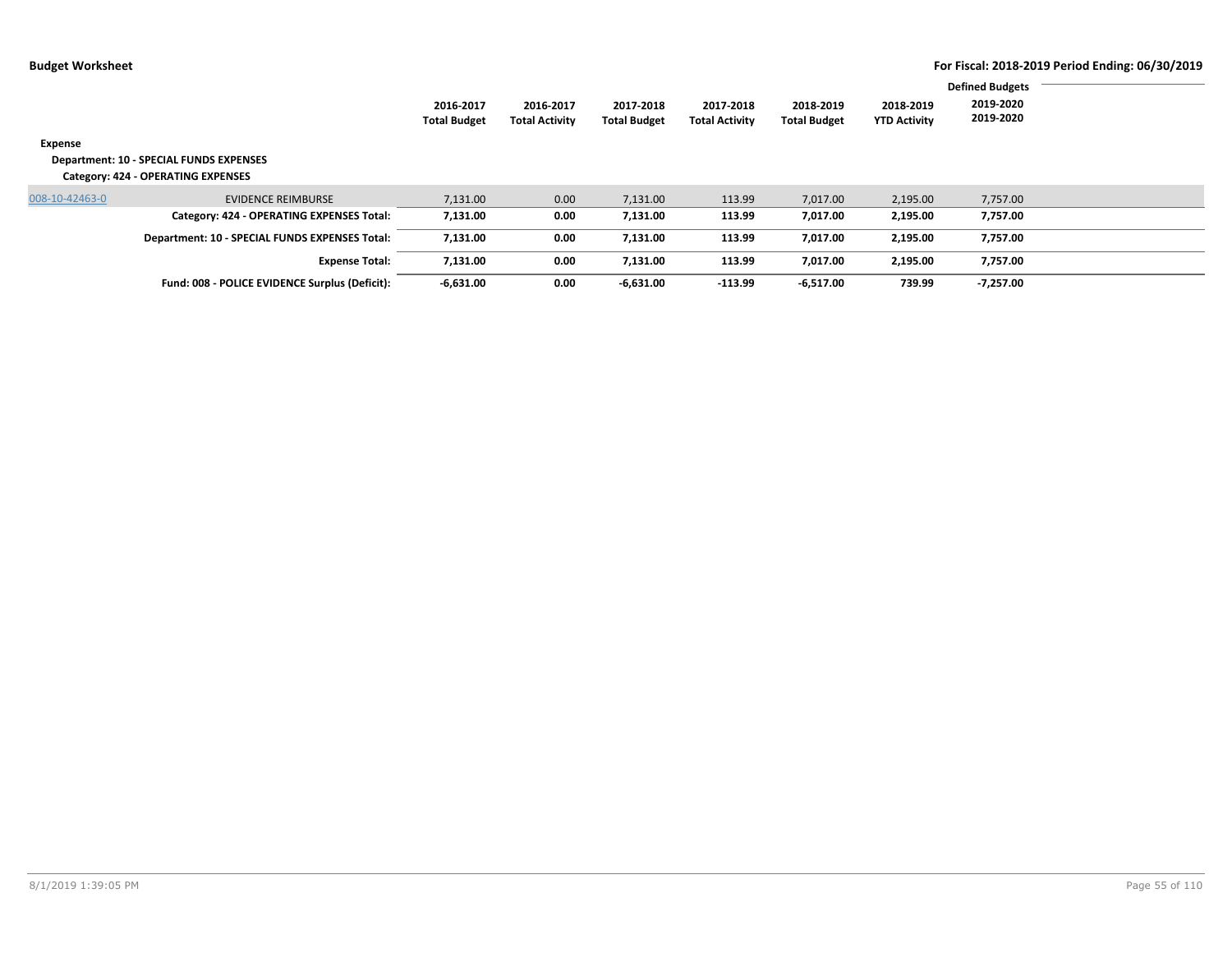|                                  |                                                                             | 2016-2017<br><b>Total Budget</b> | 2016-2017<br><b>Total Activity</b> | 2017-2018<br><b>Total Budget</b> | 2017-2018<br><b>Total Activity</b> | 2018-2019<br><b>Total Budget</b> | 2018-2019<br><b>YTD Activity</b> | <b>Defined Budgets</b><br>2019-2020<br>2019-2020 |  |
|----------------------------------|-----------------------------------------------------------------------------|----------------------------------|------------------------------------|----------------------------------|------------------------------------|----------------------------------|----------------------------------|--------------------------------------------------|--|
| <b>Fund: 011 - D.A.R.E. FUND</b> |                                                                             |                                  |                                    |                                  |                                    |                                  |                                  |                                                  |  |
| Revenue                          |                                                                             |                                  |                                    |                                  |                                    |                                  |                                  |                                                  |  |
|                                  | Department: 00 - NON DEPARTMENTAL<br>Category: 360 - MISCELLANEOUS REVENUES |                                  |                                    |                                  |                                    |                                  |                                  |                                                  |  |
| 011-00-36010                     | INTEREST ON INVESTMENTS                                                     | 0.00                             | 0.00                               | 0.00                             | 0.05                               | 0.00                             | 0.24                             | 0.00                                             |  |
|                                  | Category: 360 - MISCELLANEOUS REVENUES Total:                               | 0.00                             | 0.00                               | 0.00                             | 0.05                               | 0.00                             | 0.24                             | 0.00                                             |  |
|                                  | Department: 00 - NON DEPARTMENTAL Total:                                    | 0.00                             | 0.00                               | 0.00                             | 0.05                               | 0.00                             | 0.24                             | 0.00                                             |  |
|                                  | <b>Revenue Total:</b>                                                       | 0.00                             | 0.00                               | 0.00                             | 0.05                               | 0.00                             | 0.24                             | 0.00                                             |  |
|                                  | Fund: 011 - D.A.R.E. FUND Total:                                            | 0.00                             | 0.00                               | 0.00                             | 0.05                               | 0.00                             | 0.24                             | 0.00                                             |  |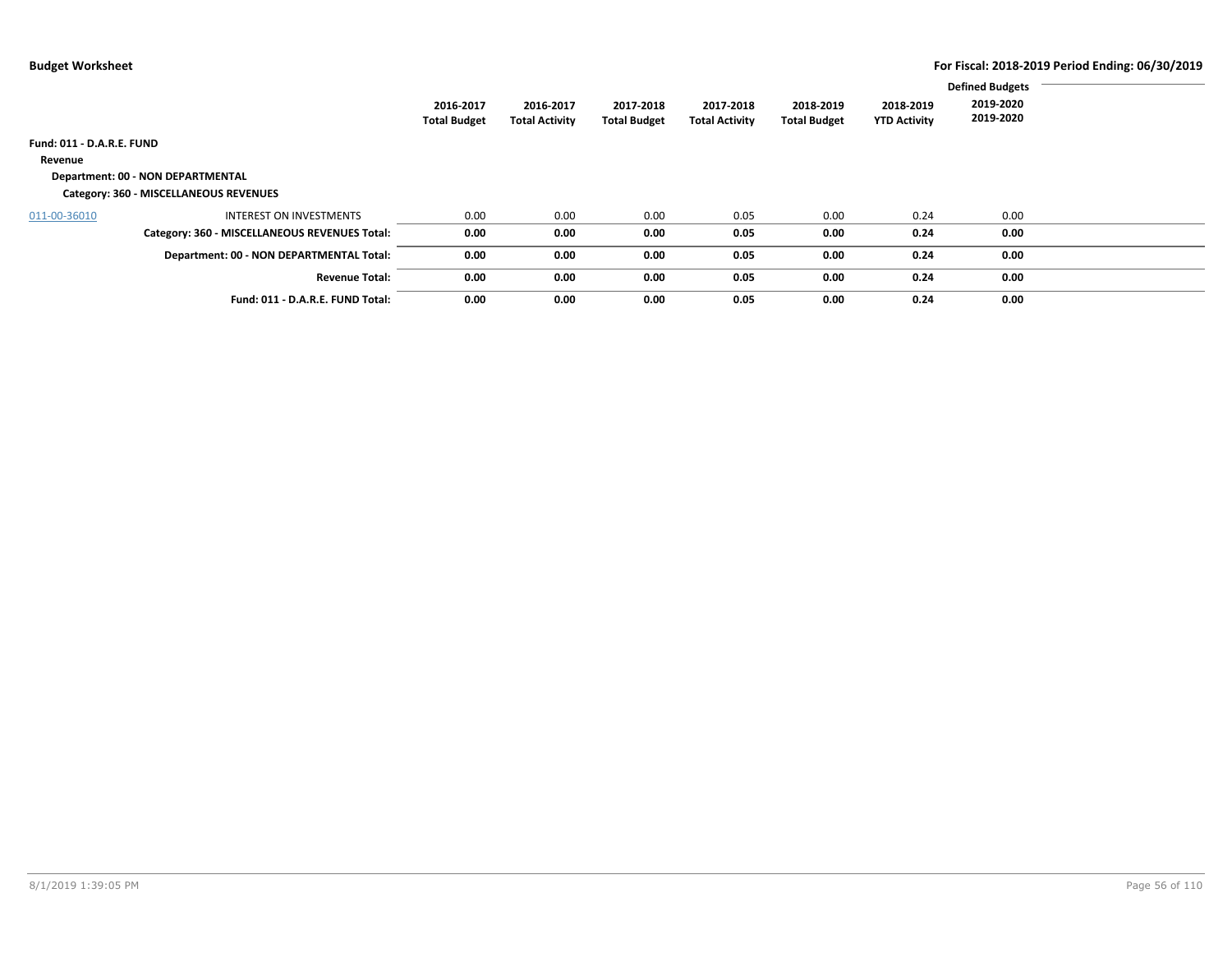|              |                                                                             |                                  |                                    |                                  |                                    |                                  |                                  | <b>Defined Budgets</b> |  |
|--------------|-----------------------------------------------------------------------------|----------------------------------|------------------------------------|----------------------------------|------------------------------------|----------------------------------|----------------------------------|------------------------|--|
|              |                                                                             | 2016-2017<br><b>Total Budget</b> | 2016-2017<br><b>Total Activity</b> | 2017-2018<br><b>Total Budget</b> | 2017-2018<br><b>Total Activity</b> | 2018-2019<br><b>Total Budget</b> | 2018-2019<br><b>YTD Activity</b> | 2019-2020<br>2019-2020 |  |
|              | <b>Fund: 012 - LIBRARY GIFTS &amp; GRANTS</b>                               |                                  |                                    |                                  |                                    |                                  |                                  |                        |  |
| Revenue      |                                                                             |                                  |                                    |                                  |                                    |                                  |                                  |                        |  |
|              | Department: 00 - NON DEPARTMENTAL<br>Category: 360 - MISCELLANEOUS REVENUES |                                  |                                    |                                  |                                    |                                  |                                  |                        |  |
| 012-00-36010 | <b>INTEREST ON INVESTMENTS</b>                                              | 0.00                             | 0.35                               | 0.00                             | 0.35                               | 0.00                             | 0.35                             | 0.00                   |  |
|              | Category: 360 - MISCELLANEOUS REVENUES Total:                               | 0.00                             | 0.35                               | 0.00                             | 0.35                               | 0.00                             | 0.35                             | 0.00                   |  |
|              | Category: 370 - GRANTS AND CONTRIBUTIONS                                    |                                  |                                    |                                  |                                    |                                  |                                  |                        |  |
| 012-00-37009 | CONT FROM CUST/PUBLIC                                                       | 0.00                             | 74.19                              | 0.00                             | 1,494.36                           | 0.00                             | 45.44                            | 0.00                   |  |
| 012-00-37044 | STATE LIB CONT.                                                             | 14,500.00                        | 7,732.68                           | 14,500.00                        | 17,753.24                          | 36,780.00                        | 33,343.89                        | 14,500.00              |  |
|              | Category: 370 - GRANTS AND CONTRIBUTIONS Total:                             | 14,500.00                        | 7,806.87                           | 14,500.00                        | 19,247.60                          | 36,780.00                        | 33,389.33                        | 14,500.00              |  |
|              | Department: 00 - NON DEPARTMENTAL Total:                                    | 14,500.00                        | 7,807.22                           | 14,500.00                        | 19,247.95                          | 36,780.00                        | 33,389.68                        | 14,500.00              |  |
|              | <b>Revenue Total:</b>                                                       | 14,500.00                        | 7,807.22                           | 14,500.00                        | 19,247.95                          | 36,780.00                        | 33,389.68                        | 14,500.00              |  |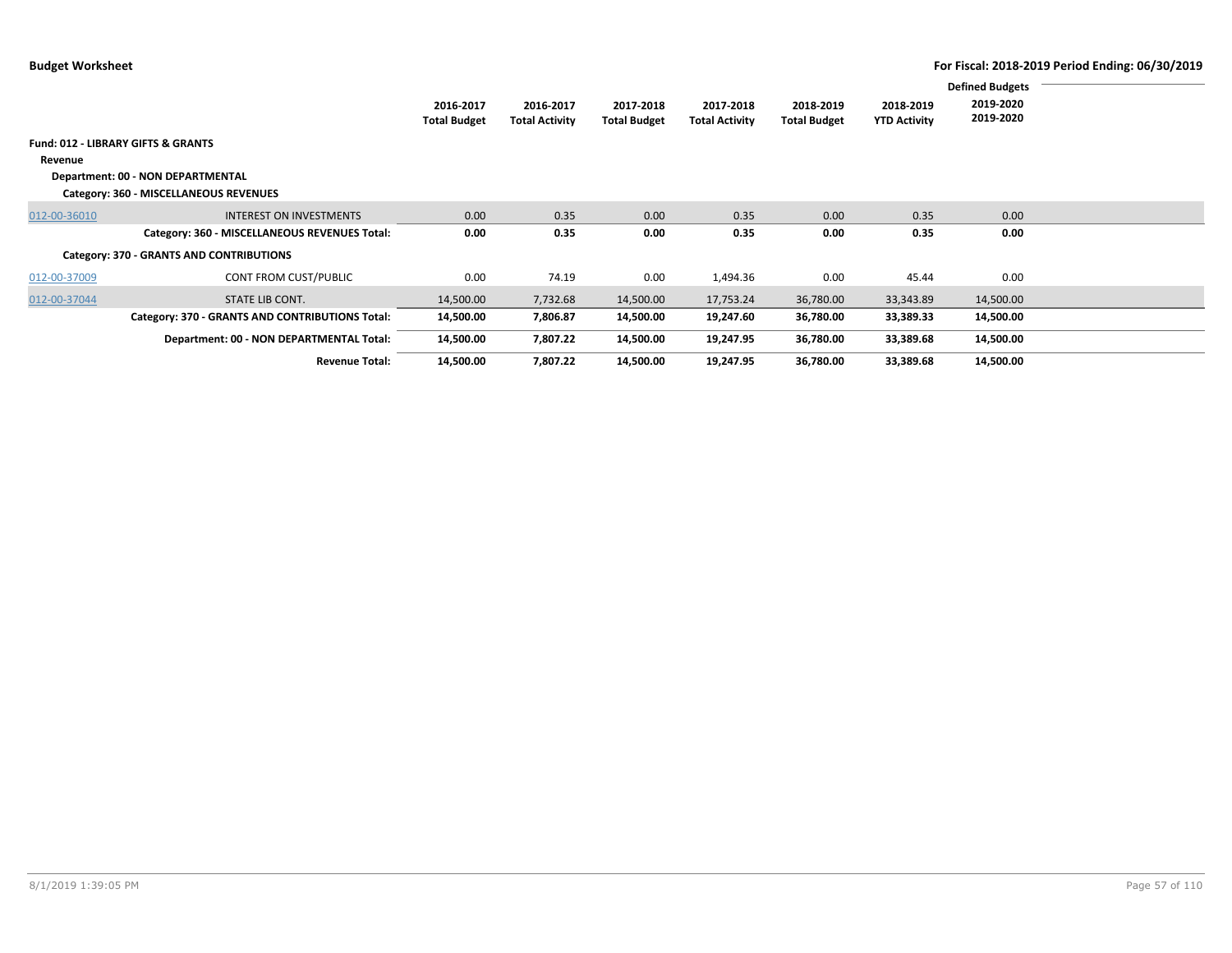|                |                                                       |                     |                       |                     |                       |                     |                     | <b>Defined Budgets</b> |  |
|----------------|-------------------------------------------------------|---------------------|-----------------------|---------------------|-----------------------|---------------------|---------------------|------------------------|--|
|                |                                                       | 2016-2017           | 2016-2017             | 2017-2018           | 2017-2018             | 2018-2019           | 2018-2019           | 2019-2020              |  |
|                |                                                       | <b>Total Budget</b> | <b>Total Activity</b> | <b>Total Budget</b> | <b>Total Activity</b> | <b>Total Budget</b> | <b>YTD Activity</b> | 2019-2020              |  |
|                |                                                       |                     |                       |                     |                       |                     |                     |                        |  |
| <b>Expense</b> |                                                       |                     |                       |                     |                       |                     |                     |                        |  |
|                | <b>Department: 10 - SPECIAL FUNDS EXPENSES</b>        |                     |                       |                     |                       |                     |                     |                        |  |
|                | Category: 421 - OPERATING EXPENSES                    |                     |                       |                     |                       |                     |                     |                        |  |
| 012-10-42121-0 | <b>OUTSIDE SERVICES</b>                               | 2,500.00            | 4,826.91              | 2,500.00            | 3,450.00              | 4,000.00            | 2,073.06            | 3,500.00               |  |
| 012-10-42123-0 | <b>MATERIALS &amp; SUPPLIES</b>                       | 0.00                | 4,273.46              | 0.00                | 1,601.57              | 0.00                | 2,526.85            | 3,000.00               |  |
| 012-10-42140-0 | <b>TRAVEL &amp; TRAINING</b>                          | 0.00                | 0.00                  | 0.00                | 0.00                  | 0.00                | 185.30              | 500.00                 |  |
|                | Category: 421 - OPERATING EXPENSES Total:             | 2,500.00            | 9,100.37              | 2,500.00            | 5,051.57              | 4,000.00            | 4,785.21            | 7,000.00               |  |
|                | Category: 460 - CAPITAL EQUIPMENT                     |                     |                       |                     |                       |                     |                     |                        |  |
| 012-10-46004-0 | PRINTED MATERIALS                                     | 0.00                | 0.00                  | 0.00                | 0.00                  | 0.00                | 41.41               | 0.00                   |  |
| 012-10-46005-0 | <b>INVENTORY BOOKS</b>                                | 5,000.00            | 2,957.27              | 0.00                | 1,314.10              | 0.00                | 2,711.42            | 0.00                   |  |
| 012-10-46006-0 | <b>CAPITAL EQUIP</b>                                  | 2,000.00            | 0.00                  | 0.00                | 0.00                  | 12,280.00           | 12,279.33           | 0.00                   |  |
| 012-10-46022-0 | <b>BOOKS/EQUIP BOND ISSUE</b>                         | 14,500.00           | 1,424.21              | 14,500.00           | 3,369.27              | 24,500.00           | 14,719.98           | 14,500.00              |  |
|                | Category: 460 - CAPITAL EQUIPMENT Total:              | 21,500.00           | 4,381.48              | 14,500.00           | 4,683.37              | 36,780.00           | 29,752.14           | 14,500.00              |  |
|                | Department: 10 - SPECIAL FUNDS EXPENSES Total:        | 24,000.00           | 13,481.85             | 17,000.00           | 9,734.94              | 40,780.00           | 34,537.35           | 21,500.00              |  |
|                | <b>Expense Total:</b>                                 | 24,000.00           | 13,481.85             | 17,000.00           | 9,734.94              | 40,780.00           | 34,537.35           | 21,500.00              |  |
|                | Fund: 012 - LIBRARY GIFTS & GRANTS Surplus (Deficit): | $-9,500.00$         | $-5,674.63$           | $-2,500.00$         | 9,513.01              | $-4,000.00$         | $-1,147.67$         | $-7,000.00$            |  |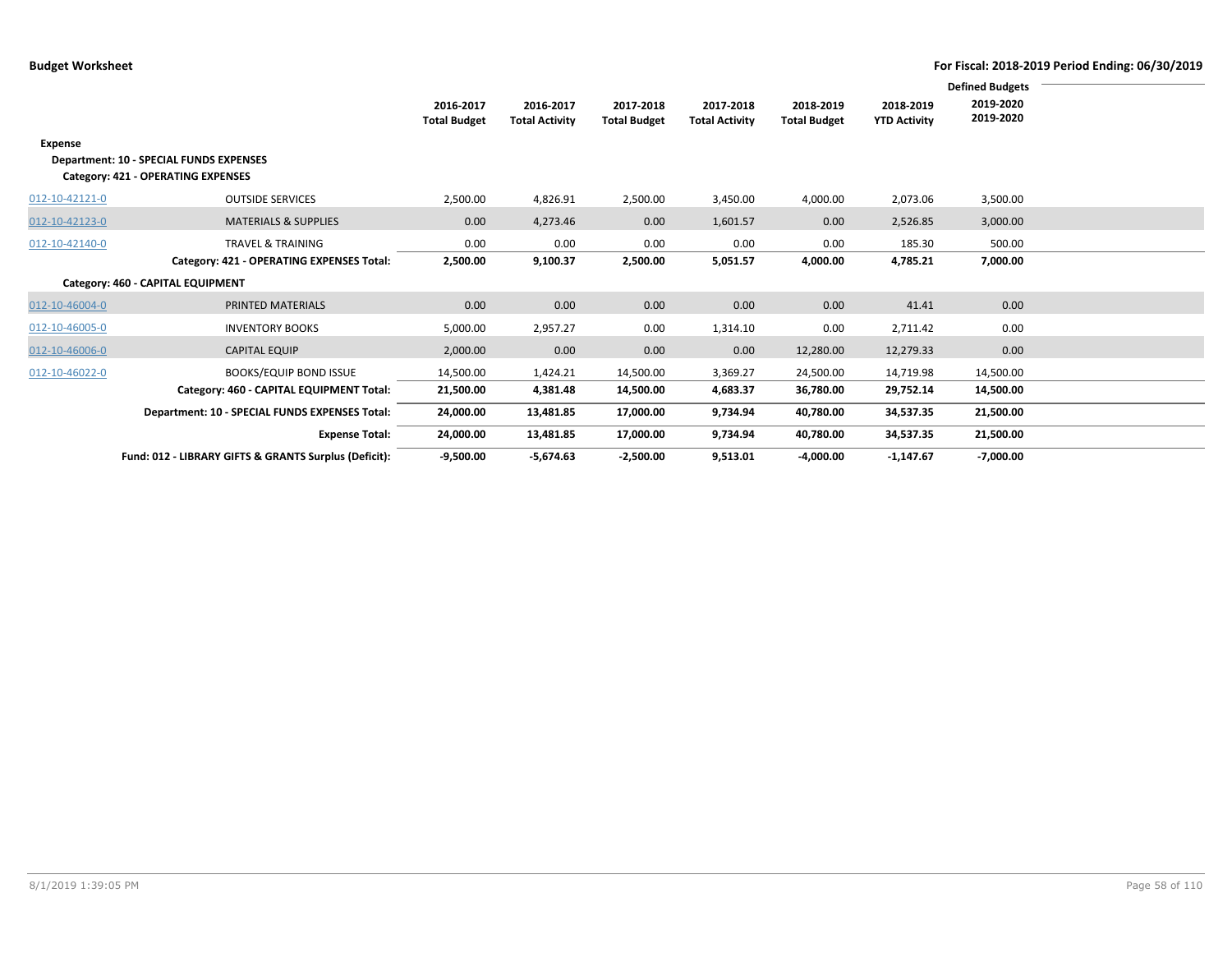|              |                                                 | 2016-2017<br><b>Total Budget</b> | 2016-2017<br><b>Total Activity</b> | 2017-2018<br><b>Total Budget</b> | 2017-2018<br><b>Total Activity</b> | 2018-2019<br><b>Total Budget</b> | 2018-2019<br><b>YTD Activity</b> | <b>Defined Budgets</b><br>2019-2020<br>2019-2020 |  |
|--------------|-------------------------------------------------|----------------------------------|------------------------------------|----------------------------------|------------------------------------|----------------------------------|----------------------------------|--------------------------------------------------|--|
|              | <b>Fund: 013 - LAW ENFORCEMENT FUND</b>         |                                  |                                    |                                  |                                    |                                  |                                  |                                                  |  |
| Revenue      |                                                 |                                  |                                    |                                  |                                    |                                  |                                  |                                                  |  |
|              | Department: 00 - NON DEPARTMENTAL               |                                  |                                    |                                  |                                    |                                  |                                  |                                                  |  |
|              | Category: 370 - GRANTS AND CONTRIBUTIONS        |                                  |                                    |                                  |                                    |                                  |                                  |                                                  |  |
| 013-00-37026 | STATE LAW ENFORCEMENT                           | 31,400.00                        | 31,400.00                          | 30,800.00                        | 30,800.00                          | 32,000.00                        | 32,000.00                        | 29,600.00                                        |  |
|              | Category: 370 - GRANTS AND CONTRIBUTIONS Total: | 31,400.00                        | 31,400.00                          | 30,800.00                        | 30,800.00                          | 32,000.00                        | 32,000.00                        | 29,600.00                                        |  |
|              | Department: 00 - NON DEPARTMENTAL Total:        | 31,400.00                        | 31.400.00                          | 30,800.00                        | 30,800.00                          | 32,000.00                        | 32,000.00                        | 29,600.00                                        |  |
|              | <b>Revenue Total:</b>                           | 31.400.00                        | 31.400.00                          | 30,800.00                        | 30.800.00                          | 32.000.00                        | 32.000.00                        | 29.600.00                                        |  |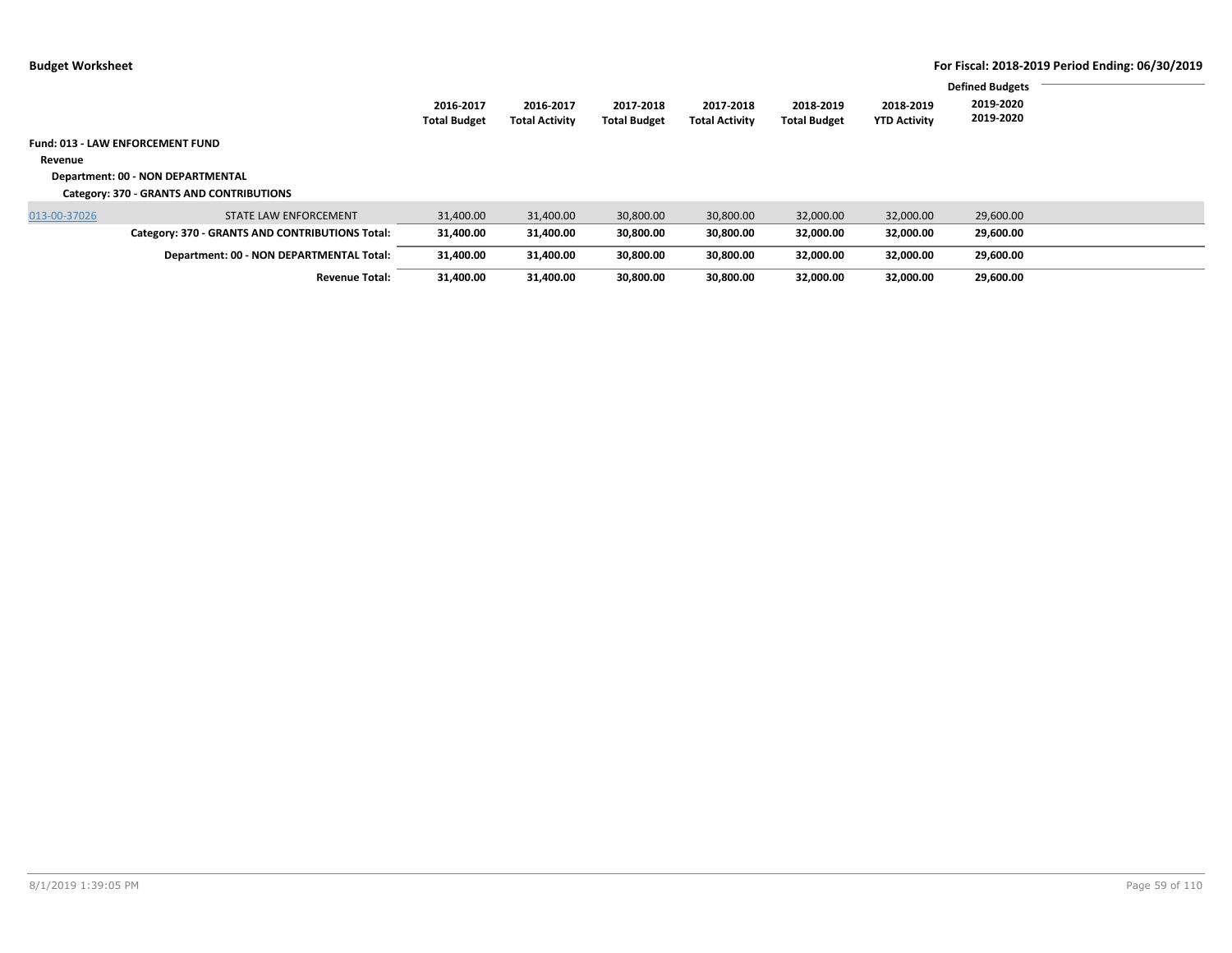|                |                                                                               |                                  |                                    |                                  |                                    |                                  |                                  | <b>Defined Budgets</b> |  |
|----------------|-------------------------------------------------------------------------------|----------------------------------|------------------------------------|----------------------------------|------------------------------------|----------------------------------|----------------------------------|------------------------|--|
|                |                                                                               | 2016-2017<br><b>Total Budget</b> | 2016-2017<br><b>Total Activity</b> | 2017-2018<br><b>Total Budget</b> | 2017-2018<br><b>Total Activity</b> | 2018-2019<br><b>Total Budget</b> | 2018-2019<br><b>YTD Activity</b> | 2019-2020<br>2019-2020 |  |
| Expense        | Department: 10 - SPECIAL FUNDS EXPENSES<br>Category: 421 - OPERATING EXPENSES |                                  |                                    |                                  |                                    |                                  |                                  |                        |  |
| 013-10-42140-0 | <b>TRAVEL &amp; TRAINING</b>                                                  | 0.00                             | 13,757.77                          | 0.00                             | 2,590.16                           | 0.00                             | 0.00                             | 0.00                   |  |
| 013-10-42153-0 | POLICE EQUIPMENT                                                              | 51,871.00                        | 26,299.68                          | 42,614.00                        | 28,638.10                          | 43,386.00                        | 43,385.77                        | 29,600.00              |  |
|                | Category: 421 - OPERATING EXPENSES Total:                                     | 51,871.00                        | 40,057.45                          | 42,614.00                        | 31,228.26                          | 43,386.00                        | 43,385.77                        | 29,600.00              |  |
|                | Department: 10 - SPECIAL FUNDS EXPENSES Total:                                | 51,871.00                        | 40,057.45                          | 42,614.00                        | 31,228.26                          | 43,386.00                        | 43,385.77                        | 29,600.00              |  |
|                | <b>Expense Total:</b>                                                         | 51,871.00                        | 40,057.45                          | 42,614.00                        | 31,228.26                          | 43,386.00                        | 43,385.77                        | 29,600.00              |  |
|                | Fund: 013 - LAW ENFORCEMENT FUND Surplus (Deficit):                           | $-20.471.00$                     | $-8,657.45$                        | $-11,814.00$                     | $-428.26$                          | $-11,386.00$                     | $-11,385.77$                     | 0.00                   |  |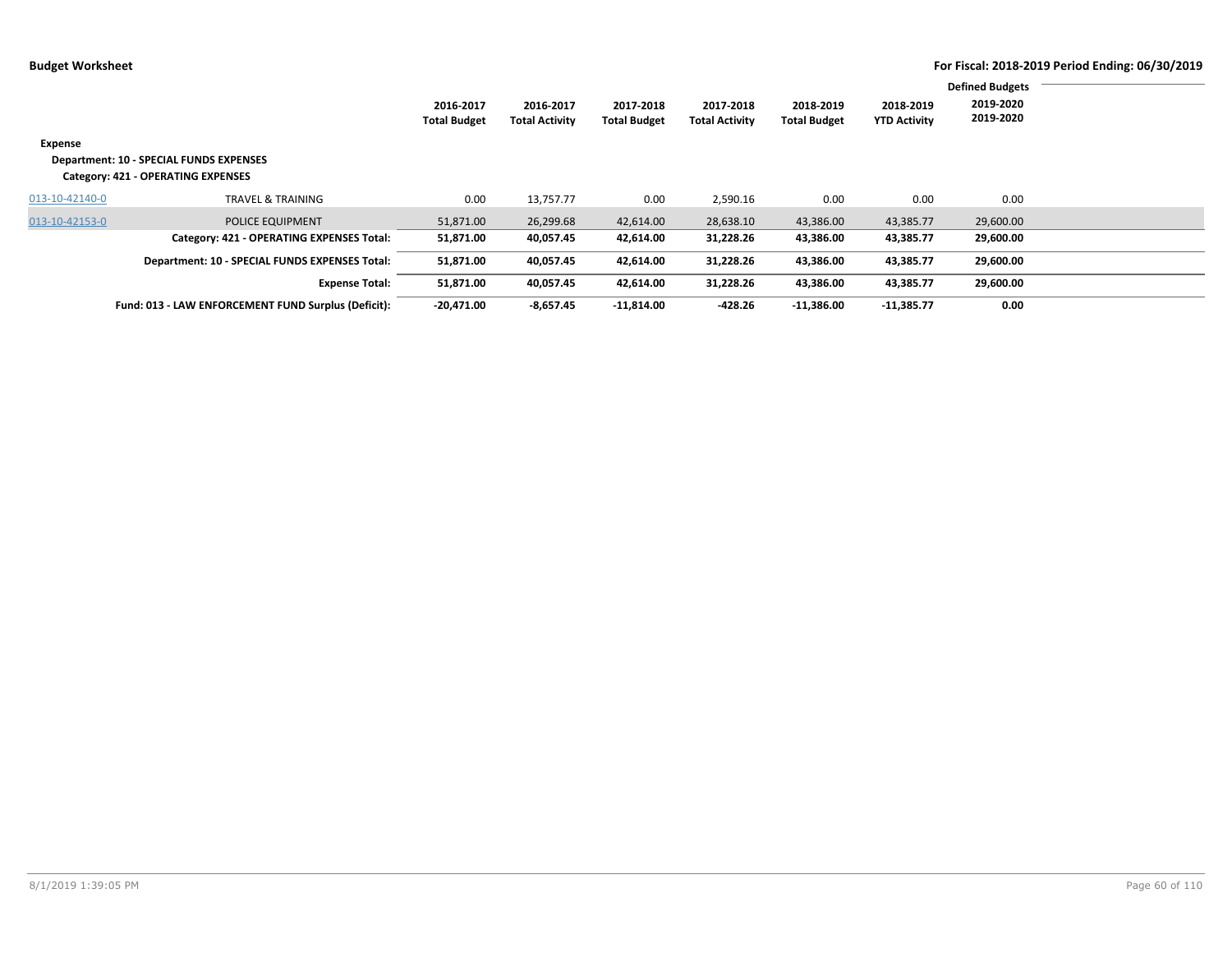|              |                                                                               |                                  |                                    |                                  |                                    |                                  |                                  | <b>Defined Budgets</b> |  |
|--------------|-------------------------------------------------------------------------------|----------------------------------|------------------------------------|----------------------------------|------------------------------------|----------------------------------|----------------------------------|------------------------|--|
|              |                                                                               | 2016-2017<br><b>Total Budget</b> | 2016-2017<br><b>Total Activity</b> | 2017-2018<br><b>Total Budget</b> | 2017-2018<br><b>Total Activity</b> | 2018-2019<br><b>Total Budget</b> | 2018-2019<br><b>YTD Activity</b> | 2019-2020<br>2019-2020 |  |
| Revenue      | <b>Fund: 015 - FIRE DEPT CONSTRUCTION</b>                                     |                                  |                                    |                                  |                                    |                                  |                                  |                        |  |
|              | Department: 00 - NON DEPARTMENTAL<br>Category: 370 - GRANTS AND CONTRIBUTIONS |                                  |                                    |                                  |                                    |                                  |                                  |                        |  |
| 015-00-37002 | <b>STATE CONTRIBUTION</b>                                                     | 1,744.00                         | 1,743.93                           | 0.00                             | 6,768.27                           | 0.00                             | 0.00                             | 0.00                   |  |
| 015-00-37063 | <b>REIMB FOR FIGHTING FIRES</b>                                               | 58,852.00                        | 58,852.05                          | 0.00                             | 0.00                               | 0.00                             | 0.00                             | 0.00                   |  |
|              | Category: 370 - GRANTS AND CONTRIBUTIONS Total:                               | 60,596.00                        | 60,595.98                          | 0.00                             | 6,768.27                           | 0.00                             | 0.00                             | 0.00                   |  |
|              | Department: 00 - NON DEPARTMENTAL Total:                                      | 60,596.00                        | 60,595.98                          | 0.00                             | 6,768.27                           | 0.00                             | 0.00                             | 0.00                   |  |
|              | <b>Revenue Total:</b>                                                         | 60,596.00                        | 60,595.98                          | 0.00                             | 6,768.27                           | 0.00                             | 0.00                             | 0.00                   |  |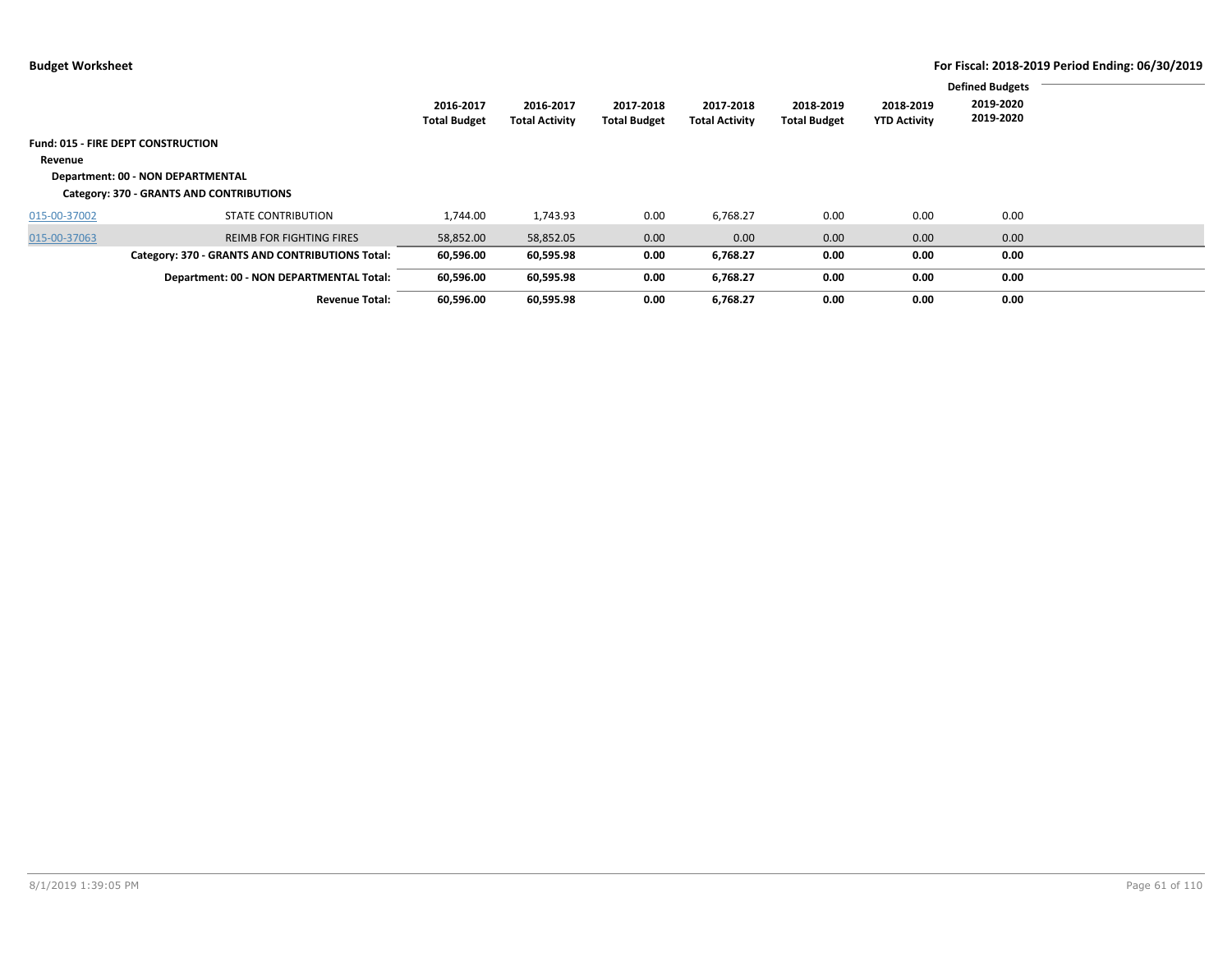|                |                                                       |                                  |                                    |                                  |                                    |                                  |                                  | <b>Defined Budgets</b><br>2019-2020 |  |
|----------------|-------------------------------------------------------|----------------------------------|------------------------------------|----------------------------------|------------------------------------|----------------------------------|----------------------------------|-------------------------------------|--|
|                |                                                       | 2016-2017<br><b>Total Budget</b> | 2016-2017<br><b>Total Activity</b> | 2017-2018<br><b>Total Budget</b> | 2017-2018<br><b>Total Activity</b> | 2018-2019<br><b>Total Budget</b> | 2018-2019<br><b>YTD Activity</b> | 2019-2020                           |  |
| <b>Expense</b> |                                                       |                                  |                                    |                                  |                                    |                                  |                                  |                                     |  |
|                | <b>Department: 10 - SPECIAL FUNDS EXPENSES</b>        |                                  |                                    |                                  |                                    |                                  |                                  |                                     |  |
|                | Category: 410 - PERSONNEL SERVICES                    |                                  |                                    |                                  |                                    |                                  |                                  |                                     |  |
| 015-10-41005-0 | OVERTIME                                              | 0.00                             | 8,179.88                           | 0.00                             | 0.00                               | 0.00                             | 0.00                             | 0.00                                |  |
| 015-10-41009-0 | AIC & CERTIFICATION PAY                               | 0.00                             | 3,650.00                           | 0.00                             | 0.00                               | 0.00                             | 0.00                             | 0.00                                |  |
| 015-10-41010-0 | <b>SALARIES</b>                                       | 21,185.00                        | 39,631.96                          | 22,798.00                        | 10,729.75                          | 11,399.00                        | 853.86                           | 0.00                                |  |
| 015-10-41011-0 | <b>FICA</b>                                           | 0.00                             | 4,014.42                           | 1,744.00                         | 820.83                             | 872.00                           | 65.32                            | 0.00                                |  |
| 015-10-41012-0 | <b>RETIREMENT</b>                                     | 0.00                             | 9,516.82                           | 0.00                             | 0.00                               | 0.00                             | 0.00                             | 0.00                                |  |
| 015-10-41013-0 | <b>HOSPITAL INS.</b>                                  | 0.00                             | 10,049.40                          | 0.00                             | 0.00                               | 0.00                             | 0.00                             | 0.00                                |  |
| 015-10-41014-0 | UNEMPLOYMENT                                          | 0.00                             | 0.00                               | 89.00                            | 0.00                               | 60.00                            | 0.00                             | 0.00                                |  |
| 015-10-41015-0 | <b>WORKER'S COMPENSATION</b>                          | 0.00                             | 16.10                              | 677.00                           | 9.20                               | 284.00                           | 0.00                             | 0.00                                |  |
| 015-10-41016-0 | <b>RETIREE HEALTH INS.</b>                            | 0.00                             | 965.17                             | 0.00                             | 0.00                               | 0.00                             | 0.00                             | 0.00                                |  |
|                | Category: 410 - PERSONNEL SERVICES Total:             | 21,185.00                        | 76,023.75                          | 25,308.00                        | 11,559.78                          | 12,615.00                        | 919.18                           | 0.00                                |  |
|                | Category: 421 - OPERATING EXPENSES                    |                                  |                                    |                                  |                                    |                                  |                                  |                                     |  |
| 015-10-42120-0 | MISCELLANEOUS EXPENSE                                 | 0.00                             | 1,895.93                           | 0.00                             | 0.00                               | 0.00                             | 0.00                             | 0.00                                |  |
|                | Category: 421 - OPERATING EXPENSES Total:             | 0.00                             | 1,895.93                           | 0.00                             | 0.00                               | 0.00                             | 0.00                             | 0.00                                |  |
|                | Category: 463 - PROJECT CONSTRUCTION                  |                                  |                                    |                                  |                                    |                                  |                                  |                                     |  |
| 015-10-46301-0 | PROJECT CONSTRUCTION                                  | 66,670.00                        | 9,935.00                           | 13,707.00                        | 3,454.29                           | 18,154.00                        | 7,594.75                         | 22,255.00                           |  |
|                | Category: 463 - PROJECT CONSTRUCTION Total:           | 66,670.00                        | 9,935.00                           | 13,707.00                        | 3,454.29                           | 18,154.00                        | 7,594.75                         | 22,255.00                           |  |
|                | Department: 10 - SPECIAL FUNDS EXPENSES Total:        | 87,855.00                        | 87,854.68                          | 39,015.00                        | 15,014.07                          | 30,769.00                        | 8,513.93                         | 22,255.00                           |  |
|                | <b>Expense Total:</b>                                 | 87,855.00                        | 87,854.68                          | 39,015.00                        | 15,014.07                          | 30,769.00                        | 8,513.93                         | 22,255.00                           |  |
|                | Fund: 015 - FIRE DEPT CONSTRUCTION Surplus (Deficit): | $-27,259.00$                     | $-27,258.70$                       | $-39,015.00$                     | $-8,245.80$                        | $-30,769.00$                     | $-8.513.93$                      | $-22,255.00$                        |  |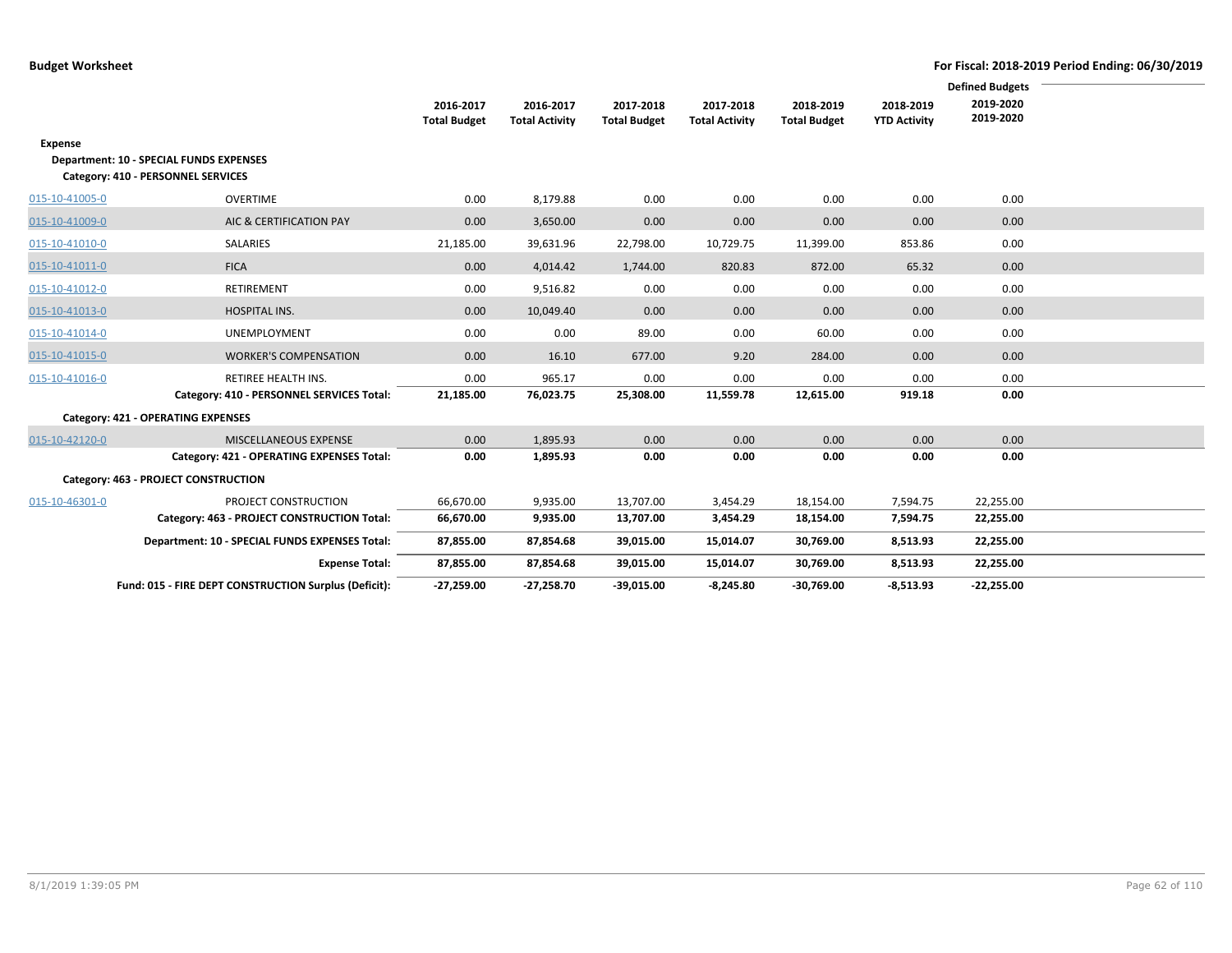|                                                                        |                                          | 2016-2017<br><b>Total Budget</b> | 2016-2017<br><b>Total Activity</b> | 2017-2018<br><b>Total Budget</b> | 2017-2018<br><b>Total Activity</b> | 2018-2019<br><b>Total Budget</b> | 2018-2019<br><b>YTD Activity</b> | <b>Defined Budgets</b><br>2019-2020<br>2019-2020 |  |
|------------------------------------------------------------------------|------------------------------------------|----------------------------------|------------------------------------|----------------------------------|------------------------------------|----------------------------------|----------------------------------|--------------------------------------------------|--|
| Fund: 016 - W/S CAPITAL EQUIP REPLACE<br>Revenue<br>Category: 00 - 100 | Department: 00 - NON DEPARTMENTAL        |                                  |                                    |                                  |                                    |                                  |                                  |                                                  |  |
| 016-00-31007                                                           | W/S CAPITAL CHARGE                       | 0.00                             | 65,970.02                          | 157,500.00                       | 158,680.51                         | 158,800.00                       | 158,796.72                       | 158,800.00                                       |  |
|                                                                        | Category: 00 - 100 Total:                | 0.00                             | 65,970.02                          | 157,500.00                       | 158,680.51                         | 158,800.00                       | 158,796.72                       | 158,800.00                                       |  |
|                                                                        | Department: 00 - NON DEPARTMENTAL Total: | 0.00                             | 65,970.02                          | 157,500.00                       | 158,680.51                         | 158,800.00                       | 158,796.72                       | 158,800.00                                       |  |
|                                                                        | <b>Revenue Total:</b>                    | 0.00                             | 65.970.02                          | 157.500.00                       | 158.680.51                         | 158,800.00                       | 158,796.72                       | 158.800.00                                       |  |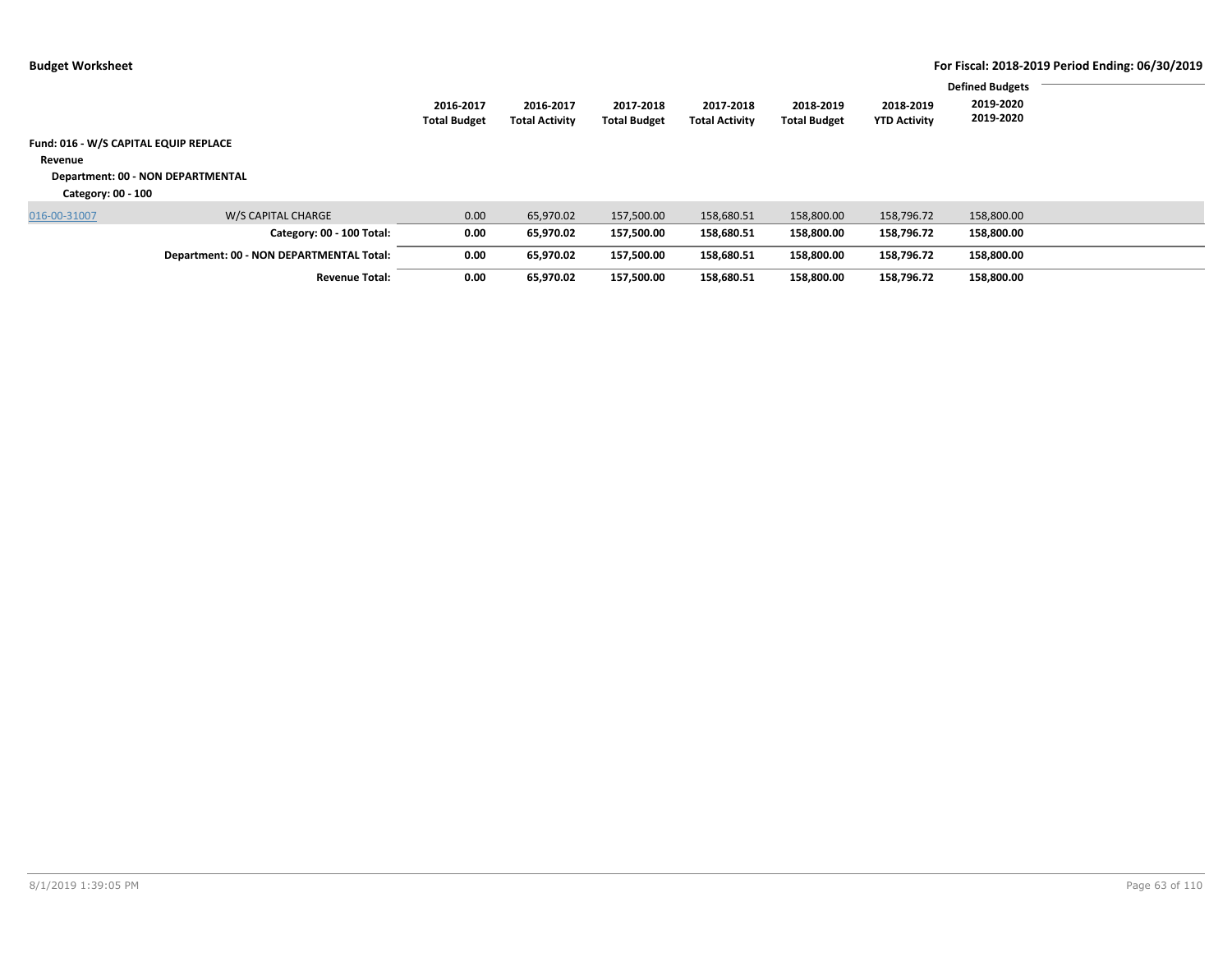|                                                          |                     |                       |                     |                       |                     |                     | <b>Defined Budgets</b> |  |
|----------------------------------------------------------|---------------------|-----------------------|---------------------|-----------------------|---------------------|---------------------|------------------------|--|
|                                                          | 2016-2017           | 2016-2017             | 2017-2018           | 2017-2018             | 2018-2019           | 2018-2019           | 2019-2020              |  |
|                                                          | <b>Total Budget</b> | <b>Total Activity</b> | <b>Total Budget</b> | <b>Total Activity</b> | <b>Total Budget</b> | <b>YTD Activity</b> | 2019-2020              |  |
| Expense                                                  |                     |                       |                     |                       |                     |                     |                        |  |
| <b>Department: 10 - SPECIAL FUNDS EXPENSES</b>           |                     |                       |                     |                       |                     |                     |                        |  |
| Category: 460 - CAPITAL EQUIPMENT                        |                     |                       |                     |                       |                     |                     |                        |  |
| W/S CAPITAL EXPENSE<br>016-10-46015-0                    | 0.00                | 0.00                  | 231,800.00          | 0.00                  | 0.00                | 0.00                | 200,000.00             |  |
| Category: 460 - CAPITAL EQUIPMENT Total:                 | 0.00                | 0.00                  | 231,800.00          | 0.00                  | 0.00                | 0.00                | 200,000.00             |  |
| Department: 10 - SPECIAL FUNDS EXPENSES Total:           | 0.00                | 0.00                  | 231,800.00          | 0.00                  | 0.00                | 0.00                | 200,000.00             |  |
| <b>Expense Total:</b>                                    | 0.00                | 0.00                  | 231,800.00          | 0.00                  | 0.00                | 0.00                | 200,000.00             |  |
| Fund: 016 - W/S CAPITAL EQUIP REPLACE Surplus (Deficit): | 0.00                | 65,970.02             | -74,300.00          | 158,680.51            | 158,800.00          | 158,796.72          | -41,200.00             |  |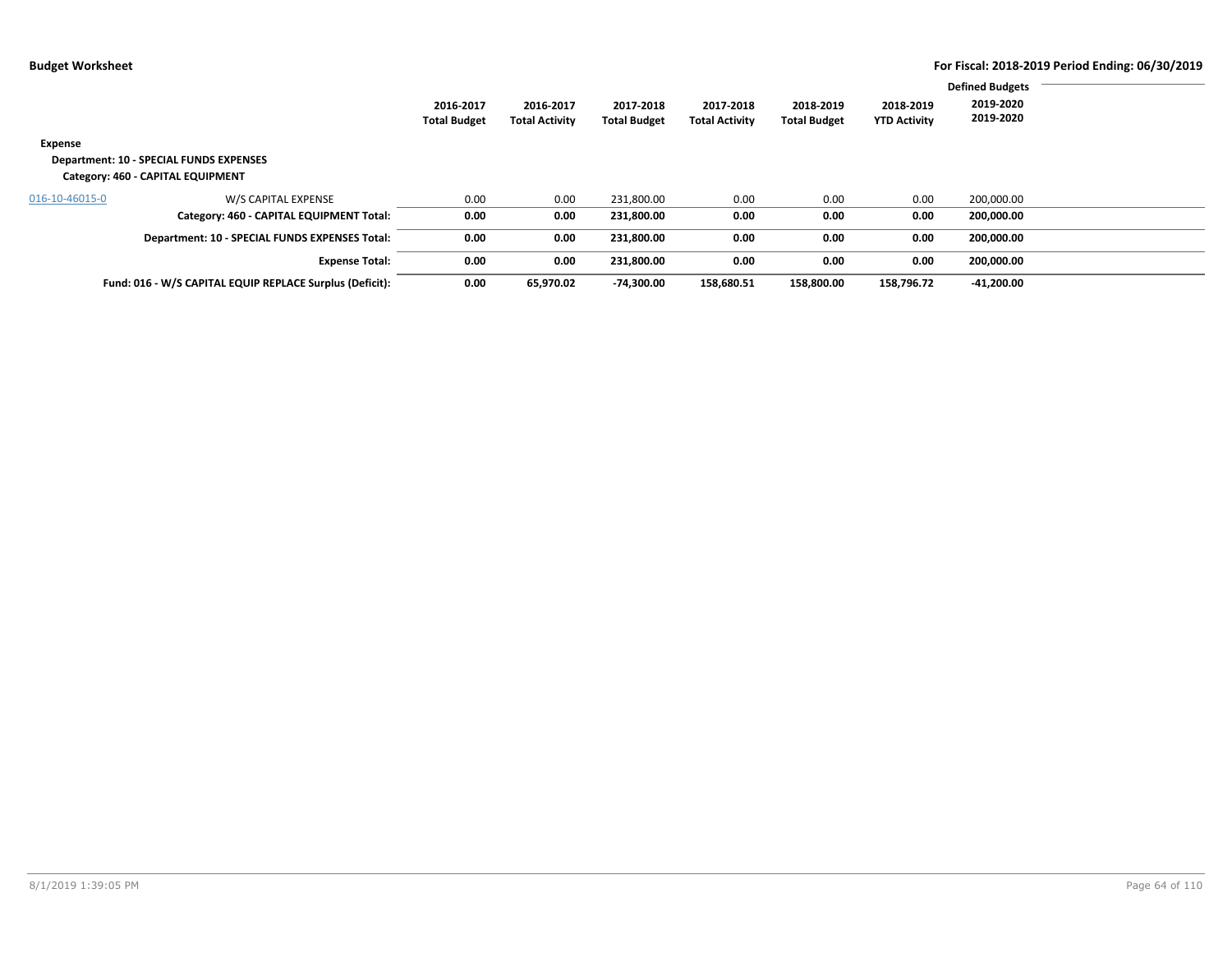|                                          |                                                 |                                  |                                    |                                  |                                    |                                  |                                  | <b>Defined Budgets</b> |  |
|------------------------------------------|-------------------------------------------------|----------------------------------|------------------------------------|----------------------------------|------------------------------------|----------------------------------|----------------------------------|------------------------|--|
|                                          |                                                 | 2016-2017<br><b>Total Budget</b> | 2016-2017<br><b>Total Activity</b> | 2017-2018<br><b>Total Budget</b> | 2017-2018<br><b>Total Activity</b> | 2018-2019<br><b>Total Budget</b> | 2018-2019<br><b>YTD Activity</b> | 2019-2020<br>2019-2020 |  |
| <b>Fund: 017 - REGIONAL WATER SYSTEM</b> |                                                 |                                  |                                    |                                  |                                    |                                  |                                  |                        |  |
| Expense                                  |                                                 |                                  |                                    |                                  |                                    |                                  |                                  |                        |  |
|                                          | <b>Department: 10 - SPECIAL FUNDS EXPENSES</b>  |                                  |                                    |                                  |                                    |                                  |                                  |                        |  |
|                                          | Category: 463 - PROJECT CONSTRUCTION            |                                  |                                    |                                  |                                    |                                  |                                  |                        |  |
| 017-10-46301-0                           | PROJECT CONSTRUCTION                            | 0.00                             | 0.00                               | 0.00                             | 0.00                               | 0.00                             | $-15.00$                         | 0.00                   |  |
|                                          | Category: 463 - PROJECT CONSTRUCTION Total:     | 0.00                             | 0.00                               | 0.00                             | 0.00                               | 0.00                             | $-15.00$                         | 0.00                   |  |
|                                          | Department: 10 - SPECIAL FUNDS EXPENSES Total:  | 0.00                             | 0.00                               | 0.00                             | 0.00                               | 0.00                             | $-15.00$                         | 0.00                   |  |
|                                          | <b>Expense Total:</b>                           | 0.00                             | 0.00                               | 0.00                             | 0.00                               | 0.00                             | $-15.00$                         | 0.00                   |  |
|                                          | <b>Fund: 017 - REGIONAL WATER SYSTEM Total:</b> | 0.00                             | 0.00                               | 0.00                             | 0.00                               | 0.00                             | $-15.00$                         | 0.00                   |  |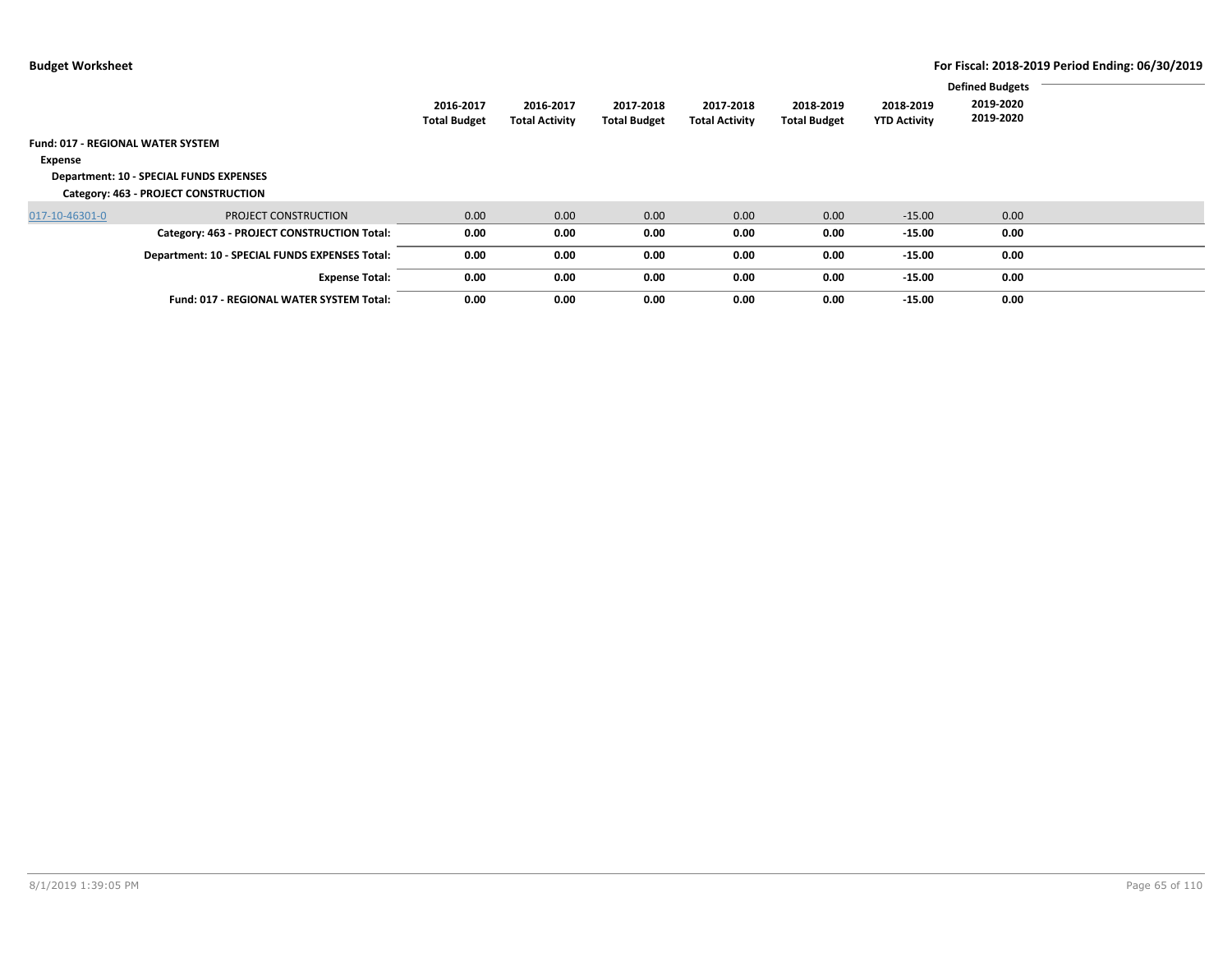|                                       |                                          |                                  |                                    |                                  |                                    |                                  |                                  | <b>Defined Budgets</b> |  |
|---------------------------------------|------------------------------------------|----------------------------------|------------------------------------|----------------------------------|------------------------------------|----------------------------------|----------------------------------|------------------------|--|
|                                       |                                          | 2016-2017<br><b>Total Budget</b> | 2016-2017<br><b>Total Activity</b> | 2017-2018<br><b>Total Budget</b> | 2017-2018<br><b>Total Activity</b> | 2018-2019<br><b>Total Budget</b> | 2018-2019<br><b>YTD Activity</b> | 2019-2020<br>2019-2020 |  |
| <b>Fund: 018 - JUDICIAL EDUCATION</b> |                                          |                                  |                                    |                                  |                                    |                                  |                                  |                        |  |
| Revenue                               |                                          |                                  |                                    |                                  |                                    |                                  |                                  |                        |  |
| Department: 00 - NON DEPARTMENTAL     |                                          |                                  |                                    |                                  |                                    |                                  |                                  |                        |  |
| Category: 350 - COURT FINES           |                                          |                                  |                                    |                                  |                                    |                                  |                                  |                        |  |
| 018-00-35011                          | <b>JUDICIAL EDUCATION FEE</b>            | 8,000.00                         | 2,010.00                           | 3,000.00                         | 1,237.50                           | 2,000.00                         | 1,406.00                         | 2,000.00               |  |
|                                       | Category: 350 - COURT FINES Total:       | 8,000.00                         | 2,010.00                           | 3,000.00                         | 1,237.50                           | 2,000.00                         | 1,406.00                         | 2,000.00               |  |
|                                       | Department: 00 - NON DEPARTMENTAL Total: | 8,000.00                         | 2,010.00                           | 3,000.00                         | 1,237.50                           | 2,000.00                         | 1,406.00                         | 2,000.00               |  |
|                                       | <b>Revenue Total:</b>                    | 8,000.00                         | 2,010.00                           | 3,000.00                         | 1,237.50                           | 2,000.00                         | 1,406.00                         | 2,000.00               |  |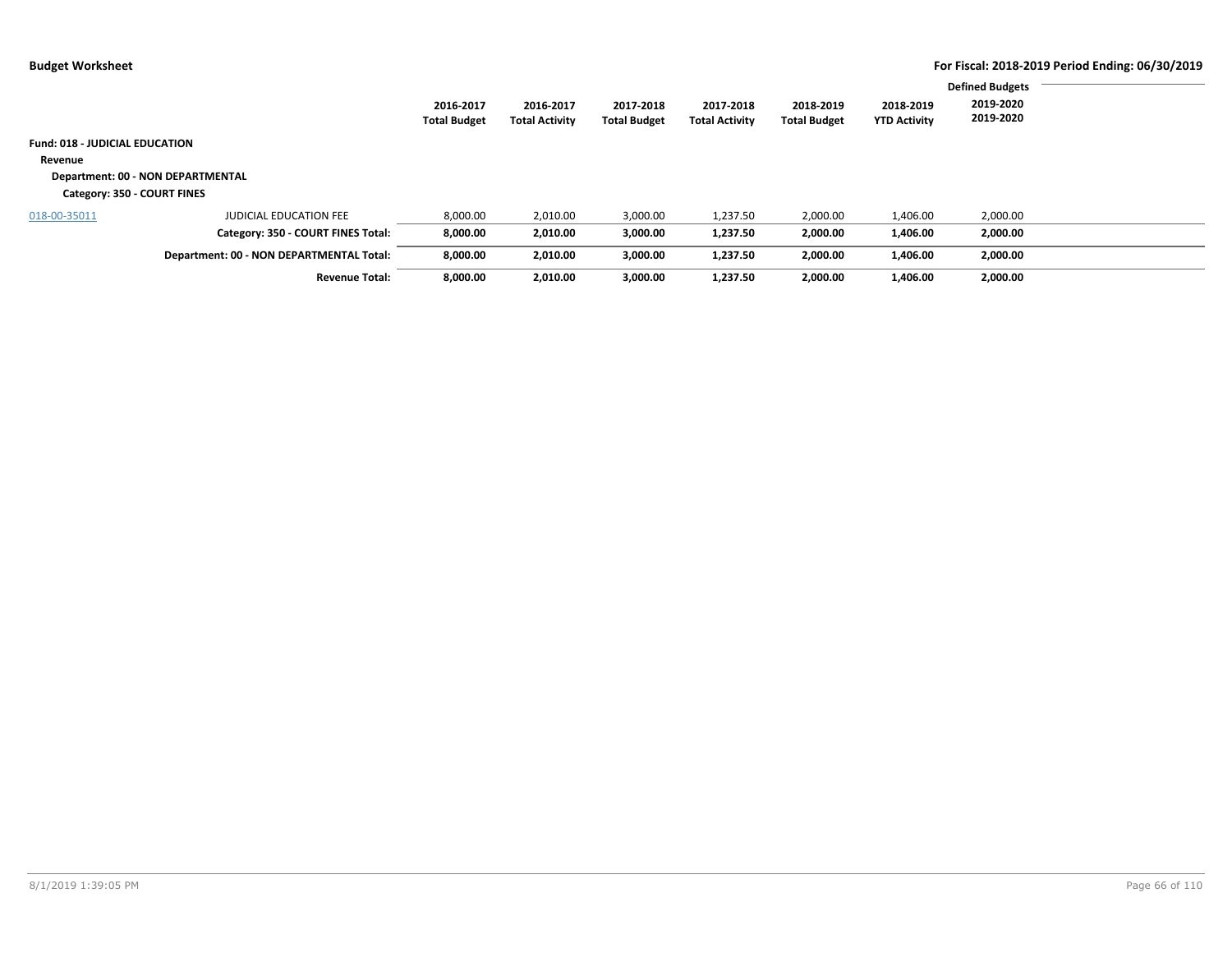| Expense        | <b>Department: 10 - SPECIAL FUNDS EXPENSES</b><br>Category: 421 - OPERATING EXPENSES | 2016-2017<br><b>Total Budget</b> | 2016-2017<br><b>Total Activity</b> | 2017-2018<br><b>Total Budget</b> | 2017-2018<br><b>Total Activity</b> | 2018-2019<br><b>Total Budget</b> | 2018-2019<br><b>YTD Activity</b> | <b>Defined Budgets</b><br>2019-2020<br>2019-2020 |  |
|----------------|--------------------------------------------------------------------------------------|----------------------------------|------------------------------------|----------------------------------|------------------------------------|----------------------------------|----------------------------------|--------------------------------------------------|--|
| 018-10-42179-0 | <b>JUDICIAL EDUC, CENTER</b>                                                         | 8,000.00                         | 2,023.00                           | 3,157.00                         | 1,325.50                           | 2,033.00                         | 1,325.00                         | 2,156.00                                         |  |
|                | Category: 421 - OPERATING EXPENSES Total:                                            | 8,000.00                         | 2,023.00                           | 3,157.00                         | 1,325.50                           | 2,033.00                         | 1,325.00                         | 2,156.00                                         |  |
|                | Department: 10 - SPECIAL FUNDS EXPENSES Total:                                       | 8,000.00                         | 2,023.00                           | 3,157.00                         | 1,325.50                           | 2,033.00                         | 1,325.00                         | 2,156.00                                         |  |
|                | <b>Expense Total:</b>                                                                | 8,000.00                         | 2,023.00                           | 3,157.00                         | 1,325.50                           | 2,033.00                         | 1,325.00                         | 2,156.00                                         |  |
|                | Fund: 018 - JUDICIAL EDUCATION Surplus (Deficit):                                    | 0.00                             | $-13.00$                           | $-157.00$                        | -88.00                             | $-33.00$                         | 81.00                            | $-156.00$                                        |  |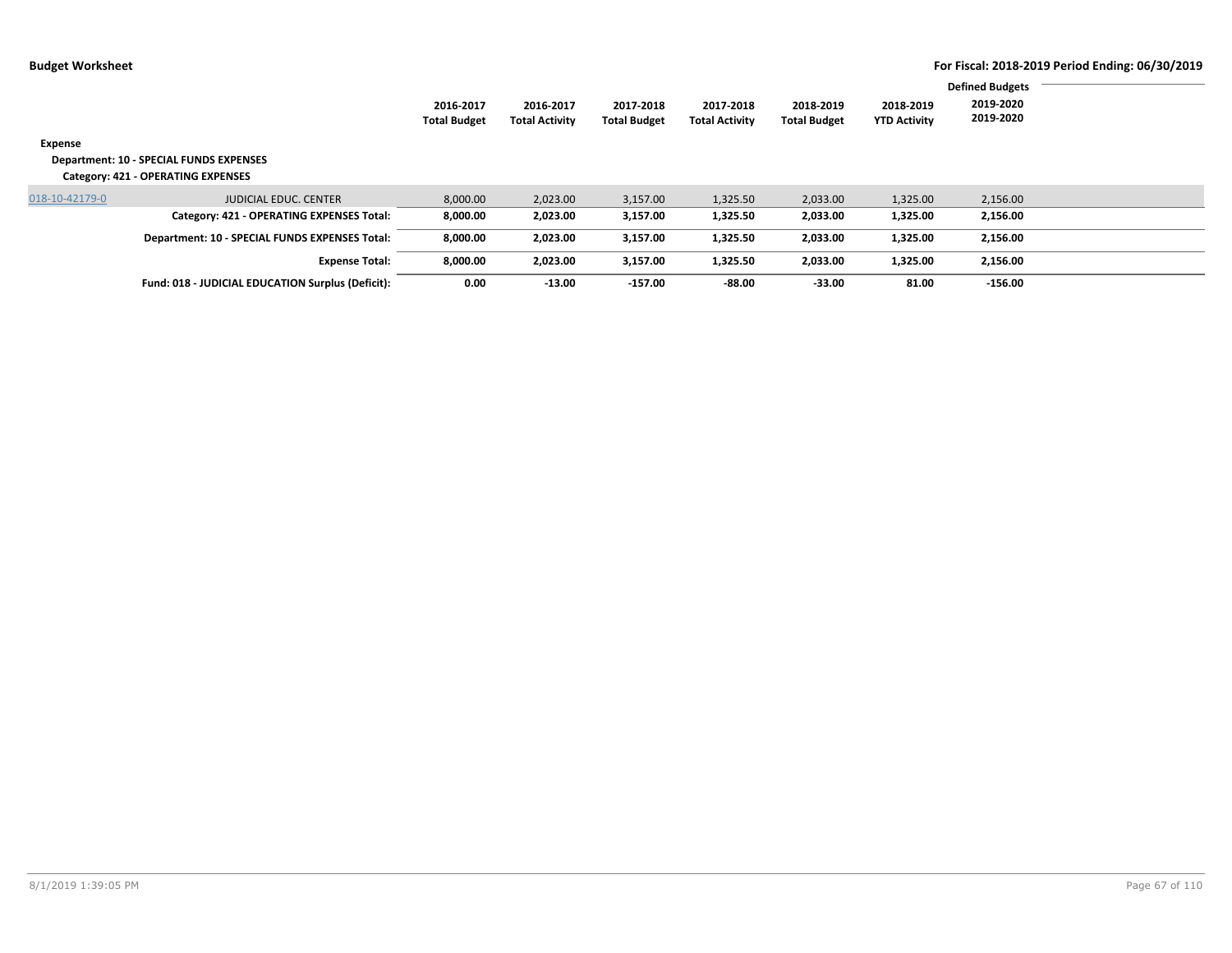|                                             |                                          | 2016-2017<br><b>Total Budget</b> | 2016-2017<br><b>Total Activity</b> | 2017-2018<br><b>Total Budget</b> | 2017-2018<br><b>Total Activity</b> | 2018-2019<br><b>Total Budget</b> | 2018-2019<br><b>YTD Activity</b> | <b>Defined Budgets</b><br>2019-2020<br>2019-2020 |  |
|---------------------------------------------|------------------------------------------|----------------------------------|------------------------------------|----------------------------------|------------------------------------|----------------------------------|----------------------------------|--------------------------------------------------|--|
| <b>Fund: 019 - TRAFFIC SAFETY EDUCATION</b> |                                          |                                  |                                    |                                  |                                    |                                  |                                  |                                                  |  |
| Revenue                                     |                                          |                                  |                                    |                                  |                                    |                                  |                                  |                                                  |  |
|                                             | Department: 00 - NON DEPARTMENTAL        |                                  |                                    |                                  |                                    |                                  |                                  |                                                  |  |
| Category: 350 - COURT FINES                 |                                          |                                  |                                    |                                  |                                    |                                  |                                  |                                                  |  |
| 019-00-35012                                | <b>TRAFFIC SAFETY FEES</b>               | 3,000.00                         | 1,985.00                           | 3,000.00                         | 1,197.00                           | 2,000.00                         | 271.00                           | 400.00                                           |  |
|                                             | Category: 350 - COURT FINES Total:       | 3,000.00                         | 1,985.00                           | 3,000.00                         | 1,197.00                           | 2,000.00                         | 271.00                           | 400.00                                           |  |
|                                             | Department: 00 - NON DEPARTMENTAL Total: | 3,000.00                         | 1,985.00                           | 3,000.00                         | 1,197.00                           | 2,000.00                         | 271.00                           | 400.00                                           |  |
|                                             | <b>Revenue Total:</b>                    | 3,000.00                         | 1,985.00                           | 3,000.00                         | 1,197.00                           | 2,000.00                         | 271.00                           | 400.00                                           |  |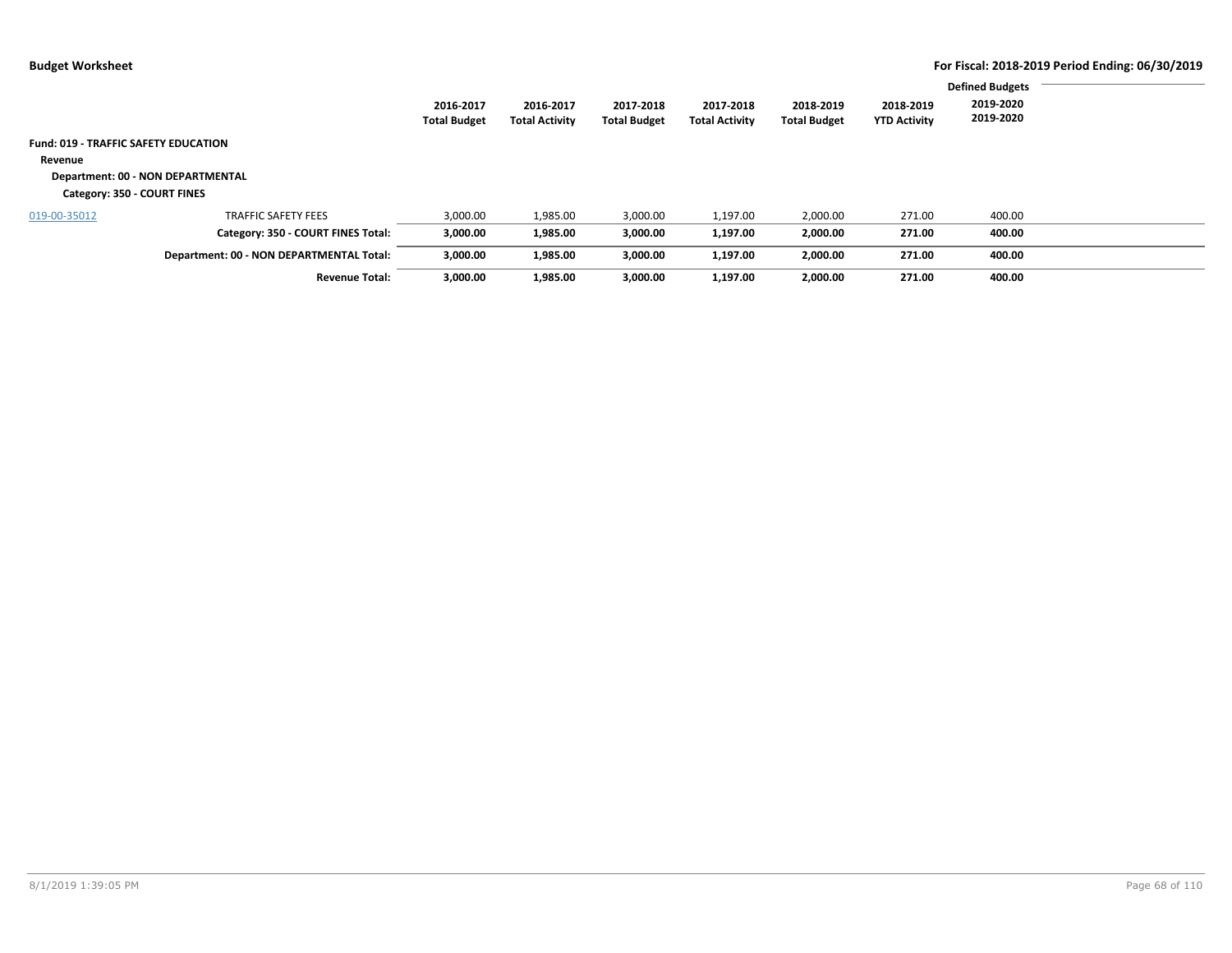|                |                                                         |                                  |                                    |                                  |                                    |                                  |                                  | <b>Defined Budgets</b> |  |
|----------------|---------------------------------------------------------|----------------------------------|------------------------------------|----------------------------------|------------------------------------|----------------------------------|----------------------------------|------------------------|--|
|                |                                                         | 2016-2017<br><b>Total Budget</b> | 2016-2017<br><b>Total Activity</b> | 2017-2018<br><b>Total Budget</b> | 2017-2018<br><b>Total Activity</b> | 2018-2019<br><b>Total Budget</b> | 2018-2019<br><b>YTD Activity</b> | 2019-2020<br>2019-2020 |  |
| Expense        |                                                         |                                  |                                    |                                  |                                    |                                  |                                  |                        |  |
|                | Department: 10 - SPECIAL FUNDS EXPENSES                 |                                  |                                    |                                  |                                    |                                  |                                  |                        |  |
|                | Category: 421 - OPERATING EXPENSES                      |                                  |                                    |                                  |                                    |                                  |                                  |                        |  |
| 019-10-42123-0 | <b>MATERIALS &amp; SUPPLIES</b>                         | 7,563.00                         | 3,327.53                           | 6,214.00                         | 0.00                               | 6,436.00                         | 0.00                             | 5,088.00               |  |
|                | Category: 421 - OPERATING EXPENSES Total:               | 7,563.00                         | 3,327.53                           | 6,214.00                         | 0.00                               | 6,436.00                         | 0.00                             | 5,088.00               |  |
|                | Department: 10 - SPECIAL FUNDS EXPENSES Total:          | 7,563.00                         | 3,327.53                           | 6,214.00                         | 0.00                               | 6.436.00                         | 0.00                             | 5,088.00               |  |
|                | <b>Expense Total:</b>                                   | 7,563.00                         | 3,327.53                           | 6,214.00                         | 0.00                               | 6,436.00                         | 0.00                             | 5,088.00               |  |
|                | Fund: 019 - TRAFFIC SAFETY EDUCATION Surplus (Deficit): | $-4,563.00$                      | $-1.342.53$                        | $-3,214.00$                      | 1,197.00                           | $-4.436.00$                      | 271.00                           | $-4,688.00$            |  |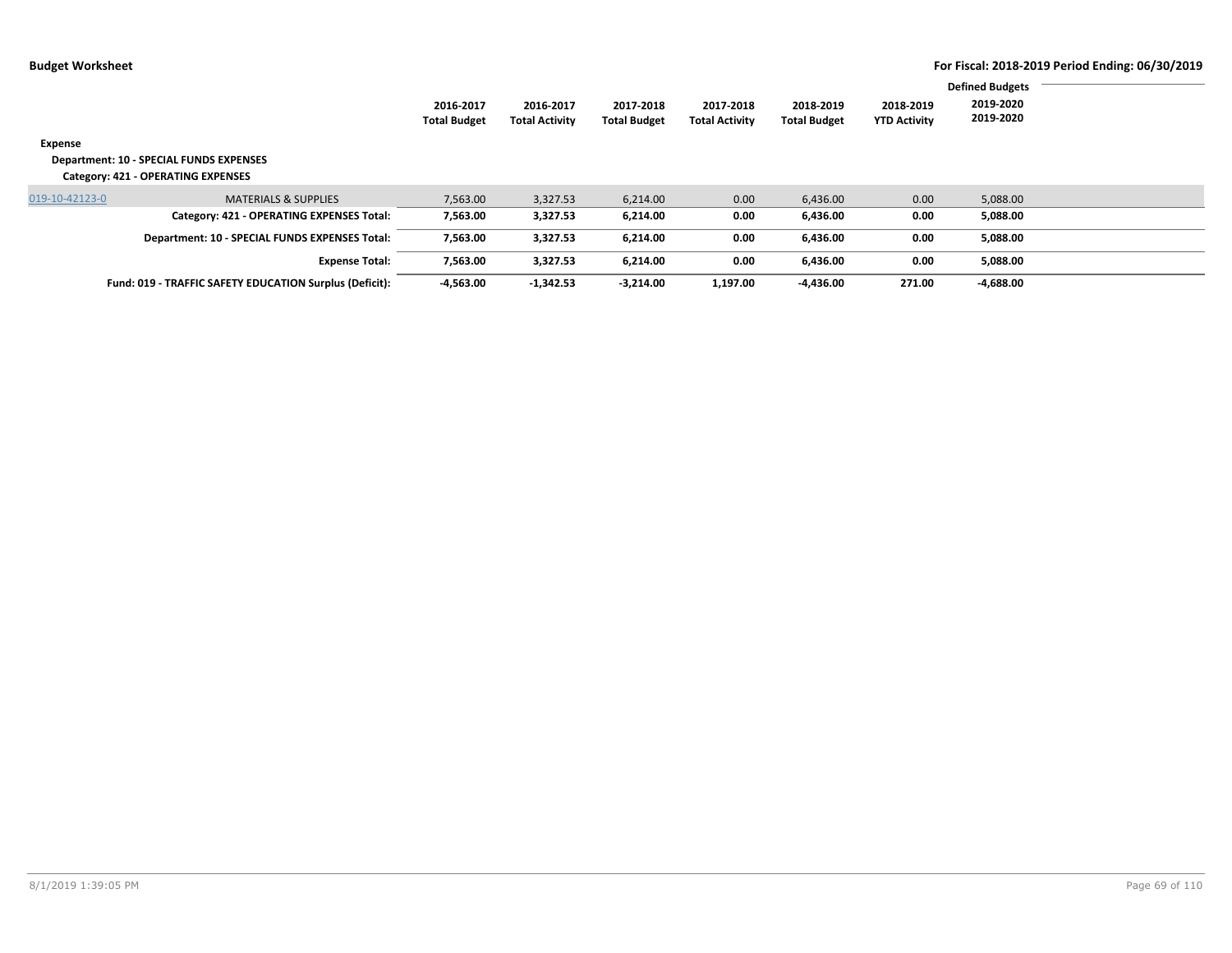|                                          |                                          |                     |                       |                     |                       |                     |                     | <b>Defined Budgets</b> |  |
|------------------------------------------|------------------------------------------|---------------------|-----------------------|---------------------|-----------------------|---------------------|---------------------|------------------------|--|
|                                          |                                          | 2016-2017           | 2016-2017             | 2017-2018           | 2017-2018             | 2018-2019           | 2018-2019           | 2019-2020              |  |
|                                          |                                          | <b>Total Budget</b> | <b>Total Activity</b> | <b>Total Budget</b> | <b>Total Activity</b> | <b>Total Budget</b> | <b>YTD Activity</b> | 2019-2020              |  |
| <b>Fund: 020 - COURT AUTOMATION FUND</b> |                                          |                     |                       |                     |                       |                     |                     |                        |  |
| Revenue                                  |                                          |                     |                       |                     |                       |                     |                     |                        |  |
|                                          | Department: 00 - NON DEPARTMENTAL        |                     |                       |                     |                       |                     |                     |                        |  |
| Category: 350 - COURT FINES              |                                          |                     |                       |                     |                       |                     |                     |                        |  |
| 020-00-35013                             | <b>COURT AUTOMATION FEES</b>             | 6,000.00            | 4,032.00              | 5,000.00            | 2,466.00              | 2,500.00            | 2,844.00            | 3,000.00               |  |
|                                          | Category: 350 - COURT FINES Total:       | 6,000.00            | 4,032.00              | 5,000.00            | 2,466.00              | 2,500.00            | 2,844.00            | 3,000.00               |  |
|                                          | Department: 00 - NON DEPARTMENTAL Total: | 6,000.00            | 4,032.00              | 5,000.00            | 2,466.00              | 2,500.00            | 2,844.00            | 3,000.00               |  |
|                                          | <b>Revenue Total:</b>                    | 6,000.00            | 4,032.00              | 5,000.00            | 2,466.00              | 2,500.00            | 2,844.00            | 3,000.00               |  |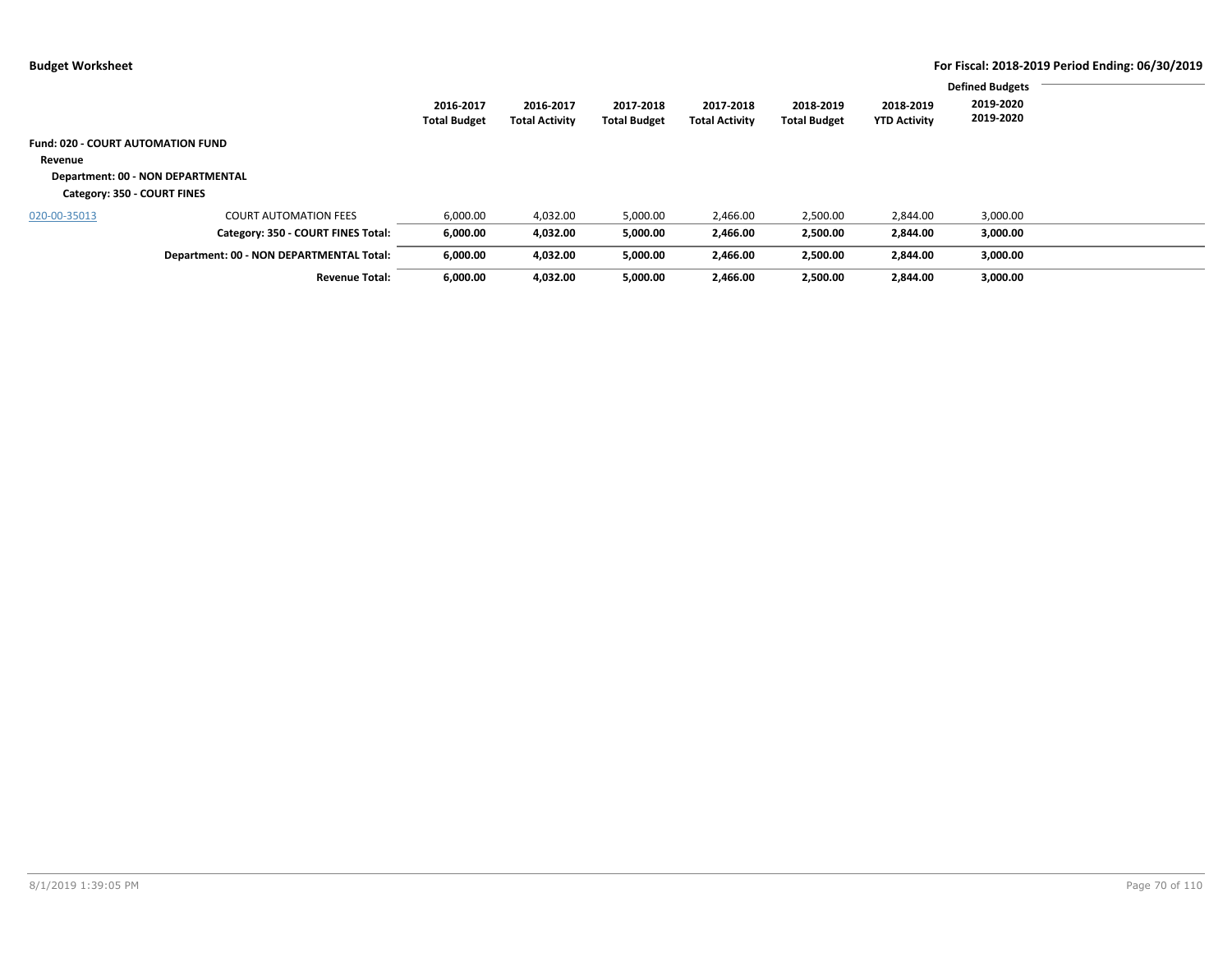| Expense        | Department: 10 - SPECIAL FUNDS EXPENSES<br>Category: 421 - OPERATING EXPENSES | 2016-2017<br><b>Total Budget</b> | 2016-2017<br><b>Total Activity</b> | 2017-2018<br><b>Total Budget</b> | 2017-2018<br><b>Total Activity</b> | 2018-2019<br><b>Total Budget</b> | 2018-2019<br><b>YTD Activity</b> | <b>Defined Budgets</b><br>2019-2020<br>2019-2020 |  |
|----------------|-------------------------------------------------------------------------------|----------------------------------|------------------------------------|----------------------------------|------------------------------------|----------------------------------|----------------------------------|--------------------------------------------------|--|
| 020-10-42183-0 | <b>COURT AUTOMATION STATE</b>                                                 | 13,357.00                        | 4,056.00                           | 12,321.00                        | 2,544.00                           | 9,755.00                         | 2,766.00                         | 10,333.00                                        |  |
|                | Category: 421 - OPERATING EXPENSES Total:                                     | 13,357.00                        | 4,056.00                           | 12,321.00                        | 2,544.00                           | 9,755.00                         | 2,766.00                         | 10,333.00                                        |  |
|                | Department: 10 - SPECIAL FUNDS EXPENSES Total:                                | 13,357.00                        | 4,056.00                           | 12,321.00                        | 2,544.00                           | 9,755.00                         | 2,766.00                         | 10,333.00                                        |  |
|                | <b>Expense Total:</b>                                                         | 13,357.00                        | 4,056.00                           | 12,321.00                        | 2,544.00                           | 9,755.00                         | 2,766.00                         | 10,333.00                                        |  |
|                | Fund: 020 - COURT AUTOMATION FUND Surplus (Deficit):                          | -7,357.00                        | $-24.00$                           | $-7.321.00$                      | $-78.00$                           | $-7.255.00$                      | 78.00                            | $-7.333.00$                                      |  |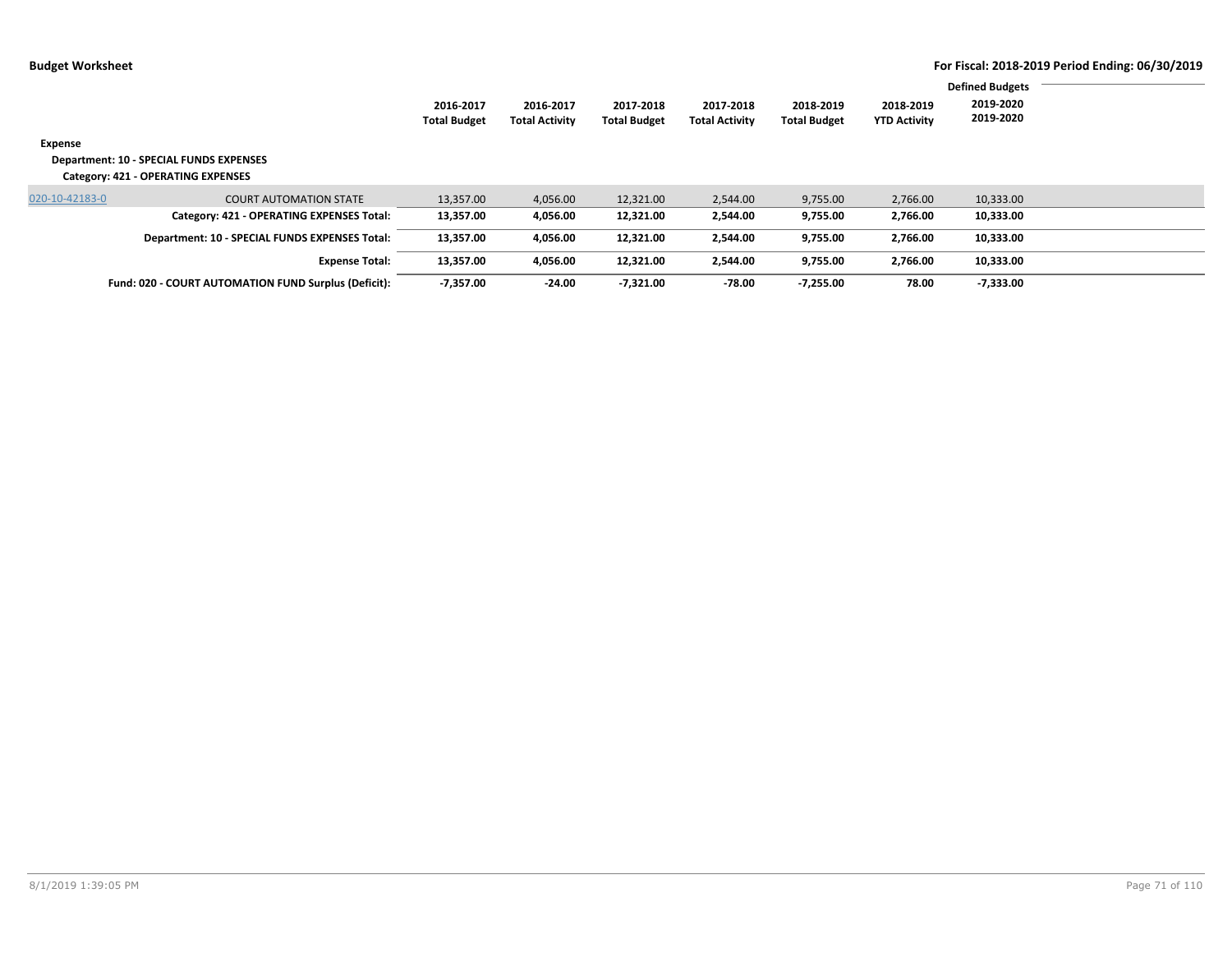|              |                                               |                     |                       |                     |                       |                     |                     | <b>Defined Budgets</b> |  |
|--------------|-----------------------------------------------|---------------------|-----------------------|---------------------|-----------------------|---------------------|---------------------|------------------------|--|
|              |                                               | 2016-2017           | 2016-2017             | 2017-2018           | 2017-2018             | 2018-2019           | 2018-2019           | 2019-2020              |  |
|              |                                               | <b>Total Budget</b> | <b>Total Activity</b> | <b>Total Budget</b> | <b>Total Activity</b> | <b>Total Budget</b> | <b>YTD Activity</b> | 2019-2020              |  |
|              |                                               |                     |                       |                     |                       |                     |                     |                        |  |
|              | <b>Fund: 026 - OUTSIDE CITY WATER FEES</b>    |                     |                       |                     |                       |                     |                     |                        |  |
| Revenue      |                                               |                     |                       |                     |                       |                     |                     |                        |  |
|              | Department: 00 - NON DEPARTMENTAL             |                     |                       |                     |                       |                     |                     |                        |  |
|              |                                               |                     |                       |                     |                       |                     |                     |                        |  |
|              | Category: 310 - UTILITY REVENUES              |                     |                       |                     |                       |                     |                     |                        |  |
| 026-00-31006 | <b>OUTSIDE CITY WATER FEES</b>                | 10,000.00           | 4,500.00              | 7,000.00            | 3,000.00              | 4,000.00            | 2,500.00            | 4,000.00               |  |
|              | Category: 310 - UTILITY REVENUES Total:       | 10,000.00           | 4,500.00              | 7,000.00            | 3,000.00              | 4,000.00            | 2,500.00            | 4,000.00               |  |
|              | Category: 360 - MISCELLANEOUS REVENUES        |                     |                       |                     |                       |                     |                     |                        |  |
| 026-00-36010 | <b>INTEREST ON INVESTMENTS</b>                | 0.00                | 0.71                  | 0.00                | 0.71                  | 0.00                | 0.71                | 0.00                   |  |
|              | Category: 360 - MISCELLANEOUS REVENUES Total: | 0.00                | 0.71                  | 0.00                | 0.71                  | 0.00                | 0.71                | 0.00                   |  |
|              | Department: 00 - NON DEPARTMENTAL Total:      | 10,000.00           | 4,500.71              | 7,000.00            | 3,000.71              | 4,000.00            | 2,500.71            | 4,000.00               |  |
|              | <b>Revenue Total:</b>                         | 10,000.00           | 4,500.71              | 7,000.00            | 3,000.71              | 4,000.00            | 2,500.71            | 4,000.00               |  |
|              | Fund: 026 - OUTSIDE CITY WATER FEES Total:    | 10,000.00           | 4,500.71              | 7,000.00            | 3,000.71              | 4,000.00            | 2,500.71            | 4,000.00               |  |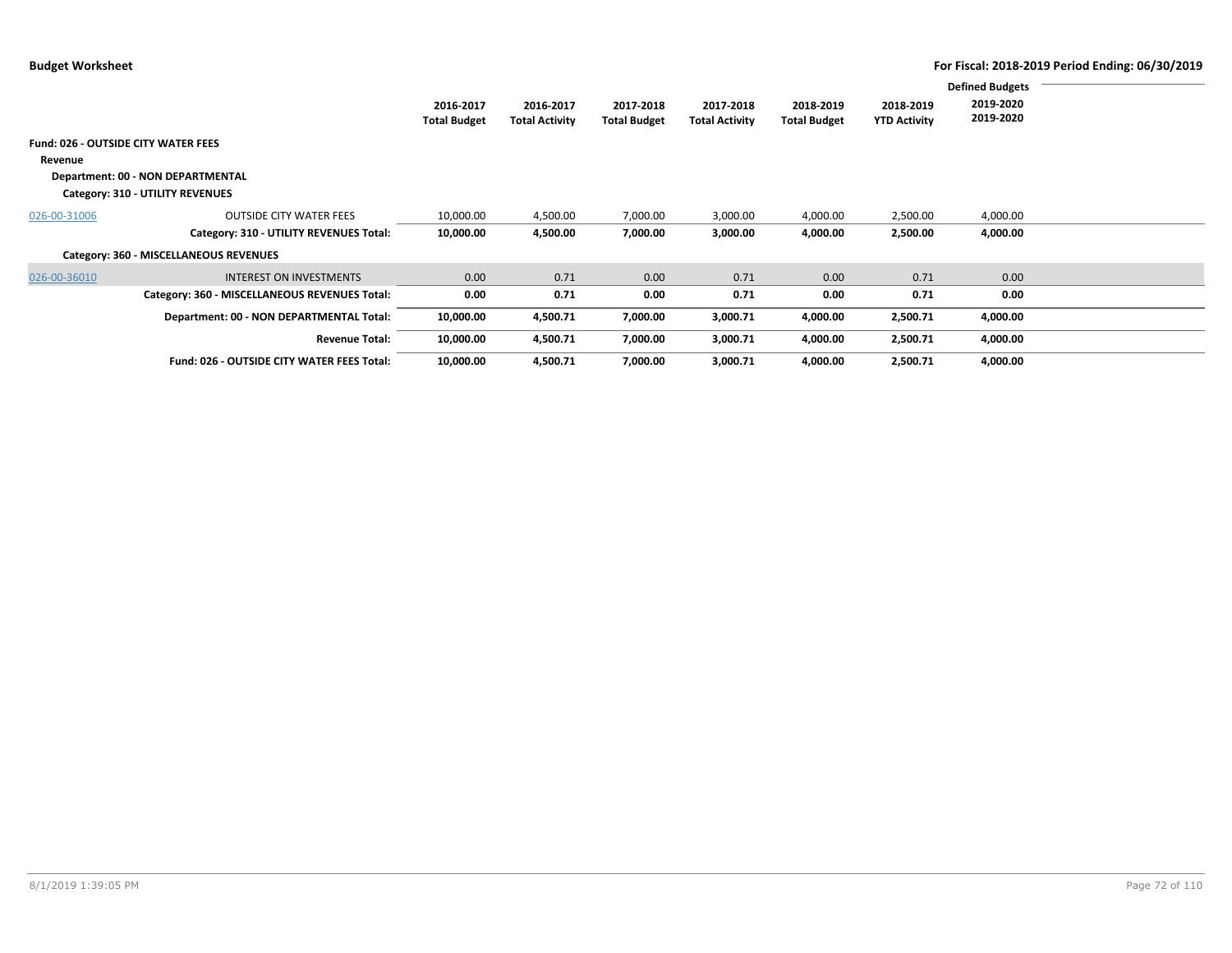|              |                                                 | 2016-2017<br><b>Total Budget</b> | 2016-2017<br><b>Total Activity</b> | 2017-2018<br><b>Total Budget</b> | 2017-2018<br><b>Total Activity</b> | 2018-2019<br><b>Total Budget</b> | 2018-2019<br><b>YTD Activity</b> | <b>Defined Budgets</b><br>2019-2020<br>2019-2020 |  |
|--------------|-------------------------------------------------|----------------------------------|------------------------------------|----------------------------------|------------------------------------|----------------------------------|----------------------------------|--------------------------------------------------|--|
|              | <b>Fund: 031 - FEMA GRANT-FIRE DEPT</b>         |                                  |                                    |                                  |                                    |                                  |                                  |                                                  |  |
| Revenue      |                                                 |                                  |                                    |                                  |                                    |                                  |                                  |                                                  |  |
|              | Department: 00 - NON DEPARTMENTAL               |                                  |                                    |                                  |                                    |                                  |                                  |                                                  |  |
|              | Category: 370 - GRANTS AND CONTRIBUTIONS        |                                  |                                    |                                  |                                    |                                  |                                  |                                                  |  |
| 031-00-37109 | FEMA GRANT-FIRE DEPT                            | 223,581.00                       | 223,580.74                         | 0.00                             | 0.00                               | 0.00                             | 0.00                             | 0.00                                             |  |
|              | Category: 370 - GRANTS AND CONTRIBUTIONS Total: | 223,581.00                       | 223,580.74                         | 0.00                             | 0.00                               | 0.00                             | 0.00                             | 0.00                                             |  |
|              | Department: 00 - NON DEPARTMENTAL Total:        | 223,581.00                       | 223,580.74                         | 0.00                             | 0.00                               | 0.00                             | 0.00                             | 0.00                                             |  |
|              | <b>Revenue Total:</b>                           | 223.581.00                       | 223.580.74                         | 0.00                             | 0.00                               | 0.00                             | 0.00                             | 0.00                                             |  |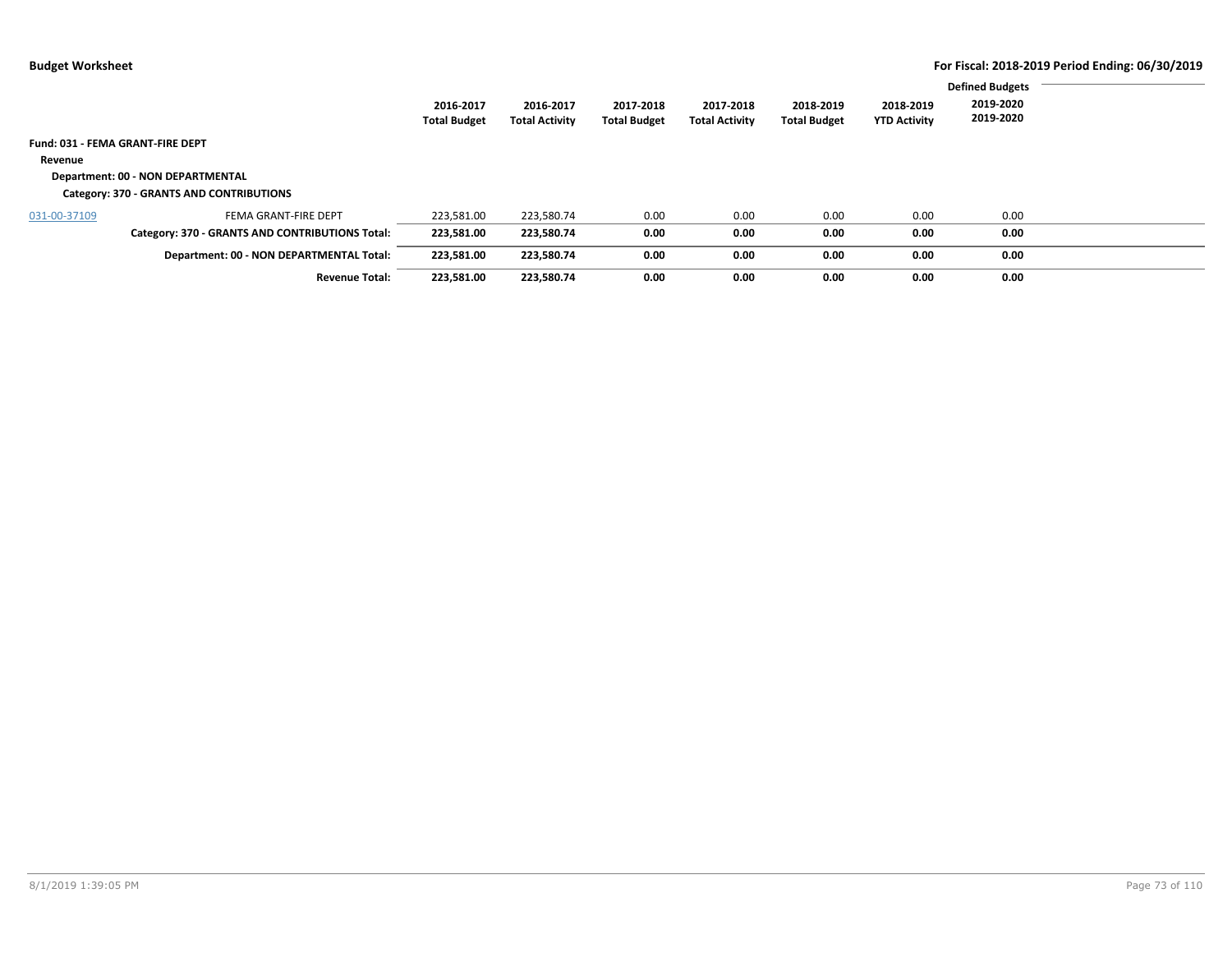|                |                                                     |                     |                       |                     |                       |                     |                     | <b>Defined Budgets</b> |  |
|----------------|-----------------------------------------------------|---------------------|-----------------------|---------------------|-----------------------|---------------------|---------------------|------------------------|--|
|                |                                                     | 2016-2017           | 2016-2017             | 2017-2018           | 2017-2018             | 2018-2019           | 2018-2019           | 2019-2020              |  |
|                |                                                     | <b>Total Budget</b> | <b>Total Activity</b> | <b>Total Budget</b> | <b>Total Activity</b> | <b>Total Budget</b> | <b>YTD Activity</b> | 2019-2020              |  |
| <b>Expense</b> |                                                     |                     |                       |                     |                       |                     |                     |                        |  |
|                | <b>Department: 10 - SPECIAL FUNDS EXPENSES</b>      |                     |                       |                     |                       |                     |                     |                        |  |
|                | Category: 410 - PERSONNEL SERVICES                  |                     |                       |                     |                       |                     |                     |                        |  |
| 031-10-41005-0 | OVERTIME                                            | 4,566.00            | 12,079.14             | 0.00                | 0.00                  | 0.00                | 0.00                | 0.00                   |  |
|                |                                                     |                     |                       |                     |                       |                     |                     |                        |  |
| 031-10-41009-0 | AIC & CERTIFICATION PAY                             | 8,100.00            | 6,800.00              | 0.00                | 0.00                  | 0.00                | 0.00                | 0.00                   |  |
| 031-10-41010-0 | SALARIES                                            | 86,262.00           | 81,080.14             | 0.00                | 0.00                  | 0.00                | 0.00                | 0.00                   |  |
| 031-10-41011-0 | <b>FICA</b>                                         | 7,219.00            | 7,536.29              | 0.00                | 0.00                  | 0.00                | 0.00                | 0.00                   |  |
| 031-10-41012-0 | <b>RETIREMENT</b>                                   | 23,262.00           | 20,794.07             | 0.00                | 0.00                  | 0.00                | 0.00                | 0.00                   |  |
| 031-10-41013-0 | <b>HOSPITAL INS.</b>                                | 12,579.00           | 12,044.64             | 0.00                | 0.00                  | 0.00                | 0.00                | 0.00                   |  |
| 031-10-41014-0 | <b>UNEMPLOYMENT</b>                                 | 1,380.00            | 1,457.79              | 0.00                | 0.00                  | 0.00                | 0.00                | 0.00                   |  |
| 031-10-41015-0 | <b>WORKER'S COMPENSATION</b>                        | 4,839.00            | 6,664.06              | 0.00                | 0.00                  | 0.00                | 0.00                | 0.00                   |  |
| 031-10-41016-0 | <b>RETIREE HEALTH INS.</b>                          | 2,359.00            | 2,108.93              | 0.00                | 0.00                  | 0.00                | 0.00                | 0.00                   |  |
|                | Category: 410 - PERSONNEL SERVICES Total:           | 150,566.00          | 150,565.06            | 0.00                | 0.00                  | 0.00                | 0.00                | 0.00                   |  |
|                | Department: 10 - SPECIAL FUNDS EXPENSES Total:      | 150,566.00          | 150,565.06            | 0.00                | 0.00                  | 0.00                | 0.00                | 0.00                   |  |
|                | <b>Expense Total:</b>                               | 150,566.00          | 150,565.06            | 0.00                | 0.00                  | 0.00                | 0.00                | 0.00                   |  |
|                | Fund: 031 - FEMA GRANT-FIRE DEPT Surplus (Deficit): | 73,015.00           | 73,015.68             | 0.00                | 0.00                  | 0.00                | 0.00                | 0.00                   |  |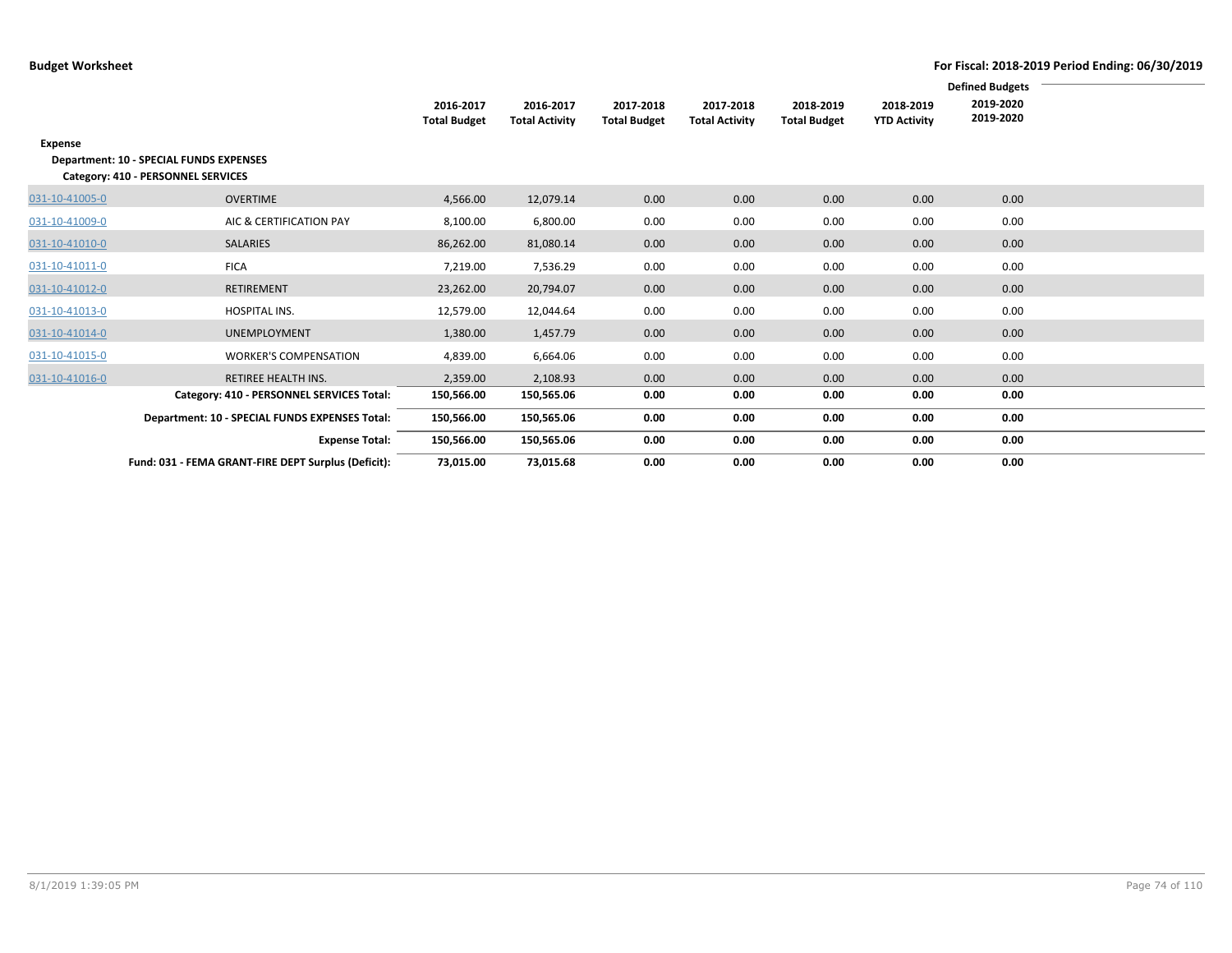|                            |                                               |                     |                       |                     |                       |                     |                     | <b>Defined Budgets</b> |  |
|----------------------------|-----------------------------------------------|---------------------|-----------------------|---------------------|-----------------------|---------------------|---------------------|------------------------|--|
|                            |                                               | 2016-2017           | 2016-2017             | 2017-2018           | 2017-2018             | 2018-2019           | 2018-2019           | 2019-2020              |  |
|                            |                                               | <b>Total Budget</b> | <b>Total Activity</b> | <b>Total Budget</b> | <b>Total Activity</b> | <b>Total Budget</b> | <b>YTD Activity</b> | 2019-2020              |  |
|                            |                                               |                     |                       |                     |                       |                     |                     |                        |  |
| Fund: 032 - G.O. BOND FUND |                                               |                     |                       |                     |                       |                     |                     |                        |  |
| Revenue                    |                                               |                     |                       |                     |                       |                     |                     |                        |  |
|                            | Department: 00 - NON DEPARTMENTAL             |                     |                       |                     |                       |                     |                     |                        |  |
|                            | Category: 300 - TAX REVENUES                  |                     |                       |                     |                       |                     |                     |                        |  |
|                            |                                               |                     |                       |                     |                       |                     |                     |                        |  |
| 032-00-30010               | <b>PROPERTY TAX</b>                           | 135,875.00          | 146,842.96            | 140,002.00          | 148,079.76            | 133,737.00          | 126,204.89          | 133,672.00             |  |
|                            | Category: 300 - TAX REVENUES Total:           | 135,875.00          | 146,842.96            | 140,002.00          | 148,079.76            | 133,737.00          | 126,204.89          | 133,672.00             |  |
|                            | Category: 360 - MISCELLANEOUS REVENUES        |                     |                       |                     |                       |                     |                     |                        |  |
| 032-00-36010               | <b>INTEREST ON INVESTMENTS</b>                | 0.00                | 9.16                  | 0.00                | 9.17                  | 0.00                | 9.18                | 0.00                   |  |
|                            | Category: 360 - MISCELLANEOUS REVENUES Total: | 0.00                | 9.16                  | 0.00                | 9.17                  | 0.00                | 9.18                | 0.00                   |  |
|                            | Department: 00 - NON DEPARTMENTAL Total:      | 135,875.00          | 146,852.12            | 140,002.00          | 148,088.93            | 133,737.00          | 126,214.07          | 133,672.00             |  |
|                            | <b>Revenue Total:</b>                         | 135,875.00          | 146,852.12            | 140,002.00          | 148,088.93            | 133,737.00          | 126,214.07          | 133,672.00             |  |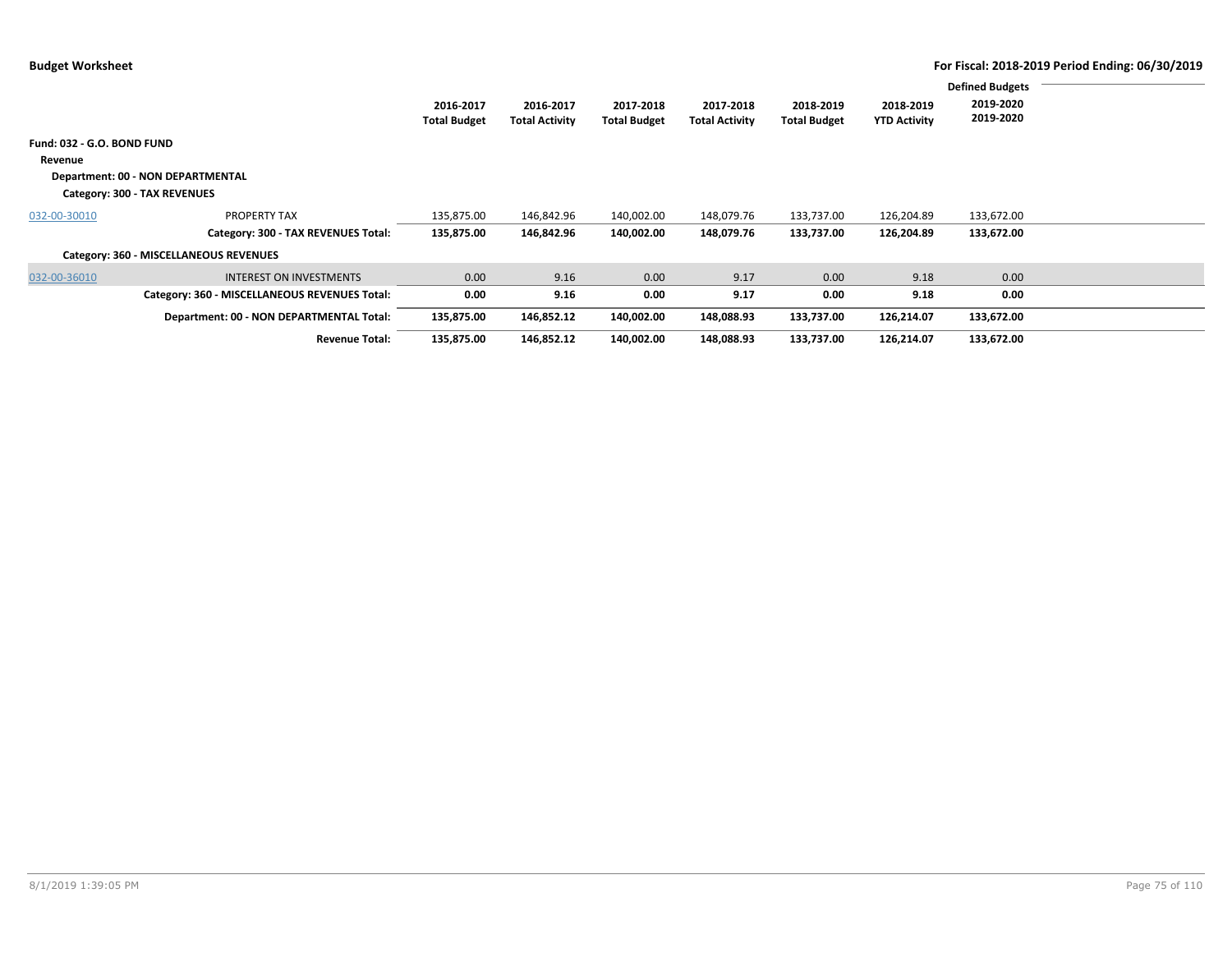|                |                                                                               |                                  |                                    |                                  |                                    |                                  |                                  | <b>Defined Budgets</b> |  |
|----------------|-------------------------------------------------------------------------------|----------------------------------|------------------------------------|----------------------------------|------------------------------------|----------------------------------|----------------------------------|------------------------|--|
|                |                                                                               | 2016-2017<br><b>Total Budget</b> | 2016-2017<br><b>Total Activity</b> | 2017-2018<br><b>Total Budget</b> | 2017-2018<br><b>Total Activity</b> | 2018-2019<br><b>Total Budget</b> | 2018-2019<br><b>YTD Activity</b> | 2019-2020<br>2019-2020 |  |
| Expense        |                                                                               |                                  |                                    |                                  |                                    |                                  |                                  |                        |  |
|                | Department: 10 - SPECIAL FUNDS EXPENSES<br>Category: 421 - OPERATING EXPENSES |                                  |                                    |                                  |                                    |                                  |                                  |                        |  |
| 032-10-42193-0 | ADM FEE PROPERTY TAXES                                                        | 1,464.00                         | 1,464.33                           | 1,480.00                         | 1,478.35                           | 1,338.00                         | 1,257.88                         | 1,337.00               |  |
|                | Category: 421 - OPERATING EXPENSES Total:                                     | 1,464.00                         | 1,464.33                           | 1,480.00                         | 1,478.35                           | 1,338.00                         | 1,257.88                         | 1,337.00               |  |
|                | Category: 424 - OPERATING EXPENSES                                            |                                  |                                    |                                  |                                    |                                  |                                  |                        |  |
| 032-10-42440-0 | <b>COUPONS PAID</b>                                                           | 23,315.00                        | 23,315.00                          | 18,760.00                        | 18,760.00                          | 13,828.00                        | 13,827.50                        | 8,535.00               |  |
| 032-10-42441-0 | <b>BONDS PAID</b>                                                             | 115,000.00                       | 115,000.00                         | 120,000.00                       | 120,000.00                         | 125,000.00                       | 125,000.00                       | 130,000.00             |  |
|                | Category: 424 - OPERATING EXPENSES Total:                                     | 138,315.00                       | 138,315.00                         | 138,760.00                       | 138,760.00                         | 138,828.00                       | 138,827.50                       | 138,535.00             |  |
|                | Department: 10 - SPECIAL FUNDS EXPENSES Total:                                | 139,779.00                       | 139,779.33                         | 140,240.00                       | 140,238.35                         | 140,166.00                       | 140,085.38                       | 139,872.00             |  |
|                | <b>Expense Total:</b>                                                         | 139,779.00                       | 139,779.33                         | 140,240.00                       | 140,238.35                         | 140,166.00                       | 140,085.38                       | 139,872.00             |  |
|                | Fund: 032 - G.O. BOND FUND Surplus (Deficit):                                 | $-3,904.00$                      | 7,072.79                           | $-238.00$                        | 7,850.58                           | $-6,429.00$                      | $-13,871.31$                     | $-6,200.00$            |  |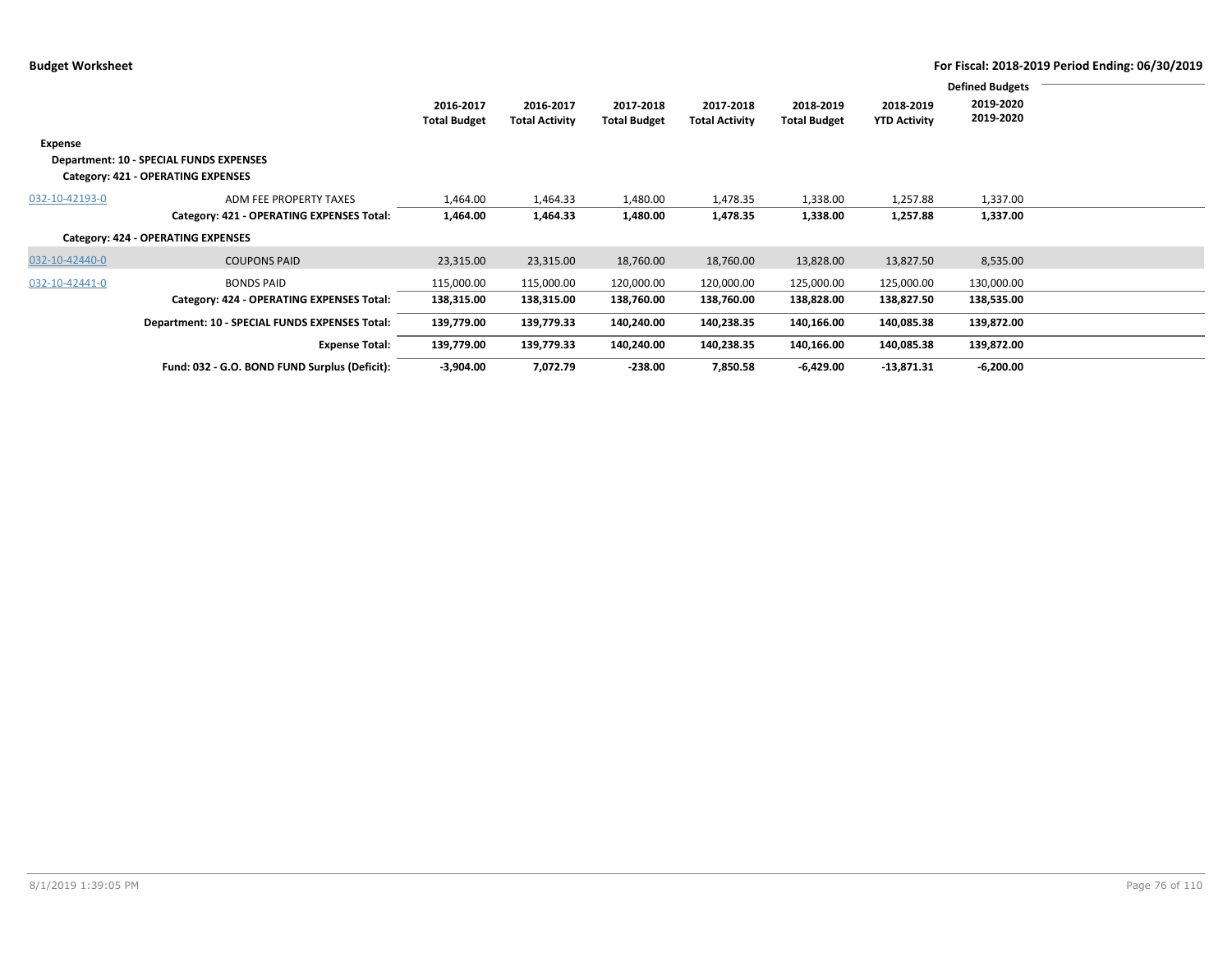|                                     |                                                  |                     |                       |                     |                       |                     |                     | <b>Defined Budgets</b> |  |
|-------------------------------------|--------------------------------------------------|---------------------|-----------------------|---------------------|-----------------------|---------------------|---------------------|------------------------|--|
|                                     |                                                  | 2016-2017           | 2016-2017             | 2017-2018           | 2017-2018             | 2018-2019           | 2018-2019           | 2019-2020<br>2019-2020 |  |
|                                     |                                                  | <b>Total Budget</b> | <b>Total Activity</b> | <b>Total Budget</b> | <b>Total Activity</b> | <b>Total Budget</b> | <b>YTD Activity</b> |                        |  |
| <b>Fund: 033 - CAPITAL PROJECTS</b> |                                                  |                     |                       |                     |                       |                     |                     |                        |  |
| Revenue                             |                                                  |                     |                       |                     |                       |                     |                     |                        |  |
|                                     | Department: 00 - NON DEPARTMENTAL                |                     |                       |                     |                       |                     |                     |                        |  |
|                                     | Category: 360 - MISCELLANEOUS REVENUES           |                     |                       |                     |                       |                     |                     |                        |  |
| 033-00-36082                        | NMFA/WTB LOAN PROCEEDS                           | 134,501.00          | 134,500.92            | 0.00                | 0.00                  | 0.00                | 0.00                | 0.00                   |  |
|                                     | Category: 360 - MISCELLANEOUS REVENUES Total:    | 134,501.00          | 134,500.92            | 0.00                | 0.00                  | 0.00                | 0.00                | 0.00                   |  |
|                                     | Category: 380 - TRANSFER FROM OTHER FUNDS        |                     |                       |                     |                       |                     |                     |                        |  |
| 033-00-38004                        | TRANS FROM SOLID WASTE                           | 38,775.00           | 38,774.30             | 0.00                | 0.00                  | 0.00                | 0.00                | 0.00                   |  |
|                                     | Category: 380 - TRANSFER FROM OTHER FUNDS Total: | 38,775.00           | 38,774.30             | 0.00                | 0.00                  | 0.00                | 0.00                | 0.00                   |  |
|                                     | Department: 00 - NON DEPARTMENTAL Total:         | 173,276.00          | 173,275.22            | 0.00                | 0.00                  | 0.00                | 0.00                | 0.00                   |  |
|                                     | <b>Revenue Total:</b>                            | 173,276.00          | 173,275.22            | 0.00                | 0.00                  | 0.00                | 0.00                | 0.00                   |  |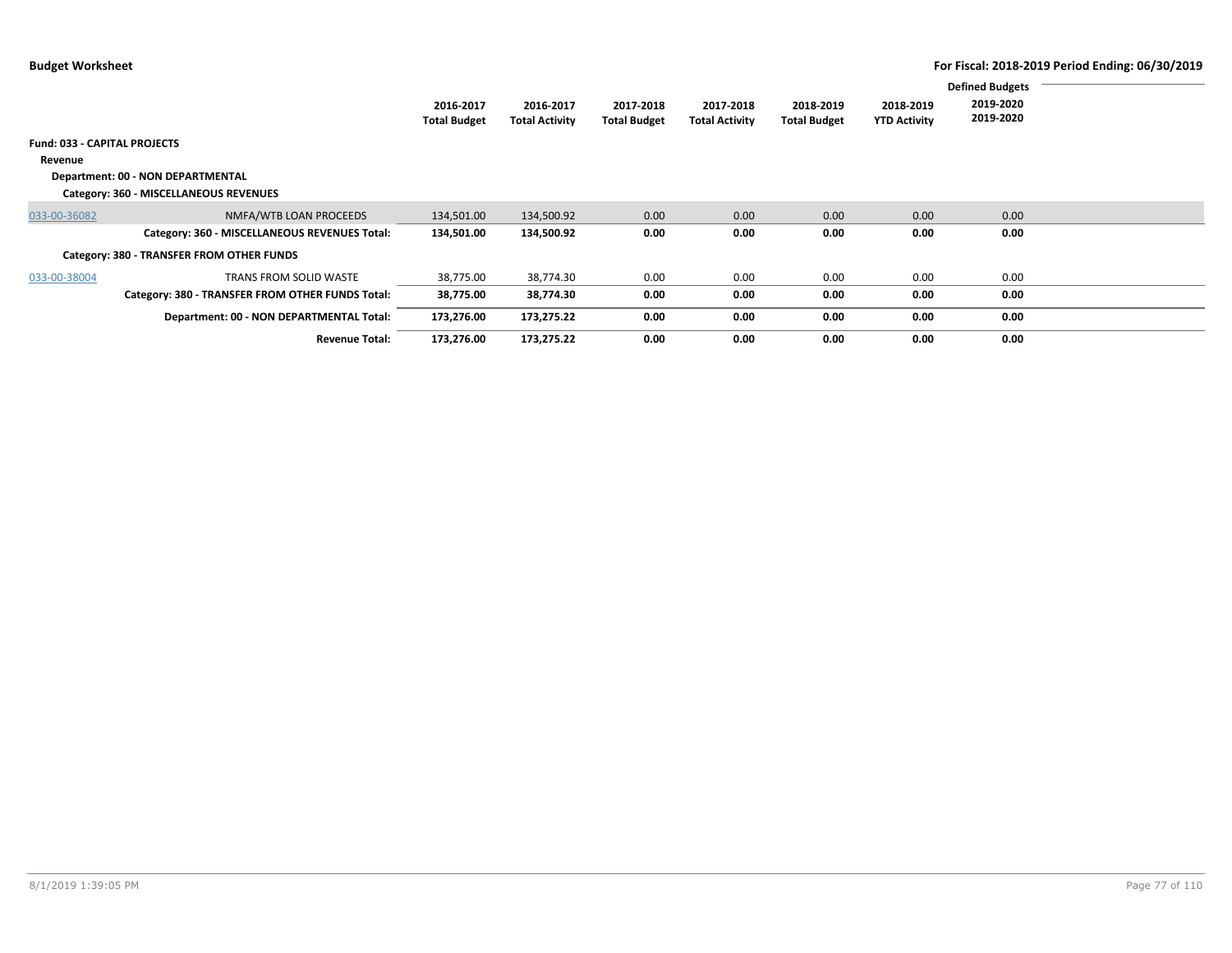| Expense        | Department: 10 - SPECIAL FUNDS EXPENSES<br>Category: 463 - PROJECT CONSTRUCTION | 2016-2017<br><b>Total Budget</b> | 2016-2017<br><b>Total Activity</b> | 2017-2018<br><b>Total Budget</b> | 2017-2018<br><b>Total Activity</b> | 2018-2019<br><b>Total Budget</b> | 2018-2019<br><b>YTD Activity</b> | <b>Defined Budgets</b><br>2019-2020<br>2019-2020 |  |
|----------------|---------------------------------------------------------------------------------|----------------------------------|------------------------------------|----------------------------------|------------------------------------|----------------------------------|----------------------------------|--------------------------------------------------|--|
| 033-10-46301-0 | PROJECT CONSTRUCTION                                                            | 173,276.00                       | 173,275.22                         | 0.00                             | 0.00                               | 0.00                             | 0.00                             | 0.00                                             |  |
|                | Category: 463 - PROJECT CONSTRUCTION Total:                                     | 173,276.00                       | 173,275.22                         | 0.00                             | 0.00                               | 0.00                             | 0.00                             | 0.00                                             |  |
|                | Department: 10 - SPECIAL FUNDS EXPENSES Total:                                  | 173,276.00                       | 173,275.22                         | 0.00                             | 0.00                               | 0.00                             | 0.00                             | 0.00                                             |  |
|                | <b>Expense Total:</b>                                                           | 173,276.00                       | 173,275.22                         | 0.00                             | 0.00                               | 0.00                             | 0.00                             | 0.00                                             |  |
|                | Fund: 033 - CAPITAL PROJECTS Surplus (Deficit):                                 | 0.00                             | 0.00                               | 0.00                             | 0.00                               | 0.00                             | 0.00                             | 0.00                                             |  |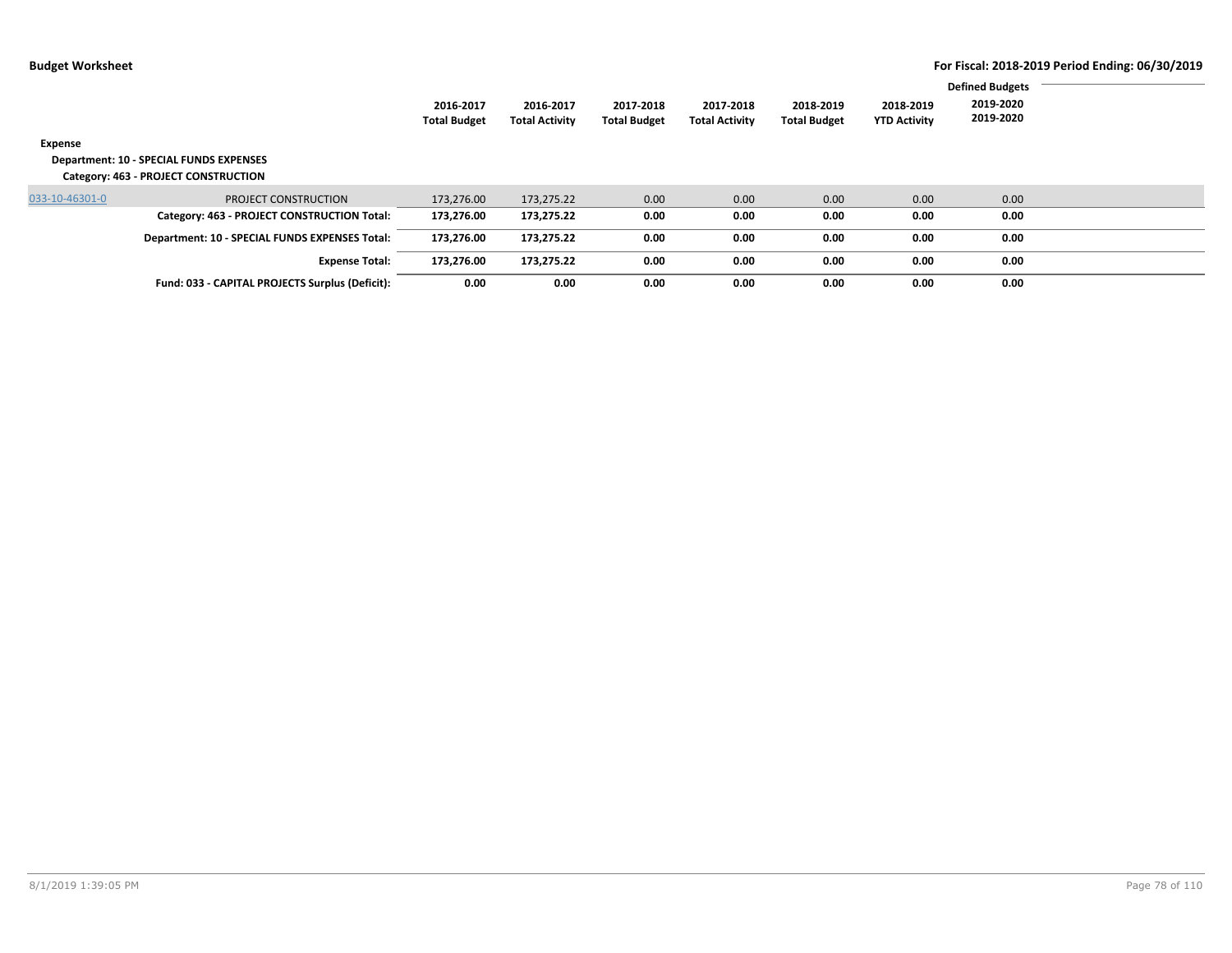|              |                                                                             |                                  |                                    |                                  |                                    |                                  |                                  | <b>Defined Budgets</b> |  |
|--------------|-----------------------------------------------------------------------------|----------------------------------|------------------------------------|----------------------------------|------------------------------------|----------------------------------|----------------------------------|------------------------|--|
|              |                                                                             | 2016-2017<br><b>Total Budget</b> | 2016-2017<br><b>Total Activity</b> | 2017-2018<br><b>Total Budget</b> | 2017-2018<br><b>Total Activity</b> | 2018-2019<br><b>Total Budget</b> | 2018-2019<br><b>YTD Activity</b> | 2019-2020<br>2019-2020 |  |
|              | Fund: 034 - R/B INTEREST & PRINC                                            |                                  |                                    |                                  |                                    |                                  |                                  |                        |  |
| Revenue      | Department: 00 - NON DEPARTMENTAL<br>Category: 360 - MISCELLANEOUS REVENUES |                                  |                                    |                                  |                                    |                                  |                                  |                        |  |
| 034-00-36010 | <b>INTEREST ON INVESTMENTS</b>                                              | 0.00                             | 83.83                              | 0.00                             | 229.53                             | 0.00                             | 316.73                           | 0.00                   |  |
|              | Category: 360 - MISCELLANEOUS REVENUES Total:                               | 0.00                             | 83.83                              | 0.00                             | 229.53                             | 0.00                             | 316.73                           | 0.00                   |  |
|              | Category: 380 - TRANSFER FROM OTHER FUNDS                                   |                                  |                                    |                                  |                                    |                                  |                                  |                        |  |
| 034-00-38089 | <b>FROM W/S '06</b>                                                         | 23,731.00                        | 23,730.82                          | 18,390.00                        | 18,389.50                          | 9,089.00                         | 9,089.36                         | 8,539.00               |  |
|              | Category: 380 - TRANSFER FROM OTHER FUNDS Total:                            | 23,731.00                        | 23,730.82                          | 18,390.00                        | 18,389.50                          | 9,089.00                         | 9,089.36                         | 8,539.00               |  |
|              | Department: 00 - NON DEPARTMENTAL Total:                                    | 23,731.00                        | 23,814.65                          | 18,390.00                        | 18,619.03                          | 9,089.00                         | 9,406.09                         | 8,539.00               |  |
|              | <b>Revenue Total:</b>                                                       | 23,731.00                        | 23,814.65                          | 18,390.00                        | 18,619.03                          | 9,089.00                         | 9,406.09                         | 8,539.00               |  |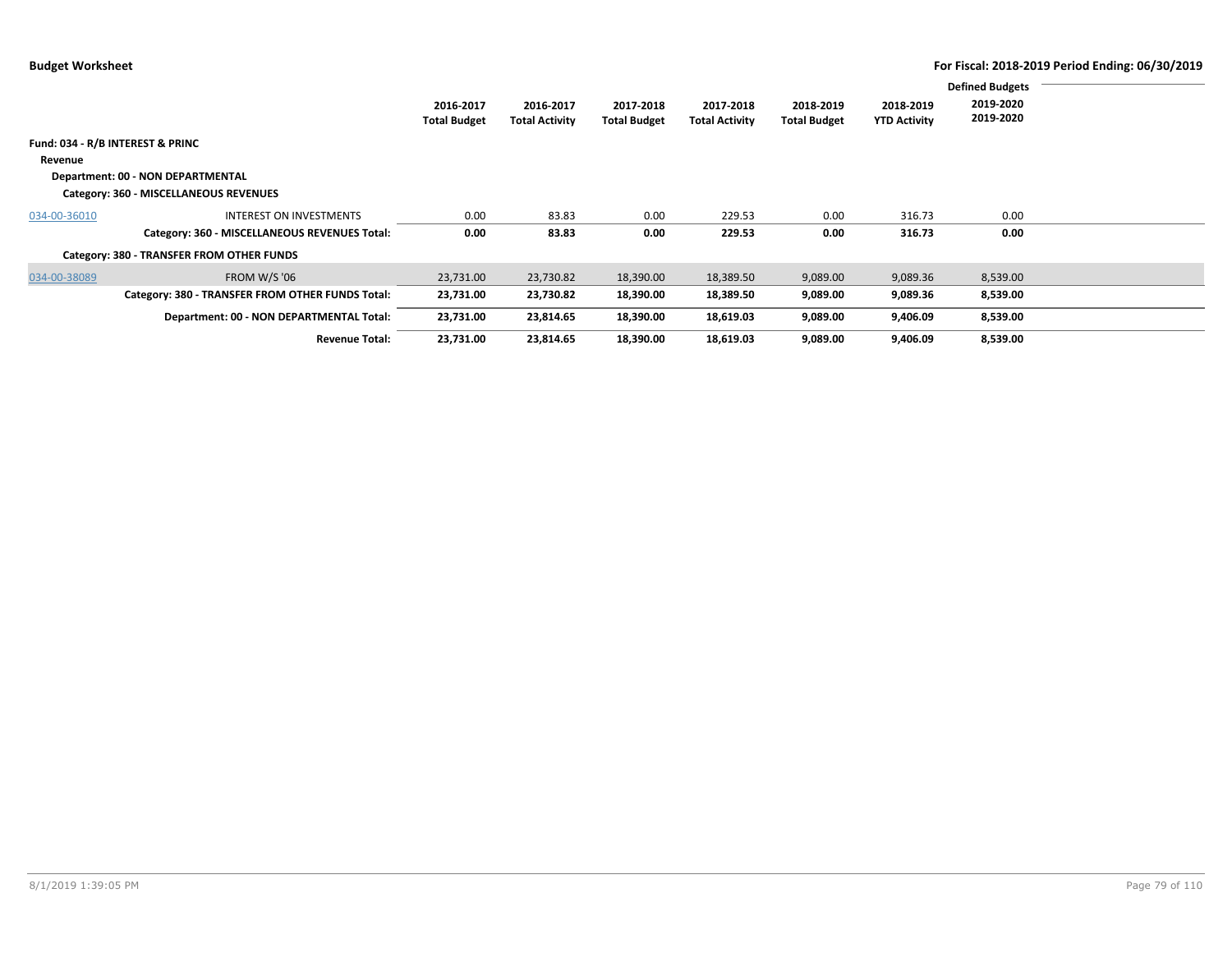|                |                                                     |                                  |                                    |                                  |                                    |                                  |                                  | <b>Defined Budgets</b> |  |
|----------------|-----------------------------------------------------|----------------------------------|------------------------------------|----------------------------------|------------------------------------|----------------------------------|----------------------------------|------------------------|--|
|                |                                                     | 2016-2017<br><b>Total Budget</b> | 2016-2017<br><b>Total Activity</b> | 2017-2018<br><b>Total Budget</b> | 2017-2018<br><b>Total Activity</b> | 2018-2019<br><b>Total Budget</b> | 2018-2019<br><b>YTD Activity</b> | 2019-2020<br>2019-2020 |  |
| Expense        |                                                     |                                  |                                    |                                  |                                    |                                  |                                  |                        |  |
|                | <b>Department: 10 - SPECIAL FUNDS EXPENSES</b>      |                                  |                                    |                                  |                                    |                                  |                                  |                        |  |
|                | Category: 422 - MAINTENANCE                         |                                  |                                    |                                  |                                    |                                  |                                  |                        |  |
| 034-10-42203-0 | NMFA S/W ADMIN FEES                                 | 166.00                           | 165.74                             | 150.00                           | 149.33                             | 72.00                            | 72.24                            | 53.00                  |  |
|                | Category: 422 - MAINTENANCE Total:                  | 166.00                           | 165.74                             | 150.00                           | 149.33                             | 72.00                            | 72.24                            | 53.00                  |  |
|                | Category: 424 - OPERATING EXPENSES                  |                                  |                                    |                                  |                                    |                                  |                                  |                        |  |
| 034-10-42434-0 | <b>REVENUE BONDS '06</b>                            | 20,925.00                        | 20,925.34                          | 16,458.00                        | 16,457.91                          | 7,851.00                         | 7,851.00                         | 7,634.00               |  |
| 034-10-42450-0 | R/B INTEREST '06                                    | 2,640.00                         | 2,639.74                           | 1,818.00                         | 1,818.26                           | 1,166.00                         | 1,166.12                         | 852.00                 |  |
|                | Category: 424 - OPERATING EXPENSES Total:           | 23,565.00                        | 23,565.08                          | 18,276.00                        | 18,276.17                          | 9,017.00                         | 9,017.12                         | 8,486.00               |  |
|                | Department: 10 - SPECIAL FUNDS EXPENSES Total:      | 23,731.00                        | 23,730.82                          | 18,426.00                        | 18,425.50                          | 9,089.00                         | 9,089.36                         | 8,539.00               |  |
|                | <b>Expense Total:</b>                               | 23,731.00                        | 23,730.82                          | 18,426.00                        | 18,425.50                          | 9,089.00                         | 9,089.36                         | 8,539.00               |  |
|                | Fund: 034 - R/B INTEREST & PRINC Surplus (Deficit): | 0.00                             | 83.83                              | $-36.00$                         | 193.53                             | 0.00                             | 316.73                           | 0.00                   |  |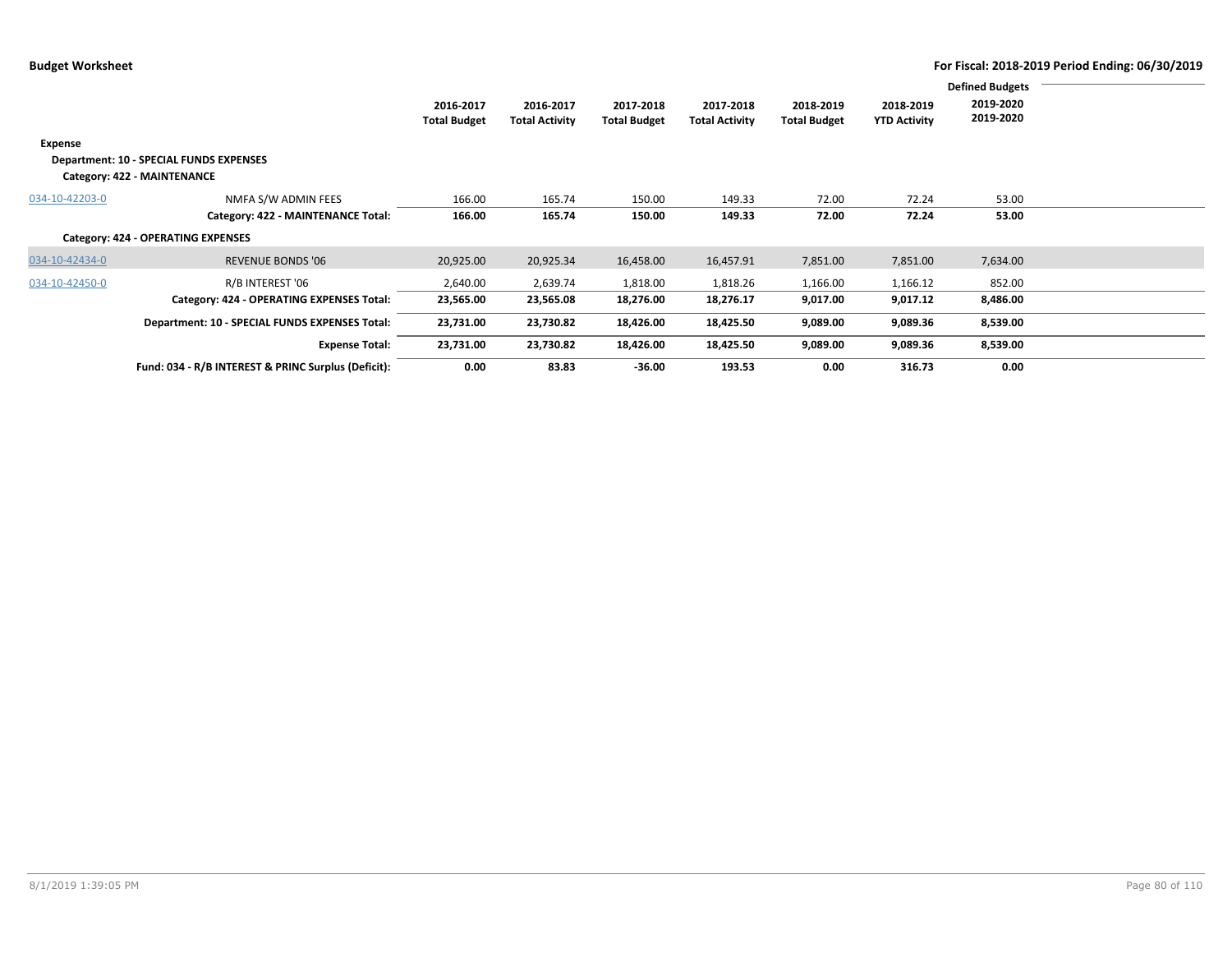| Fund: 035 - R/B RESERVE W/S<br>Revenue | Department: 00 - NON DEPARTMENTAL<br>Category: 360 - MISCELLANEOUS REVENUES | 2016-2017<br><b>Total Budget</b> | 2016-2017<br><b>Total Activity</b> | 2017-2018<br><b>Total Budget</b> | 2017-2018<br><b>Total Activity</b> | 2018-2019<br><b>Total Budget</b> | 2018-2019<br><b>YTD Activity</b> | <b>Defined Budgets</b><br>2019-2020<br>2019-2020 |  |
|----------------------------------------|-----------------------------------------------------------------------------|----------------------------------|------------------------------------|----------------------------------|------------------------------------|----------------------------------|----------------------------------|--------------------------------------------------|--|
| 035-00-36010                           | <b>INTEREST ON INVESTMENTS</b>                                              | 0.00                             | 652.46                             | 0.00                             | 681.99                             | 0.00                             | 840.06                           | 0.00                                             |  |
|                                        | Category: 360 - MISCELLANEOUS REVENUES Total:                               | 0.00                             | 652.46                             | 0.00                             | 681.99                             | 0.00                             | 840.06                           | 0.00                                             |  |
|                                        | Department: 00 - NON DEPARTMENTAL Total:                                    | 0.00                             | 652.46                             | 0.00                             | 681.99                             | 0.00                             | 840.06                           | 0.00                                             |  |
|                                        | <b>Revenue Total:</b>                                                       | 0.00                             | 652.46                             | 0.00                             | 681.99                             | 0.00                             | 840.06                           | 0.00                                             |  |
|                                        | Fund: 035 - R/B RESERVE W/S Total:                                          | 0.00                             | 652.46                             | 0.00                             | 681.99                             | 0.00                             | 840.06                           | 0.00                                             |  |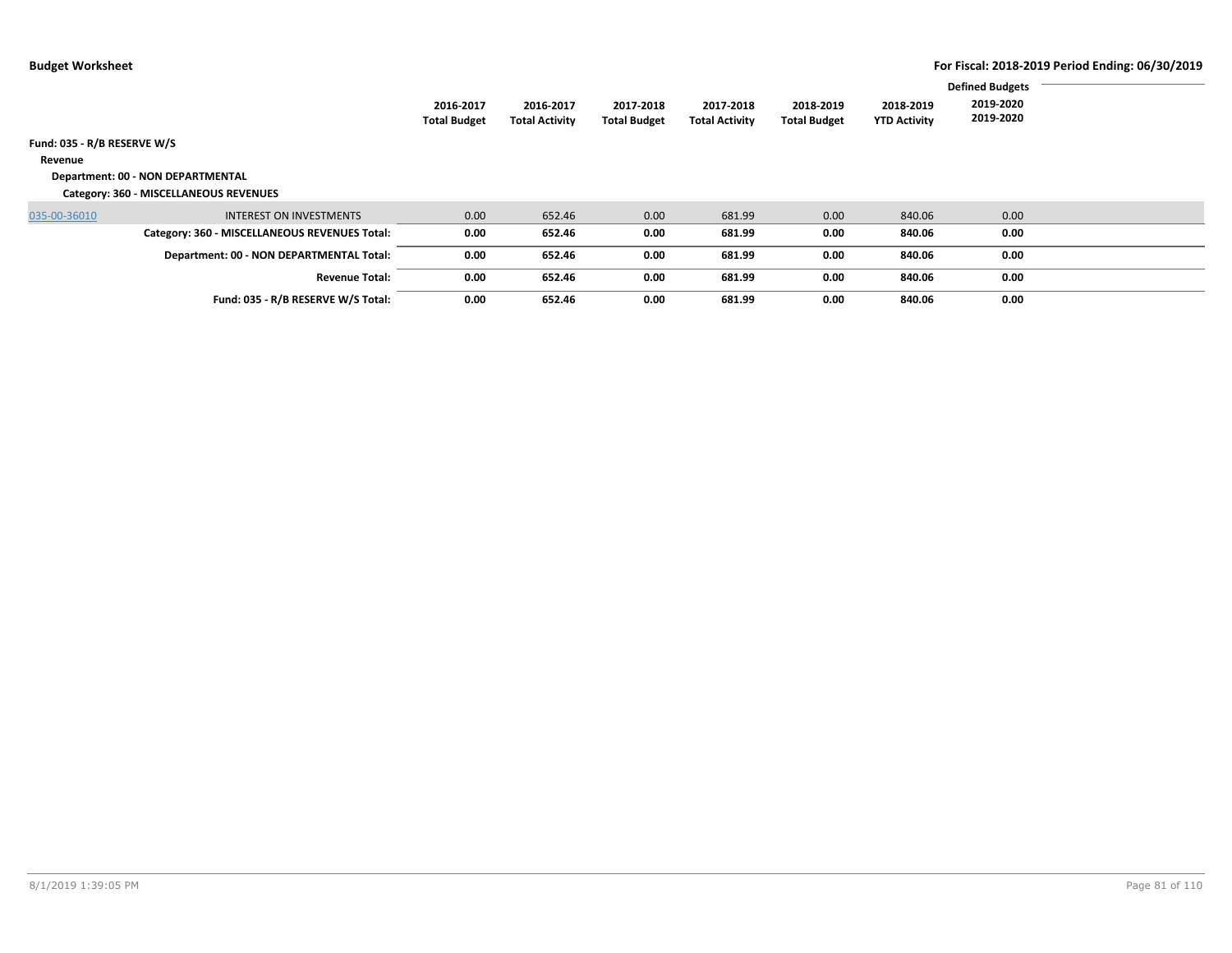|                             |                                                  |                     |                       |                     |                       |                     |                     | <b>Defined Budgets</b> |  |
|-----------------------------|--------------------------------------------------|---------------------|-----------------------|---------------------|-----------------------|---------------------|---------------------|------------------------|--|
|                             |                                                  | 2016-2017           | 2016-2017             | 2017-2018           | 2017-2018             | 2018-2019           | 2018-2019           | 2019-2020              |  |
|                             |                                                  | <b>Total Budget</b> | <b>Total Activity</b> | <b>Total Budget</b> | <b>Total Activity</b> | <b>Total Budget</b> | <b>YTD Activity</b> | 2019-2020              |  |
| Fund: 043 - W/W PLANT I & P |                                                  |                     |                       |                     |                       |                     |                     |                        |  |
| Revenue                     |                                                  |                     |                       |                     |                       |                     |                     |                        |  |
|                             | Department: 00 - NON DEPARTMENTAL                |                     |                       |                     |                       |                     |                     |                        |  |
|                             | Category: 380 - TRANSFER FROM OTHER FUNDS        |                     |                       |                     |                       |                     |                     |                        |  |
| 043-00-38086                | TRANS FROM W/S                                   | 187,667.00          | 187,666.62            | 187.667.00          | 187,666.62            | 187,667.00          | 187,666.62          | 187,667.00             |  |
|                             | Category: 380 - TRANSFER FROM OTHER FUNDS Total: | 187,667.00          | 187,666.62            | 187,667.00          | 187,666.62            | 187,667.00          | 187,666.62          | 187,667.00             |  |
|                             | Department: 00 - NON DEPARTMENTAL Total:         | 187,667.00          | 187,666.62            | 187,667.00          | 187,666.62            | 187,667.00          | 187,666.62          | 187,667.00             |  |
|                             | <b>Revenue Total:</b>                            | 187.667.00          | 187.666.62            | 187,667.00          | 187,666.62            | 187.667.00          | 187.666.62          | 187,667.00             |  |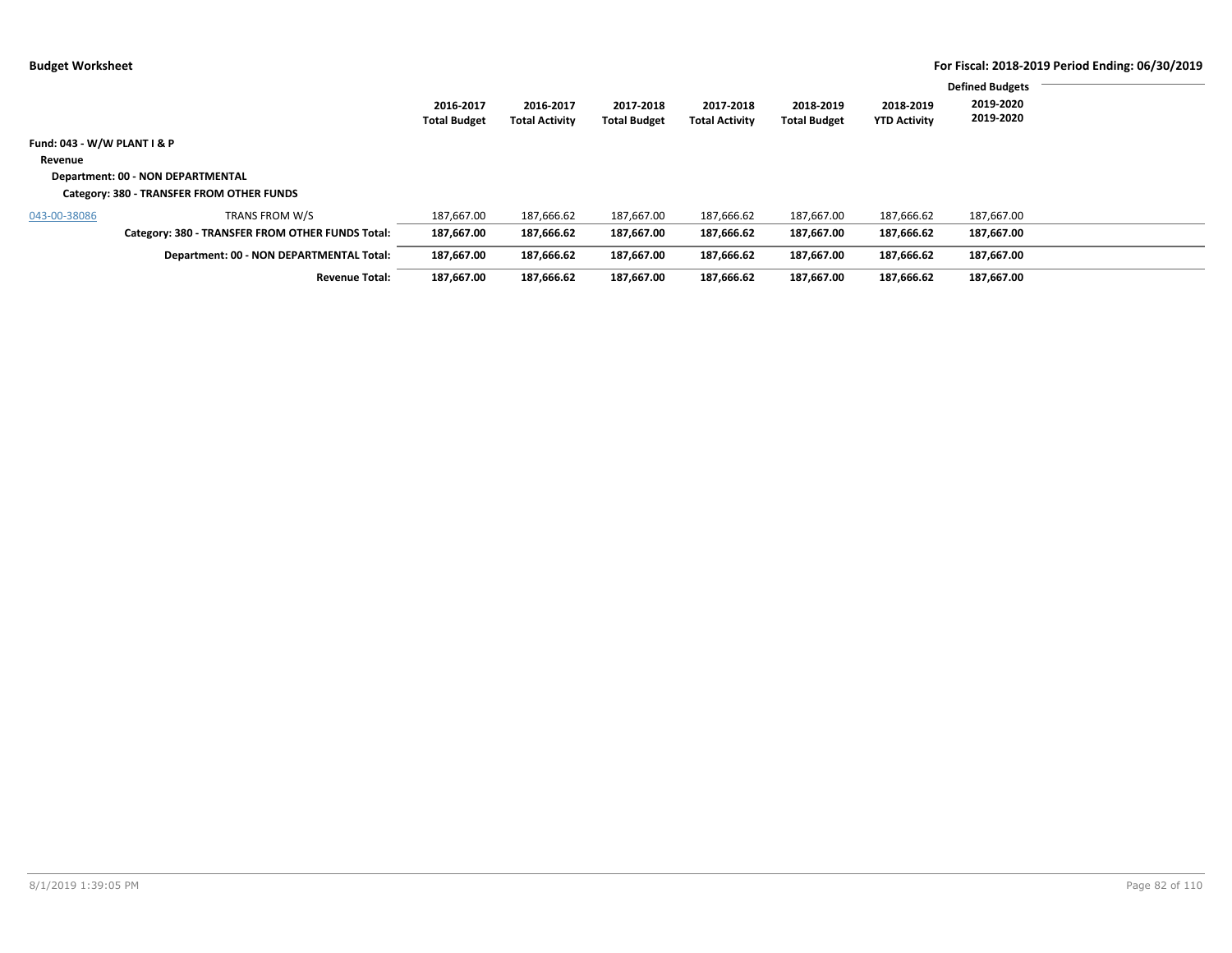|                |                                                |                                  |                                    |                                  |                                    |                                  |                                  | <b>Defined Budgets</b> |  |
|----------------|------------------------------------------------|----------------------------------|------------------------------------|----------------------------------|------------------------------------|----------------------------------|----------------------------------|------------------------|--|
|                |                                                | 2016-2017<br><b>Total Budget</b> | 2016-2017<br><b>Total Activity</b> | 2017-2018<br><b>Total Budget</b> | 2017-2018<br><b>Total Activity</b> | 2018-2019<br><b>Total Budget</b> | 2018-2019<br><b>YTD Activity</b> | 2019-2020<br>2019-2020 |  |
| Expense        |                                                |                                  |                                    |                                  |                                    |                                  |                                  |                        |  |
|                | <b>Department: 10 - SPECIAL FUNDS EXPENSES</b> |                                  |                                    |                                  |                                    |                                  |                                  |                        |  |
|                | Category: 424 - OPERATING EXPENSES             |                                  |                                    |                                  |                                    |                                  |                                  |                        |  |
| 043-10-42456-0 | <b>LOAN PRINC PAID</b>                         | 139,642.00                       | 139,641.59                         | 143,831.00                       | 143,830.84                         | 148,146.00                       | 148,145.77                       | 152,590.00             |  |
| 043-10-42460-0 | <b>LOAN INTEREST PAID</b>                      | 48,025.00                        | 48,025.03                          | 43,836.00                        | 43,835.78                          | 39,521.00                        | 39,520.85                        | 35,077.00              |  |
|                | Category: 424 - OPERATING EXPENSES Total:      | 187,667.00                       | 187,666.62                         | 187,667.00                       | 187,666.62                         | 187,667.00                       | 187,666.62                       | 187,667.00             |  |
|                | Department: 10 - SPECIAL FUNDS EXPENSES Total: | 187,667.00                       | 187,666.62                         | 187,667.00                       | 187,666.62                         | 187,667.00                       | 187,666.62                       | 187,667.00             |  |
|                | <b>Expense Total:</b>                          | 187,667.00                       | 187,666.62                         | 187,667.00                       | 187,666.62                         | 187,667.00                       | 187,666.62                       | 187,667.00             |  |
|                | Fund: 043 - W/W PLANT I & P Surplus (Deficit): | 0.00                             | 0.00                               | 0.00                             | 0.00                               | 0.00                             | 0.00                             | 0.00                   |  |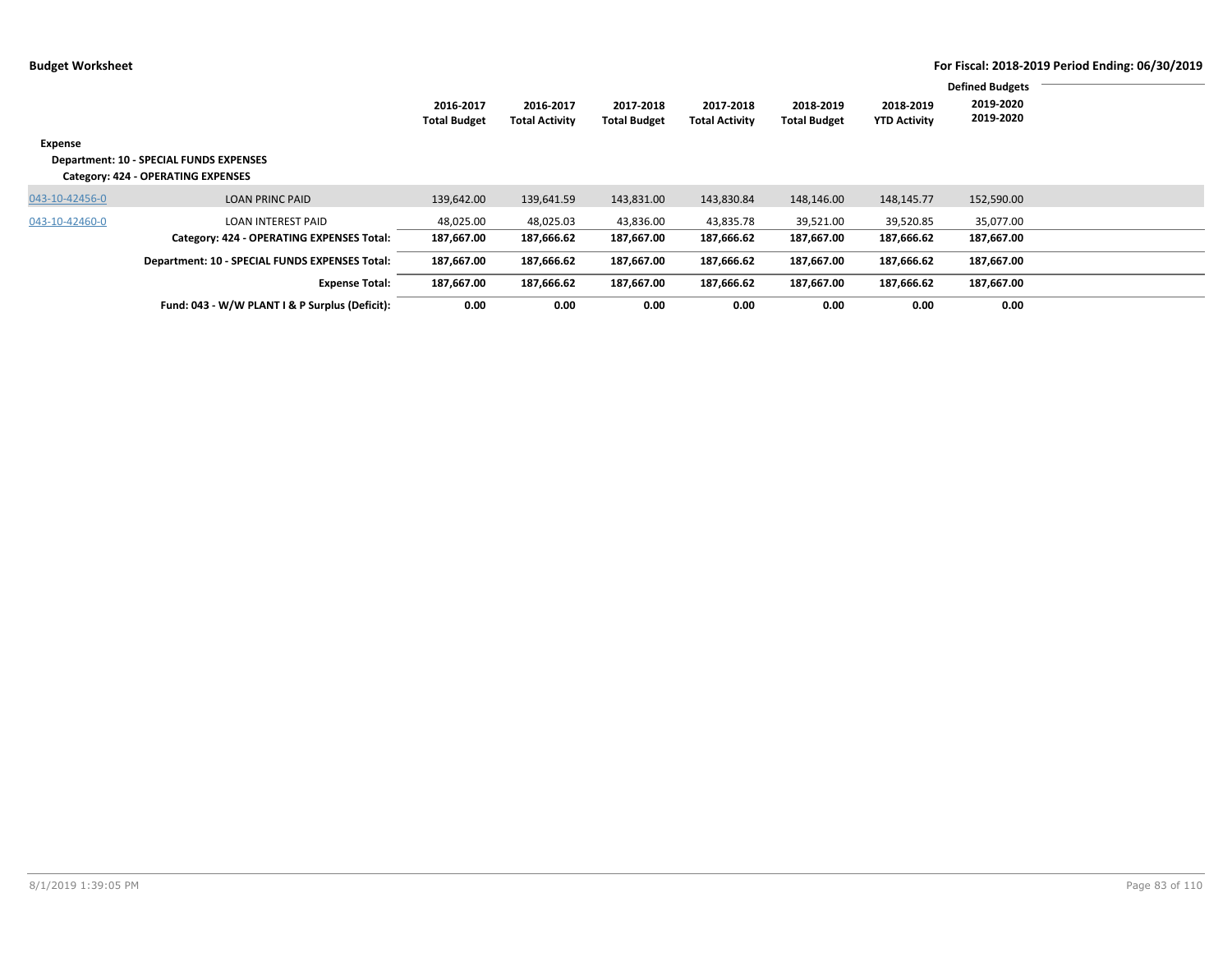|              |                                                 |                     |                       |                     |                       |                     |                     | <b>Defined Budgets</b> |  |
|--------------|-------------------------------------------------|---------------------|-----------------------|---------------------|-----------------------|---------------------|---------------------|------------------------|--|
|              |                                                 | 2016-2017           | 2016-2017             | 2017-2018           | 2017-2018             | 2018-2019           | 2018-2019           | 2019-2020              |  |
|              |                                                 | <b>Total Budget</b> | <b>Total Activity</b> | <b>Total Budget</b> | <b>Total Activity</b> | <b>Total Budget</b> | <b>YTD Activity</b> | 2019-2020              |  |
|              | Fund: 046 - KAB-BLOOMFIELD PRIDE                |                     |                       |                     |                       |                     |                     |                        |  |
| Revenue      |                                                 |                     |                       |                     |                       |                     |                     |                        |  |
|              | Department: 00 - NON DEPARTMENTAL               |                     |                       |                     |                       |                     |                     |                        |  |
|              | Category: 370 - GRANTS AND CONTRIBUTIONS        |                     |                       |                     |                       |                     |                     |                        |  |
| 046-00-37009 | <b>CONT FROM CUSTOMERS</b>                      | 0.00                | 0.00                  | 0.00                | 0.00                  | 0.00                | 20.00               | 0.00                   |  |
|              | Category: 370 - GRANTS AND CONTRIBUTIONS Total: | 0.00                | 0.00                  | 0.00                | 0.00                  | 0.00                | 20.00               | 0.00                   |  |
|              | Department: 00 - NON DEPARTMENTAL Total:        | 0.00                | 0.00                  | 0.00                | 0.00                  | 0.00                | 20.00               | 0.00                   |  |
|              | <b>Revenue Total:</b>                           | 0.00                | 0.00                  | 0.00                | 0.00                  | 0.00                | 20.00               | 0.00                   |  |
|              | Fund: 046 - KAB-BLOOMFIELD PRIDE Total:         | 0.00                | 0.00                  | 0.00                | 0.00                  | 0.00                | 20.00               | 0.00                   |  |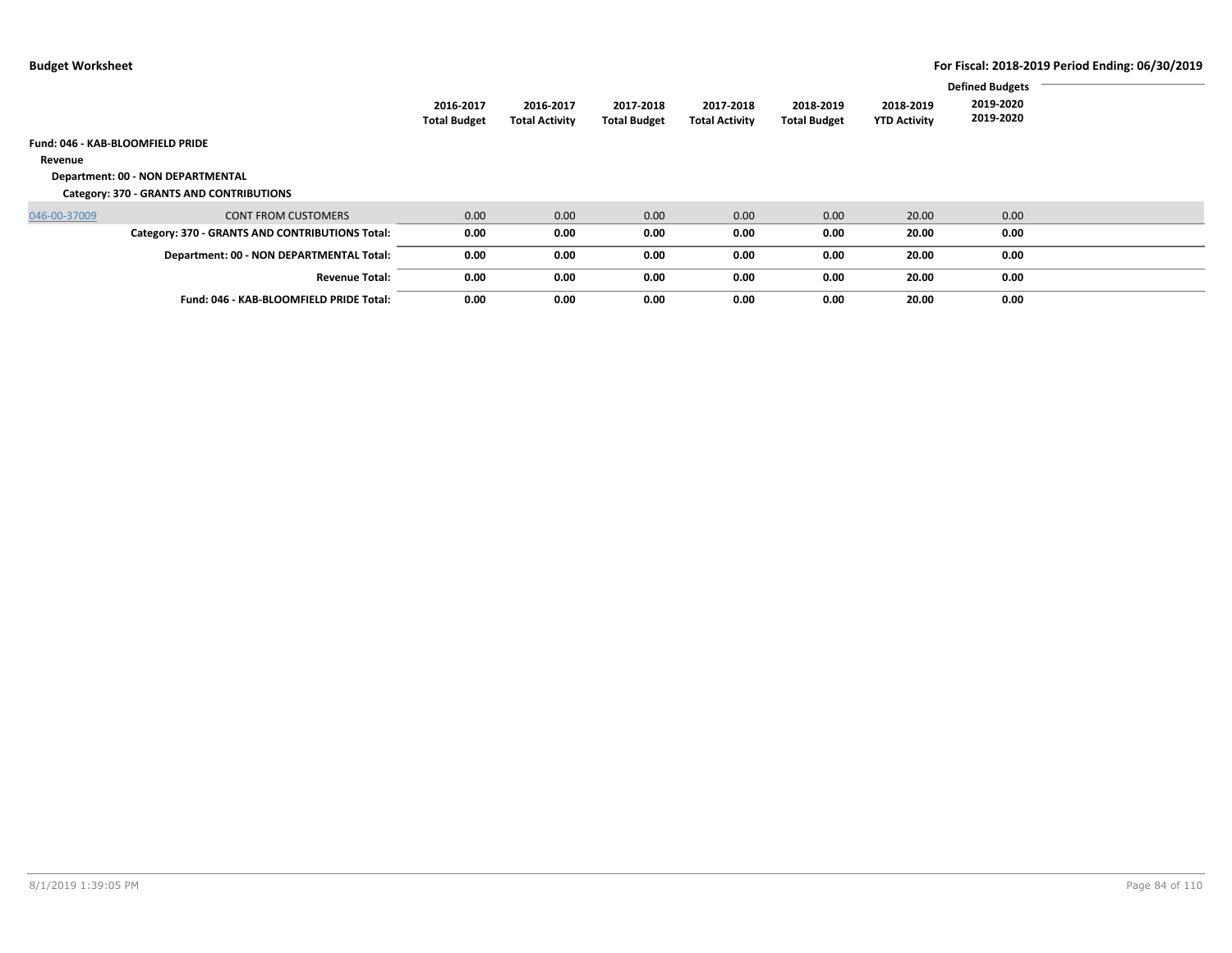|              |                                                 | 2016-2017<br><b>Total Budget</b> | 2016-2017<br><b>Total Activity</b> | 2017-2018<br><b>Total Budget</b> | 2017-2018<br><b>Total Activity</b> | 2018-2019<br><b>Total Budget</b> | 2018-2019<br><b>YTD Activity</b> | <b>Defined Budgets</b><br>2019-2020<br>2019-2020 |  |
|--------------|-------------------------------------------------|----------------------------------|------------------------------------|----------------------------------|------------------------------------|----------------------------------|----------------------------------|--------------------------------------------------|--|
|              | <b>Fund: 048 - EMERGENCY MEDICAL FUND</b>       |                                  |                                    |                                  |                                    |                                  |                                  |                                                  |  |
| Revenue      |                                                 |                                  |                                    |                                  |                                    |                                  |                                  |                                                  |  |
|              | Department: 00 - NON DEPARTMENTAL               |                                  |                                    |                                  |                                    |                                  |                                  |                                                  |  |
|              | Category: 370 - GRANTS AND CONTRIBUTIONS        |                                  |                                    |                                  |                                    |                                  |                                  |                                                  |  |
| 048-00-37031 | <b>EMS GRANT</b>                                | 7,024.00                         | 7,050.00                           | 7,050.00                         | 6,273.00                           | 6,788.00                         | 6,788.00                         | 6,685.00                                         |  |
|              | Category: 370 - GRANTS AND CONTRIBUTIONS Total: | 7,024.00                         | 7,050.00                           | 7,050.00                         | 6,273.00                           | 6,788.00                         | 6,788.00                         | 6,685.00                                         |  |
|              | Department: 00 - NON DEPARTMENTAL Total:        | 7,024.00                         | 7,050.00                           | 7,050.00                         | 6,273.00                           | 6,788.00                         | 6,788.00                         | 6,685.00                                         |  |
|              | <b>Revenue Total:</b>                           | 7.024.00                         | 7,050.00                           | 7,050.00                         | 6,273.00                           | 6,788.00                         | 6,788.00                         | 6,685.00                                         |  |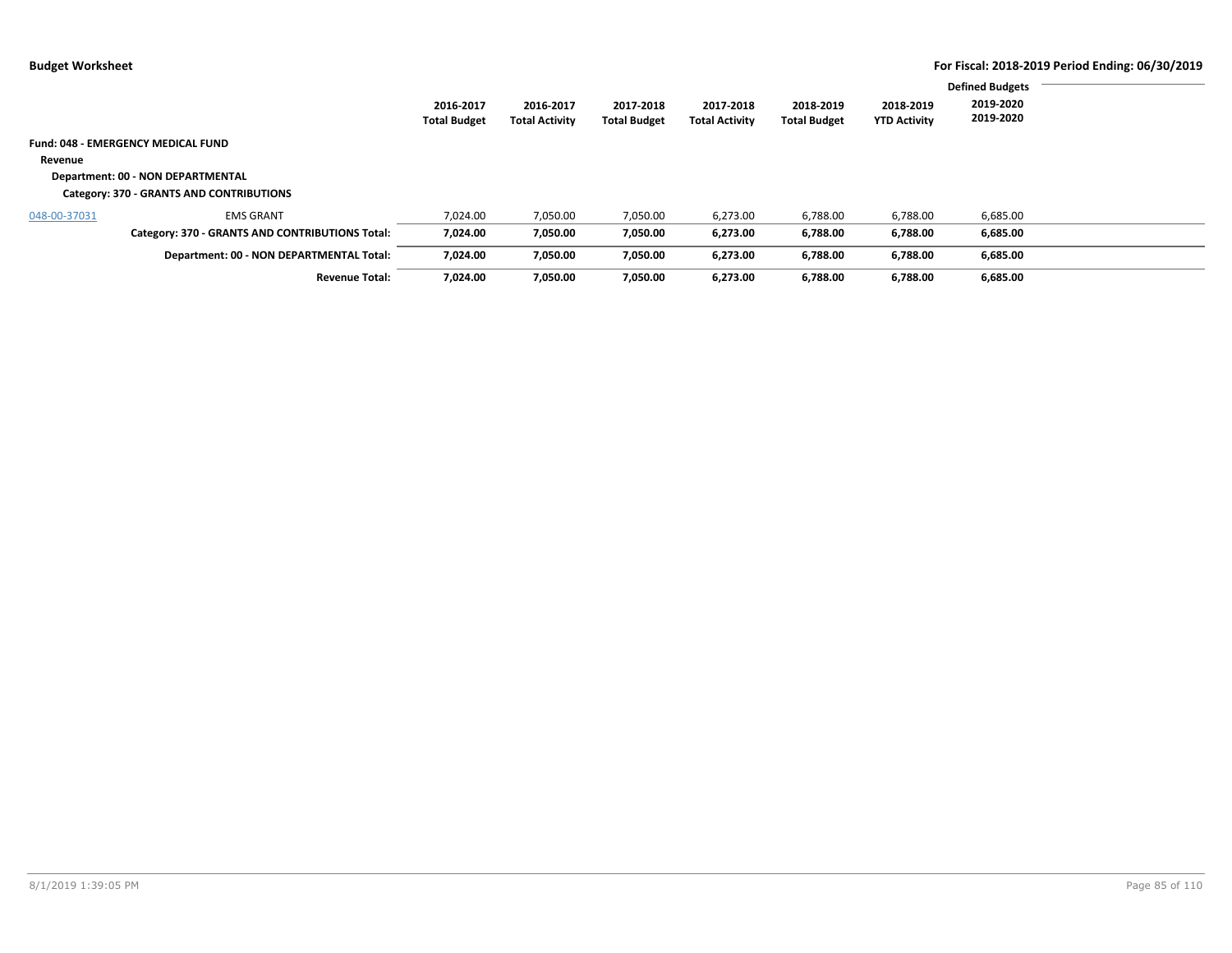| Expense        |                                                       | 2016-2017<br><b>Total Budget</b> | 2016-2017<br><b>Total Activity</b> | 2017-2018<br><b>Total Budget</b> | 2017-2018<br><b>Total Activity</b> | 2018-2019<br><b>Total Budget</b> | 2018-2019<br><b>YTD Activity</b> | <b>Defined Budgets</b><br>2019-2020<br>2019-2020 |  |
|----------------|-------------------------------------------------------|----------------------------------|------------------------------------|----------------------------------|------------------------------------|----------------------------------|----------------------------------|--------------------------------------------------|--|
|                | Department: 10 - SPECIAL FUNDS EXPENSES               |                                  |                                    |                                  |                                    |                                  |                                  |                                                  |  |
|                | Category: 460 - CAPITAL EQUIPMENT                     |                                  |                                    |                                  |                                    |                                  |                                  |                                                  |  |
| 048-10-46006-0 | <b>CAPITAL EQUIP</b>                                  | 7,024.00                         | 6,946.87                           | 7,050.00                         | 6,291.96                           | 6,872.00                         | 6,872.17                         | 6,685.00                                         |  |
|                | Category: 460 - CAPITAL EQUIPMENT Total:              | 7,024.00                         | 6,946.87                           | 7,050.00                         | 6,291.96                           | 6,872.00                         | 6,872.17                         | 6,685.00                                         |  |
|                | Department: 10 - SPECIAL FUNDS EXPENSES Total:        | 7.024.00                         | 6,946.87                           | 7,050.00                         | 6,291.96                           | 6,872.00                         | 6.872.17                         | 6,685.00                                         |  |
|                | <b>Expense Total:</b>                                 | 7,024.00                         | 6,946.87                           | 7,050.00                         | 6,291.96                           | 6,872.00                         | 6,872.17                         | 6,685.00                                         |  |
|                | Fund: 048 - EMERGENCY MEDICAL FUND Surplus (Deficit): | 0.00                             | 103.13                             | 0.00                             | -18.96                             | $-84.00$                         | $-84.17$                         | 0.00                                             |  |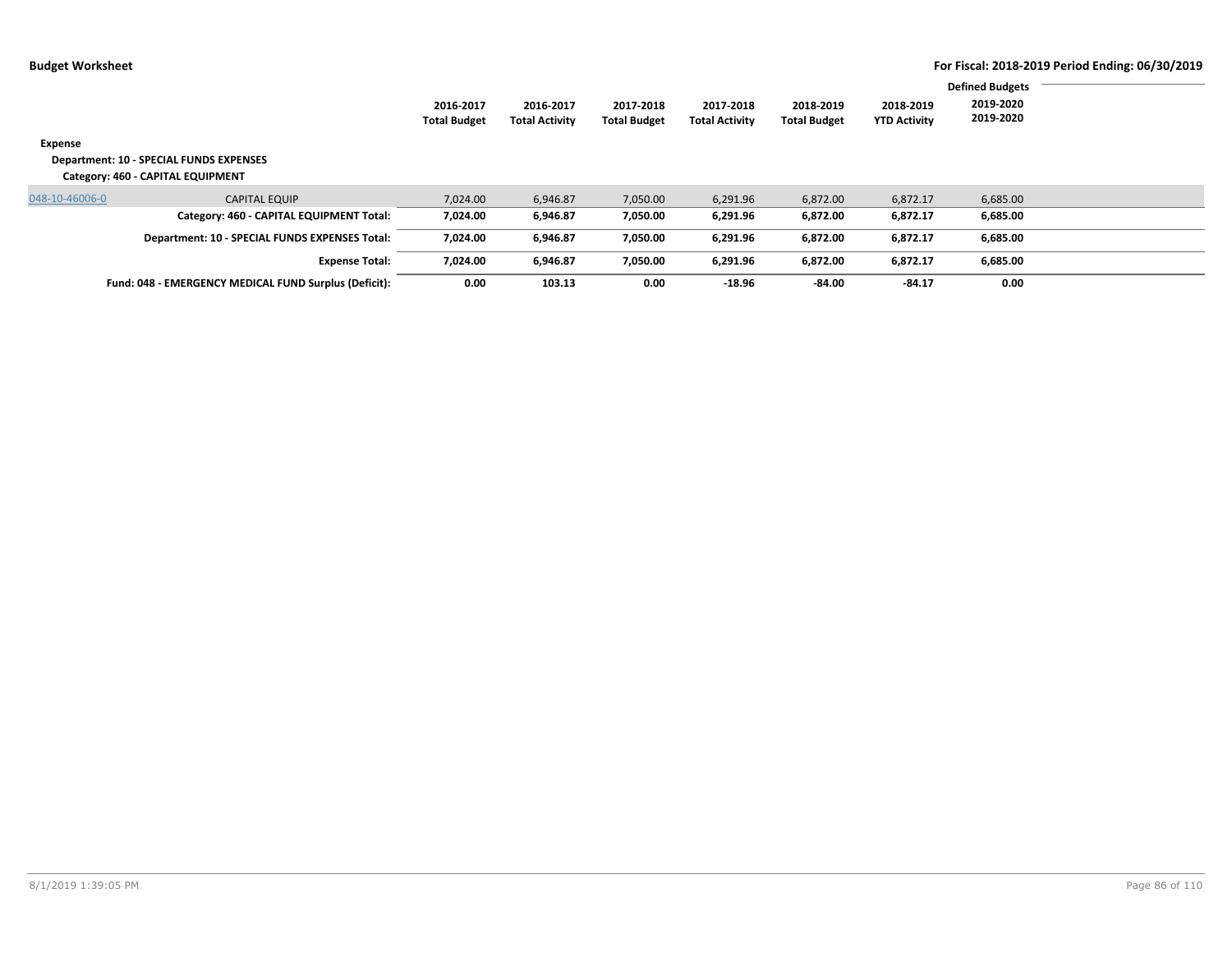|              |                                                  |                                  |                                    |                                  |                                    |                                  |                                  | <b>Defined Budgets</b> |  |
|--------------|--------------------------------------------------|----------------------------------|------------------------------------|----------------------------------|------------------------------------|----------------------------------|----------------------------------|------------------------|--|
|              |                                                  | 2016-2017<br><b>Total Budget</b> | 2016-2017<br><b>Total Activity</b> | 2017-2018<br><b>Total Budget</b> | 2017-2018<br><b>Total Activity</b> | 2018-2019<br><b>Total Budget</b> | 2018-2019<br><b>YTD Activity</b> | 2019-2020<br>2019-2020 |  |
|              | <b>Fund: 050 - WASTEWATER REPLACEMENT</b>        |                                  |                                    |                                  |                                    |                                  |                                  |                        |  |
| Revenue      |                                                  |                                  |                                    |                                  |                                    |                                  |                                  |                        |  |
|              | Department: 00 - NON DEPARTMENTAL                |                                  |                                    |                                  |                                    |                                  |                                  |                        |  |
|              | Category: 360 - MISCELLANEOUS REVENUES           |                                  |                                    |                                  |                                    |                                  |                                  |                        |  |
| 050-00-36010 | <b>INTEREST ON INVESTMENTS</b>                   | 0.00                             | 7.92                               | 0.00                             | 21.70                              | 0.00                             | 79.15                            | 0.00                   |  |
|              | Category: 360 - MISCELLANEOUS REVENUES Total:    | 0.00                             | 7.92                               | 0.00                             | 21.70                              | 0.00                             | 79.15                            | 0.00                   |  |
|              | Category: 380 - TRANSFER FROM OTHER FUNDS        |                                  |                                    |                                  |                                    |                                  |                                  |                        |  |
| 050-00-38017 | TRANS SEWER \$1 Chg                              | 23,000.00                        | 20,201.00                          | 24,317.00                        | 24,317.00                          | 24,000.00                        | 24,359.00                        | 24,000.00              |  |
|              | Category: 380 - TRANSFER FROM OTHER FUNDS Total: | 23,000.00                        | 20,201.00                          | 24,317.00                        | 24,317.00                          | 24,000.00                        | 24,359.00                        | 24,000.00              |  |
|              | Department: 00 - NON DEPARTMENTAL Total:         | 23,000.00                        | 20,208.92                          | 24,317.00                        | 24,338.70                          | 24,000.00                        | 24,438.15                        | 24,000.00              |  |
|              | <b>Revenue Total:</b>                            | 23,000.00                        | 20,208.92                          | 24,317.00                        | 24,338.70                          | 24,000.00                        | 24,438.15                        | 24,000.00              |  |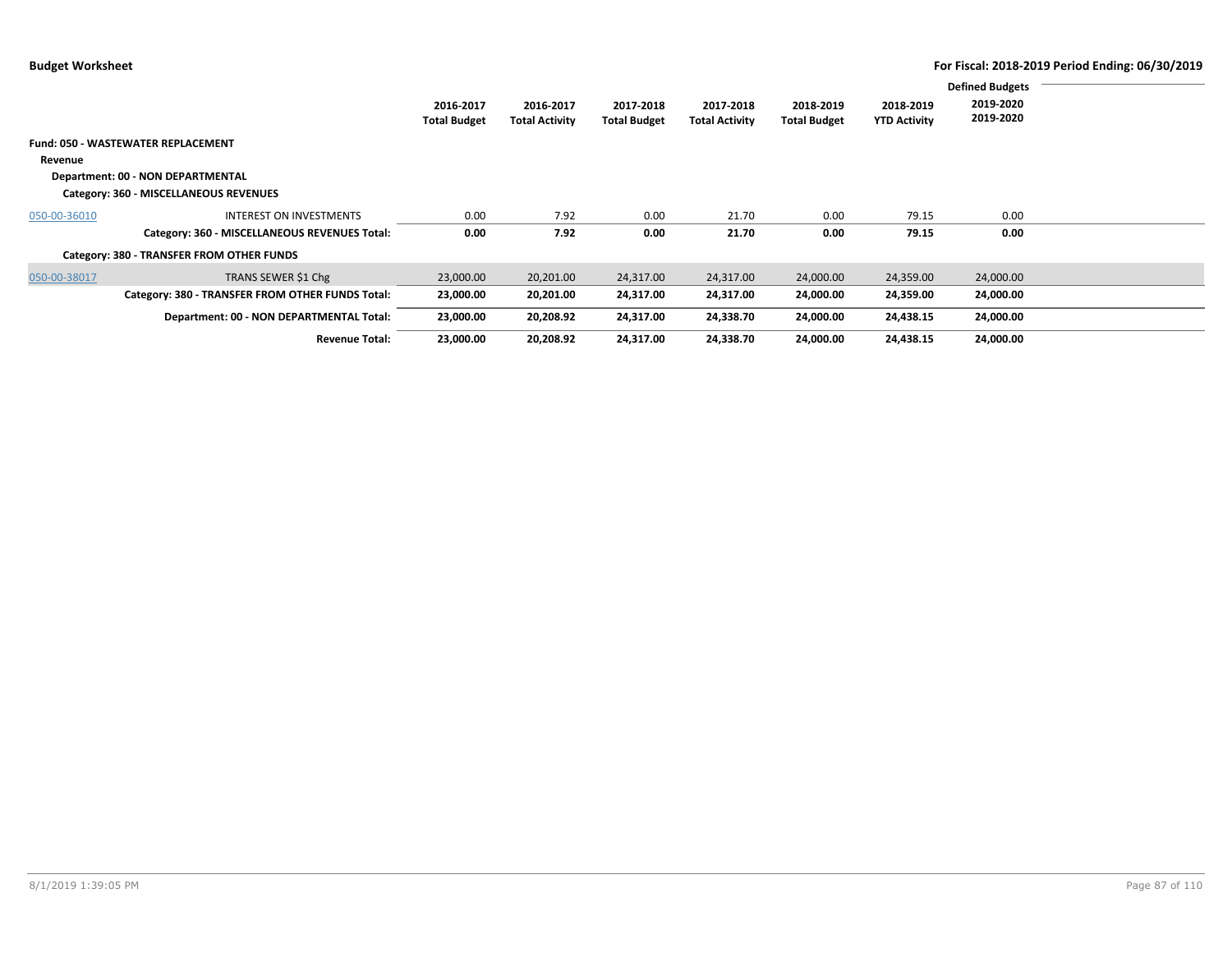|                |                                                                              |                                  |                                    |                                  |                                    |                                  |                                  | <b>Defined Budgets</b> |  |
|----------------|------------------------------------------------------------------------------|----------------------------------|------------------------------------|----------------------------------|------------------------------------|----------------------------------|----------------------------------|------------------------|--|
|                |                                                                              | 2016-2017<br><b>Total Budget</b> | 2016-2017<br><b>Total Activity</b> | 2017-2018<br><b>Total Budget</b> | 2017-2018<br><b>Total Activity</b> | 2018-2019<br><b>Total Budget</b> | 2018-2019<br><b>YTD Activity</b> | 2019-2020<br>2019-2020 |  |
| Expense        | Department: 10 - SPECIAL FUNDS EXPENSES<br>Category: 460 - CAPITAL EQUIPMENT |                                  |                                    |                                  |                                    |                                  |                                  |                        |  |
| 050-10-46007-0 | <b>CAPITAL EQUIPMENT</b>                                                     | 48,053.00                        | 48,052.60                          | 0.00                             | 0.00                               | 0.00                             | 0.00                             | 0.00                   |  |
|                | Category: 460 - CAPITAL EQUIPMENT Total:                                     | 48,053.00                        | 48,052.60                          | 0.00                             | 0.00                               | 0.00                             | 0.00                             | 0.00                   |  |
|                | Department: 10 - SPECIAL FUNDS EXPENSES Total:                               | 48,053.00                        | 48,052.60                          | 0.00                             | 0.00                               | 0.00                             | 0.00                             | 0.00                   |  |
|                | <b>Expense Total:</b>                                                        | 48,053.00                        | 48,052.60                          | 0.00                             | 0.00                               | 0.00                             | 0.00                             | 0.00                   |  |
|                | Fund: 050 - WASTEWATER REPLACEMENT Surplus (Deficit):                        | $-25,053.00$                     | $-27,843.68$                       | 24.317.00                        | 24,338.70                          | 24,000.00                        | 24,438.15                        | 24,000.00              |  |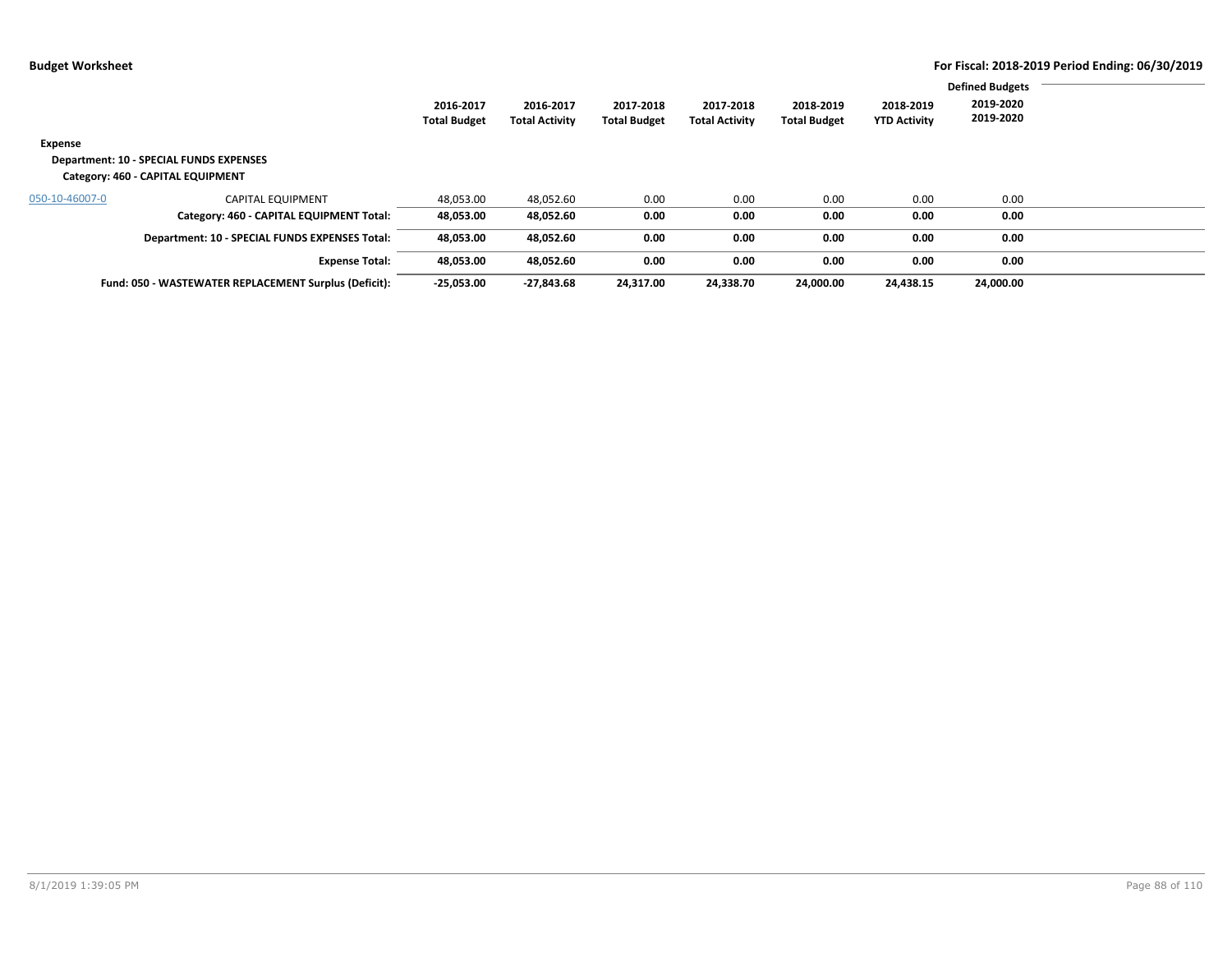|                                                    |                                                                             | <b>Defined Budgets</b>           |                                    |                                  |                                    |                                  |                                  |                        |  |
|----------------------------------------------------|-----------------------------------------------------------------------------|----------------------------------|------------------------------------|----------------------------------|------------------------------------|----------------------------------|----------------------------------|------------------------|--|
|                                                    |                                                                             | 2016-2017<br><b>Total Budget</b> | 2016-2017<br><b>Total Activity</b> | 2017-2018<br><b>Total Budget</b> | 2017-2018<br><b>Total Activity</b> | 2018-2019<br><b>Total Budget</b> | 2018-2019<br><b>YTD Activity</b> | 2019-2020<br>2019-2020 |  |
| <b>Fund: 051 - SEWER LINE EXTENSION</b><br>Revenue |                                                                             |                                  |                                    |                                  |                                    |                                  |                                  |                        |  |
|                                                    | Department: 00 - NON DEPARTMENTAL<br>Category: 360 - MISCELLANEOUS REVENUES |                                  |                                    |                                  |                                    |                                  |                                  |                        |  |
| 051-00-36010                                       | INTEREST ON INVESTMENTS                                                     | 0.00                             | 0.65                               | 0.00                             | 1.81                               | 0.00                             | 6.55                             | 0.00                   |  |
|                                                    | Category: 360 - MISCELLANEOUS REVENUES Total:                               | 0.00                             | 0.65                               | 0.00                             | 1.81                               | 0.00                             | 6.55                             | 0.00                   |  |
|                                                    | Department: 00 - NON DEPARTMENTAL Total:                                    | 0.00                             | 0.65                               | 0.00                             | 1.81                               | 0.00                             | 6.55                             | 0.00                   |  |
|                                                    | <b>Revenue Total:</b>                                                       | 0.00                             | 0.65                               | 0.00                             | 1.81                               | 0.00                             | 6.55                             | 0.00                   |  |
|                                                    | <b>Fund: 051 - SEWER LINE EXTENSION Total:</b>                              | 0.00                             | 0.65                               | 0.00                             | 1.81                               | 0.00                             | 6.55                             | 0.00                   |  |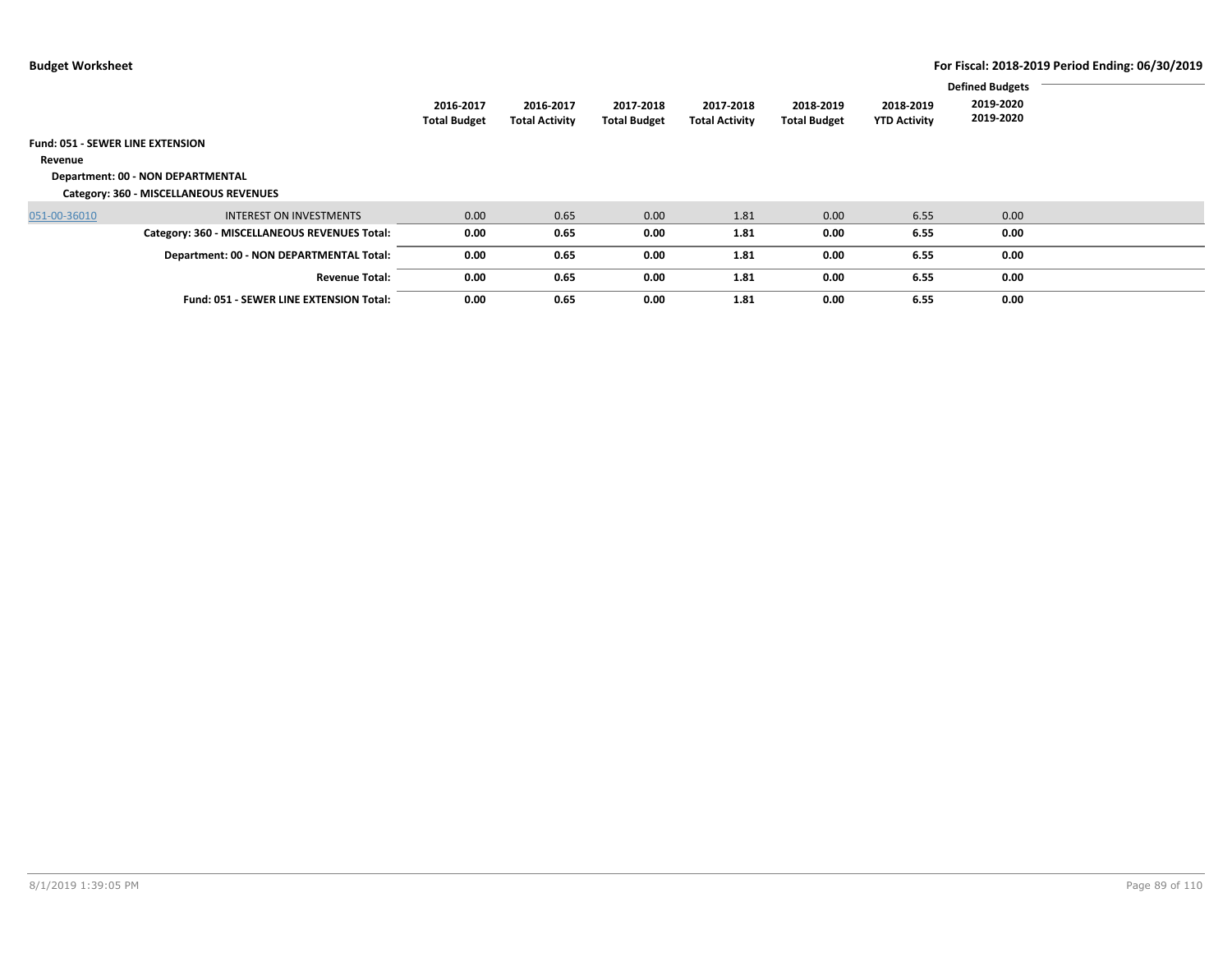|                                             |                                                                                |                                  |                                    |                                  |                                    |                                  |                                  | <b>Defined Budgets</b> |  |
|---------------------------------------------|--------------------------------------------------------------------------------|----------------------------------|------------------------------------|----------------------------------|------------------------------------|----------------------------------|----------------------------------|------------------------|--|
|                                             |                                                                                | 2016-2017<br><b>Total Budget</b> | 2016-2017<br><b>Total Activity</b> | 2017-2018<br><b>Total Budget</b> | 2017-2018<br><b>Total Activity</b> | 2018-2019<br><b>Total Budget</b> | 2018-2019<br><b>YTD Activity</b> | 2019-2020<br>2019-2020 |  |
| Fund: 055 - SPECIAL STREET MAINT<br>Revenue |                                                                                |                                  |                                    |                                  |                                    |                                  |                                  |                        |  |
|                                             | <b>Department: 00 - NON DEPARTMENTAL</b><br>Category: 330 - STATE SHARED TAXES |                                  |                                    |                                  |                                    |                                  |                                  |                        |  |
| 055-00-33010                                | <b>GASOLINE TAX</b>                                                            | 140,000.00                       | 154,545.17                         | 140,000.00                       | 130,630.48                         | 140,000.00                       | 144,215.08                       | 140,000.00             |  |
| 055-00-33015                                | SPECIAL ROAD GASOLINE TAX                                                      | 95,000.00                        | 83,711.61                          | 95,000.00                        | 92,100.40                          | 95,000.00                        | 86,123.45                        | 90,000.00              |  |
|                                             | Category: 330 - STATE SHARED TAXES Total:                                      | 235,000.00                       | 238,256.78                         | 235,000.00                       | 222,730.88                         | 235,000.00                       | 230,338.53                       | 230,000.00             |  |
|                                             | Category: 360 - MISCELLANEOUS REVENUES                                         |                                  |                                    |                                  |                                    |                                  |                                  |                        |  |
| 055-00-36060                                | SALES OBSOLETE EQUIPMENT                                                       | 0.00                             | 0.00                               | 0.00                             | 188.80                             | 0.00                             | 7,163.00                         | 0.00                   |  |
|                                             | Category: 360 - MISCELLANEOUS REVENUES Total:                                  | 0.00                             | 0.00                               | 0.00                             | 188.80                             | 0.00                             | 7,163.00                         | 0.00                   |  |
|                                             | <b>Category: 370 - GRANTS AND CONTRIBUTIONS</b>                                |                                  |                                    |                                  |                                    |                                  |                                  |                        |  |
| 055-00-37007                                | <b>CONT FROM STATE</b>                                                         | 0.00                             | 0.00                               | 420,383.00                       | 420,383.00                         | 0.00                             | 0.00                             | 375,672.00             |  |
|                                             | Category: 370 - GRANTS AND CONTRIBUTIONS Total:                                | 0.00                             | 0.00                               | 420,383.00                       | 420,383.00                         | 0.00                             | 0.00                             | 375,672.00             |  |
|                                             | Category: 380 - TRANSFER FROM OTHER FUNDS                                      |                                  |                                    |                                  |                                    |                                  |                                  |                        |  |
| 055-00-38003                                | FROM GENERAL FUND                                                              | 421,912.00                       | 413,934.64                         | 422,586.00                       | 403,340.37                         | 431,975.00                       | 408,863.83                       | 464,854.00             |  |
| 055-00-38005                                | TRANS FROM W/S                                                                 | 0.00                             | 0.00                               | 0.00                             | 0.00                               | 188,392.00                       | 20,148.59                        | 204,415.00             |  |
|                                             | Category: 380 - TRANSFER FROM OTHER FUNDS Total:                               | 421,912.00                       | 413,934.64                         | 422,586.00                       | 403,340.37                         | 620,367.00                       | 429,012.42                       | 669,269.00             |  |
|                                             | Category: 385 - TRANSFER TO OTHER FUNDS                                        |                                  |                                    |                                  |                                    |                                  |                                  |                        |  |
| 055-00-38504                                | TRANSFER TO STREET CAPITAL F                                                   | 0.00                             | 0.00                               | $-20,000.00$                     | $-20,000.00$                       | $-20,000.00$                     | $-20,000.00$                     | $-20,000.00$           |  |
|                                             | Category: 385 - TRANSFER TO OTHER FUNDS Total:                                 | 0.00                             | 0.00                               | $-20,000.00$                     | $-20,000.00$                       | $-20,000.00$                     | $-20,000.00$                     | $-20,000.00$           |  |
|                                             | Department: 00 - NON DEPARTMENTAL Total:                                       | 656,912.00                       | 652,191.42                         | 1,057,969.00                     | 1,026,643.05                       | 835,367.00                       | 646,513.95                       | 1,254,941.00           |  |
|                                             | <b>Revenue Total:</b>                                                          | 656,912.00                       | 652,191.42                         | 1,057,969.00                     | 1,026,643.05                       | 835,367.00                       | 646,513.95                       | 1,254,941.00           |  |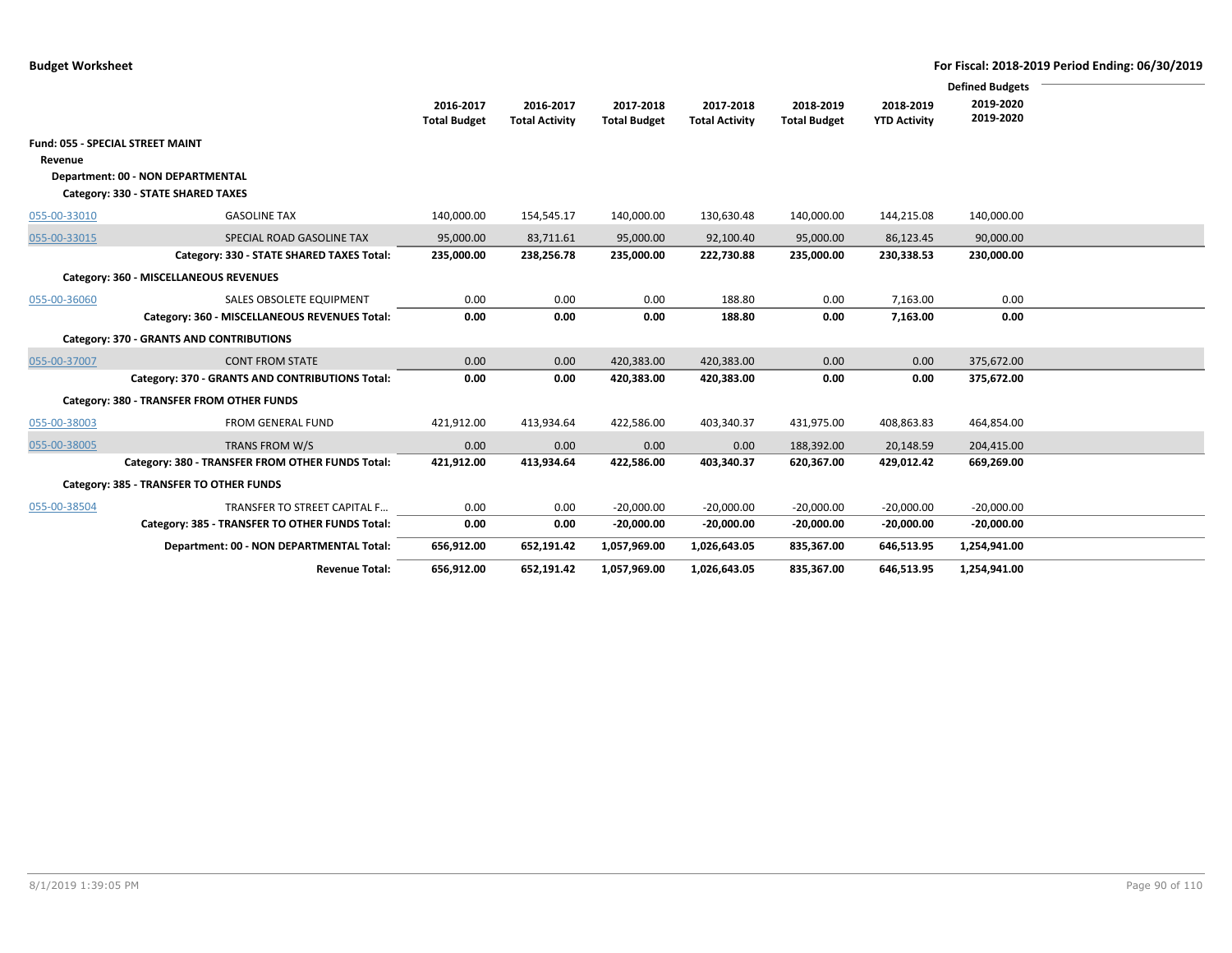|                                    |                                                |                                  |                                    |                                  |                                    |                                  |                                  | <b>Defined Budgets</b> |  |
|------------------------------------|------------------------------------------------|----------------------------------|------------------------------------|----------------------------------|------------------------------------|----------------------------------|----------------------------------|------------------------|--|
|                                    |                                                | 2016-2017<br><b>Total Budget</b> | 2016-2017<br><b>Total Activity</b> | 2017-2018<br><b>Total Budget</b> | 2017-2018<br><b>Total Activity</b> | 2018-2019<br><b>Total Budget</b> | 2018-2019<br><b>YTD Activity</b> | 2019-2020<br>2019-2020 |  |
| Expense                            |                                                |                                  |                                    |                                  |                                    |                                  |                                  |                        |  |
|                                    | <b>Department: 10 - SPECIAL FUNDS EXPENSES</b> |                                  |                                    |                                  |                                    |                                  |                                  |                        |  |
| Category: 410 - PERSONNEL SERVICES |                                                |                                  |                                    |                                  |                                    |                                  |                                  |                        |  |
| 055-10-41005-0                     | <b>OVERTIME</b>                                | 7,000.00                         | 7,861.89                           | 7,000.00                         | 9,570.13                           | 7,000.00                         | 12,075.82                        | 7,000.00               |  |
| 055-10-41010-0                     | SALARIES                                       | 235,105.00                       | 230,809.74                         | 217,440.00                       | 207,860.67                         | 219,084.00                       | 201,238.03                       | 239,682.00             |  |
| 055-10-41011-0                     | <b>FICA</b>                                    | 18,521.00                        | 17,589.25                          | 17,170.00                        | 15,918.87                          | 17,263.00                        | 15,485.52                        | 18,823.00              |  |
| 055-10-41012-0                     | RETIREMENT                                     | 22,319.00                        | 21,763.59                          | 20,631.00                        | 19,702.84                          | 20,749.00                        | 19,094.61                        | 23,329.00              |  |
| 055-10-41013-0                     | HOSPITAL INS.                                  | 27,895.00                        | 36,623.01                          | 40,168.00                        | 43,577.15                          | 49,130.00                        | 42,872.57                        | 60,198.00              |  |
| 055-10-41014-0                     | UNEMPLOYMENT                                   | 2,121.00                         | 1,852.44                           | 486.00                           | 626.52                             | 665.00                           | 691.38                           | 867.00                 |  |
| 055-10-41015-0                     | <b>WORKER'S COMPENSATION</b>                   | 17,970.00                        | 19,949.53                          | 9,233.00                         | 43.07                              | 7,602.00                         | 7,894.25                         | 9,673.00               |  |
| 055-10-41016-0                     | RETIREE HEALTH INS.                            | 4,674.00                         | 4,557.74                           | 4,321.00                         | 4,040.62                           | 4,345.00                         | 3,998.89                         | 4,761.00               |  |
|                                    | Category: 410 - PERSONNEL SERVICES Total:      | 335,605.00                       | 341,007.19                         | 316,449.00                       | 301,339.87                         | 325,838.00                       | 303,351.07                       | 364,333.00             |  |
| Category: 421 - OPERATING EXPENSES |                                                |                                  |                                    |                                  |                                    |                                  |                                  |                        |  |
| 055-10-42121-0                     | <b>OUTSIDE SERVICES</b>                        | 15,000.00                        | 14,636.80                          | 15,000.00                        | 10,167.46                          | 15,000.00                        | 11,914.77                        | 15,000.00              |  |
| 055-10-42123-0                     | <b>MATERIALS &amp; SUPPLIES</b>                | 4,000.00                         | 758.74                             | 4,000.00                         | 2,102.04                           | 4,000.00                         | 3,005.20                         | 4,000.00               |  |
| 055-10-42140-0                     | <b>TRAVEL &amp; TRAINING</b>                   | 7,000.00                         | 3,406.53                           | 7,000.00                         | 6,427.08                           | 7,000.00                         | 3,435.13                         | 7,000.00               |  |
| 055-10-42150-0                     | <b>OFFICE SUPPLIES</b>                         | 1,500.00                         | 524.41                             | 1,500.00                         | 901.75                             | 1,500.00                         | 1,471.97                         | 1,500.00               |  |
| 055-10-42160-0                     | <b>UTILITIES</b>                               | 1,000.00                         | 851.82                             | 1,000.00                         | 600.28                             | 1,000.00                         | 618.91                           | 1,000.00               |  |
| 055-10-42165-0                     | Cell Phones/Pagers                             | 3,000.00                         | 2,952.49                           | 3,000.00                         | 1,788.52                           | 3,000.00                         | 1,831.80                         | 3,000.00               |  |
| 055-10-42170-0                     | <b>TELEPHONE EXP.GEN FUND</b>                  | 5,000.00                         | 8,558.53                           | 5,000.00                         | 6,056.77                           | 5,000.00                         | 761.69                           | 5,000.00               |  |
| 055-10-42181-0                     | <b>UNINSURED REPAIRS</b>                       | 2,000.00                         | 0.00                               | 2,000.00                         | 500.00                             | 2,000.00                         | 0.00                             | 2,000.00               |  |
| 055-10-42192-0                     | CHEMICALS/TOOLS                                | 5,000.00                         | 2,807.03                           | 5,000.00                         | 5,216.95                           | 5,000.00                         | 2,638.35                         | 5,000.00               |  |
| 055-10-42194-0                     | <b>SIGNS</b>                                   | 6,500.00                         | 3,490.27                           | 6,500.00                         | 5,847.92                           | 6,500.00                         | 395.74                           | 6,500.00               |  |
| 055-10-42510-0                     | <b>EQUIPMENT RENTAL</b>                        | 20,000.00                        | 9,115.01                           | 20,000.00                        | 20,150.53                          | 20,000.00                        | 23,120.31                        | 20,000.00              |  |
| 055-10-42811-0                     | PURCHASE STREET LIGHTS                         | 10,000.00                        | 9,585.09                           | 10,000.00                        | 2,558.00                           | 10,000.00                        | 0.00                             | 10,000.00              |  |
|                                    | Category: 421 - OPERATING EXPENSES Total:      | 80,000.00                        | 56,686.72                          | 80,000.00                        | 62,317.30                          | 80,000.00                        | 49,193.87                        | 80,000.00              |  |
| Category: 422 - MAINTENANCE        |                                                |                                  |                                    |                                  |                                    |                                  |                                  |                        |  |
| 055-10-42221-0                     | <b>GASOLINE EXPENSE</b>                        | 25,000.00                        | 17,514.79                          | 25,000.00                        | 19,755.25                          | 25,000.00                        | 24,193.98                        | 25,000.00              |  |
| 055-10-42250-0                     | <b>TRAFFIC SIGNAL EXPENSE</b>                  | 60,000.00                        | 91,315.88                          | 60,000.00                        | 90,260.21                          | 60,000.00                        | 91,724.81                        | 60,000.00              |  |
| 055-10-42251-0                     | <b>STREET MAINTENANCE</b>                      | 100,000.00                       | 93,645.01                          | 100,000.00                       | 59,971.47                          | 100,000.00                       | 105,883.42                       | 475,672.00             |  |
| 055-10-42269-0                     | MPO STREET PLANNING                            | 4,000.00                         | 4,073.10                           | 4,000.00                         | 3,391.57                           | 4,000.00                         | 3,791.43                         | 4,000.00               |  |
|                                    | Category: 422 - MAINTENANCE Total:             | 189,000.00                       | 206,548.78                         | 189,000.00                       | 173,378.50                         | 189,000.00                       | 225,593.64                       | 564,672.00             |  |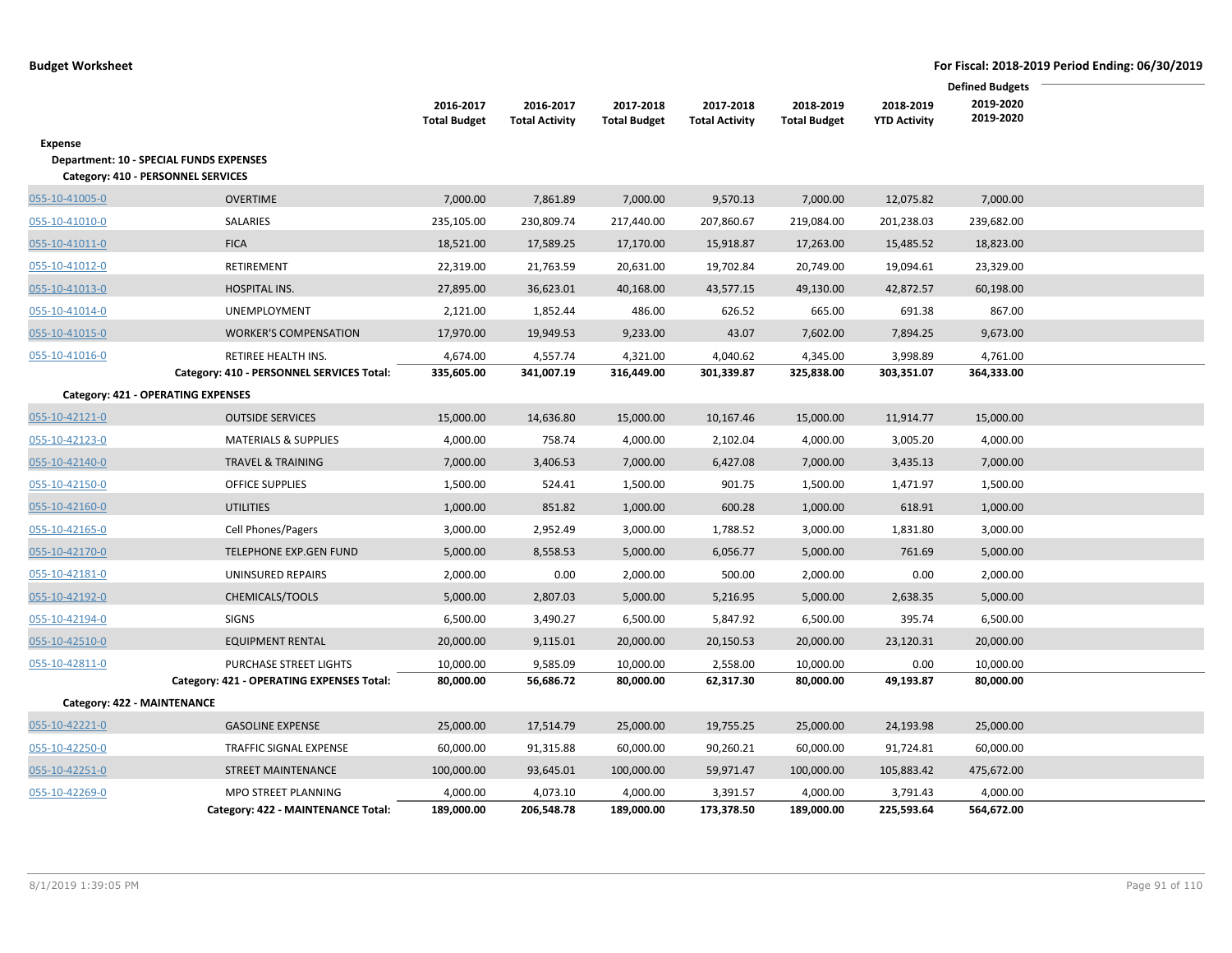|                |                                                     |                                  |                                    |                                  |                                    |                                  |                                  | <b>Defined Budgets</b> |  |
|----------------|-----------------------------------------------------|----------------------------------|------------------------------------|----------------------------------|------------------------------------|----------------------------------|----------------------------------|------------------------|--|
|                |                                                     | 2016-2017<br><b>Total Budget</b> | 2016-2017<br><b>Total Activity</b> | 2017-2018<br><b>Total Budget</b> | 2017-2018<br><b>Total Activity</b> | 2018-2019<br><b>Total Budget</b> | 2018-2019<br><b>YTD Activity</b> | 2019-2020<br>2019-2020 |  |
|                | Category: 424 - OPERATING EXPENSES                  |                                  |                                    |                                  |                                    |                                  |                                  |                        |  |
| 055-10-42410-0 | <b>UNIFORMS</b>                                     | 1,400.00                         | 1,018.15                           | 1,400.00                         | 1,298.94                           | 1,400.00                         | 971.57                           | 1,400.00               |  |
| 055-10-42424-0 | SAFETY                                              | 8,000.00                         | 4,094.42                           | 8,000.00                         | 2,789.14                           | 8,000.00                         | 4,840.18                         | 8,000.00               |  |
|                | Category: 424 - OPERATING EXPENSES Total:           | 9,400.00                         | 5,112.57                           | 9,400.00                         | 4,088.08                           | 9,400.00                         | 5,811.75                         | 9,400.00               |  |
|                | Category: 463 - PROJECT CONSTRUCTION                |                                  |                                    |                                  |                                    |                                  |                                  |                        |  |
| 055-10-44000-0 | PROJ CONST- E. BLANCO BR                            | 164,906.00                       | 119,548.57                         | 179,087.00                       | 133,899.05                         | 542,241.00                       | 80,594.35                        | 497,818.00             |  |
|                | Category: 463 - PROJECT CONSTRUCTION Total:         | 164,906.00                       | 119,548.57                         | 179,087.00                       | 133,899.05                         | 542,241.00                       | 80,594.35                        | 497,818.00             |  |
|                | Category: 961 - WATER CAPITAL EXPENSE               |                                  |                                    |                                  |                                    |                                  |                                  |                        |  |
| 055-10-96161-0 | <b>SWEEPER LEASE</b>                                | 42,737.00                        | 42,736.56                          | 42,737.00                        | 42,736.56                          | 42,737.00                        | 42,736.56                        | 42,737.00              |  |
|                | Category: 961 - WATER CAPITAL EXPENSE Total:        | 42,737.00                        | 42,736.56                          | 42,737.00                        | 42,736.56                          | 42,737.00                        | 42,736.56                        | 42,737.00              |  |
|                | Department: 10 - SPECIAL FUNDS EXPENSES Total:      | 821,648.00                       | 771,640.39                         | 816,673.00                       | 717,759.36                         | 1,189,216.00                     | 707,281.24                       | 1,558,960.00           |  |
|                | <b>Expense Total:</b>                               | 821,648.00                       | 771,640.39                         | 816,673.00                       | 717,759.36                         | 1,189,216.00                     | 707,281.24                       | 1,558,960.00           |  |
|                | Fund: 055 - SPECIAL STREET MAINT Surplus (Deficit): | $-164,736.00$                    | $-119,448.97$                      | 241,296.00                       | 308,883.69                         | $-353,849.00$                    | -60,767.29                       | $-304,019.00$          |  |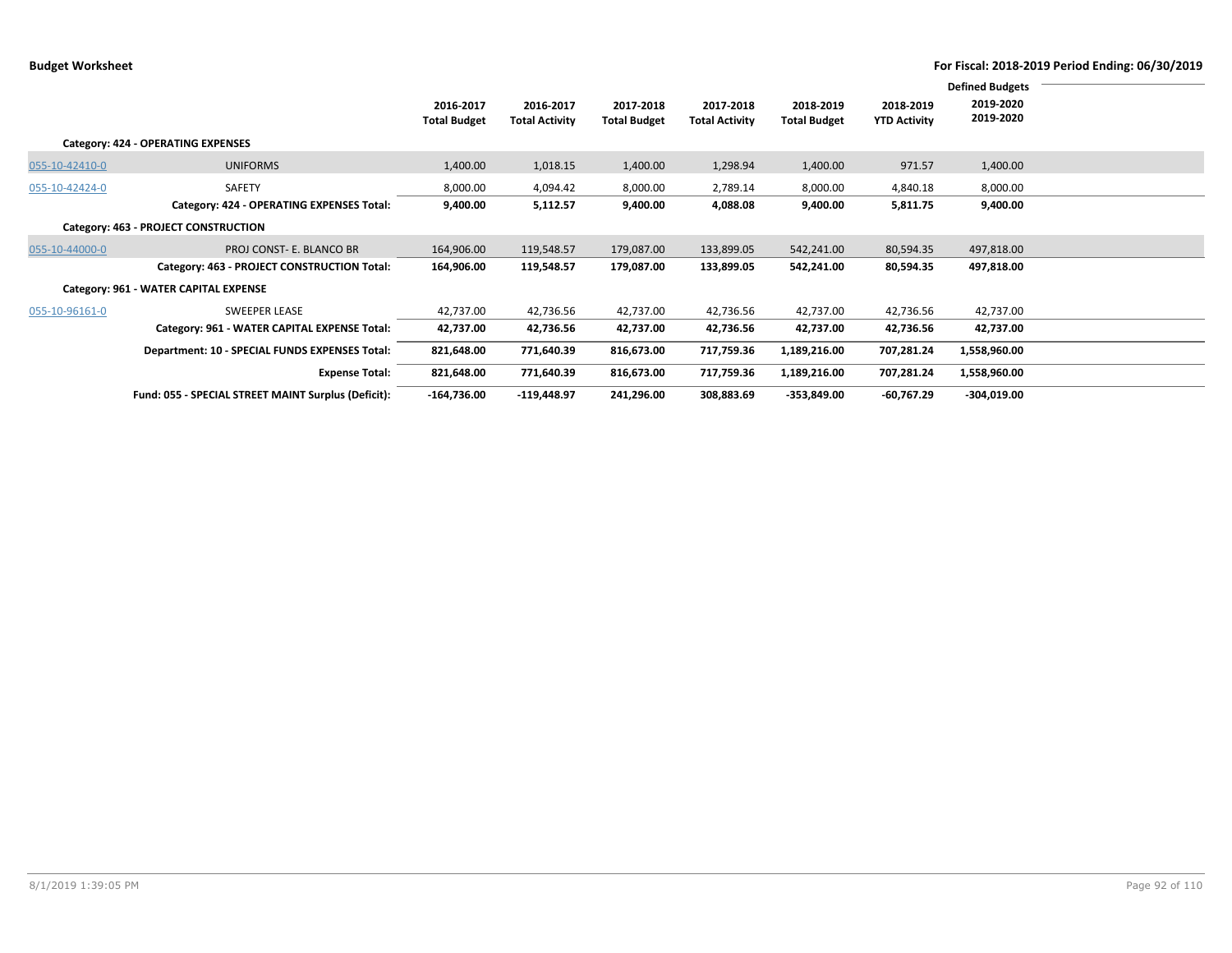|                                          |                                                 |                     |                       |                     |                       |                     |                     | <b>Defined Budgets</b> |  |
|------------------------------------------|-------------------------------------------------|---------------------|-----------------------|---------------------|-----------------------|---------------------|---------------------|------------------------|--|
|                                          |                                                 | 2016-2017           | 2016-2017             | 2017-2018           | 2017-2018             | 2018-2019           | 2018-2019           | 2019-2020              |  |
|                                          |                                                 | <b>Total Budget</b> | <b>Total Activity</b> | <b>Total Budget</b> | <b>Total Activity</b> | <b>Total Budget</b> | <b>YTD Activity</b> | 2019-2020              |  |
| <b>Fund: 056 - WATER LINE RELOCATION</b> |                                                 |                     |                       |                     |                       |                     |                     |                        |  |
| Revenue                                  |                                                 |                     |                       |                     |                       |                     |                     |                        |  |
|                                          | Department: 00 - NON DEPARTMENTAL               |                     |                       |                     |                       |                     |                     |                        |  |
|                                          | Category: 360 - MISCELLANEOUS REVENUES          |                     |                       |                     |                       |                     |                     |                        |  |
| 056-00-36010                             | INTEREST ON INVESTMENTS                         | 0.00                | 1.44                  | 0.00                | 3.94                  | 0.00                | 14.44               | 0.00                   |  |
|                                          | Category: 360 - MISCELLANEOUS REVENUES Total:   | 0.00                | 1.44                  | 0.00                | 3.94                  | 0.00                | 14.44               | 0.00                   |  |
|                                          | Department: 00 - NON DEPARTMENTAL Total:        | 0.00                | 1.44                  | 0.00                | 3.94                  | 0.00                | 14.44               | 0.00                   |  |
|                                          | <b>Revenue Total:</b>                           | 0.00                | 1.44                  | 0.00                | 3.94                  | 0.00                | 14.44               | 0.00                   |  |
|                                          | <b>Fund: 056 - WATER LINE RELOCATION Total:</b> | 0.00                | 1.44                  | 0.00                | 3.94                  | 0.00                | 14.44               | 0.00                   |  |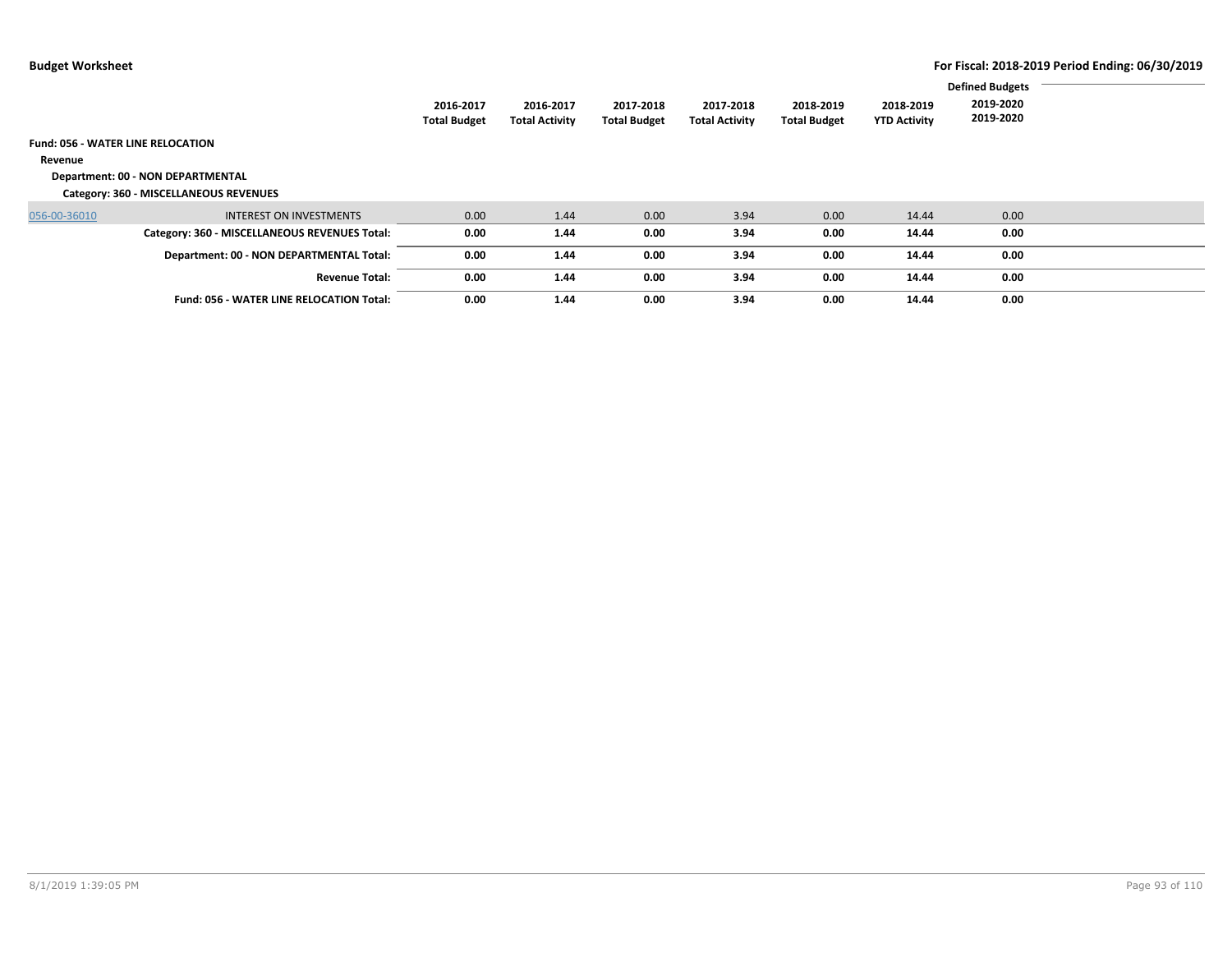|              |                                                 |                                  |                                    |                                  |                                    |                                  |                                  | <b>Defined Budgets</b> |  |
|--------------|-------------------------------------------------|----------------------------------|------------------------------------|----------------------------------|------------------------------------|----------------------------------|----------------------------------|------------------------|--|
|              |                                                 | 2016-2017<br><b>Total Budget</b> | 2016-2017<br><b>Total Activity</b> | 2017-2018<br><b>Total Budget</b> | 2017-2018<br><b>Total Activity</b> | 2018-2019<br><b>Total Budget</b> | 2018-2019<br><b>YTD Activity</b> | 2019-2020<br>2019-2020 |  |
|              | <b>Fund: 060 - SENIOR CITIZENS FUND</b>         |                                  |                                    |                                  |                                    |                                  |                                  |                        |  |
| Revenue      |                                                 |                                  |                                    |                                  |                                    |                                  |                                  |                        |  |
|              | <b>Department: 00 - NON DEPARTMENTAL</b>        |                                  |                                    |                                  |                                    |                                  |                                  |                        |  |
|              | Category: 370 - GRANTS AND CONTRIBUTIONS        |                                  |                                    |                                  |                                    |                                  |                                  |                        |  |
| 060-00-37007 | <b>CONT FROM STATE</b>                          | 0.00                             | 0.00                               | 0.00                             | 0.00                               | 0.00                             | 0.00                             | 198,000.00             |  |
| 060-00-37009 | <b>CONT FROM CUSTOMERS</b>                      | 0.00                             | 0.00                               | 0.00                             | 100.00                             | 0.00                             | 0.00                             | 0.00                   |  |
|              | Category: 370 - GRANTS AND CONTRIBUTIONS Total: | 0.00                             | 0.00                               | 0.00                             | 100.00                             | 0.00                             | 0.00                             | 198,000.00             |  |
|              | Department: 00 - NON DEPARTMENTAL Total:        | 0.00                             | 0.00                               | 0.00                             | 100.00                             | 0.00                             | 0.00                             | 198,000.00             |  |
|              | <b>Revenue Total:</b>                           | 0.00                             | 0.00                               | 0.00                             | 100.00                             | 0.00                             | 0.00                             | 198,000.00             |  |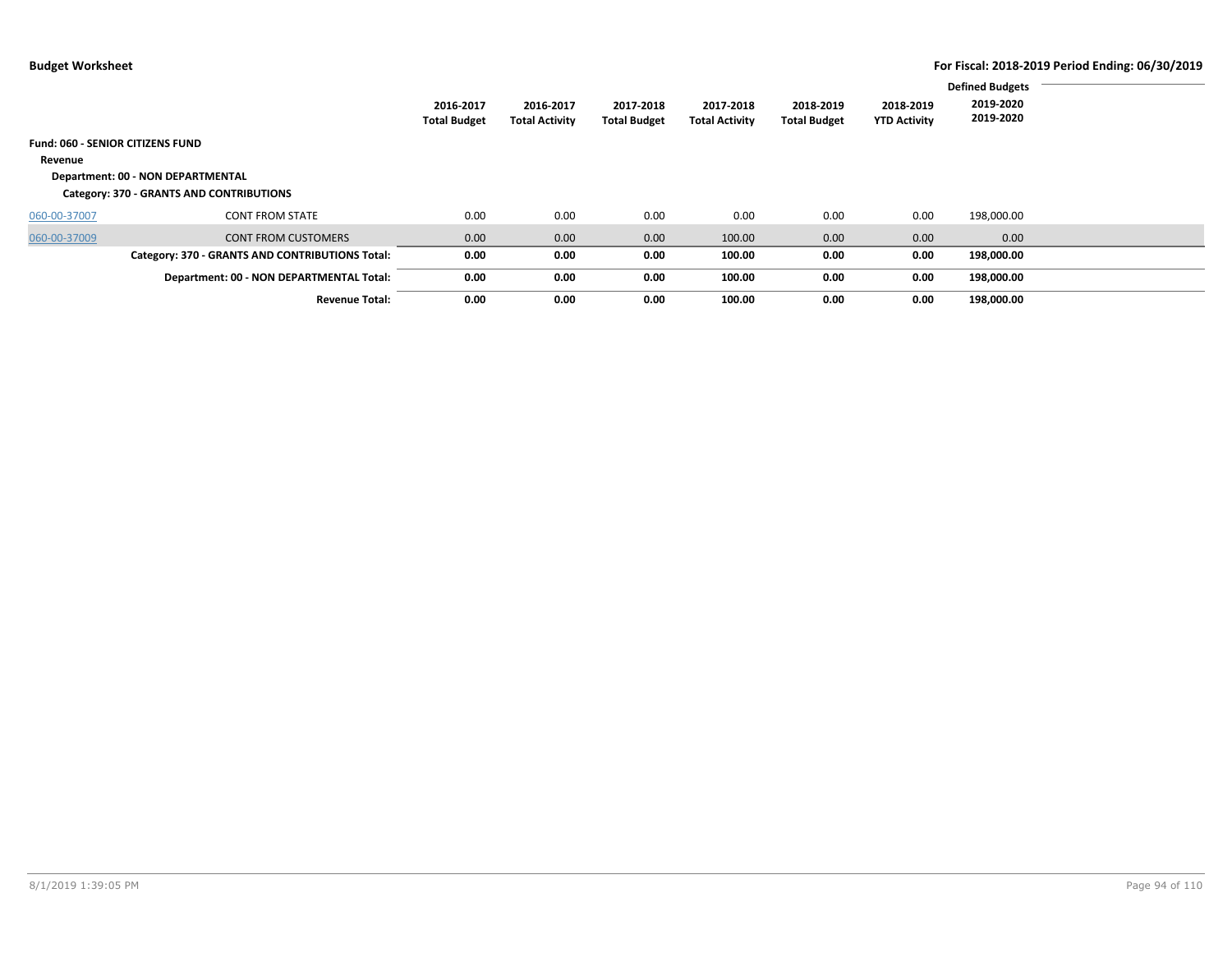|                |                                                     |                     |                       |                     |                       |                     |                     | <b>Defined Budgets</b> |  |
|----------------|-----------------------------------------------------|---------------------|-----------------------|---------------------|-----------------------|---------------------|---------------------|------------------------|--|
|                |                                                     | 2016-2017           | 2016-2017             | 2017-2018           | 2017-2018             | 2018-2019           | 2018-2019           | 2019-2020              |  |
|                |                                                     | <b>Total Budget</b> | <b>Total Activity</b> | <b>Total Budget</b> | <b>Total Activity</b> | <b>Total Budget</b> | <b>YTD Activity</b> | 2019-2020              |  |
| Expense        |                                                     |                     |                       |                     |                       |                     |                     |                        |  |
|                | <b>Department: 10 - SPECIAL FUNDS EXPENSES</b>      |                     |                       |                     |                       |                     |                     |                        |  |
|                | Category: 460 - CAPITAL EQUIPMENT                   |                     |                       |                     |                       |                     |                     |                        |  |
| 060-10-46006-0 | <b>CAPITAL EQUIP</b>                                | 26,543.00           | 0.00                  | 26,543.00           | 0.00                  | 26,543.00           | 0.00                | 224,793.00             |  |
|                | Category: 460 - CAPITAL EQUIPMENT Total:            | 26,543.00           | 0.00                  | 26,543.00           | 0.00                  | 26.543.00           | 0.00                | 224.793.00             |  |
|                | Department: 10 - SPECIAL FUNDS EXPENSES Total:      | 26,543.00           | 0.00                  | 26,543.00           | 0.00                  | 26,543.00           | 0.00                | 224,793.00             |  |
|                | <b>Expense Total:</b>                               | 26,543.00           | 0.00                  | 26,543.00           | 0.00                  | 26.543.00           | 0.00                | 224.793.00             |  |
|                | Fund: 060 - SENIOR CITIZENS FUND Surplus (Deficit): | $-26,543.00$        | 0.00                  | -26.543.00          | 100.00                | $-26.543.00$        | 0.00                | $-26.793.00$           |  |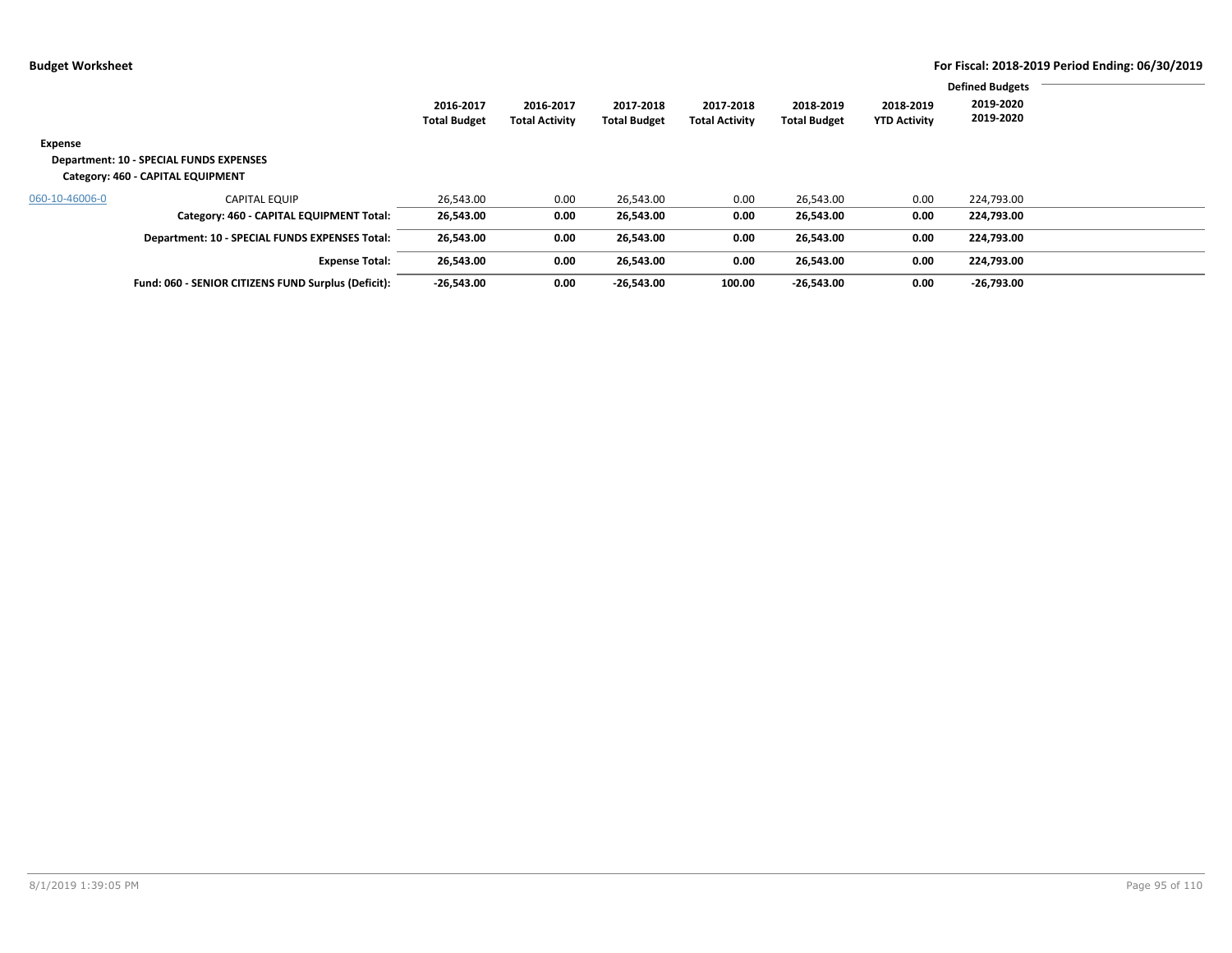| Revenue      | <b>Fund: 062 - STREET CAPITAL FUND</b><br>Department: 00 - NON DEPARTMENTAL<br>Category: 380 - TRANSFER FROM OTHER FUNDS | 2016-2017<br><b>Total Budget</b> | 2016-2017<br><b>Total Activity</b> | 2017-2018<br><b>Total Budget</b> | 2017-2018<br><b>Total Activity</b> | 2018-2019<br><b>Total Budget</b> | 2018-2019<br><b>YTD Activity</b> | <b>Defined Budgets</b><br>2019-2020<br>2019-2020 |  |
|--------------|--------------------------------------------------------------------------------------------------------------------------|----------------------------------|------------------------------------|----------------------------------|------------------------------------|----------------------------------|----------------------------------|--------------------------------------------------|--|
| 062-00-38011 | <b>FROM OTHER FUNDS</b>                                                                                                  | 0.00                             | 0.00                               | 20,000.00                        | 20,000.00                          | 20,000.00                        | 20,000.00                        | 20,000.00                                        |  |
|              | Category: 380 - TRANSFER FROM OTHER FUNDS Total:                                                                         | 0.00                             | 0.00                               | 20,000.00                        | 20,000.00                          | 20,000.00                        | 20,000.00                        | 20,000.00                                        |  |
|              | Department: 00 - NON DEPARTMENTAL Total:                                                                                 | 0.00                             | 0.00                               | 20,000.00                        | 20,000.00                          | 20,000.00                        | 20,000.00                        | 20,000.00                                        |  |
|              | <b>Revenue Total:</b>                                                                                                    | 0.00                             | 0.00                               | 20,000.00                        | 20,000.00                          | 20,000.00                        | 20,000.00                        | 20,000.00                                        |  |
|              | Fund: 062 - STREET CAPITAL FUND Total:                                                                                   | 0.00                             | 0.00                               | 20,000.00                        | 20,000.00                          | 20,000.00                        | 20,000.00                        | 20.000.00                                        |  |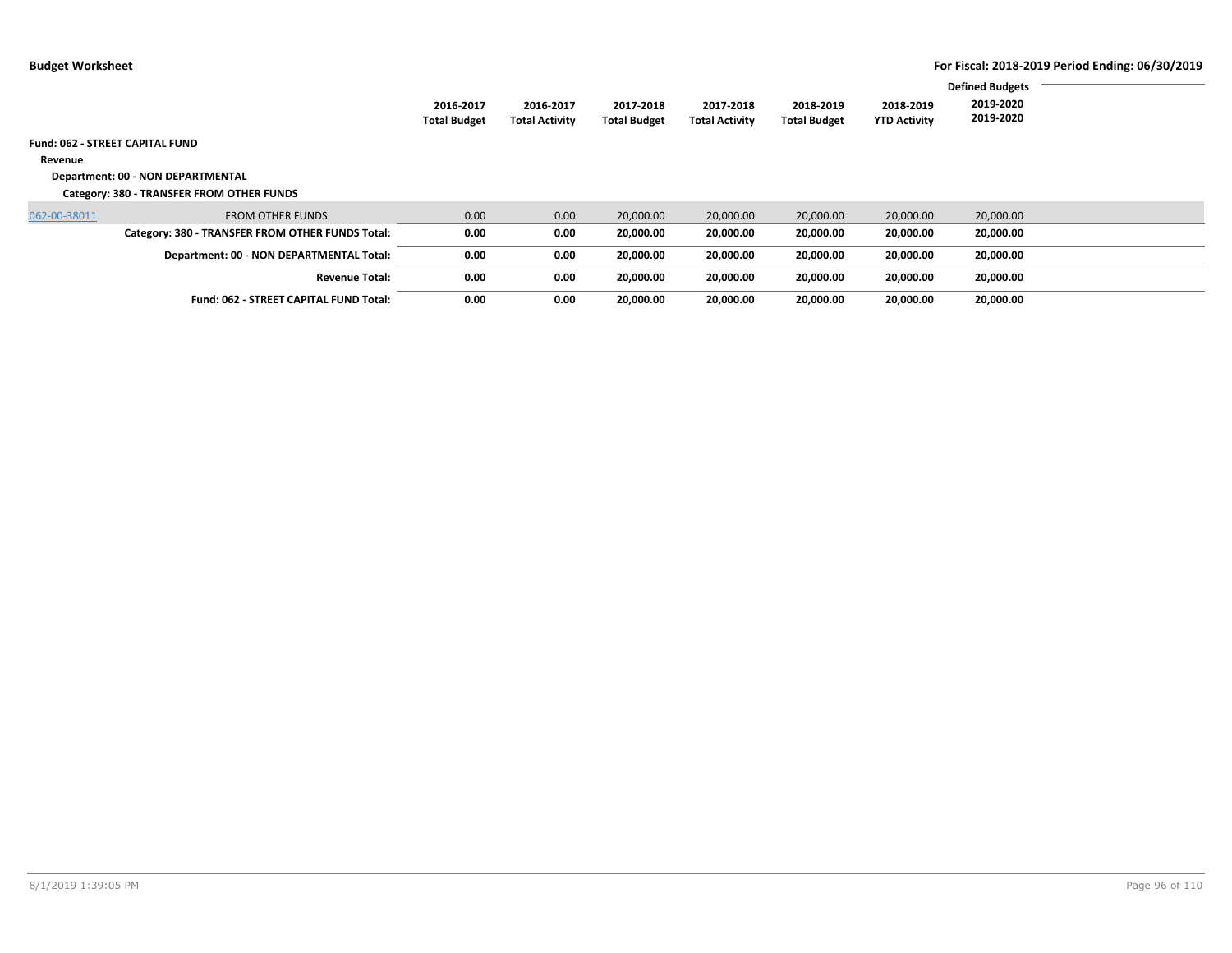|                                       |                                               | 2016-2017<br><b>Total Budget</b> | 2016-2017<br><b>Total Activity</b> | 2017-2018<br><b>Total Budget</b> | 2017-2018<br><b>Total Activity</b> | 2018-2019<br><b>Total Budget</b> | 2018-2019<br><b>YTD Activity</b> | <b>Defined Budgets</b><br>2019-2020<br>2019-2020 |  |
|---------------------------------------|-----------------------------------------------|----------------------------------|------------------------------------|----------------------------------|------------------------------------|----------------------------------|----------------------------------|--------------------------------------------------|--|
| <b>Fund: 065 - WATER RIGHTS PURCH</b> |                                               |                                  |                                    |                                  |                                    |                                  |                                  |                                                  |  |
| Revenue                               |                                               |                                  |                                    |                                  |                                    |                                  |                                  |                                                  |  |
|                                       | Department: 00 - NON DEPARTMENTAL             |                                  |                                    |                                  |                                    |                                  |                                  |                                                  |  |
|                                       | Category: 360 - MISCELLANEOUS REVENUES        |                                  |                                    |                                  |                                    |                                  |                                  |                                                  |  |
| 065-00-36074                          | WATER RIGHTS LEASE INCOME                     | 19.200.00                        | 19,853.26                          | 19,200.00                        | 40.528.45                          | 0.00                             | 21.008.97                        | 20,500.00                                        |  |
|                                       | Category: 360 - MISCELLANEOUS REVENUES Total: | 19,200.00                        | 19,853.26                          | 19,200.00                        | 40,528.45                          | 0.00                             | 21.008.97                        | 20.500.00                                        |  |
|                                       | Department: 00 - NON DEPARTMENTAL Total:      | 19,200.00                        | 19,853.26                          | 19,200.00                        | 40,528.45                          | 0.00                             | 21.008.97                        | 20,500.00                                        |  |
|                                       | <b>Revenue Total:</b>                         | 19,200.00                        | 19,853.26                          | 19,200.00                        | 40,528.45                          | 0.00                             | 21.008.97                        | 20.500.00                                        |  |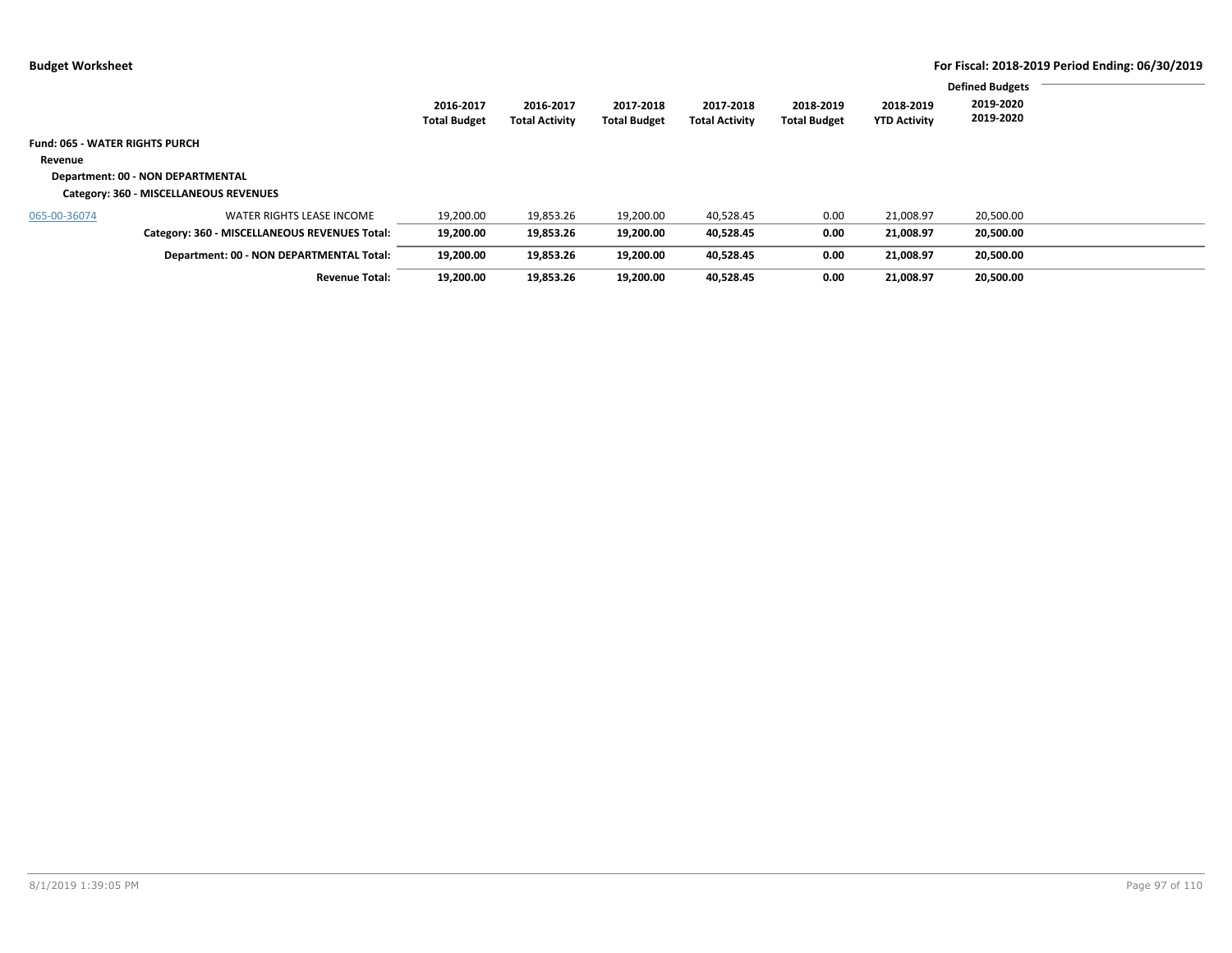| Expense        | Department: 10 - SPECIAL FUNDS EXPENSES<br>Category: 961 - WATER CAPITAL EXPENSE | 2016-2017<br><b>Total Budget</b> | 2016-2017<br><b>Total Activity</b> | 2017-2018<br><b>Total Budget</b> | 2017-2018<br><b>Total Activity</b> | 2018-2019<br><b>Total Budget</b> | 2018-2019<br><b>YTD Activity</b> | <b>Defined Budgets</b><br>2019-2020<br>2019-2020 |  |
|----------------|----------------------------------------------------------------------------------|----------------------------------|------------------------------------|----------------------------------|------------------------------------|----------------------------------|----------------------------------|--------------------------------------------------|--|
| 065-10-96112-0 | <b>WATER RIGHTS PURCHASED</b>                                                    | 0.00                             | 0.00                               | 20,665.00                        | 20,665.00                          | 0.00                             | 0.00                             | 0.00                                             |  |
|                | Category: 961 - WATER CAPITAL EXPENSE Total:                                     | 0.00                             | 0.00                               | 20,665.00                        | 20,665.00                          | 0.00                             | 0.00                             | 0.00                                             |  |
|                | Department: 10 - SPECIAL FUNDS EXPENSES Total:                                   | 0.00                             | 0.00                               | 20.665.00                        | 20,665.00                          | 0.00                             | 0.00                             | 0.00                                             |  |
|                | <b>Expense Total:</b>                                                            | 0.00                             | 0.00                               | 20,665.00                        | 20,665.00                          | 0.00                             | 0.00                             | 0.00                                             |  |
|                | Fund: 065 - WATER RIGHTS PURCH Surplus (Deficit):                                | 19,200.00                        | 19,853.26                          | $-1,465.00$                      | 19,863.45                          | 0.00                             | 21.008.97                        | 20,500.00                                        |  |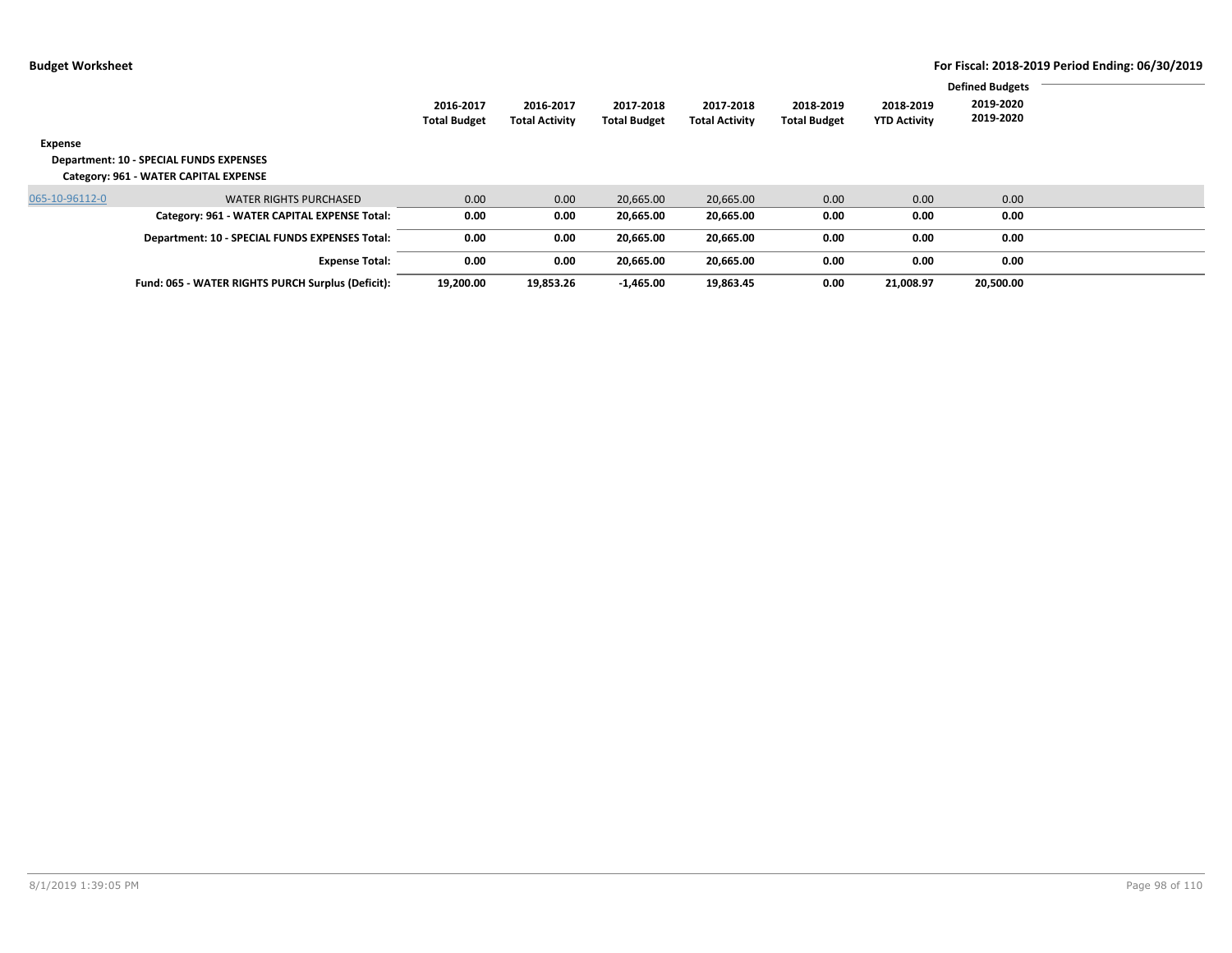|                                |                                                |                                  |                                    |                                  |                                    |                                  |                                  | <b>Defined Budgets</b> |  |
|--------------------------------|------------------------------------------------|----------------------------------|------------------------------------|----------------------------------|------------------------------------|----------------------------------|----------------------------------|------------------------|--|
|                                |                                                | 2016-2017<br><b>Total Budget</b> | 2016-2017<br><b>Total Activity</b> | 2017-2018<br><b>Total Budget</b> | 2017-2018<br><b>Total Activity</b> | 2018-2019<br><b>Total Budget</b> | 2018-2019<br><b>YTD Activity</b> | 2019-2020<br>2019-2020 |  |
| Fund: 068 - BLM WILDLAND GRANT |                                                |                                  |                                    |                                  |                                    |                                  |                                  |                        |  |
| Expense                        |                                                |                                  |                                    |                                  |                                    |                                  |                                  |                        |  |
|                                | Department: 10 - SPECIAL FUNDS EXPENSES        |                                  |                                    |                                  |                                    |                                  |                                  |                        |  |
|                                | Category: 421 - OPERATING EXPENSES             |                                  |                                    |                                  |                                    |                                  |                                  |                        |  |
| 068-10-42120-0                 | MISCELLANEOUS EXPENSE                          | 0.00                             | 21,803.92                          | 0.00                             | 0.00                               | 0.00                             | 0.00                             | 0.00                   |  |
|                                | Category: 421 - OPERATING EXPENSES Total:      | 0.00                             | 21,803.92                          | 0.00                             | 0.00                               | 0.00                             | 0.00                             | 0.00                   |  |
|                                | Category: 460 - CAPITAL EQUIPMENT              |                                  |                                    |                                  |                                    |                                  |                                  |                        |  |
| 068-10-46006-0                 | <b>CAPITAL EQUIP</b>                           | 22,345.00                        | 0.00                               | 542.00                           | 380.55                             | 0.00                             | 0.00                             | 161.00                 |  |
|                                | Category: 460 - CAPITAL EQUIPMENT Total:       | 22,345.00                        | 0.00                               | 542.00                           | 380.55                             | 0.00                             | 0.00                             | 161.00                 |  |
|                                | Department: 10 - SPECIAL FUNDS EXPENSES Total: | 22,345.00                        | 21,803.92                          | 542.00                           | 380.55                             | 0.00                             | 0.00                             | 161.00                 |  |
|                                | <b>Expense Total:</b>                          | 22,345.00                        | 21,803.92                          | 542.00                           | 380.55                             | 0.00                             | 0.00                             | 161.00                 |  |
|                                | Fund: 068 - BLM WILDLAND GRANT Total:          | 22,345.00                        | 21,803.92                          | 542.00                           | 380.55                             | 0.00                             | 0.00                             | 161.00                 |  |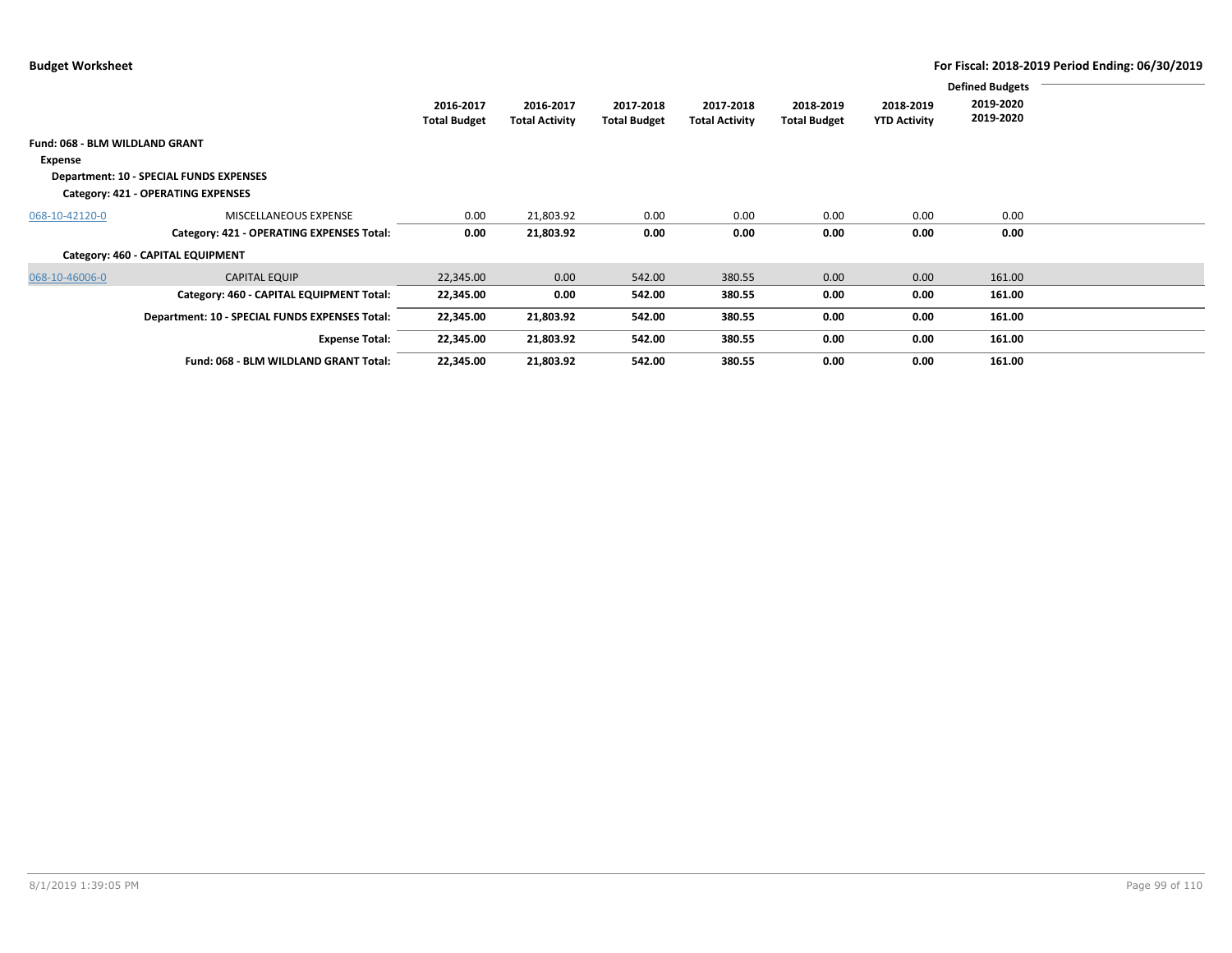| Revenue      | Fund: 070 - HWY CO-OP CONSTRUCTION<br>Department: 00 - NON DEPARTMENTAL | 2016-2017<br><b>Total Budget</b> | 2016-2017<br><b>Total Activity</b> | 2017-2018<br><b>Total Budget</b> | 2017-2018<br><b>Total Activity</b> | 2018-2019<br><b>Total Budget</b> | 2018-2019<br><b>YTD Activity</b> | <b>Defined Budgets</b><br>2019-2020<br>2019-2020 |  |
|--------------|-------------------------------------------------------------------------|----------------------------------|------------------------------------|----------------------------------|------------------------------------|----------------------------------|----------------------------------|--------------------------------------------------|--|
| 070-00-36010 | Category: 360 - MISCELLANEOUS REVENUES<br>INTEREST ON INVESTMENTS       | 0.00                             | 1.54                               | 0.00                             | 0.48                               | 0.00                             | 0.00                             | 0.00                                             |  |
|              | Category: 360 - MISCELLANEOUS REVENUES Total:                           | 0.00                             | 1.54                               | 0.00                             | 0.48                               | 0.00                             | 0.00                             | 0.00                                             |  |
|              | Department: 00 - NON DEPARTMENTAL Total:                                | 0.00                             | 1.54                               | 0.00                             | 0.48                               | 0.00                             | 0.00                             | 0.00                                             |  |
|              | <b>Revenue Total:</b>                                                   | 0.00                             | 1.54                               | 0.00                             | 0.48                               | 0.00                             | 0.00                             | 0.00                                             |  |
|              | Fund: 070 - HWY CO-OP CONSTRUCTION Total:                               | 0.00                             | 1.54                               | 0.00                             | 0.48                               | 0.00                             | 0.00                             | 0.00                                             |  |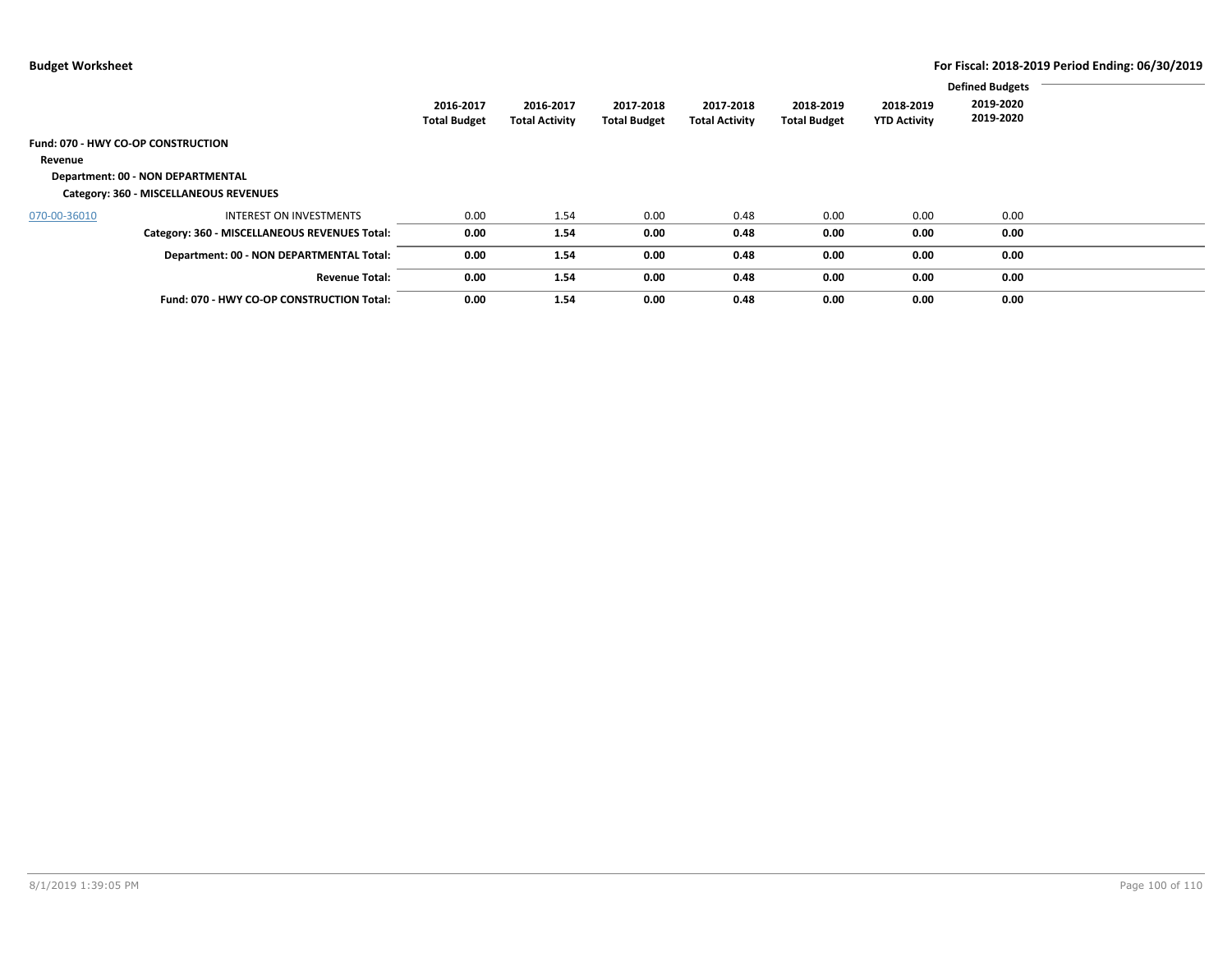|                              |                                                                   |                                  |                                    |                                  |                                    |                                  |                                  | <b>Defined Budgets</b> |  |
|------------------------------|-------------------------------------------------------------------|----------------------------------|------------------------------------|----------------------------------|------------------------------------|----------------------------------|----------------------------------|------------------------|--|
|                              |                                                                   | 2016-2017<br><b>Total Budget</b> | 2016-2017<br><b>Total Activity</b> | 2017-2018<br><b>Total Budget</b> | 2017-2018<br><b>Total Activity</b> | 2018-2019<br><b>Total Budget</b> | 2018-2019<br><b>YTD Activity</b> | 2019-2020<br>2019-2020 |  |
| Fund: 077 - LODGERS TAX FUND |                                                                   |                                  |                                    |                                  |                                    |                                  |                                  |                        |  |
| Revenue                      |                                                                   |                                  |                                    |                                  |                                    |                                  |                                  |                        |  |
|                              | Department: 00 - NON DEPARTMENTAL<br>Category: 300 - TAX REVENUES |                                  |                                    |                                  |                                    |                                  |                                  |                        |  |
| 077-00-31300                 | <b>LODGERS TAX</b>                                                | 60,000.00                        | 55,114.45                          | 60,000.00                        | 53,812.06                          | 55,000.00                        | 47,708.22                        | 50,000.00              |  |
|                              | Category: 300 - TAX REVENUES Total:                               | 60,000.00                        | 55,114.45                          | 60,000.00                        | 53,812.06                          | 55,000.00                        | 47,708.22                        | 50,000.00              |  |
|                              | Category: 370 - GRANTS AND CONTRIBUTIONS                          |                                  |                                    |                                  |                                    |                                  |                                  |                        |  |
| 077-00-37004                 | <b>CONT FROM COUNTY</b>                                           | 0.00                             | 0.00                               | 0.00                             | 0.00                               | 0.00                             | 3,500.00                         | 0.00                   |  |
| 077-00-37009                 | <b>CONT FROM CUST/PUBLIC</b>                                      | 10,000.00                        | 16,554.35                          | 10,000.00                        | 19,300.00                          | 10,000.00                        | 18,065.00                        | 10,000.00              |  |
|                              | Category: 370 - GRANTS AND CONTRIBUTIONS Total:                   | 10,000.00                        | 16,554.35                          | 10,000.00                        | 19,300.00                          | 10,000.00                        | 21,565.00                        | 10,000.00              |  |
|                              | Department: 00 - NON DEPARTMENTAL Total:                          | 70,000.00                        | 71,668.80                          | 70,000.00                        | 73,112.06                          | 65,000.00                        | 69,273.22                        | 60,000.00              |  |
|                              | <b>Revenue Total:</b>                                             | 70,000.00                        | 71,668.80                          | 70,000.00                        | 73,112.06                          | 65,000.00                        | 69,273.22                        | 60,000.00              |  |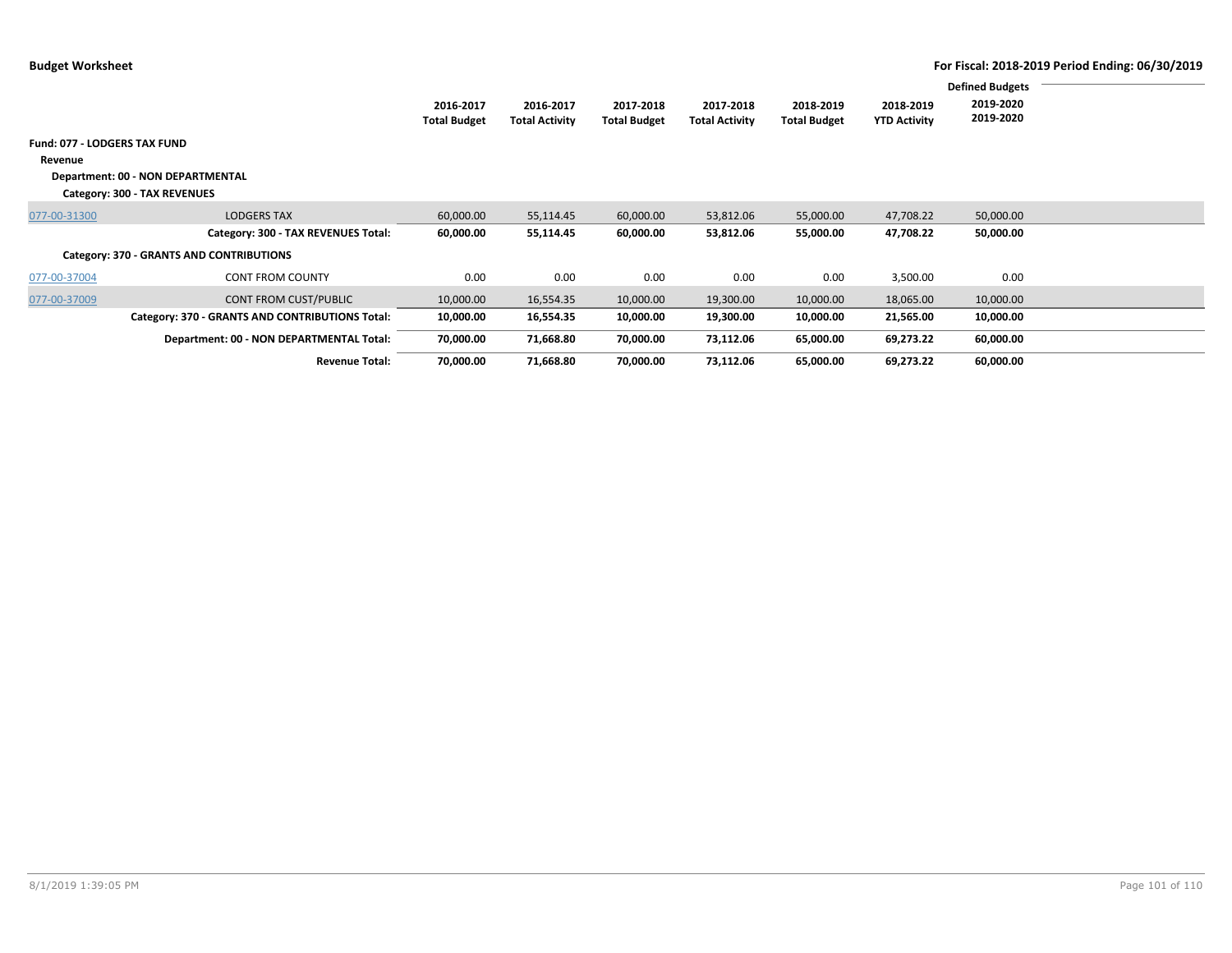|                |                                                 |                     |                       |                     |                       |                     |                     | <b>Defined Budgets</b> |  |
|----------------|-------------------------------------------------|---------------------|-----------------------|---------------------|-----------------------|---------------------|---------------------|------------------------|--|
|                |                                                 | 2016-2017           | 2016-2017             | 2017-2018           | 2017-2018             | 2018-2019           | 2018-2019           | 2019-2020              |  |
|                |                                                 | <b>Total Budget</b> | <b>Total Activity</b> | <b>Total Budget</b> | <b>Total Activity</b> | <b>Total Budget</b> | <b>YTD Activity</b> | 2019-2020              |  |
| Expense        |                                                 |                     |                       |                     |                       |                     |                     |                        |  |
|                | <b>Department: 10 - SPECIAL FUNDS EXPENSES</b>  |                     |                       |                     |                       |                     |                     |                        |  |
|                |                                                 |                     |                       |                     |                       |                     |                     |                        |  |
|                | Category: 421 - OPERATING EXPENSES              |                     |                       |                     |                       |                     |                     |                        |  |
| 077-10-42121-0 | <b>OUTSIDE SERVICES</b>                         | 30,000.00           | 39,383.11             | 30,000.00           | 24,506.16             | 30,000.00           | 26,033.43           | 71,000.00              |  |
| 077-10-42123-0 | <b>MATERIALS &amp; SUPPLIES</b>                 | 5,000.00            | 2,032.23              | 5,000.00            | 0.00                  | 5,000.00            | 0.00                | 2,000.00               |  |
| 077-10-42130-0 | PRINTING & ADVERTISING                          | 15,000.00           | 0.00                  | 15,000.00           | 2,717.95              | 15,000.00           | 0.00                | 5.000.00               |  |
|                | Category: 421 - OPERATING EXPENSES Total:       | 50,000.00           | 41,415.34             | 50,000.00           | 27,224.11             | 50,000.00           | 26,033.43           | 78,000.00              |  |
|                | Category: 424 - OPERATING EXPENSES              |                     |                       |                     |                       |                     |                     |                        |  |
|                |                                                 |                     |                       |                     |                       |                     |                     |                        |  |
| 077-10-42446-0 | <b>TOURISM EVENTS</b>                           | 50,000.00           | 26,306.86             | 50,000.00           | 31,224.43             | 50,000.00           | 30,553.00           | 50,000.00              |  |
|                | Category: 424 - OPERATING EXPENSES Total:       | 50,000.00           | 26,306.86             | 50,000.00           | 31,224.43             | 50,000.00           | 30,553.00           | 50,000.00              |  |
|                | Category: 460 - CAPITAL EQUIPMENT               |                     |                       |                     |                       |                     |                     |                        |  |
| 077-10-46006-0 | <b>CAPITAL EQUIP</b>                            | 10,000.00           | 0.00                  | 10,000.00           | 0.00                  | 10,000.00           | 6,999.96            | 0.00                   |  |
|                | Category: 460 - CAPITAL EQUIPMENT Total:        | 10,000.00           | 0.00                  | 10,000.00           | 0.00                  | 10,000.00           | 6,999.96            | 0.00                   |  |
|                | Department: 10 - SPECIAL FUNDS EXPENSES Total:  | 110,000.00          | 67,722.20             | 110,000.00          | 58,448.54             | 110,000.00          | 63,586.39           | 128,000.00             |  |
|                | <b>Expense Total:</b>                           | 110,000.00          | 67,722.20             | 110,000.00          | 58,448.54             | 110,000.00          | 63,586.39           | 128,000.00             |  |
|                | Fund: 077 - LODGERS TAX FUND Surplus (Deficit): | $-40,000.00$        | 3,946.60              | $-40,000.00$        | 14,663.52             | $-45,000.00$        | 5,686.83            | $-68,000.00$           |  |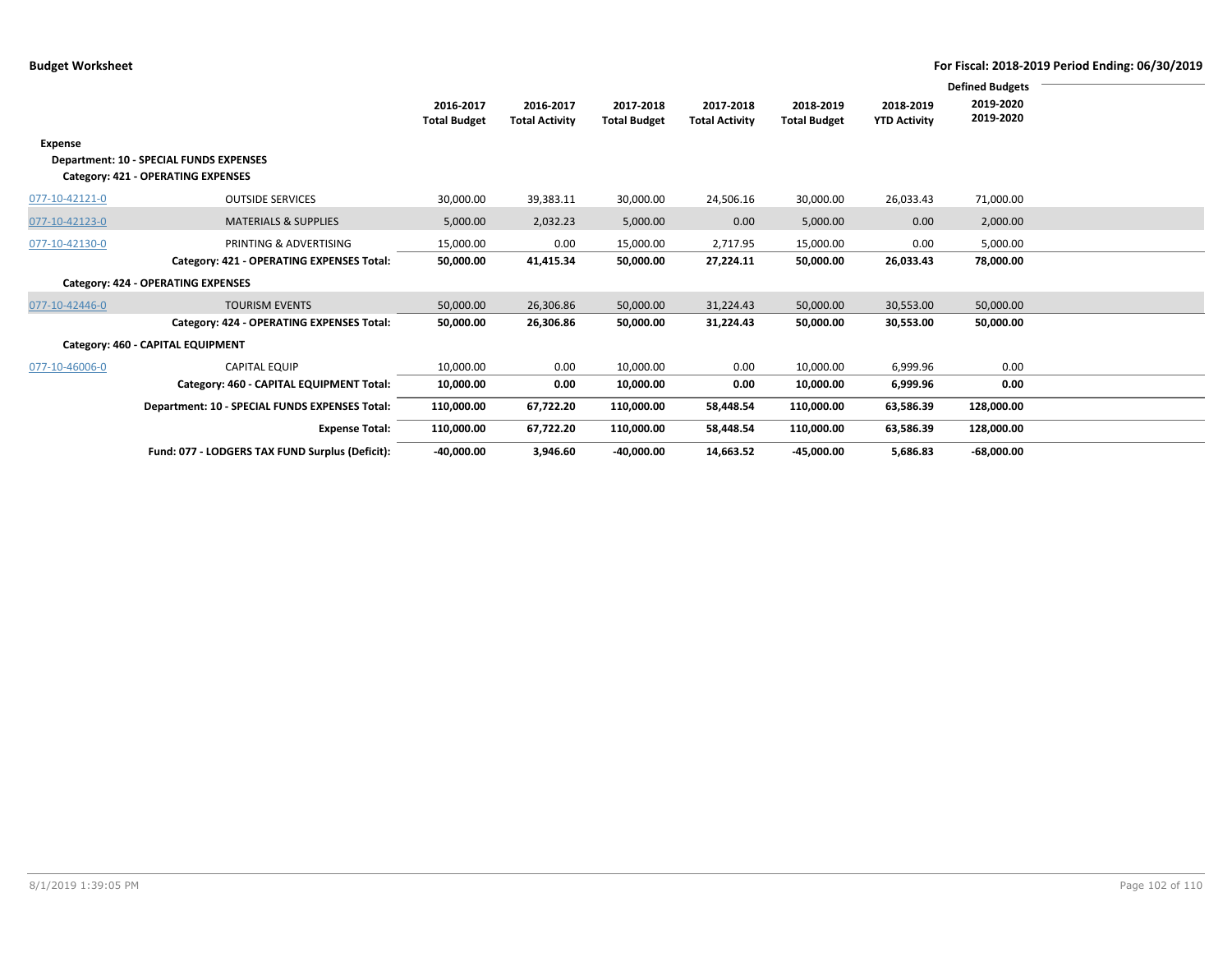|              |                                                  |                                  |                                    |                                  |                                    |                                  |                                  | <b>Defined Budgets</b> |  |
|--------------|--------------------------------------------------|----------------------------------|------------------------------------|----------------------------------|------------------------------------|----------------------------------|----------------------------------|------------------------|--|
|              |                                                  | 2016-2017<br><b>Total Budget</b> | 2016-2017<br><b>Total Activity</b> | 2017-2018<br><b>Total Budget</b> | 2017-2018<br><b>Total Activity</b> | 2018-2019<br><b>Total Budget</b> | 2018-2019<br><b>YTD Activity</b> | 2019-2020<br>2019-2020 |  |
|              | <b>Fund: 081 - NMED LOANS WTR PLT/RGHTS</b>      |                                  |                                    |                                  |                                    |                                  |                                  |                        |  |
| Revenue      |                                                  |                                  |                                    |                                  |                                    |                                  |                                  |                        |  |
|              | Department: 00 - NON DEPARTMENTAL                |                                  |                                    |                                  |                                    |                                  |                                  |                        |  |
|              | Category: 380 - TRANSFER FROM OTHER FUNDS        |                                  |                                    |                                  |                                    |                                  |                                  |                        |  |
| 081-00-38002 | TRANS FROM W/S                                   | 47,473.00                        | 47,472.95                          | 47,473.00                        | 47,472.95                          | 47,473.00                        | 47,472.95                        | 47,473.00              |  |
|              | Category: 380 - TRANSFER FROM OTHER FUNDS Total: | 47,473.00                        | 47,472.95                          | 47,473.00                        | 47,472.95                          | 47,473.00                        | 47,472.95                        | 47,473.00              |  |
|              | Department: 00 - NON DEPARTMENTAL Total:         | 47,473.00                        | 47,472.95                          | 47,473.00                        | 47,472.95                          | 47,473.00                        | 47,472.95                        | 47,473.00              |  |
|              | <b>Revenue Total:</b>                            | 47.473.00                        | 47,472.95                          | 47,473.00                        | 47,472.95                          | 47,473.00                        | 47,472.95                        | 47,473.00              |  |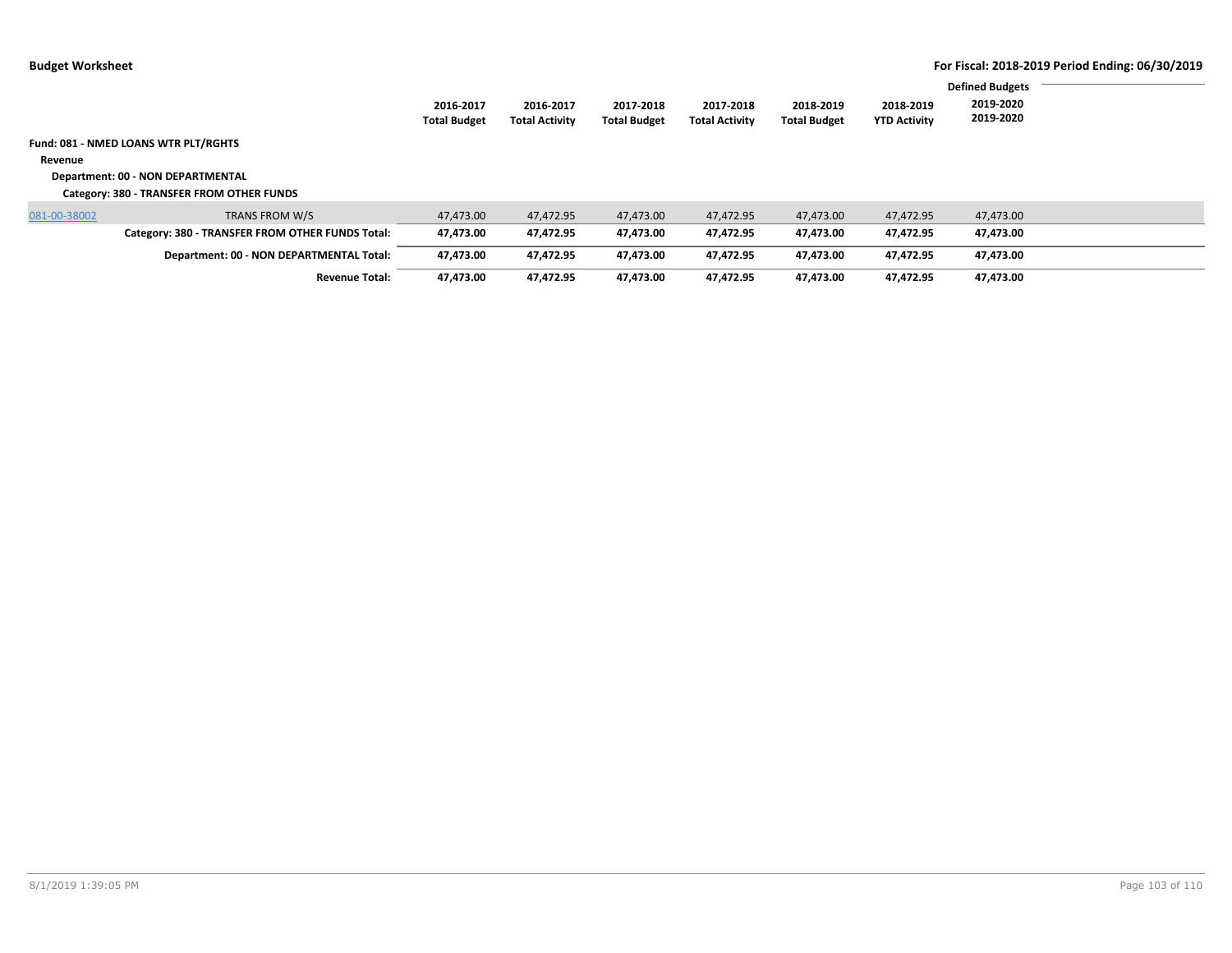|                |                                                                               |                                  |                                    |                                  |                                    |                                  |                                  | <b>Defined Budgets</b> |  |
|----------------|-------------------------------------------------------------------------------|----------------------------------|------------------------------------|----------------------------------|------------------------------------|----------------------------------|----------------------------------|------------------------|--|
|                |                                                                               | 2016-2017<br><b>Total Budget</b> | 2016-2017<br><b>Total Activity</b> | 2017-2018<br><b>Total Budget</b> | 2017-2018<br><b>Total Activity</b> | 2018-2019<br><b>Total Budget</b> | 2018-2019<br><b>YTD Activity</b> | 2019-2020<br>2019-2020 |  |
| Expense        | Department: 10 - SPECIAL FUNDS EXPENSES<br>Category: 424 - OPERATING EXPENSES |                                  |                                    |                                  |                                    |                                  |                                  |                        |  |
| 081-10-42456-0 | <b>LOAN PRINC PAID</b>                                                        | 34,004.00                        | 34,003.73                          | 35,023.00                        | 35,023.85                          | 36,075.00                        | 36,074.56                        | 37,156.00              |  |
| 081-10-42460-0 | <b>LOAN INTEREST PAID</b>                                                     | 13,469.00                        | 13,469.22                          | 12,450.00                        | 12,449.10                          | 11,398.00                        | 11,398.39                        | 10,317.00              |  |
|                | Category: 424 - OPERATING EXPENSES Total:                                     | 47,473.00                        | 47,472.95                          | 47,473.00                        | 47,472.95                          | 47,473.00                        | 47,472.95                        | 47,473.00              |  |
|                | Department: 10 - SPECIAL FUNDS EXPENSES Total:                                | 47,473.00                        | 47,472.95                          | 47,473.00                        | 47,472.95                          | 47,473.00                        | 47,472.95                        | 47,473.00              |  |
|                | <b>Expense Total:</b>                                                         | 47,473.00                        | 47,472.95                          | 47,473.00                        | 47,472.95                          | 47,473.00                        | 47,472.95                        | 47,473.00              |  |
|                | Fund: 081 - NMED LOANS WTR PLT/RGHTS Surplus (Deficit):                       | 0.00                             | 0.00                               | 0.00                             | 0.00                               | 0.00                             | 0.00                             | 0.00                   |  |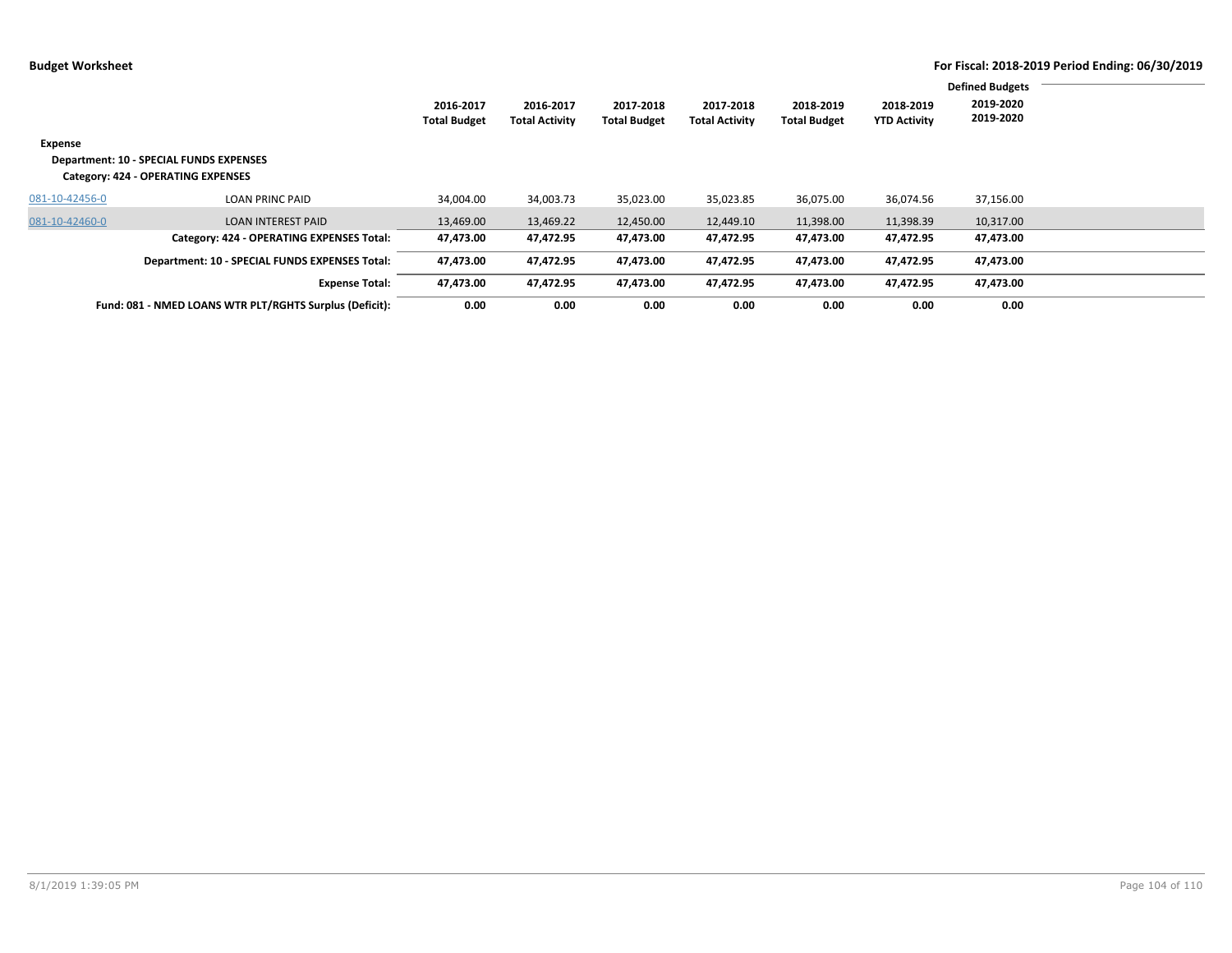|                              |                                                                             |                                  |                                    |                                  |                                    |                                  |                                  | <b>Defined Budgets</b> |  |
|------------------------------|-----------------------------------------------------------------------------|----------------------------------|------------------------------------|----------------------------------|------------------------------------|----------------------------------|----------------------------------|------------------------|--|
|                              |                                                                             | 2016-2017<br><b>Total Budget</b> | 2016-2017<br><b>Total Activity</b> | 2017-2018<br><b>Total Budget</b> | 2017-2018<br><b>Total Activity</b> | 2018-2019<br><b>Total Budget</b> | 2018-2019<br><b>YTD Activity</b> | 2019-2020<br>2019-2020 |  |
| Fund: 082 - NMFA LOANS I & P |                                                                             |                                  |                                    |                                  |                                    |                                  |                                  |                        |  |
| Revenue                      |                                                                             |                                  |                                    |                                  |                                    |                                  |                                  |                        |  |
|                              | Department: 00 - NON DEPARTMENTAL<br>Category: 360 - MISCELLANEOUS REVENUES |                                  |                                    |                                  |                                    |                                  |                                  |                        |  |
| 082-00-36010                 | <b>INTEREST ON INVESTMENTS</b>                                              | 0.00                             | 913.03                             | 0.00                             | 1,238.63                           | 0.00                             | 2,193.35                         | 0.00                   |  |
|                              | Category: 360 - MISCELLANEOUS REVENUES Total:                               | 0.00                             | 913.03                             | 0.00                             | 1,238.63                           | 0.00                             | 2,193.35                         | 0.00                   |  |
|                              | Category: 380 - TRANSFER FROM OTHER FUNDS                                   |                                  |                                    |                                  |                                    |                                  |                                  |                        |  |
| 082-00-38007                 | <b>TRANSFER FR SOLID WASTE</b>                                              | 16,245.00                        | 16,080.31                          | 16,246.00                        | 15,923.55                          | 16,248.00                        | 16,234.68                        | 16,249.00              |  |
| 082-00-38011                 | <b>FROM OTHER FUNDS</b>                                                     | 993,594.00                       | 575,071.06                         | 867,753.00                       | 428,627.60                         | 893,998.00                       | 426,305.46                       | 812,352.00             |  |
| 082-00-38018                 | FROM CAP EQUIP REPLACE                                                      | 467,000.00                       | 838,282.17                         | 396,500.00                       | 835,622.95                         | 373,000.00                       | 837,955.00                       | 534,945.00             |  |
|                              | Category: 380 - TRANSFER FROM OTHER FUNDS Total:                            | 1,476,839.00                     | 1,429,433.54                       | 1,280,499.00                     | 1,280,174.10                       | 1,283,246.00                     | 1,280,495.14                     | 1,363,546.00           |  |
|                              | Department: 00 - NON DEPARTMENTAL Total:                                    | 1,476,839.00                     | 1,430,346.57                       | 1,280,499.00                     | 1,281,412.73                       | 1,283,246.00                     | 1,282,688.49                     | 1,363,546.00           |  |
|                              | <b>Revenue Total:</b>                                                       | 1,476,839.00                     | 1,430,346.57                       | 1,280,499.00                     | 1,281,412.73                       | 1,283,246.00                     | 1,282,688.49                     | 1,363,546.00           |  |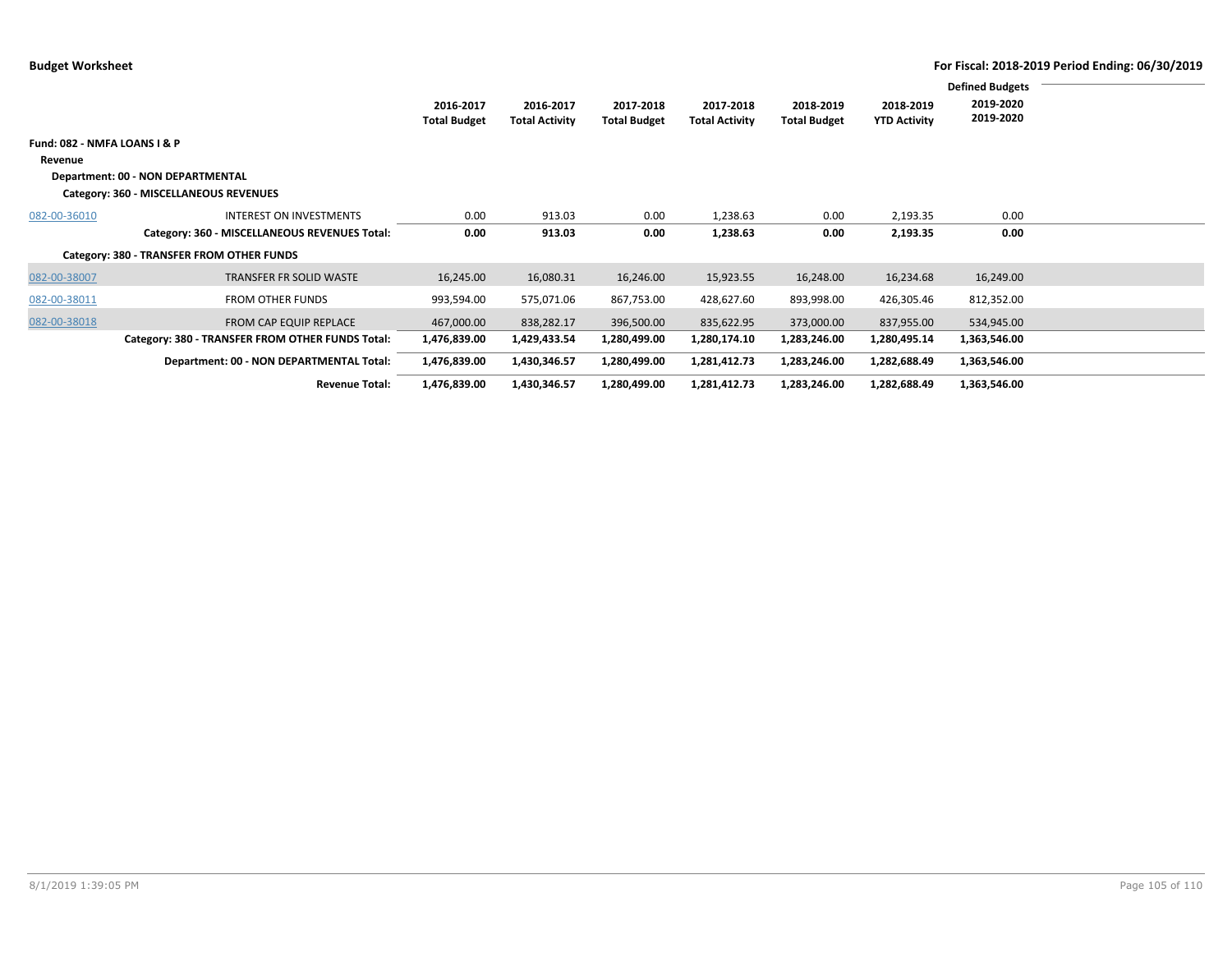**Budget Worksheet For Fiscal: 2018-2019 Period Ending: 06/30/2019**

|                |                                                 |                                  |                                    |                                  |                                    |                                  |                                  | <b>Defined Budgets</b> |  |  |  |
|----------------|-------------------------------------------------|----------------------------------|------------------------------------|----------------------------------|------------------------------------|----------------------------------|----------------------------------|------------------------|--|--|--|
|                |                                                 | 2016-2017<br><b>Total Budget</b> | 2016-2017<br><b>Total Activity</b> | 2017-2018<br><b>Total Budget</b> | 2017-2018<br><b>Total Activity</b> | 2018-2019<br><b>Total Budget</b> | 2018-2019<br><b>YTD Activity</b> | 2019-2020<br>2019-2020 |  |  |  |
| Expense        |                                                 |                                  |                                    |                                  |                                    |                                  |                                  |                        |  |  |  |
|                | <b>Department: 10 - SPECIAL FUNDS EXPENSES</b>  |                                  |                                    |                                  |                                    |                                  |                                  |                        |  |  |  |
|                | Category: 422 - MAINTENANCE                     |                                  |                                    |                                  |                                    |                                  |                                  |                        |  |  |  |
| 082-10-42201-0 | NMFA S/W PRINCIPAL                              | 11,101.00                        | 11,101.00                          | 11,559.00                        | 11,236.61                          | 12,044.00                        | 12,044.00                        | 12,555.00              |  |  |  |
| 082-10-42202-0 | NMFA S/W INTEREST                               | 4,847.00                         | 4,831.19                           | 4,418.00                         | 4,417.92                           | 3,964.00                         | 3,963.66                         | 3,484.00               |  |  |  |
| 082-10-42203-0 | NMFA ADMIN FEES                                 | 16,752.00                        | 16,482.63                          | 15,669.00                        | 15,667.84                          | 15,121.00                        | 14,788.41                        | 13,799.00              |  |  |  |
| 082-10-42204-0 | <b>NMFA WTR PRINCIPAL</b>                       | 192,324.00                       | 192,323.50                         | 196,180.00                       | 196,179.50                         | 200,113.00                       | 200,113.50                       | 204,126.00             |  |  |  |
| 082-10-42205-0 | NMFA WTR INTEREST                               | 40,271.00                        | 40,270.76                          | 36,905.00                        | 36,905.10                          | 33,472.00                        | 33,471.96                        | 29,970.00              |  |  |  |
| 082-10-42206-0 | NMFA/WTB WTR PRINCIPAL                          | 33,081.00                        | 33,081.00                          | 33,163.00                        | 33,163.00                          | 35,670.00                        | 33,246.00                        | 35,946.00              |  |  |  |
| 082-10-42207-0 | NMFA-HWY 64                                     | 59,039.00                        | 59,162.00                          | 60,658.00                        | 60,658.00                          | 62,406.00                        | 62,412.00                        | 64,396.00              |  |  |  |
| 082-10-42210-0 | NMFA FIRE INTEREST                              | 39,781.00                        | 39,780.58                          | 38,239.00                        | 38,238.56                          | 36,366.00                        | 36,517.53                        | 34,188.00              |  |  |  |
| 082-10-42212-0 | <b>NMFA FIRE PRINCIPAL</b>                      | 82,346.00                        | 82,345.66                          | 83,888.00                        | 83,887.68                          | 85,760.00                        | 85,608.66                        | 87,938.00              |  |  |  |
| 082-10-42213-0 | NMFA PUMPER PRINCIPAL                           | 66,289.00                        | 70,695.00                          | 0.00                             | 0.00                               | 0.00                             | 0.00                             | 68,886.00              |  |  |  |
| 082-10-42217-0 | NMFA PUMPER INTEREST                            | 2,729.00                         | 871.81                             | 0.00                             | 0.00                               | 0.00                             | 0.00                             | 11,396.00              |  |  |  |
| 082-10-42247-0 | NMFA-HWY 64                                     | 46,868.00                        | 46,750.00                          | 45,254.00                        | 45,254.00                          | 43,501.00                        | 43,500.00                        | 41,516.00              |  |  |  |
| 082-10-42248-0 | NMFA POL/CRT/MVD PRINC                          | 250,833.00                       | 454,916.63                         | 238,333.00                       | 466,500.00                         | 483,583.00                       | 483,583.33                       | 490,667.00             |  |  |  |
| 082-10-42249-0 | NMFA POL/CRT/MVD INTEREST                       | 24,459.00                        | 252,472.30                         | 11,917.00                        | 238,433.79                         | 223,911.00                       | 223,910.69                       | 217,341.00             |  |  |  |
|                | Category: 422 - MAINTENANCE Total:              | 870,720.00                       | 1,305,084.06                       | 776,183.00                       | 1,230,542.00                       | 1,235,911.00                     | 1,233,159.74                     | 1,316,208.00           |  |  |  |
|                | Category: 470 - DEBT SERVICE                    |                                  |                                    |                                  |                                    |                                  |                                  |                        |  |  |  |
| 082-10-47001-0 | <b>NMFA PRINCIPAL</b>                           | 314,685.00                       | 108,335.97                         | 262,649.00                       | 34,481.79                          | 32,694.00                        | 32,694.37                        | 33,347.00              |  |  |  |
| 082-10-47002-0 | <b>NMFA INTEREST</b>                            | 244,029.00                       | 16,013.51                          | 241,667.00                       | 15,150.31                          | 14,641.00                        | 14,641.03                        | 13,991.00              |  |  |  |
|                | Category: 470 - DEBT SERVICE Total:             | 558,714.00                       | 124,349.48                         | 504,316.00                       | 49,632.10                          | 47,335.00                        | 47,335.40                        | 47,338.00              |  |  |  |
|                | Department: 10 - SPECIAL FUNDS EXPENSES Total:  | 1,429,434.00                     | 1,429,433.54                       | 1,280,499.00                     | 1,280,174.10                       | 1,283,246.00                     | 1,280,495.14                     | 1,363,546.00           |  |  |  |
|                | <b>Expense Total:</b>                           | 1,429,434.00                     | 1,429,433.54                       | 1,280,499.00                     | 1,280,174.10                       | 1,283,246.00                     | 1,280,495.14                     | 1,363,546.00           |  |  |  |
|                | Fund: 082 - NMFA LOANS I & P Surplus (Deficit): | 47,405.00                        | 913.03                             | 0.00                             | 1,238.63                           | 0.00                             | 2.193.35                         | 0.00                   |  |  |  |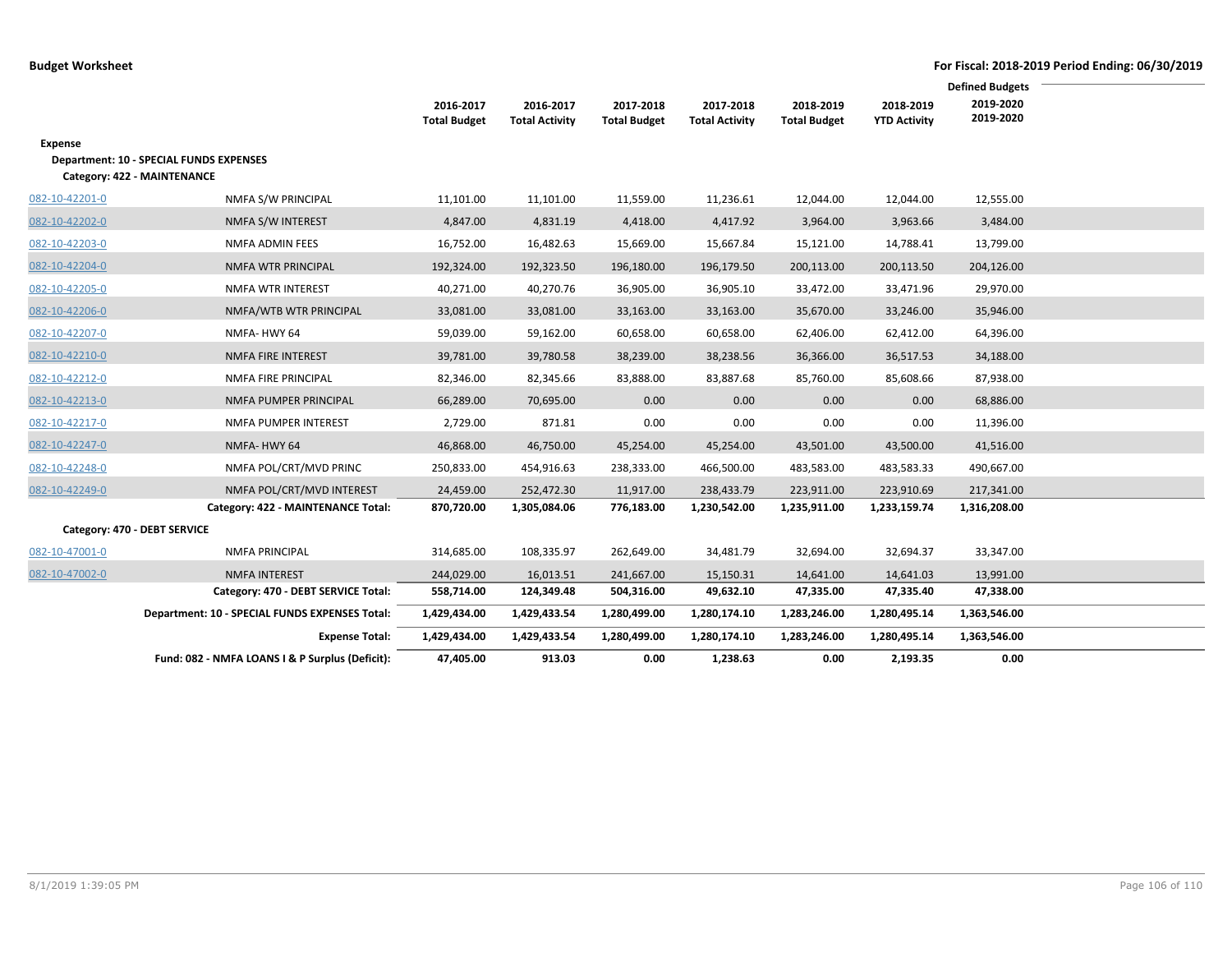| Fund: 083 - NMFA LOANS - RESERVE<br>Revenue | Department: 00 - NON DEPARTMENTAL                                        | 2016-2017<br><b>Total Budget</b> | 2016-2017<br><b>Total Activity</b> | 2017-2018<br><b>Total Budget</b> | 2017-2018<br><b>Total Activity</b> | 2018-2019<br><b>Total Budget</b> | 2018-2019<br><b>YTD Activity</b> | <b>Defined Budgets</b><br>2019-2020<br>2019-2020 |  |
|---------------------------------------------|--------------------------------------------------------------------------|----------------------------------|------------------------------------|----------------------------------|------------------------------------|----------------------------------|----------------------------------|--------------------------------------------------|--|
| 083-00-36010                                | Category: 360 - MISCELLANEOUS REVENUES<br><b>INTEREST ON INVESTMENTS</b> | 0.00                             | 204.84                             | 0.00                             | 237.03                             | 0.00                             | 263.41                           | 0.00                                             |  |
|                                             | Category: 360 - MISCELLANEOUS REVENUES Total:                            | 0.00                             | 204.84                             | 0.00                             | 237.03                             | 0.00                             | 263.41                           | 0.00                                             |  |
|                                             | Department: 00 - NON DEPARTMENTAL Total:                                 | 0.00                             | 204.84                             | 0.00                             | 237.03                             | 0.00                             | 263.41                           | 0.00                                             |  |
|                                             | <b>Revenue Total:</b>                                                    | 0.00                             | 204.84                             | 0.00                             | 237.03                             | 0.00                             | 263.41                           | 0.00                                             |  |
|                                             | Fund: 083 - NMFA LOANS - RESERVE Total:                                  | 0.00                             | 204.84                             | 0.00                             | 237.03                             | 0.00                             | 263.41                           | 0.00                                             |  |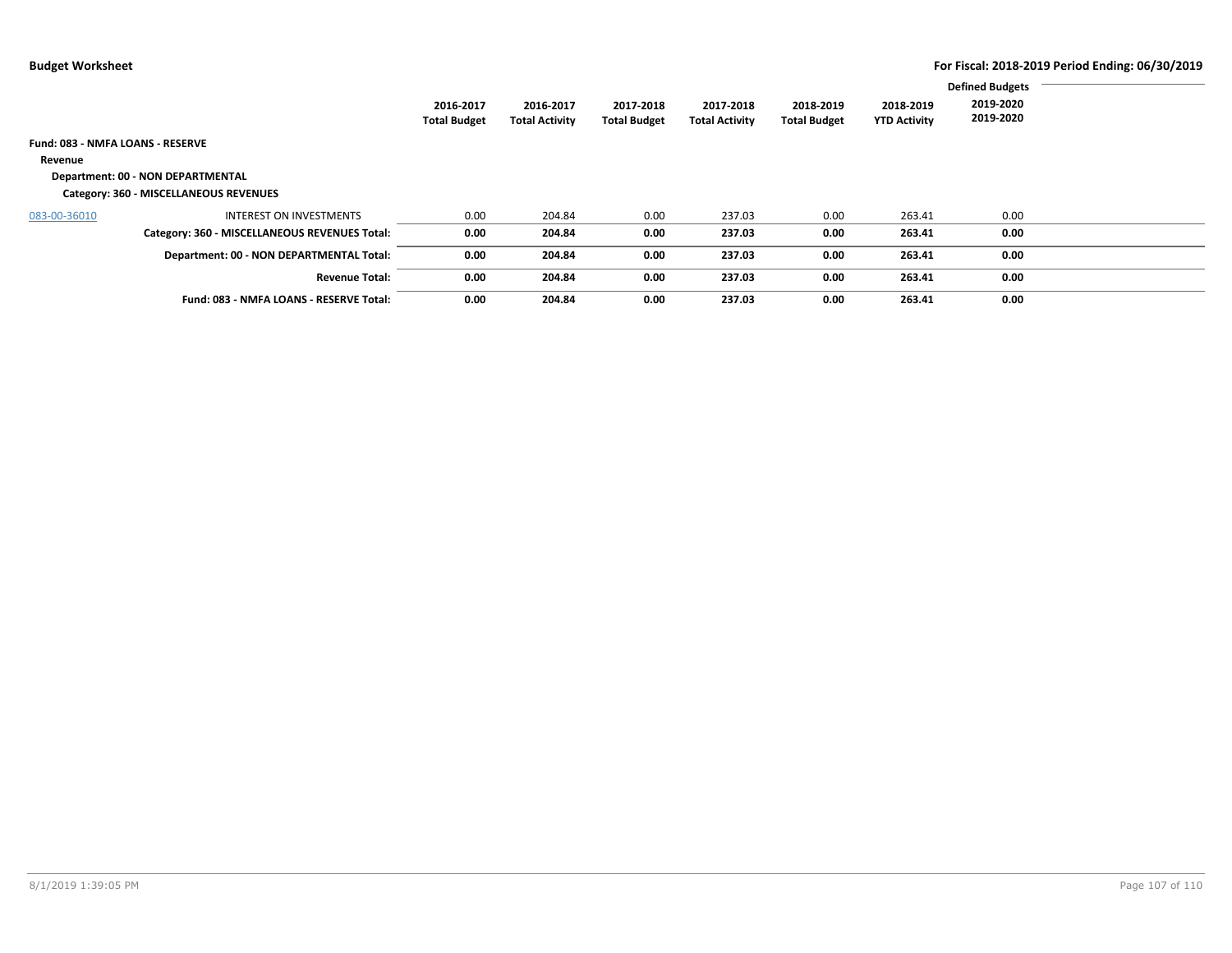|              |                                                    |                                  |                                    |                                  |                                    |                                  |                                  | <b>Defined Budgets</b> |  |
|--------------|----------------------------------------------------|----------------------------------|------------------------------------|----------------------------------|------------------------------------|----------------------------------|----------------------------------|------------------------|--|
|              |                                                    | 2016-2017<br><b>Total Budget</b> | 2016-2017<br><b>Total Activity</b> | 2017-2018<br><b>Total Budget</b> | 2017-2018<br><b>Total Activity</b> | 2018-2019<br><b>Total Budget</b> | 2018-2019<br><b>YTD Activity</b> | 2019-2020<br>2019-2020 |  |
|              | Fund: 093 - NMFA LOANS I & P - GOVERNMENTAL        |                                  |                                    |                                  |                                    |                                  |                                  |                        |  |
| Revenue      |                                                    |                                  |                                    |                                  |                                    |                                  |                                  |                        |  |
|              | Department: 00 - NON DEPARTMENTAL                  |                                  |                                    |                                  |                                    |                                  |                                  |                        |  |
|              | Category: 360 - MISCELLANEOUS REVENUES             |                                  |                                    |                                  |                                    |                                  |                                  |                        |  |
| 093-00-36010 | <b>INTEREST ON INVESTMENTS</b>                     | 0.00                             | 13,901.59                          | 0.00                             | 17,645.24                          | 0.00                             | 22,820.43                        | 0.00                   |  |
|              | Category: 360 - MISCELLANEOUS REVENUES Total:      | 0.00                             | 13,901.59                          | 0.00                             | 17,645.24                          | 0.00                             | 22,820.43                        | 0.00                   |  |
|              | Category: 385 - TRANSFER TO OTHER FUNDS            |                                  |                                    |                                  |                                    |                                  |                                  |                        |  |
| 093-00-38509 | <b>TRANS TO NMFA LOANS</b>                         | $-54,952.00$                     | $-54,951.91$                       | 0.00                             | 0.00                               | 0.00                             | 0.00                             | 0.00                   |  |
|              | Category: 385 - TRANSFER TO OTHER FUNDS Total:     | -54,952.00                       | -54,951.91                         | 0.00                             | 0.00                               | 0.00                             | 0.00                             | 0.00                   |  |
|              | Department: 00 - NON DEPARTMENTAL Total:           | -54,952.00                       | -41,050.32                         | 0.00                             | 17,645.24                          | 0.00                             | 22,820.43                        | 0.00                   |  |
|              | <b>Revenue Total:</b>                              | -54,952.00                       | -41,050.32                         | 0.00                             | 17,645.24                          | 0.00                             | 22,820.43                        | 0.00                   |  |
|              | Fund: 093 - NMFA LOANS I & P - GOVERNMENTAL Total: | -54,952.00                       | -41,050.32                         | 0.00                             | 17,645.24                          | 0.00                             | 22,820.43                        | 0.00                   |  |
|              | <b>Report Surplus (Deficit):</b>                   | $-377,142.91$                    | 93,006.48                          | -69,749.00                       | 1,176,220.90                       | -428,816.00                      | 1,155,503.91                     | $-1,065,088.00$        |  |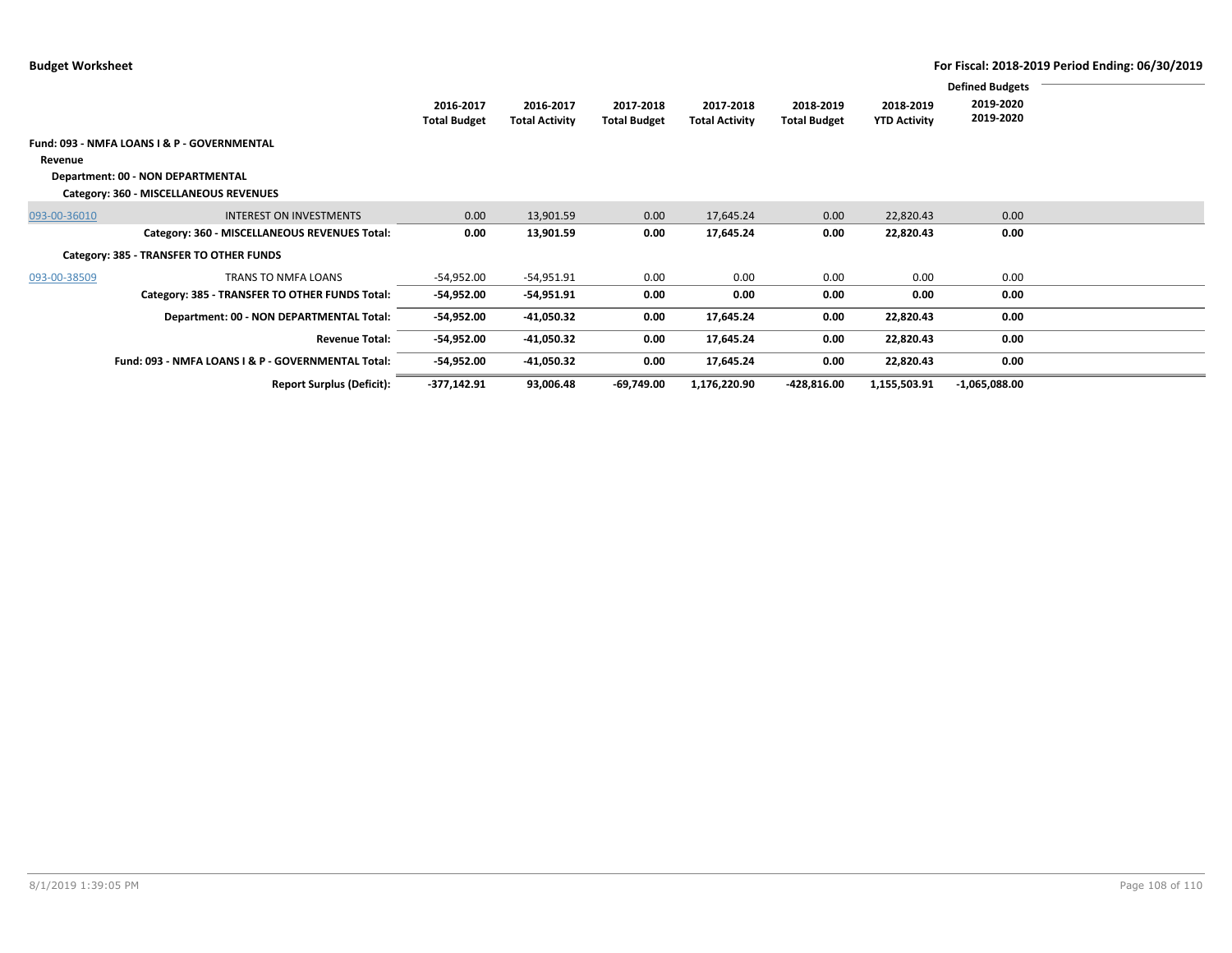# **Fund Summary**

|                                       |                     |                       |                     |                       |                     |                     | <b>Defined Budgets</b> |  |
|---------------------------------------|---------------------|-----------------------|---------------------|-----------------------|---------------------|---------------------|------------------------|--|
|                                       | 2016-2017           | 2016-2017             | 2017-2018           | 2017-2018             | 2018-2019           | 2018-2019           | 2019-2020              |  |
| Fund                                  | <b>Total Budget</b> | <b>Total Activity</b> | <b>Total Budget</b> | <b>Total Activity</b> | <b>Total Budget</b> | <b>YTD Activity</b> | 2019-2020              |  |
| 001 - GENERAL FUND                    | $-82,956.91$        | $-124, 114.60$        | 212,275.00          | 612,183.20            | $-9,456.00$         | 979.648.69          | $-42,067.00$           |  |
| 002 - UTILITY FUND                    | 123,686.00          | 338,643.34            | $-94,434.00$        | 94,133.23             | $-77,943.00$        | $-334,402.60$       | $-50,328.00$           |  |
| 003 - SOLID WASTE FUND                | $-128,830.00$       | $-130,526.88$         | $-90,056.00$        | 10,820.71             | 28,352.00           | 57,455.67           | $-176,824.00$          |  |
| 004 - FIRE FUND                       | $-93,691.00$        | 89,740.39             | $-183,431.00$       | $-108,382.53$         | $-75,049.00$        | 185,779.07          | $-260,828.00$          |  |
| 005 - RECREATION FUND                 | $-17,063.00$        | $-3,938.79$           | $-16,493.00$        | $-11,274.26$          | $-5,219.00$         | 3,690.19            | $-8,909.00$            |  |
| 006 - CAPITAL EQUIPMENT REPLACE       | 85,406.00           | 0.12                  | 23,553.00           | 0.12                  | 0.00                | 99,011.33           | $-99,570.00$           |  |
| 007 - CORRECTION FEES                 | 0.00                | 0.12                  | 0.00                | 0.12                  | 0.00                | 0.12                | 0.00                   |  |
| 008 - POLICE EVIDENCE                 | $-6,631.00$         | 0.00                  | $-6,631.00$         | $-113.99$             | $-6,517.00$         | 739.99              | $-7,257.00$            |  |
| 011 - D.A.R.E. FUND                   | 0.00                | 0.00                  | 0.00                | 0.05                  | 0.00                | 0.24                | 0.00                   |  |
| 012 - LIBRARY GIFTS & GRANTS          | $-9,500.00$         | $-5,674.63$           | $-2,500.00$         | 9,513.01              | $-4,000.00$         | $-1,147.67$         | $-7,000.00$            |  |
| 013 - LAW ENFORCEMENT FUND            | $-20,471.00$        | $-8,657.45$           | $-11,814.00$        | $-428.26$             | $-11,386.00$        | $-11,385.77$        | 0.00                   |  |
| 015 - FIRE DEPT CONSTRUCTION          | $-27,259.00$        | $-27,258.70$          | $-39,015.00$        | $-8,245.80$           | $-30,769.00$        | $-8,513.93$         | $-22,255.00$           |  |
| 016 - W/S CAPITAL EQUIP REPLACE       | 0.00                | 65,970.02             | $-74,300.00$        | 158,680.51            | 158,800.00          | 158,796.72          | $-41,200.00$           |  |
| 017 - REGIONAL WATER SYSTEM           | 0.00                | 0.00                  | 0.00                | 0.00                  | 0.00                | 15.00               | 0.00                   |  |
| 018 - JUDICIAL EDUCATION              | 0.00                | $-13.00$              | $-157.00$           | $-88.00$              | $-33.00$            | 81.00               | $-156.00$              |  |
| 019 - TRAFFIC SAFETY EDUCATION        | $-4,563.00$         | $-1,342.53$           | $-3,214.00$         | 1,197.00              | $-4,436.00$         | 271.00              | $-4,688.00$            |  |
| 020 - COURT AUTOMATION FUND           | $-7,357.00$         | $-24.00$              | $-7,321.00$         | $-78.00$              | $-7,255.00$         | 78.00               | $-7,333.00$            |  |
| 026 - OUTSIDE CITY WATER FEES         | 10,000.00           | 4,500.71              | 7,000.00            | 3,000.71              | 4,000.00            | 2,500.71            | 4,000.00               |  |
| 031 - FEMA GRANT-FIRE DEPT            | 73,015.00           | 73,015.68             | 0.00                | 0.00                  | 0.00                | 0.00                | 0.00                   |  |
| 032 - G.O. BOND FUND                  | $-3,904.00$         | 7,072.79              | $-238.00$           | 7,850.58              | $-6,429.00$         | $-13,871.31$        | $-6,200.00$            |  |
| 033 - CAPITAL PROJECTS                | 0.00                | 0.00                  | 0.00                | 0.00                  | 0.00                | 0.00                | 0.00                   |  |
| 034 - R/B INTEREST & PRINC            | 0.00                | 83.83                 | $-36.00$            | 193.53                | 0.00                | 316.73              | 0.00                   |  |
| 035 - R/B RESERVE W/S                 | 0.00                | 652.46                | 0.00                | 681.99                | 0.00                | 840.06              | 0.00                   |  |
| 043 - W/W PLANT I & P                 | 0.00                | 0.00                  | 0.00                | 0.00                  | 0.00                | 0.00                | 0.00                   |  |
| 046 - KAB-BLOOMFIELD PRIDE            | 0.00                | 0.00                  | 0.00                | 0.00                  | 0.00                | 20.00               | 0.00                   |  |
| 048 - EMERGENCY MEDICAL FUND          | 0.00                | 103.13                | 0.00                | $-18.96$              | $-84.00$            | $-84.17$            | 0.00                   |  |
| 050 - WASTEWATER REPLACEMENT          | $-25,053.00$        | $-27,843.68$          | 24,317.00           | 24,338.70             | 24,000.00           | 24,438.15           | 24,000.00              |  |
| 051 - SEWER LINE EXTENSION            | 0.00                | 0.65                  | 0.00                | 1.81                  | 0.00                | 6.55                | 0.00                   |  |
| 055 - SPECIAL STREET MAINT            | $-164,736.00$       | $-119,448.97$         | 241,296.00          | 308,883.69            | $-353,849.00$       | $-60,767.29$        | $-304,019.00$          |  |
| 056 - WATER LINE RELOCATION           | 0.00                | 1.44                  | 0.00                | 3.94                  | 0.00                | 14.44               | 0.00                   |  |
| 060 - SENIOR CITIZENS FUND            | $-26,543.00$        | 0.00                  | $-26,543.00$        | 100.00                | $-26,543.00$        | 0.00                | $-26,793.00$           |  |
| 062 - STREET CAPITAL FUND             | 0.00                | 0.00                  | 20,000.00           | 20,000.00             | 20,000.00           | 20,000.00           | 20,000.00              |  |
| 065 - WATER RIGHTS PURCH              | 19,200.00           | 19,853.26             | $-1,465.00$         | 19,863.45             | 0.00                | 21,008.97           | 20,500.00              |  |
| 068 - BLM WILDLAND GRANT              | $-22,345.00$        | $-21,803.92$          | $-542.00$           | $-380.55$             | 0.00                | 0.00                | $-161.00$              |  |
| 070 - HWY CO-OP CONSTRUCTION          | 0.00                | 1.54                  | 0.00                | 0.48                  | 0.00                | 0.00                | 0.00                   |  |
| 077 - LODGERS TAX FUND                | $-40,000.00$        | 3,946.60              | $-40,000.00$        | 14,663.52             | $-45,000.00$        | 5,686.83            | $-68,000.00$           |  |
| 081 - NMED LOANS WTR PLT/RGHTS        | 0.00                | 0.00                  | 0.00                | 0.00                  | 0.00                | 0.00                | 0.00                   |  |
| 082 - NMFA LOANS I & P                | 47,405.00           | 913.03                | 0.00                | 1,238.63              | 0.00                | 2,193.35            | 0.00                   |  |
| 083 - NMFA LOANS - RESERVE            | 0.00                | 204.84                | 0.00                | 237.03                | 0.00                | 263.41              | 0.00                   |  |
| 093 - NMFA LOANS I & P - GOVERNMENTAL | $-54,952.00$        | $-41,050.32$          | 0.00                | 17,645.24             | 0.00                | 22,820.43           | 0.00                   |  |